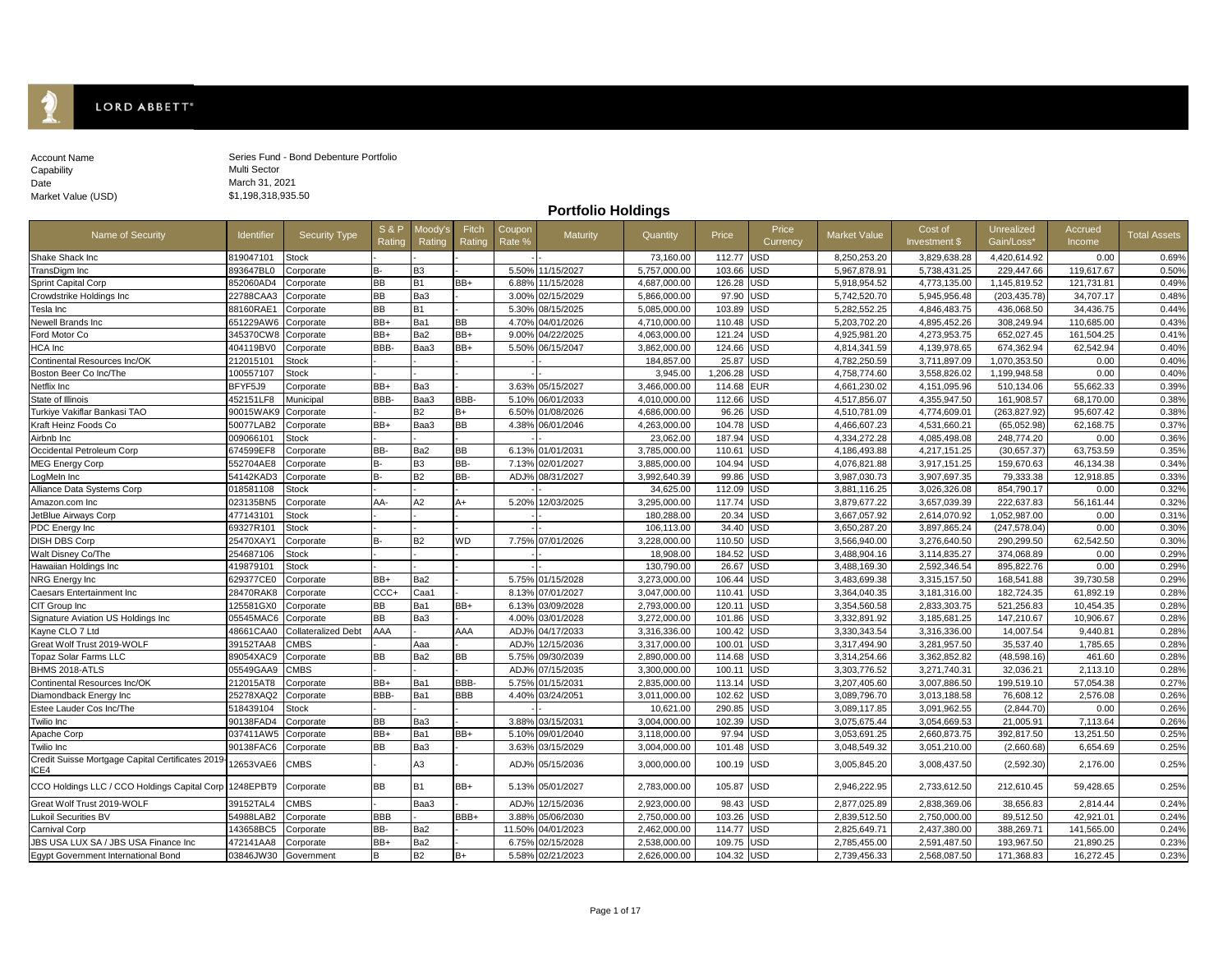| Name of Security                                                  | Identifier | <b>Security Type</b>       | <b>S&amp;P</b><br>Ratino | <b>Moodv</b><br>Rating | Fitch<br>Rating | Coupor<br>Rate % | Maturity         | Quantity     | Price      | Price<br>Currency | Market Value | Cost of<br>Investment \$ | Unrealized<br>Gain/Loss* | Accrued<br>Income | <b>Total Assets</b> |
|-------------------------------------------------------------------|------------|----------------------------|--------------------------|------------------------|-----------------|------------------|------------------|--------------|------------|-------------------|--------------|--------------------------|--------------------------|-------------------|---------------------|
| Mohegan Gaming & Entertainment                                    | 608328BH2  | Corporate                  | В-                       | Caa1                   |                 | 8.00%            | 02/01/2026       | 2,695,000.00 | 100.88     | JSD               | 2,718,581.25 | 2,698,461.25             | 20,120.00                | 38,927.78         | 0.23%               |
| Brands Inc                                                        | 501797AL8  | Corporate                  | BB-                      | B2                     | WD              | 6.88%            | 11/01/2035       | 2,257,000.00 | 119.33     | <b>JSD</b>        | 2,693,255.53 | 2,702,478.75             | (9, 223.22)              | 64,653.65         | 0.22%               |
| Perimeter Master Note Business Trust                              | 71384PAE1  | Asset-Backed               |                          |                        |                 | 4.23%            | 05/15/2024       | 2,555,000.00 | 104.02     | <b>JSD</b>        | 2,657,820.87 | 2,611,059.31             | 46,761.56                | 4,803.40          | 0.22%               |
| Benchmark 2019-B12 Mortgage Trust                                 | 08162FAU7  | <b>CMBS</b>                | А-                       |                        |                 | ADJ%             | 08/15/2052       | 2,892,000.00 | 90.79      | USD               | 2,625,762.48 | 2,883,994.65             | (258, 232.17)            | 10,233.46         | 0.22%               |
| <b>SBA Communications Corp</b>                                    | 78410GAD6  | Corporate                  | BB-                      | <b>B1</b>              |                 | 3.88%            | 02/15/2027       | 2,561,000.00 | 102.35     | <b>JSD</b>        | 2,621,055.45 | 2,561,000.00             | 60,055.45                | 12,680.51         | 0.22%               |
| Diamondback Energy Inc                                            | 25278XAN9  | Corporate                  | BBB-                     | Ba1                    | BBB             | 3.50%            | 12/01/2029       | 2,522,000.00 | 103.86     | <b>JSD</b>        | 2,619,357.75 | 2,386,688.99             | 232,668.76               | 29,423.33         | 0.22%               |
| Toro Co/The                                                       | 891092108  | Stock                      |                          |                        |                 |                  |                  | 25.112.00    | 103.14     | <b>USD</b>        | 2.590.051.68 | 2.337.874.37             | 252.177.31               | 0.00              | 0.22%               |
| Galaxy Pipeline Assets Bidco Ltd                                  | 36321PAC4  | Corporate                  |                          | Aa2                    | AA              | 3.25%            | 09/30/2040       | 2,701,000.00 | 95.78      | USD               | 2,586,926.37 | 2,701,000.00             | (114, 073.63)            | 243.84            | 0.22%               |
| Mariner Finance Issuance Trust 2021-A                             | 56848DAA7  | Asset-Backed               | AAA                      |                        |                 | 1.86%            | 03/20/2036       | 2,573,000.00 | 99.83      | <b>USD</b>        | 2,568,587.05 | 2,572,504.95             | (3,917.90)               | 2,658.77          | 0.21%               |
| <b>Buckeye Partners LP</b>                                        | 118230AS0  | Corporate                  | $B+$                     | B2                     | B+              | ADJ%             | 01/22/2078       | 3,170,000.00 | 80.43      | USD               | 2,549,615.15 | 2,407,366.28             | 142,248.87               | 38,733.44         | 0.21%               |
| Centennial Resource Production LLC                                | 15138AAC4  | Corporate                  | CCC+                     | Caa2                   |                 | 6.88%            | 04/01/2027       | 2,838,000.00 | 89.19      | JSD               | 2,531,141.25 | 2,458,047.50             | 73,093.75                | 97,556.25         | 0.21%               |
| Hasbro Inc                                                        | 418056AZ0  | Corporate                  | BBB-                     | Baa3                   | BBB-            | 3.90%            | 11/19/2029       | 2,327,000.00 | 107.74     | <b>JSD</b>        | 2,507,086.65 | 2,319,553.60             | 187,533.05               | 33,276.10         | 0.21%               |
| Valmont Industries Inc                                            | 920253101  | <b>Stock</b>               |                          |                        |                 |                  |                  | 10,497.00    | 237.67     | USD               | 2,494,821.99 | 2,336,499.44             | 158.322.55               | 5.248.50          | 0.21%               |
| <b>Azul Investments LLP</b>                                       | 05502FAA6  | Corporate                  | CCC+                     | Caa1                   | CCC+            | 5.889            | 10/26/2024       | 2,821,000.00 | 88.31      | <b>JSD</b>        | 2.491.154.58 | 2.768.275.00             | (277, 120.42)            | 71,357.59         | 0.21%               |
| T-Mobile USA Inc                                                  | 87264ABV6  | Corporate                  | BB                       | Ba3                    | BB+             | 3.38%            | 04/15/2029       | 2,457,000.00 | 100.94     | <b>JSD</b>        | 2,480,034.38 | 2,457,000.00             | 23,034.38                | 1,842.75          | 0.21%               |
| PDC Energy Inc                                                    | 69327RAJ0  | Corporate                  | <b>BB</b>                | Ba3                    |                 | 5.75%            | 05/15/2026       | 2,368,000.00 | 103.85     | <b>JSD</b>        | 2,459,168.00 | 1,953,480.00             | 505,688.00               | 51,438.22         | 0.21%               |
| Delta Air Lines Inc                                               | 247361ZX9  | Corporate                  | BB+                      | Baa2                   | BBB-            | 7.00%            | 05/01/2025       | 2,118,000.00 | 115.28     | <b>JSD</b>        | 2,441,601.83 | 2,118,000.00             | 323,601.83               | 61,775.00         | 0.20%               |
| OneMain Finance Corp                                              | 682691AA8  | Corporate                  | BB-                      | Ba3                    |                 | 4.00%            | 09/15/2030       | 2,501,000.00 | 97.38      | JSD               | 2,435,348.75 | 2,522,672.50             | (87, 323.75)             | 4,446.22          | 0.20%               |
| Five Below Inc                                                    | 33829M101  | Stock                      |                          |                        |                 |                  |                  | 12,758.00    | 190.79     | JSD               | 2,434,098.82 | 2,406,536.48             | 27,562.34                | 0.00              | 0.20%               |
| Vmed O2 UK Financing I PLC                                        | 92858RAA8  | Corporate                  | BB-                      | Ba3                    |                 | 4.25%            | 01/31/2031       | 2,494,000.00 | 97.46      | <b>JSD</b>        | 2,430,652.15 | 2,494,000.00             | (63, 347.85)             | 55,058.51         | 0.20%               |
| OneMain Holdings Inc                                              | 68268W103  | <b>Stock</b>               |                          |                        |                 |                  |                  | 45,107.00    | 53.72      | <b>JSD</b>        | 2,423,148.04 | 2,372,915.02             | 50,233.02                | 0.00              | 0.20%               |
| Netflix Inc                                                       | 64110LAS5  | Corporate                  | BB+                      | Ba3                    |                 | 4.88%            | 04/15/2028       | 2,136,000.00 | 113.29     | JSD               | 2,419,831.68 | 2,182,712.50             | 237,119.18               | 48,015.50         | 0.20%               |
| Royal Caribbean Cruises Ltd                                       | 780153AZ5  | Corporate                  | BB-                      | Ba2                    |                 | 11.50%           | 06/01/2025       | 2,070,000.00 | 116.75     | <b>JSD</b>        | 2,416,725.00 | 2,097,018.75             | 319,706.25               | 50,255.00         | 0.20%               |
| Connect Finco SARL / Connect US Finco LLC                         | 20752TAA2  | Corporate                  | $B+$                     | <b>B1</b>              |                 | 6.75%            | 10/01/2026       | 2,264,000.00 | 106.63     | JSD               | 2,414,080.56 | 2,264,000.00             | 150,080.56               | 76,410.00         | 0.20%               |
| <b>Navient Corp</b>                                               | 63938CAH1  | Corporate                  | $B+$                     | Ba3                    | BB-             | 6.75%            | 06/25/2025       | 2,209,000.00 | 108.70     | JSD               | 2,401,183.00 | 2,302,631.25             | 98,551.75                | 39,762.00         | 0.20%               |
| Tetra Tech Inc                                                    | 88162G103  | Stock                      |                          |                        |                 |                  |                  | 17,593.00    | 135.72     | <b>JSD</b>        | 2,387,721.96 | 2,418,583.92             | (30, 861.96)             | 0.00              | 0.20%               |
| Centene Corp                                                      | 15135BAT8  | Corporate                  | BBB-                     | Ba1                    | BB+             | 4.63%            | 12/15/2029       | 2,201,000.00 | 108.36     | <b>JSD</b>        | 2,385,003.60 | 2,265,188.75             | 119,814.85               | 29,973.34         | 0.20%               |
| Allison Transmission Inc                                          | 019736AG2  | Corporate                  |                          | Ba3                    | BВ              | 3.75%            | 01/30/2031       | 2,455,000.00 | 97.06      | JSD               | 2,382,884.38 | 2,417,243.00             | (34, 358.62)             | 33,756.25         | 0.20%               |
| PG&E Corp                                                         | 69331CAH1  | Corporate                  | BB-                      | <b>B1</b>              | ЗB              | 5.00%            | 07/01/2028       | 2,247,000.00 | 105.78     | <b>JSD</b>        | 2,376,876.60 | 2,414,899.50             | (38,022.90)              | 28,087.50         | 0.20%               |
| Fluor Corp                                                        | 343412AF9  | Corporate                  | BBB-                     | Ba1                    |                 | 4.25%            | 09/15/2028       | 2,291,000.00 | 101.40     | <b>JSD</b>        | 2,323,074.00 | 2,329,278.75             | (6, 204.75)              | 4,327.44          | 0.19%               |
| <b>Tenet Healthcare Corp</b>                                      | 88033GDJ6  | Corporate                  | CCC+                     | Caa1                   |                 | 6.13%            | 10/01/2028       | 2,221,000.00 | 104.50     | <b>JSD</b>        | 2,320,945.00 | 2,221,000.00             | 99,945.00                | 73,686.30         | 0.19%               |
| SM Energy Co                                                      | 78454LAN0  | Corporate                  | B                        | Caa1                   | CCC+            | 6.75%            | 09/15/2026       | 2,506,000.00 | 92.59      | JSD               | 2,320,242.75 | 2,322,467.48             | (2, 224.73)              | 7,518.00          | 0.19%               |
| Freeport-McMoRan Inc                                              | 35671D857  | Stock                      |                          |                        |                 |                  |                  | 70,323.00    | 32.93      | <b>JSD</b>        | 2,315,736.39 | 1,568,182.44             | 747,553.95               | 0.00              | 0.19%               |
| Regatta XVI Funding Ltd                                           | 75888TAE5  | Collateralized Debt        | AA                       | <b>NR</b>              |                 | ADJ <sub>9</sub> | 01/15/2033       | 2,300,000.00 | 100.39     | <b>JSD</b>        | 2,308,998.29 | 2,300,000.00             | 8,998.29                 | 11,125.29         | 0.19%               |
| Kayne CLO 5 Ltd                                                   | 48661LAA0  | <b>Collateralized Debt</b> |                          | Aaa                    | AAA             | ADJ%             | 07/24/2032       | 2.300.000.00 | 100.26     | <b>JSD</b>        | 2,305,904.56 | 2.296.550.00             | 9.354.56                 | 6.610.68          | 0.19%               |
| FirstEnergy Corp                                                  | 337932AH0  | Corporate                  | <b>BB</b>                | Ba1                    | BB+             | 4.40%            | 07/15/2027       | 2,118,000.00 | 107.61     | <b>JSD</b>        | 2,279,251.24 | 2,291,278.16             | (12,026.92)              | 19,673.87         | 0.19%               |
| Douglas Emmett Inc                                                | 25960P109  | Trust                      |                          |                        |                 |                  |                  | 72,524.00    | 31.40      | <b>JSD</b>        | 2,277,253.60 | 2,422,939.86             | (145, 686.26)            | 20,306.72         | 0.19%               |
| Hilton Domestic Operating Co Inc                                  | 432833AF8  | Corporate                  | <b>BB</b>                | Ba2                    |                 | 4.88%            | 01/15/2030       | 2,132,000.00 | 106.27     | JSD               | 2,265,623.10 | 2,130,910.00             | 134,713.10               | 21,941.83         | 0.19%               |
| Continental Resources Inc/OK                                      | 212015AS0  | Corporate                  | BB+                      | Ba1                    | BBB-            |                  | 4.38% 01/15/2028 | 2,148,000.00 | 105.28     | JSD               | 2,261,307.00 | 1,686,962.50             | 574,344.50               | 19,839.17         | 0.19%               |
| Permanent University Fund - Texas A&M<br>University System        | 8821175V2  | Municipal                  | AAA                      | Aaa                    | AAA             | 3.66%            | 07/01/2047       | 2,070,000.00 | 108.83     | <b>JSD</b>        | 2,252,868.35 | 2,066,957.10             | 185,911.25               | 18,940.50         | 0.19%               |
| NGPL PipeCo LLC                                                   | 62912XAF1  | Corporate                  | BBB-                     | Baa3                   |                 | 4.88%            | 08/15/2027       | 2,012,000.00 | 111.84     | USD               | 2,250,282.33 | 2,026,462.60             | 223,819.73               | 12,533.08         | 0.19%               |
| Laredo Petroleum Inc                                              | 516806AG1  | Corporate                  | B                        | Caa1                   |                 | 10.13%           | 01/15/2028       | 2,341,000.00 | 96.05      | <b>JSD</b>        | 2,248,553.91 | 2,117,880.00             | 130,673.91               | 50,038.88         | 0.19%               |
| Tiffany & Co                                                      | 886546AD2  | Corporate                  | A+                       | A1                     | WD              | 4.90%            | 10/01/2044       | 1,816,000.00 | 123.74     | <b>JSD</b>        | 2,247,058.84 | 1,783,615.94             | 463,442.90               | 44.492.00         | 0.19%               |
| <b>ING Groep NV</b>                                               | 456837AR4  | Corporate                  |                          | Ba1                    | BBB             | ADJ%             | 11/16/2199       | 2.044.000.00 | 109.16     | <b>USD</b>        | 2,231,199.74 | 2.142.621.25             | 88.578.49                | 44.073.75         | 0.19%               |
| FMG Resources August 2006 Pty Ltd                                 | 30251GBC0  | Corporate                  | BB+                      | Ba1                    |                 | 4.38%            | 04/01/2031       | 2,188,000.00 | 101.94     | <b>JSD</b>        | 2,230,403.44 | 2,188,000.00             | 42,403.44                | 1,595.42          | 0.19%               |
| California State University                                       | 13077DBY7  | Municipal                  | AA-                      | Aa2                    |                 | 3.90%            | 11/01/2047       | 1,975,000.00 | 112.90     | <b>JSD</b>        | 2,229,685.93 | 1,975,000.00             | 254,685.93               | 32,085.52         | 0.19%               |
| Bangkok Bank PCL/Hong Kong                                        | 06000BAA0  | Corporate                  |                          | Ba1                    |                 | ADJ%             | 03/23/2199       | 2,106,000.00 | 105.47     | <b>JSD</b>        | 2,221,156.08 | 2,106,000.00             | 115,156.08               | 2,340.00          | 0.19%               |
| Kraft Heinz Foods Co                                              | 50077LAZ9  | Corporate                  | BB+                      | Baa3                   | ВB              | 4.88%            | 10/01/2049       | 1,975,000.00 | 112.43     | JSD               | 2,220,488.83 | 2,297,475.00             | (76,986.17)              | 48,140.63         | 0.19%               |
| KFC Holding Co/Pizza Hut Holdings LLC/Taco<br>Bell of America LLC | 48250NAC9  | Corporate                  | BB                       | Ba2                    |                 | 4.75%            | 06/01/2027       | 2,083,000.00 | 105.13     | JSD               | 2,189,753.75 | 2,034,187.50             | 155,566.25               | 32,980.83         | 0.18%               |
| Occidental Petroleum Corp                                         | 674599CS2  | Corporate                  | BB-                      | Ba2                    | BВ              | 3.50%            | 08/15/2029       | 2,325,000.00 | 93.96      | <b>JSD</b>        | 2,184,453.75 | 2,152,471.70             | 31,982.05                | 10,397.92         | 0.18%               |
| PulteGroup Inc                                                    | 745867AP6  | Corporate                  | BB+                      | Baa3                   | BBB             | 6.38%            | 05/15/2033       | 1,715,000.00 | 127.30     | <b>JSD</b>        | 2,183,229.30 | 1,716,862.50             | 466,366.80               | 41.302.92         | 0.18%               |
| NVR Inc                                                           | 62944TAF2  | Corporate                  | BBB+                     | Baa1                   | BBB+            | 3.00%            | 05/15/2030       | 2,122,000.00 | 102.71     | JSD               | 2,179,551.48 | 2,217,909.60             | (38, 358.12)             | 24.049.33         | 0.18%               |
| Western Midstream Operating LP                                    | 958667AC1  | Corporate                  | <b>BB</b>                | Ba2                    | BВ              | 5.30%            | 02/01/2030       | 2.002.000.00 | 108.72     | <b>JSD</b>        | 2,176,604.43 | 1.798.514.82             | 378.089.61               | 17.684.33         | 0.18%               |
| Freeport-McMoRan Inc                                              | 35671DCF0  | Corporate                  | <b>BB</b>                | Ba1                    | BB+             | 4.25%            | 03/01/2030       | 2,039,000.00 | 106.59     | <b>JSD</b>        | 2,173,451.66 | 2,055,257.50             | 118.194.16               | 7.221.46          | 0.18%               |
| Campbell Soup Co                                                  | 134429BK4  | Corporate                  | BBB-                     | Baa2                   | BBB             | 3.13%            | 04/24/2050       | 2.321.000.00 | 93.45      | <b>JSD</b>        | 2,168,907.21 | 2.314.710.09             | (145.802.88)             | 31.631.68         | 0.18%               |
| Centene Corp                                                      | 15135BAV3  | Corporate                  | BBB-                     | Ba1                    | BB+             | 3.38%            | 02/15/2030       | 2,131,000.00 | 101.09 USD |                   | 2,154,302.49 | 2,130,546.25             | 23,756.24                | 9.189.94          | 0.18%               |
|                                                                   |            |                            |                          |                        |                 |                  |                  |              |            |                   |              |                          |                          |                   |                     |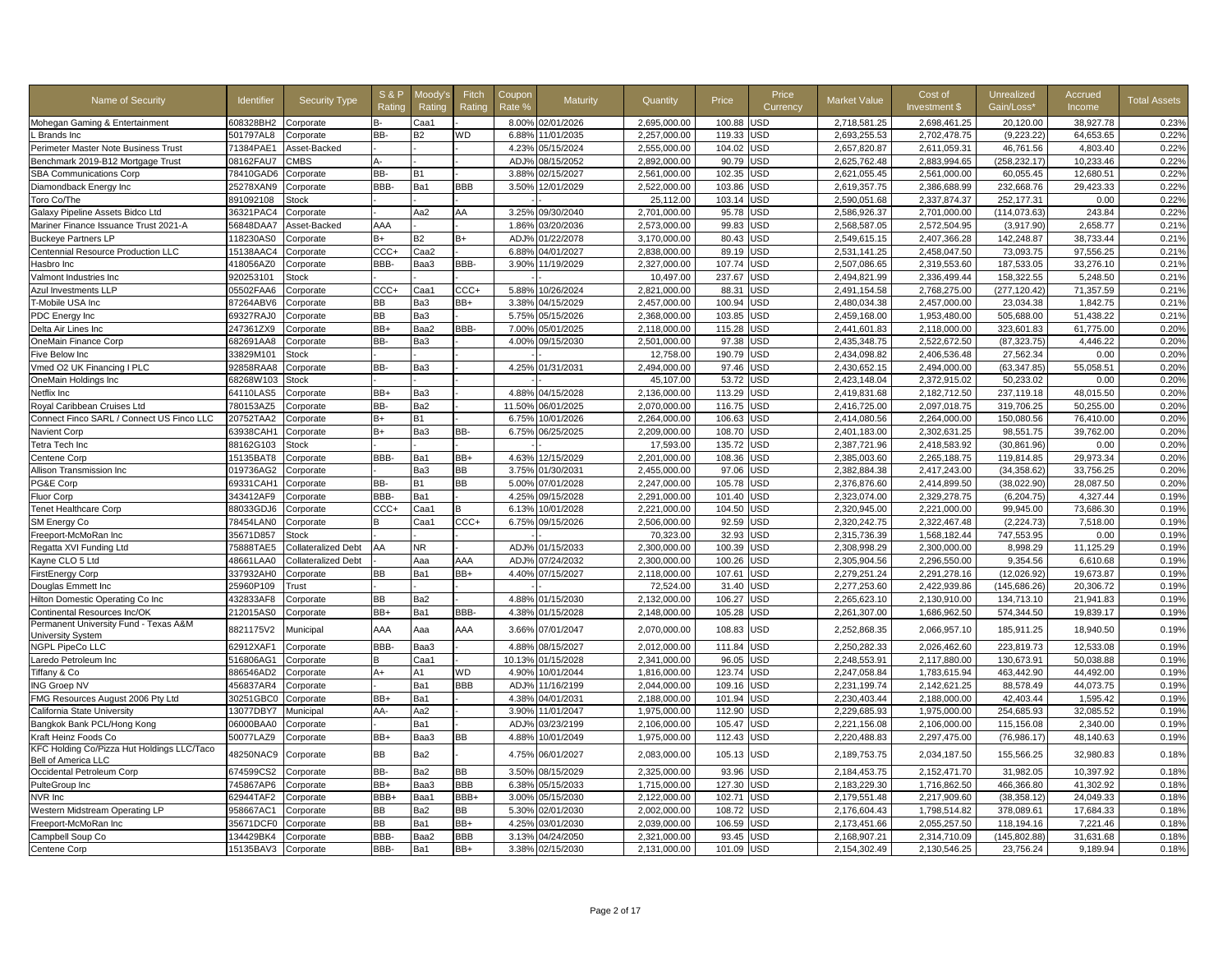| Name of Security                                      | Identifier | <b>Security Type</b> | <b>S&amp;P</b><br>Ratino | Moodv's<br>Rating | Fitch<br>Rating | Coupon<br>Rate % | Maturity   | Quantity     | Price      | Price<br>Currency | <b>Market Value</b> | Cost of<br>Investment \$ | <b>Unrealized</b><br>Gain/Loss' | Accrued<br>Income | <b>Total Assets</b> |
|-------------------------------------------------------|------------|----------------------|--------------------------|-------------------|-----------------|------------------|------------|--------------|------------|-------------------|---------------------|--------------------------|---------------------------------|-------------------|---------------------|
| Ally Financial Inc                                    | 36186CBY8  | Corporate            | BBB-                     | Ba1               | BBB-            | 8.00%            | 11/01/2031 | 1.543.000.00 | 139.43     | <b>JSD</b>        | 2.151.392.11        | 2.254.402.68             | (103.010.57)                    | 51.433.33         | 0.18%               |
| PayPal Holdings Inc                                   | 70450YAJ2  | Corporate            | BBB+                     | A3                | BBB+            | 3.25%            | 06/01/2050 | 2.136.000.00 | 99.87      | <b>JSD</b>        | 2,133,213.33        | 2,168,868.94             | (35,655.61)                     | 23.140.00         | 0.18%               |
| CCO Holdings LLC / CCO Holdings Capital Corp          | 1248EPBM4  | Corporate            | <b>BB</b>                | <b>B1</b>         | BB+             | 5.75%            | 02/15/2026 | 2,054,000.00 | 103.30     | USD               | 2,121,782.00        | 2,043,132.50             | 78,649.50                       | 15,091.19         | 0.18%               |
| Shell International Finance BV                        | 822582AD4  | Corporate            | $A+$                     | Aa2               | AA-             | 6.38%            | 12/15/2038 | 1.473.000.00 | 143.55     | <b>JSD</b>        | 2,114,533.02        | 1.934.847.96             | 179.685.06                      | 27.649.44         | 0.18%               |
| Amazon.com Inc                                        | 023135AP1  | Corporate            | AA                       | A2                | A+              | 4.80%            | 12/05/2034 | 1,679,000.00 | 125.81     | <b>JSD</b>        | 2,112,431.11        | 1,713,771.32             | 398,659.79                      | 25,968.53         | 0.18%               |
| Ford Motor Co                                         | 345370CX6  | Corporate            | BB+                      | Ba2               | BB+             | 9.63%            | 04/22/2030 | 1,510,000.00 | 139.71     | JSD               | 2,109,688.95        | 1,511,321.25             | 598,367.70                      | 64,190.73         | 0.18%               |
| Pasadena Public Financing Authority                   | 702274AW1  | Municipal            | AA+                      |                   | AA              | 7.15%            | 03/01/2043 | 1,445,000.00 | 145.99     | JSD               | 2,109,562.15        | 1,979,014.20             | 130.547.95                      | 8,607.38          | 0.18%               |
| <b>BMW US Capital LLC</b>                             | 05565EBL8  | Corporate            | A                        | A2                |                 | 4.15%            | 04/09/2030 | 1,831,000.00 | 114.10     | <b>JSD</b>        | 2,089,151.10        | 1,828,326.74             | 260,824.36                      | 36,304.66         | 0.17%               |
| Atrium Hotel Portfolio Trust 2018-ATRM                | 04965KAA8  | CMBS                 | AAA                      |                   |                 | ADJ%             | 06/15/2035 | 2,083,000.00 | 100.12     | <b>JSD</b>        | 2,085,455.86        | 2,045,651.88             | 39.803.98                       | 1,038.72          | 0.17%               |
| Match Group Holdings II LLC                           | 57665RAL0  | Corporate            | <b>BB</b>                | Ba3               |                 | 4.13%            | 08/01/2030 | 2,076,000.00 | 100.45     | JSD               | 2,085,404.28        | 2,165,263.80             | (79, 859.52)                    | 14,272.50         | 0.17%               |
| Newmont Corp                                          | 651639AY2  | Corporate            | <b>BBB</b>               | Baa1              |                 | 2.25%            | 10/01/2030 | 2,118,000.00 | 97.50      | USD               | 2,064,971.42        | 2,101,349.40             | (36, 377.98)                    | 23,827.50         | 0.17%               |
| American Campus Communities Operating                 | 024836AG3  | Corporate            | <b>BBB</b>               | Baa2              |                 | 3.88%            | 01/30/2031 | 1,916,000.00 | 107.75     | JSD               | 2,064,549.07        | 2,172,162.04             | (107,612.97)                    | 12,580.40         | 0.17%               |
| Partnership LP<br>Marble Point CLO XVII Ltd           | 56606CAA1  | Collateralized Debt  | <b>NR</b>                | Aaa               | AAA             | ADJ <sup>o</sup> | 04/20/2033 | 2,050,466.00 | 100.02     | <b>JSD</b>        | 2,050,875.89        | 2,050,466.00             | 409.89                          | 6,163.02          | 0.17%               |
|                                                       |            |                      |                          |                   | WD              |                  |            |              |            | <b>JSD</b>        |                     |                          |                                 |                   | 0.17%               |
| <b>NVIDIA Corp</b>                                    | 67066GAE4  | Corporate            | д.<br>BBB+               | A2                |                 | 3.20%            | 09/16/2026 | 1,872,000.00 | 109.22     |                   | 2,044,529.17        | 1,868,181.12             | 176,348.05                      | 2,496.00          |                     |
| Ferguson Finance PLC                                  | 314890AB0  | Corporate            |                          | Baa2              |                 | 3.25%            | 06/02/2030 | 1,929,000.00 | 105.47     | <b>JSD</b>        | 2,034,585.53        | 1,971,367.96             | 63,217.57                       | 20,723.35         | 0.17%               |
| Kenya Government International Bond                   | 491798AG9  | Government           | в                        | B2                | R+              | 7.25%            | 02/28/2028 | 1,918,000.00 | 105.72     | JSD               | 2,027,719.19        | 1,837,289.00             | 190,430.19                      | 12,746.71         | 0.17%               |
| Aeropuerto Internacional de Tocumen SA                | 00787CAC6  | Corporate            | BB+                      |                   | BB+             | 6.00%            | 11/18/2048 | 1,917,632.12 | 105.72     | <b>JSD</b>        | 2,027,320.68        | 1,896,787.47             | 130,533.21                      | 42,507.51         | 0.17%               |
| Delta Air Lines 2019-1 Class AA Pass Through<br>Trust | 24737BAA3  | Corporate            |                          | A1                |                 | 3.20%            | 04/25/2024 | 1,949,000.00 | 103.76     | USD               | 2,022,340.09        | 1,949,000.00             | 73,340.09                       | 27,059.92         | 0.17%               |
| Altice France Holding SA                              | 02156TAB0  | Corporate            | CCC+                     | WR                |                 | 10.50%           | 05/15/2027 | 1,789,000.00 | 112.66     | <b>JSD</b>        | 2,015,478.46        | 1,890,910.00             | 124,568.46                      | 70,963.67         | 0.17%               |
| Abu Dhabi Crude Oil Pipeline LLC                      | 00401MAB2  | Corporate            | AA                       |                   | AA              | 4.60%            | 11/02/2047 | 1,779,000.00 | 113.19     | <b>JSD</b>        | 2,013,712.37        | 1,767,000.00             | 246,712.37                      | 20,685.82         | 0.17%               |
| Octagon Investment Partners 48 Ltd                    | 67577UAA3  | Collateralized Debt  | AAA                      |                   | AAA             | ADJ%             | 10/20/2031 | 2.000.000.00 | 100.49     | <b>JSD</b>        | 2.009.717.80        | 2.000.000.00             | 9,717.80                        | 17,606.43         | 0.17%               |
| Oceaneering International Inc                         | 675232AB8  | Corporate            | B+                       | B <sub>1</sub>    |                 | 6.00%            | 02/01/2028 | 2,094,000.00 | 95.85      | JSD               | 2,007,193.23        | 1,986,250.00             | 20,943.23                       | 20,940.00         | 0.17%               |
| Suntory Holdings Ltd                                  | 86803UAD3  | Corporate            | <b>BBB</b>               | Baa2              |                 | 2.25%            | 10/16/2024 | 1,913,000.00 | 104.31     | <b>JSD</b>        | 1,995,360.12        | 1,909,862.68             | 85,497.44                       | 19,727.81         | 0.17%               |
| PFP 2019-6 Ltd                                        | 69346WAG2  | <b>CMBS</b>          |                          | <b>NR</b>         |                 | ADJ <sub>9</sub> | 04/14/2037 | 1,995,000.00 | 100.00     | <b>JSD</b>        | 1,995,008.18        | 1,995,000.00             | 8.18                            | 2,079.65          | 0.17%               |
| Global Aircraft Leasing Co Ltd                        | 37960JAA6  | Corporate            |                          | <b>B1</b>         |                 | 6.50%            | 09/15/2024 | 2,082,930.00 | 95.74      | <b>JSD</b>        | 1,994,116.18        | 1,997,394.65             | (3,278.47)                      | 6,017.35          | 0.17%               |
| SM Energy Co                                          | 78454LAP5  | Corporate            | B                        | Caa1              | CCC+            | 6.63%            | 01/15/2027 | 2,149,000.00 | 92.69      | <b>JSD</b>        | 1,991,854.38        | 1,823,789.10             | 168,065.28                      | 30,056.15         | 0.17%               |
| Kenya Government International Bond                   | 491798AH7  | Government           | B                        | B2                | B+              | 8.25%            | 02/28/2048 | 1,924,000.00 | 103.37     | USD               | 1,988,742.60        | 1,856,471.50             | 132,271.10                      | 14,550.25         | 0.17%               |
| Pola Orbis Holdings Inc                               | B5N4QN8    | <b>Stock</b>         |                          |                   |                 |                  |            | 82,406.00    | 2,664.00   | JPY               | 1,982,655.09        | 1,768,198.52             | 214,456.57                      | 0.00              | 0.17%               |
| NextEra Energy Operating Partners LP                  | 65342QAL6  | Corporate            | <b>BB</b>                | Ba1               | BB+             | 3.88%            | 10/15/2026 | 1,887,000.00 | 105.06     | <b>JSD</b>        | 1,982,529.38        | 1,887,000.00             | 95,529.38                       | 33,717.02         | 0.17%               |
| Hasbro Inc                                            | 418056AU1  | Corporate            | BBB-                     | Baa3              | BBB-            | 5.10%            | 05/15/2044 | 1,761,000.00 | 111.62     | JSD               | 1,965,655.14        | 1,855,624.55             | 110.030.59                      | 33.928.60         | 0.16%               |
| Enel Finance International NV                         | 29278GAF5  | Corporate            | BBB+                     | Baa1              |                 | 3.50%            | 04/06/2028 | 1,829,000.00 | 107.08     | <b>JSD</b>        | 1.958.574.86        | 1.766.564.54             | 192.010.32                      | 31.118.40         | 0.16%               |
| Tesla Inc                                             | 88160RAG6  | Corporate            | <b>BB</b>                |                   |                 | 2.00%            | 05/15/2024 | 182,000.00   | 1,074.75   | JSD               | 1,956,045.00        | 1,934,432.23             | 21,612.77                       | 1,375.11          | 0.16%               |
| Hudson River Trading LLC                              | 999J59008  | Corporate            |                          |                   |                 | 0.00%            | 03/19/2028 | 1,967,477.00 | 99.25      | JSD               | 1,952,720.92        | 1,947,802.23             | 4,918.69                        | 1,201.35          | 0.16%               |
| CH Robinson Worldwide Inc                             | 12541WAA8  | Corporate            | BBB+                     | Baa2              |                 | 4.20%            | 04/15/2028 | 1,736,000.00 | 112.47     | <b>JSD</b>        | 1,952,483.78        | 1,717,985.81             | 234.497.97                      | 33.620.53         | 0.16%               |
| Centennial Resource Production LLC                    | 15138AAA8  | Corporate            | CCC+                     | Caa2              |                 | 5.38%            | 01/15/2026 | 2.211.000.00 | 88.19      | <b>JSD</b>        | 1.949.825.63        | 2.110.273.75             | (160.448.12)                    | 25.088.71         | 0.16%               |
| Cenovus Energy Inc                                    | 15135UAR0  | Corporate            | BBB-                     | Baa3              | BB+             | 5.40%            | 06/15/2047 | 1,743,000.00 | 111.57     | USD               | 1,944,741.25        | 797,398.75               | 1,147,342.50                    | 27,713.70         | 0.16%               |
| Planet Fitness Master Issuer LLC                      | 72703PAB9  | Asset-Backed         | BBB-                     |                   |                 | 4.67%            | 09/05/2048 | 1,895,400.00 | 102.49     | JSD               | 1,942,541.25        | 1,895,400.00             | 47,141.25                       | 6,387.29          | 0.16%               |
| Metropolitan Museum of Art/The                        | 592189AA2  | Corporate            | AAA                      | Ааа               |                 | 3.40%            | 07/01/2045 | 1,975,000.00 | 97.91      | <b>JSD</b>        | 1,933,710.55        | 1.923.670.00             | 10.040.55                       | 16,787.50         | 0.16%               |
| NRG Energy Inc                                        | 629377CK6  | Corporate            | BBB-                     | Baa3              |                 | 3.75%            | 06/15/2024 | 1,802,000.00 | 107.20     | <b>JSD</b>        | 1,931,733.75        | 1,808,523.94             | 123,209.81                      | 19,897.08         | 0.16%               |
| Delta Air Lines Inc / SkyMiles IP Ltd                 | 830867AB3  | Corporate            |                          | Baa1              | BBB             | 4.75%            | 10/20/2028 | 1,773,000.00 | 108.83     | <b>JSD</b>        | 1,929,507.67        | 1,803,852.84             | 125,654.83                      | 16,609.56         | 0.16%               |
| GLP Capital LP / GLP Financing II Inc                 | 361841AK5  | Corporate            | BBB-                     | Ba1               | BBB-            | 5.75%            | 06/01/2028 | 1,666,000.00 | 115.65     | <b>JSD</b>        | 1,926,687.35        | 1,666,000.00             | 260,687.35                      | 31,931.67         | 0.16%               |
| Amphenol Corp                                         | 032095AJ0  | Corporate            | BBB+                     | Baa1              |                 | 2.80%            | 02/15/2030 | 1,875,000.00 | 102.64     | JSD               | 1,924,566.36        | 1,873,500.00             | 51,066.36                       | 6,708.33          | 0.16%               |
| <b>BANK 2020-BNK30</b>                                | 06541UBW5  | CMBS                 |                          | Aaa               | AAA             | 1.93%            | 12/15/2053 | 2,000,000.00 | 96.16      | JSD               | 1,923,281.00        | 2,059,962.00             | (136, 681.00)                   | 3,208.33          | 0.16%               |
| American Airlines Inc                                 | 02376CBA2  | Corporate            | B-                       | Ba3               |                 | ADJ%             | 12/14/2023 | 1,998,633.29 | 95.82      | JSD               | 1,915,080.43        | 1,786,935.58             | 128,144.85                      | 1,987.64          | 0.16%               |
| ABN AMRO Bank NV                                      | 00080QAF2  | Corporate            | BBB-                     | Baa2              | BBB+            | 4.75%            | 07/28/2025 | 1,705,000.00 | 112.11     | <b>JSD</b>        | 1,911,470.39        | 1,745,011.43             | 166,458.96                      | 14,172.81         | 0.16%               |
| Fidelity National Financial Inc                       | 31620RAH8  | Corporate            | <b>BBB</b>               | Baa2              | <b>BBB</b>      | 4.50%            | 08/15/2028 | 1,693,000.00 | 112.60     | <b>JSD</b>        | 1,906,299.36        | 1,782,136.98             | 124,162.38                      | 9,734.75          | 0.16%               |
| Hertz Corp/The                                        | 428040CZ0  | Corporate            | <b>NR</b>                | WR                |                 | 6.00%            | 01/15/2028 | 1,887,000.00 | 100.44     | <b>JSD</b>        | 1,895,255.63        | 1,091,320.01             | 803,935.62                      | 0.00              | 0.16%               |
| NEP Group Inc                                         | 62908HAD7  | Corporate            | B                        | Caa1              |                 | ADJ%             | 10/20/2025 | 1,944,501.90 | 97.31      | <b>JSD</b>        | 1,892,107.30        | 1,780,468.27             | 111,639.03                      | 181.41            | 0.16%               |
| Puget Energy Inc                                      | 745310AK8  | Corporate            |                          | Baa3              | BBB             | 4.10%            | 06/15/2030 | 1,733,000.00 | 108.58     | JSD               | 1,881,619.38        | 1,730,105.89             | 151,513.49                      | 20.921.16         | 0.16%               |
| Apache Corp                                           | 037411BF1  | Corporate            | BB+                      | Ba1               | BB+             | 4.25%            | 01/15/2030 | 1,920,000.00 | 97.59      | JSD               | 1,873,776.00        | 1,949,059.01             | (75, 283.01)                    | 17,226.67         | 0.16%               |
| American Airlines Group Inc                           | 02376RAC6  | Corporate            | CCC                      | Caa1              | ccc             | 5.00%            | 06/01/2022 | 1,904,000.00 | 98.38      | <b>JSD</b>        | 1,873,060.00        | 1,802,715.00             | 70,345.00                       | 31,733.33         | 0.16%               |
| General Motors Financial Co Inc                       | 37045XBG0  | Corporate            | <b>BBB</b>               | Baa3              | BBB-            | 5.25%            | 03/01/2026 | 1,632,000.00 | 114.63     | JSD               | 1,870,759.90        | 1,698,227.32             | 172,532.58                      | 7,140.00          | 0.16%               |
| FedEx Corp 2020-1 Class AA Pass Through<br>Trust      | 314353AA1  | Corporate            | AA-                      | Aa3               |                 | 1.88%            | 02/20/2034 | 1,923,169.05 | 97.23      | JSD               | 1,869,850.15        | 1,923,169.05             | (53,318.90)                     | 5,959.27          | 0.16%               |
| OneMain Finance Corp                                  | 85172FAN9  | Corporate            | BB-                      | Ba3               | WD              | 7.13%            | 03/15/2026 | 1,617,000.00 | 115.46     | <b>JSD</b>        | 1,866,996.29        | 1,822,162.50             | 44,833.79                       | 5,120.50          | 0.16%               |
| <b>TopBuild Corp</b>                                  | 89055F103  | <b>Stock</b>         |                          |                   |                 |                  |            | 8,910.00     | 209.43 USD |                   | 1,866,021.30        | 1,815,544.25             | 50,477.05                       | 0.00              | 0.16%               |
|                                                       |            |                      |                          |                   |                 |                  |            |              |            |                   |                     |                          |                                 |                   |                     |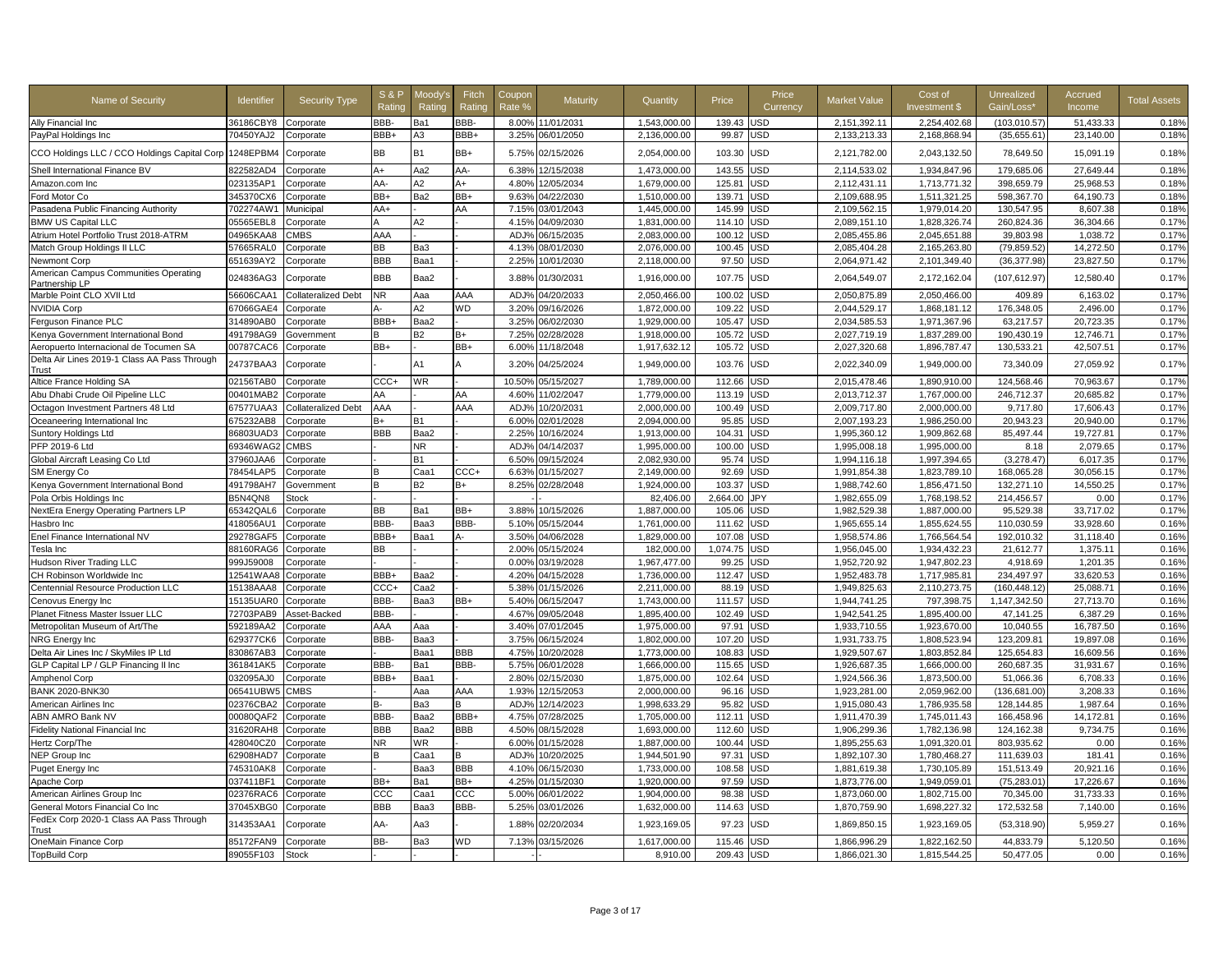| Goldman Sachs Group Inc/The<br>38141G104<br><b>Stock</b><br>5.692.00<br>327.00<br><b>JSD</b><br>1.861.284.00<br>1.743.662.53<br>117,621.47<br>0.00<br>0.16%<br><b>CBRE Group Inc</b><br>12504L109<br><b>Stock</b><br>23,495.00<br>79.11<br>JSD<br>1,858,689.45<br>1,624,793.68<br>233,895.77<br>0.00<br>0.16%<br>1,859,555.44<br>99.84<br><b>JSD</b><br>1,856,533.66<br>25,840.07<br>0.15%<br>Global Medical Response Inc<br>00169QAF6<br>Corporate<br>В2<br>ADJ%<br>10/02/2025<br>1,790,171.30<br>66,362.36<br>B<br><b>BB</b><br>Ba1<br>BB+<br>108.38<br>JSD<br>1,852,128.75<br>230,365.00<br>0.15%<br>NextEra Energy Operating Partners LP<br>65342QAB8<br>Corporate<br>4.50%<br>09/15/2027<br>1,709,000.00<br>1,621,763.75<br>3,418.00<br><b>EQT Corp</b><br>26884LAH2<br><b>BB</b><br>Ba2<br><b>BB</b><br>1,604,000.00<br>JSD<br>1,848,257.12<br>353,670.87<br>20.384.17<br>0.15%<br>Corporate<br>7.63%<br>02/01/2025<br>115.23<br>1,494,586.25<br>0.15%<br>83304A106<br>35,344.00<br>52.29<br>JSD<br>1,848,137.76<br>2,063,486.80<br>(215, 349.04)<br>0.00<br>Snap Inc<br>Stock<br>78442FET1<br>BB-<br>03/25/2024<br>1,728,000.00<br>106.19<br>USD<br>1,834,902.72<br>1,722,918.75<br>111,983.97<br>1,764.00<br>0.15%<br><b>Navient Corp</b><br>Corporate<br>$B+$<br>Ba3<br>6.13%<br>USD<br>913017CY3<br>А-<br>Baa1<br>11/16/2028<br>1,625,000.00<br>112.69<br>1,831,141.80<br>1,593,394.13<br>237,747.67<br>25,136.72<br>0.15%<br>Raytheon Technologies Corp<br>Corporate<br>4.13%<br>5.88%<br>100.50<br>USD<br>0.15%<br>552704AF5<br>В3<br>BB-<br>02/01/2029<br>1,812,000.00<br>1,821,060.00<br>1,819,842.70<br>1,217.30<br>17,446.79<br><b>MEG Energy Corp</b><br>Corporate<br>в-<br>37954JAC0<br>BBB-<br>BB+<br>104.22<br>USD<br>73,742.31<br>0.15%<br>ADJ%<br>04/16/2029<br>1,746,000.00<br>1,819,742.31<br>1,746,000.00<br>42.013.13<br>Global Bank Corp<br>Corporate<br>BBB+<br>107.45<br><b>JSD</b><br>1,819,195.39<br>1,691,222.35<br>127,973.04<br>0.15%<br>Volkswagen Group of America Finance LLC<br>928668BE1<br>Corporate<br>A3<br>3.35%<br>05/13/2025<br>1,693,000.00<br>21,740.94<br>BBB-<br>BBB-<br>067316AD1<br>Ba1<br>2.75%<br>103.97<br>JSD<br>1,818,378.37<br>1,697,553.63<br>120,824.74<br>10,153.92<br>0.15%<br>Bacardi Ltd<br>Corporate<br>07/15/2026<br>1,749,000.00<br>BB-<br>Ba2<br>1,821,939.00<br>JSD<br>0.15%<br>Select Medical Corp<br>816194AV6<br>Corporate<br>ADJ%<br>03/06/2025<br>99.63<br>1,815,161.39<br>1,816,768.64<br>(1,607.25)<br>184.00<br>BBB<br>690742AG6<br>Baa3<br>BBB-<br>07/15/2047<br>1,670,000.00<br>108.57<br>USD<br>1,813,200.56<br>403,502.75<br>15,159.89<br>0.15%<br>Owens Corning<br>Corporate<br>4.30%<br>1,409,697.81<br>Ba2<br><b>BB</b><br>USD<br>American Airlines Inc/AAdvantage Loyalty IP Ltc<br>00253XAB7<br>04/20/2029<br>1,695,000.00<br>106.49<br>1,805,005.50<br>1,695,000.00<br>110,005.50<br>1,895.10<br>0.15%<br>Corporate<br>5.75%<br>ADJ%<br>1,836,793.58<br>98.19<br><b>JSD</b><br>1,803,501.70<br>1,793,062.16<br>10,439.54<br>3.943.79<br>0.15%<br>Panera Bread Co<br>69840VAP5<br>07/18/2022<br>Corporate<br>78486Q101<br>3,642.00<br>493.66<br><b>JSD</b><br>1,797,909.72<br>484,038.04<br>0.15%<br><b>SVB Financial Group</b><br><b>Stock</b><br>1,313,871.68<br>0.00<br>98310WAN8<br>BB-<br>Ba3<br>BB+<br>6.00%<br>04/01/2027<br>1,612,000.00<br>111.06<br>JSD<br>1,790,327.50<br>1,744,990.00<br>45,337.50<br>48,360.00<br>0.15%<br>Travel + Leisure Co<br>Corporate<br><b>AXIS Specialty Finance PLC</b><br>05464HAB6<br>Baa1<br>BBB+<br>5.15%<br>04/01/2045<br>1,595,000.00<br>111.95<br>JSD<br>1,785,569.96<br>1,590,483.74<br>195,086.22<br>41.071.25<br>0.15%<br>Corporate<br>37940XAD4<br>BBB-<br>Baa3<br>2.90%<br>05/15/2030<br>1,747,000.00<br>102.16<br>JSD<br>1,784,790.96<br>1,741,287.31<br>43,503.65<br>19,139.36<br>0.15%<br>Global Payments Inc<br>Corporate<br>GBP<br>Stonegate Pub Co Financing 2019 PLC<br>BMYHNY5<br>B3<br>B+<br>8.25%<br>07/31/2025<br>1,221,000.00<br>105.92<br>1,782,971.08<br>1,638,081.01<br>144,890.07<br>29,317.11<br>0.15%<br>Corporate<br>Roper Technologies Inc<br>776743AL0<br>BBB+<br>Baa2<br>1.75%<br>02/15/2031<br>1,917,000.00<br>92.94<br>JSD<br>1,781,706.52<br>1,913,913.63<br>(132, 207.11)<br>4,286.63<br>0.15%<br>Corporate<br>ADJ <sub>9</sub><br>1,780,006.35<br>1,747,532.04<br>32,474.31<br>0.15%<br>AMC Entertainment Holdings Inc<br>00164DAQ6<br>ccc<br>Caa2<br>04/22/2026<br>2,050,769.44<br>86.80<br>JSD<br>0.00<br>Corporate<br>33,945.99<br>0.15%<br>Montefiore Obligated Group<br>61237WAE6<br><b>BBB</b><br>Baa3<br>5.25%<br>11/01/2048<br>1,553,000.00<br>114.16<br>JSD<br>1,772,878.38<br>1,553,000.00<br>219,878.38<br>Corporate<br><b>BBB</b><br>98.50<br><b>JSD</b><br>1,792,253.75<br>0.15%<br>Anthem Inc<br>036752AN3<br>Corporate<br>Baa2<br>2.25%<br>05/15/2030<br>1,799,000.00<br>1,771,964.57<br>(20, 289.18)<br>15,291.50<br>CCC+<br>CCC+<br><b>JSD</b><br>0.15%<br>Clarios Global LP / Clarios US Finance Co<br>69867DAC2<br>Corporate<br>Caa1<br>8.50%<br>05/15/2027<br>1,643,000.00<br>107.79<br>1,770,989.70<br>1,647,915.00<br>123,074.70<br>52,758.56<br>BB-<br>1,608,000.00<br>109.94<br>JSD<br>1,767,795.00<br>1,741,068.75<br>5,985.33<br>0.15%<br>Southwestern Energy Co<br>845467AP4<br>Corporate<br>Ba3<br>BB<br>8.38%<br>09/15/2028<br>26,726.25<br>79466LAF1<br>A2<br>3.70%<br>1,580,000.00<br>111.79<br>JSD<br>1,766,315.94<br>1,579,605.00<br>186,710.94<br>27,606.11<br>0.15%<br>salesforce.com Inc<br>Corporate<br>04/11/2028<br>G9368PBC7<br>0.00%<br>01/31/2028<br>1,775,839.00<br>99.24<br><b>JSD</b><br>1,762,422.54<br>1,766,959.81<br>(4,537.27)<br>0.00<br>0.15%<br>Virgin Media Bristol LLC<br>Corporate<br><b>JSD</b><br>1,761,546.75<br>17,966.67<br>0.15%<br>Adani Ports & Special Economic Zone Ltd<br>00652MAE2<br>BBB-<br>Baa3<br>BBB-<br>4.38%<br>07/03/2029<br>1,680,000.00<br>104.85<br>1,696,875.79<br>64,670.96<br>Corporate<br>Macquarie Bank Ltd/London<br>556079AB7<br>BB+<br>Ba1<br>ADJ <sub>9</sub><br>09/08/2199<br>1,636,000.00<br>107.67<br>JSD<br>1,761,423.94<br>1,562,318.36<br>199,105.58<br>6.401.99<br>0.15%<br>Corporate<br>AA-<br>Memorial Sloan-Kettering Cancer Center<br>586054AC2<br>Aa3<br>AA<br>4.20%<br>07/01/2055<br>1,478,000.00<br>119.14<br>JSD<br>1,760,907.02<br>1,475,102.68<br>285,804.34<br>15,519.00<br>0.15%<br>Corporate<br>BBB-<br>BBB-<br>1,756,335.80<br>0.15%<br>Host Hotels & Resorts LP<br>44107TAZ9<br>Baa3<br>3.50%<br>09/15/2030<br>1,746,000.00<br>100.59<br>JSD<br>1,799,520.57<br>(43, 184.77)<br>2,716.00<br>Corporate<br>44988LAF4<br><b>JSD</b><br>0.15%<br><b>IRB Holding Corp</b><br>Corporate<br>B<br>B2<br>ADJ <sub>9</sub><br>02/05/2025<br>1,767,088.16<br>99.33<br>1,755,239.83<br>1,767,435.48<br>(12, 195.65)<br>144.57<br>BB-<br>B2<br>1,801,000.00<br>97.38<br><b>JSD</b><br>1,753,723.75<br>1,801,000.00<br>(47, 276.25)<br>20,742.77<br>0.15%<br><b>H&amp;E Equipment Services Inc</b><br>404030AJ7<br>Corporate<br>3.88%<br>12/15/2028<br>BB-<br>104.53<br>JSD<br>64,750.81<br>34,011.81<br>0.15%<br>Mersin Uluslararasi Liman Isletmeciligi AS<br>590454AB0<br>Corporate<br>BB-<br>5.38%<br>1/15/2024<br>1,675,000.00<br>1,750,877.50<br>1,686,126.69<br>05492NAA1<br>CMBS<br>AAA<br>ADJ <sub>9</sub><br>11/15/2034<br>1,750,000.00<br>99.75<br>JSD<br>1,745,696.58<br>1,738,187.50<br>7,509.08<br>877.63<br>0.15%<br>BBCMS 2019-BWAY Mortgage Trust<br>27579R104<br>23,604.00<br>73.80<br>JSD<br>1,741,975.20<br>1,214,955.96<br>527.019.24<br>0.00<br>0.15%<br>East West Bancorp Inc<br>Stock<br>455434BT6<br>A2<br>4.05%<br>05/01/2046<br>1.608.000.00<br>108.04<br>JSD<br>1.737.318.17<br>1,595,392.00<br>141.926.17<br>27.135.00<br>0.14%<br>Indianapolis Power & Light Co<br>Corporate<br>A<br>947890AJ8<br><b>BBB</b><br>Baa1<br>4.10%<br>1,622,000.00<br>107.07<br>JSD<br>1,736,688.81<br>1.616.598.74<br>120.090.07<br>1.108.37<br>0.14%<br><b>Webster Financial Corp</b><br>Corporate<br>03/25/2029<br>958102AM7<br>BB+<br>Baa3<br>BB+<br>4.75%<br>02/15/2026<br>1.570.000.00<br>110.37<br>JSD<br>1.732.809.00<br>1.486.957.50<br>245,851.50<br>9.529.03<br>0.14%<br>Western Digital Corp<br>Corporate<br><b>BB</b><br>105.1<br>24,247.50<br>0.14%<br>Match Group Holdings II LLC<br>57665RAG1<br>Ba3<br>5.00%<br>12/15/2027<br>1,647,000.00<br>JSD<br>1,731,095.82<br>1,613,140.80<br>117,955.02<br>Corporate<br>B2<br><b>WD</b><br>1,697,000.00<br><b>JSD</b><br>1,721,394.38<br>1,633,343.75<br>88,050.63<br>0.14%<br>Univision Communications Inc<br>914906AS1<br>5.13%<br>02/15/2025<br>101.44<br>11,112.99<br>Corporate<br>AA<br>NR.<br>ADJ%<br>100.33<br>JSD<br>1,719,373.97<br>1,713,690.00<br>5,683.97<br>0.14%<br>Battalion Clo XVI Ltd<br>07133MAC0<br>Collateralized Debt<br>12/19/2032<br>1,713,690.00<br>7,516.63<br>55316HAB1<br>BB+<br>Ba2<br>ADJ <sub>9</sub><br>1,722,717.80<br>99.80<br>JSD<br>1,719,220.68<br>1,722,420.96<br>(3,200.28)<br>105.40<br>0.14%<br>Genesee & Wyoming Inc<br>Corporate<br>12/30/2026<br>BBB-<br>BBB-<br>05/23/2029<br>1,513,000.00<br>113.51<br>JSD<br>1,717,355.89<br>1.512.394.80<br>204,961.09<br>24,745.96<br>0.14%<br>Motorola Solutions Inc<br>620076BN8<br>Corporate<br>Baa3<br>4.60%<br>292505AG9<br>BBB-<br>Ba1<br>BB+<br>6.50%<br>02/01/2038<br>1.419.000.00<br>121.01<br>JSD<br>1.717.144.05<br>1.748.882.50<br>(31.738.45)<br>15.372.50<br>0.14%<br>Ovintiv Inc<br>Corporate<br>BBB-<br>Empresas Publicas de Medellin ESP<br>29246BAE8<br>Baa3<br>4.25%<br>07/18/2029<br>1.689.000.00<br>101.43<br>JSD<br>1.713.220.26<br>1.646.156.75<br>67,063.51<br>14.555.90<br>0.14%<br>Corporate<br>Central Japan Railway Co<br>153766AA8<br>A+<br>A1<br>4.25%<br>11/24/2045<br>1.524.000.00<br>112.41<br><b>JSD</b><br>1,713,064.38<br>1.520.365.24<br>192,699.14<br>22.849.42<br>0.14%<br>Corporate<br>National Mentor Holdings Inc<br>999901044<br>0.00%<br>02/17/2028<br>1,700,604.66<br>99.51<br>JSD<br>1.692.314.21<br>1.692.101.64<br>212.57<br>4.251.51<br>0.14%<br>Corporate<br>361.16<br>Four Seasons Hotels Ltd<br>35100DAR7<br>BB+<br>Ba3<br>ADJ <sup>9</sup><br>1/30/2023<br>1,693,761.80<br>99.87<br>JSD<br>1,691,517.57<br>1,691,156.41<br>0.00<br>0.14%<br>Corporate<br>Apple Inc<br>037833CX6<br>AA+<br>Aa1<br>3.00%<br>06/20/2027<br>1,556,000.00<br>108.59<br>JSD<br>1,689,633.42<br>1,632,975.32<br>56,658.10<br>13,096.33<br>0.14%<br>Corporate<br>Alaska Airlines 2020-1 Class A Pass Through<br>USD<br>01166VAA7<br>1,534,406.96<br>109.75<br>126,763.74<br>0.14%<br>Corporate<br>4.80%<br>08/15/2027<br>1,684,072.71<br>1,557,308.97<br>9,411.03<br>Trust<br>1.800.000.00<br>JSD<br>(107, 595.00)<br>15,437.50<br>0.14%<br>900123DB3<br>B2<br>BB-<br>4.75%<br>01/26/2026<br>93.36<br>1,680,561.00<br>1.788.156.00<br>Turkey Government International Bond<br>Government<br>840441109<br>21,376.00<br>78.51<br>JSD<br>1,678,229.76<br>1,347,276.74<br>330,953.02<br>0.00<br>0.14%<br>South State Corp<br>Stock<br>682696AD1<br><b>BBB</b><br>3.45% 09/14/2035<br>1,583,000.00<br>105.89<br>USD<br>1,676,266.24<br>1,718,977.22<br>(42, 710.98)<br>2,578.97<br>0.14%<br>OneMain Financial Issuance Trust 2020-2<br>Asset-Backed | Name of Security | <b>Identifier</b> | <b>Security Type</b> | <b>S&amp;P</b><br>Rating | 100dv<br>Rating | Fitch<br>Rating | Coupor<br>Rate 9 | <b>Maturity</b> | Quantity | Price | Price<br>Currency | <b>Market Value</b> | Cost of<br>Investment \$ | Unrealized<br>Gain/Loss* | Accrued<br>Income | <b>Total Assets</b> |
|--------------------------------------------------------------------------------------------------------------------------------------------------------------------------------------------------------------------------------------------------------------------------------------------------------------------------------------------------------------------------------------------------------------------------------------------------------------------------------------------------------------------------------------------------------------------------------------------------------------------------------------------------------------------------------------------------------------------------------------------------------------------------------------------------------------------------------------------------------------------------------------------------------------------------------------------------------------------------------------------------------------------------------------------------------------------------------------------------------------------------------------------------------------------------------------------------------------------------------------------------------------------------------------------------------------------------------------------------------------------------------------------------------------------------------------------------------------------------------------------------------------------------------------------------------------------------------------------------------------------------------------------------------------------------------------------------------------------------------------------------------------------------------------------------------------------------------------------------------------------------------------------------------------------------------------------------------------------------------------------------------------------------------------------------------------------------------------------------------------------------------------------------------------------------------------------------------------------------------------------------------------------------------------------------------------------------------------------------------------------------------------------------------------------------------------------------------------------------------------------------------------------------------------------------------------------------------------------------------------------------------------------------------------------------------------------------------------------------------------------------------------------------------------------------------------------------------------------------------------------------------------------------------------------------------------------------------------------------------------------------------------------------------------------------------------------------------------------------------------------------------------------------------------------------------------------------------------------------------------------------------------------------------------------------------------------------------------------------------------------------------------------------------------------------------------------------------------------------------------------------------------------------------------------------------------------------------------------------------------------------------------------------------------------------------------------------------------------------------------------------------------------------------------------------------------------------------------------------------------------------------------------------------------------------------------------------------------------------------------------------------------------------------------------------------------------------------------------------------------------------------------------------------------------------------------------------------------------------------------------------------------------------------------------------------------------------------------------------------------------------------------------------------------------------------------------------------------------------------------------------------------------------------------------------------------------------------------------------------------------------------------------------------------------------------------------------------------------------------------------------------------------------------------------------------------------------------------------------------------------------------------------------------------------------------------------------------------------------------------------------------------------------------------------------------------------------------------------------------------------------------------------------------------------------------------------------------------------------------------------------------------------------------------------------------------------------------------------------------------------------------------------------------------------------------------------------------------------------------------------------------------------------------------------------------------------------------------------------------------------------------------------------------------------------------------------------------------------------------------------------------------------------------------------------------------------------------------------------------------------------------------------------------------------------------------------------------------------------------------------------------------------------------------------------------------------------------------------------------------------------------------------------------------------------------------------------------------------------------------------------------------------------------------------------------------------------------------------------------------------------------------------------------------------------------------------------------------------------------------------------------------------------------------------------------------------------------------------------------------------------------------------------------------------------------------------------------------------------------------------------------------------------------------------------------------------------------------------------------------------------------------------------------------------------------------------------------------------------------------------------------------------------------------------------------------------------------------------------------------------------------------------------------------------------------------------------------------------------------------------------------------------------------------------------------------------------------------------------------------------------------------------------------------------------------------------------------------------------------------------------------------------------------------------------------------------------------------------------------------------------------------------------------------------------------------------------------------------------------------------------------------------------------------------------------------------------------------------------------------------------------------------------------------------------------------------------------------------------------------------------------------------------------------------------------------------------------------------------------------------------------------------------------------------------------------------------------------------------------------------------------------------------------------------------------------------------------------------------------------------------------------------------------------------------------------------------------------------------------------------------------------------------------------------------------------------------------------------------------------------------------------------------------------------------------------------------------------------------------------------------------------------------------------------------------------------------------------------------------------------------------------------------------------------------------------------------------------------------------------------------------------------------------------------------------------------------------------------------------------------------------------------------------------------------------------------------------------------------------------------------------------------------------------------------------------------------------------------------------------------------------------------------------------------------------------------------------------------------------------------------------------------------------------------------------------------------------------------------------------------------------------------------------------------------------------------------------------------------------------------------------------------------------------------------------------------------------------------------------------------------------------------------------------------------------------------------------------------------------------------------------------------------------------------------------------------------------------------------------------------------------------------------------------------------------------------------------------------------------------------------------------------------------------------------------------------------------------------------------------------------------------------------------------------------------------------------------------------------------------------------------------------------------------------------------------------------------------------------------------------------------------------------------------------------------------------------------------------------------------------------------------------------------------------------------------------------------------------------------------------------------------------------------------------------------------------------------------------------------------------------------------------------------------------------------------------------------------------------------------------------------------------------------------------------------------------------|------------------|-------------------|----------------------|--------------------------|-----------------|-----------------|------------------|-----------------|----------|-------|-------------------|---------------------|--------------------------|--------------------------|-------------------|---------------------|
|                                                                                                                                                                                                                                                                                                                                                                                                                                                                                                                                                                                                                                                                                                                                                                                                                                                                                                                                                                                                                                                                                                                                                                                                                                                                                                                                                                                                                                                                                                                                                                                                                                                                                                                                                                                                                                                                                                                                                                                                                                                                                                                                                                                                                                                                                                                                                                                                                                                                                                                                                                                                                                                                                                                                                                                                                                                                                                                                                                                                                                                                                                                                                                                                                                                                                                                                                                                                                                                                                                                                                                                                                                                                                                                                                                                                                                                                                                                                                                                                                                                                                                                                                                                                                                                                                                                                                                                                                                                                                                                                                                                                                                                                                                                                                                                                                                                                                                                                                                                                                                                                                                                                                                                                                                                                                                                                                                                                                                                                                                                                                                                                                                                                                                                                                                                                                                                                                                                                                                                                                                                                                                                                                                                                                                                                                                                                                                                                                                                                                                                                                                                                                                                                                                                                                                                                                                                                                                                                                                                                                                                                                                                                                                                                                                                                                                                                                                                                                                                                                                                                                                                                                                                                                                                                                                                                                                                                                                                                                                                                                                                                                                                                                                                                                                                                                                                                                                                                                                                                                                                                                                                                                                                                                                                                                                                                                                                                                                                                                                                                                                                                                                                                                                                                                                                                                                                                                                                                                                                                                                                                                                                                                                                                                                                                                                                                                                                                                                                                                                                                                                                                                                                                                                                                                                                                                                                                                                                                                                                                                                                                                                                                                                                                                                                                                                                                                                                                                                                                                                                                                                                                                                                                                                                                  |                  |                   |                      |                          |                 |                 |                  |                 |          |       |                   |                     |                          |                          |                   |                     |
|                                                                                                                                                                                                                                                                                                                                                                                                                                                                                                                                                                                                                                                                                                                                                                                                                                                                                                                                                                                                                                                                                                                                                                                                                                                                                                                                                                                                                                                                                                                                                                                                                                                                                                                                                                                                                                                                                                                                                                                                                                                                                                                                                                                                                                                                                                                                                                                                                                                                                                                                                                                                                                                                                                                                                                                                                                                                                                                                                                                                                                                                                                                                                                                                                                                                                                                                                                                                                                                                                                                                                                                                                                                                                                                                                                                                                                                                                                                                                                                                                                                                                                                                                                                                                                                                                                                                                                                                                                                                                                                                                                                                                                                                                                                                                                                                                                                                                                                                                                                                                                                                                                                                                                                                                                                                                                                                                                                                                                                                                                                                                                                                                                                                                                                                                                                                                                                                                                                                                                                                                                                                                                                                                                                                                                                                                                                                                                                                                                                                                                                                                                                                                                                                                                                                                                                                                                                                                                                                                                                                                                                                                                                                                                                                                                                                                                                                                                                                                                                                                                                                                                                                                                                                                                                                                                                                                                                                                                                                                                                                                                                                                                                                                                                                                                                                                                                                                                                                                                                                                                                                                                                                                                                                                                                                                                                                                                                                                                                                                                                                                                                                                                                                                                                                                                                                                                                                                                                                                                                                                                                                                                                                                                                                                                                                                                                                                                                                                                                                                                                                                                                                                                                                                                                                                                                                                                                                                                                                                                                                                                                                                                                                                                                                                                                                                                                                                                                                                                                                                                                                                                                                                                                                                                                                  |                  |                   |                      |                          |                 |                 |                  |                 |          |       |                   |                     |                          |                          |                   |                     |
|                                                                                                                                                                                                                                                                                                                                                                                                                                                                                                                                                                                                                                                                                                                                                                                                                                                                                                                                                                                                                                                                                                                                                                                                                                                                                                                                                                                                                                                                                                                                                                                                                                                                                                                                                                                                                                                                                                                                                                                                                                                                                                                                                                                                                                                                                                                                                                                                                                                                                                                                                                                                                                                                                                                                                                                                                                                                                                                                                                                                                                                                                                                                                                                                                                                                                                                                                                                                                                                                                                                                                                                                                                                                                                                                                                                                                                                                                                                                                                                                                                                                                                                                                                                                                                                                                                                                                                                                                                                                                                                                                                                                                                                                                                                                                                                                                                                                                                                                                                                                                                                                                                                                                                                                                                                                                                                                                                                                                                                                                                                                                                                                                                                                                                                                                                                                                                                                                                                                                                                                                                                                                                                                                                                                                                                                                                                                                                                                                                                                                                                                                                                                                                                                                                                                                                                                                                                                                                                                                                                                                                                                                                                                                                                                                                                                                                                                                                                                                                                                                                                                                                                                                                                                                                                                                                                                                                                                                                                                                                                                                                                                                                                                                                                                                                                                                                                                                                                                                                                                                                                                                                                                                                                                                                                                                                                                                                                                                                                                                                                                                                                                                                                                                                                                                                                                                                                                                                                                                                                                                                                                                                                                                                                                                                                                                                                                                                                                                                                                                                                                                                                                                                                                                                                                                                                                                                                                                                                                                                                                                                                                                                                                                                                                                                                                                                                                                                                                                                                                                                                                                                                                                                                                                                                                  |                  |                   |                      |                          |                 |                 |                  |                 |          |       |                   |                     |                          |                          |                   |                     |
|                                                                                                                                                                                                                                                                                                                                                                                                                                                                                                                                                                                                                                                                                                                                                                                                                                                                                                                                                                                                                                                                                                                                                                                                                                                                                                                                                                                                                                                                                                                                                                                                                                                                                                                                                                                                                                                                                                                                                                                                                                                                                                                                                                                                                                                                                                                                                                                                                                                                                                                                                                                                                                                                                                                                                                                                                                                                                                                                                                                                                                                                                                                                                                                                                                                                                                                                                                                                                                                                                                                                                                                                                                                                                                                                                                                                                                                                                                                                                                                                                                                                                                                                                                                                                                                                                                                                                                                                                                                                                                                                                                                                                                                                                                                                                                                                                                                                                                                                                                                                                                                                                                                                                                                                                                                                                                                                                                                                                                                                                                                                                                                                                                                                                                                                                                                                                                                                                                                                                                                                                                                                                                                                                                                                                                                                                                                                                                                                                                                                                                                                                                                                                                                                                                                                                                                                                                                                                                                                                                                                                                                                                                                                                                                                                                                                                                                                                                                                                                                                                                                                                                                                                                                                                                                                                                                                                                                                                                                                                                                                                                                                                                                                                                                                                                                                                                                                                                                                                                                                                                                                                                                                                                                                                                                                                                                                                                                                                                                                                                                                                                                                                                                                                                                                                                                                                                                                                                                                                                                                                                                                                                                                                                                                                                                                                                                                                                                                                                                                                                                                                                                                                                                                                                                                                                                                                                                                                                                                                                                                                                                                                                                                                                                                                                                                                                                                                                                                                                                                                                                                                                                                                                                                                                                                  |                  |                   |                      |                          |                 |                 |                  |                 |          |       |                   |                     |                          |                          |                   |                     |
|                                                                                                                                                                                                                                                                                                                                                                                                                                                                                                                                                                                                                                                                                                                                                                                                                                                                                                                                                                                                                                                                                                                                                                                                                                                                                                                                                                                                                                                                                                                                                                                                                                                                                                                                                                                                                                                                                                                                                                                                                                                                                                                                                                                                                                                                                                                                                                                                                                                                                                                                                                                                                                                                                                                                                                                                                                                                                                                                                                                                                                                                                                                                                                                                                                                                                                                                                                                                                                                                                                                                                                                                                                                                                                                                                                                                                                                                                                                                                                                                                                                                                                                                                                                                                                                                                                                                                                                                                                                                                                                                                                                                                                                                                                                                                                                                                                                                                                                                                                                                                                                                                                                                                                                                                                                                                                                                                                                                                                                                                                                                                                                                                                                                                                                                                                                                                                                                                                                                                                                                                                                                                                                                                                                                                                                                                                                                                                                                                                                                                                                                                                                                                                                                                                                                                                                                                                                                                                                                                                                                                                                                                                                                                                                                                                                                                                                                                                                                                                                                                                                                                                                                                                                                                                                                                                                                                                                                                                                                                                                                                                                                                                                                                                                                                                                                                                                                                                                                                                                                                                                                                                                                                                                                                                                                                                                                                                                                                                                                                                                                                                                                                                                                                                                                                                                                                                                                                                                                                                                                                                                                                                                                                                                                                                                                                                                                                                                                                                                                                                                                                                                                                                                                                                                                                                                                                                                                                                                                                                                                                                                                                                                                                                                                                                                                                                                                                                                                                                                                                                                                                                                                                                                                                                                                  |                  |                   |                      |                          |                 |                 |                  |                 |          |       |                   |                     |                          |                          |                   |                     |
|                                                                                                                                                                                                                                                                                                                                                                                                                                                                                                                                                                                                                                                                                                                                                                                                                                                                                                                                                                                                                                                                                                                                                                                                                                                                                                                                                                                                                                                                                                                                                                                                                                                                                                                                                                                                                                                                                                                                                                                                                                                                                                                                                                                                                                                                                                                                                                                                                                                                                                                                                                                                                                                                                                                                                                                                                                                                                                                                                                                                                                                                                                                                                                                                                                                                                                                                                                                                                                                                                                                                                                                                                                                                                                                                                                                                                                                                                                                                                                                                                                                                                                                                                                                                                                                                                                                                                                                                                                                                                                                                                                                                                                                                                                                                                                                                                                                                                                                                                                                                                                                                                                                                                                                                                                                                                                                                                                                                                                                                                                                                                                                                                                                                                                                                                                                                                                                                                                                                                                                                                                                                                                                                                                                                                                                                                                                                                                                                                                                                                                                                                                                                                                                                                                                                                                                                                                                                                                                                                                                                                                                                                                                                                                                                                                                                                                                                                                                                                                                                                                                                                                                                                                                                                                                                                                                                                                                                                                                                                                                                                                                                                                                                                                                                                                                                                                                                                                                                                                                                                                                                                                                                                                                                                                                                                                                                                                                                                                                                                                                                                                                                                                                                                                                                                                                                                                                                                                                                                                                                                                                                                                                                                                                                                                                                                                                                                                                                                                                                                                                                                                                                                                                                                                                                                                                                                                                                                                                                                                                                                                                                                                                                                                                                                                                                                                                                                                                                                                                                                                                                                                                                                                                                                                                                  |                  |                   |                      |                          |                 |                 |                  |                 |          |       |                   |                     |                          |                          |                   |                     |
|                                                                                                                                                                                                                                                                                                                                                                                                                                                                                                                                                                                                                                                                                                                                                                                                                                                                                                                                                                                                                                                                                                                                                                                                                                                                                                                                                                                                                                                                                                                                                                                                                                                                                                                                                                                                                                                                                                                                                                                                                                                                                                                                                                                                                                                                                                                                                                                                                                                                                                                                                                                                                                                                                                                                                                                                                                                                                                                                                                                                                                                                                                                                                                                                                                                                                                                                                                                                                                                                                                                                                                                                                                                                                                                                                                                                                                                                                                                                                                                                                                                                                                                                                                                                                                                                                                                                                                                                                                                                                                                                                                                                                                                                                                                                                                                                                                                                                                                                                                                                                                                                                                                                                                                                                                                                                                                                                                                                                                                                                                                                                                                                                                                                                                                                                                                                                                                                                                                                                                                                                                                                                                                                                                                                                                                                                                                                                                                                                                                                                                                                                                                                                                                                                                                                                                                                                                                                                                                                                                                                                                                                                                                                                                                                                                                                                                                                                                                                                                                                                                                                                                                                                                                                                                                                                                                                                                                                                                                                                                                                                                                                                                                                                                                                                                                                                                                                                                                                                                                                                                                                                                                                                                                                                                                                                                                                                                                                                                                                                                                                                                                                                                                                                                                                                                                                                                                                                                                                                                                                                                                                                                                                                                                                                                                                                                                                                                                                                                                                                                                                                                                                                                                                                                                                                                                                                                                                                                                                                                                                                                                                                                                                                                                                                                                                                                                                                                                                                                                                                                                                                                                                                                                                                                                                  |                  |                   |                      |                          |                 |                 |                  |                 |          |       |                   |                     |                          |                          |                   |                     |
|                                                                                                                                                                                                                                                                                                                                                                                                                                                                                                                                                                                                                                                                                                                                                                                                                                                                                                                                                                                                                                                                                                                                                                                                                                                                                                                                                                                                                                                                                                                                                                                                                                                                                                                                                                                                                                                                                                                                                                                                                                                                                                                                                                                                                                                                                                                                                                                                                                                                                                                                                                                                                                                                                                                                                                                                                                                                                                                                                                                                                                                                                                                                                                                                                                                                                                                                                                                                                                                                                                                                                                                                                                                                                                                                                                                                                                                                                                                                                                                                                                                                                                                                                                                                                                                                                                                                                                                                                                                                                                                                                                                                                                                                                                                                                                                                                                                                                                                                                                                                                                                                                                                                                                                                                                                                                                                                                                                                                                                                                                                                                                                                                                                                                                                                                                                                                                                                                                                                                                                                                                                                                                                                                                                                                                                                                                                                                                                                                                                                                                                                                                                                                                                                                                                                                                                                                                                                                                                                                                                                                                                                                                                                                                                                                                                                                                                                                                                                                                                                                                                                                                                                                                                                                                                                                                                                                                                                                                                                                                                                                                                                                                                                                                                                                                                                                                                                                                                                                                                                                                                                                                                                                                                                                                                                                                                                                                                                                                                                                                                                                                                                                                                                                                                                                                                                                                                                                                                                                                                                                                                                                                                                                                                                                                                                                                                                                                                                                                                                                                                                                                                                                                                                                                                                                                                                                                                                                                                                                                                                                                                                                                                                                                                                                                                                                                                                                                                                                                                                                                                                                                                                                                                                                                                                  |                  |                   |                      |                          |                 |                 |                  |                 |          |       |                   |                     |                          |                          |                   |                     |
|                                                                                                                                                                                                                                                                                                                                                                                                                                                                                                                                                                                                                                                                                                                                                                                                                                                                                                                                                                                                                                                                                                                                                                                                                                                                                                                                                                                                                                                                                                                                                                                                                                                                                                                                                                                                                                                                                                                                                                                                                                                                                                                                                                                                                                                                                                                                                                                                                                                                                                                                                                                                                                                                                                                                                                                                                                                                                                                                                                                                                                                                                                                                                                                                                                                                                                                                                                                                                                                                                                                                                                                                                                                                                                                                                                                                                                                                                                                                                                                                                                                                                                                                                                                                                                                                                                                                                                                                                                                                                                                                                                                                                                                                                                                                                                                                                                                                                                                                                                                                                                                                                                                                                                                                                                                                                                                                                                                                                                                                                                                                                                                                                                                                                                                                                                                                                                                                                                                                                                                                                                                                                                                                                                                                                                                                                                                                                                                                                                                                                                                                                                                                                                                                                                                                                                                                                                                                                                                                                                                                                                                                                                                                                                                                                                                                                                                                                                                                                                                                                                                                                                                                                                                                                                                                                                                                                                                                                                                                                                                                                                                                                                                                                                                                                                                                                                                                                                                                                                                                                                                                                                                                                                                                                                                                                                                                                                                                                                                                                                                                                                                                                                                                                                                                                                                                                                                                                                                                                                                                                                                                                                                                                                                                                                                                                                                                                                                                                                                                                                                                                                                                                                                                                                                                                                                                                                                                                                                                                                                                                                                                                                                                                                                                                                                                                                                                                                                                                                                                                                                                                                                                                                                                                                                                  |                  |                   |                      |                          |                 |                 |                  |                 |          |       |                   |                     |                          |                          |                   |                     |
|                                                                                                                                                                                                                                                                                                                                                                                                                                                                                                                                                                                                                                                                                                                                                                                                                                                                                                                                                                                                                                                                                                                                                                                                                                                                                                                                                                                                                                                                                                                                                                                                                                                                                                                                                                                                                                                                                                                                                                                                                                                                                                                                                                                                                                                                                                                                                                                                                                                                                                                                                                                                                                                                                                                                                                                                                                                                                                                                                                                                                                                                                                                                                                                                                                                                                                                                                                                                                                                                                                                                                                                                                                                                                                                                                                                                                                                                                                                                                                                                                                                                                                                                                                                                                                                                                                                                                                                                                                                                                                                                                                                                                                                                                                                                                                                                                                                                                                                                                                                                                                                                                                                                                                                                                                                                                                                                                                                                                                                                                                                                                                                                                                                                                                                                                                                                                                                                                                                                                                                                                                                                                                                                                                                                                                                                                                                                                                                                                                                                                                                                                                                                                                                                                                                                                                                                                                                                                                                                                                                                                                                                                                                                                                                                                                                                                                                                                                                                                                                                                                                                                                                                                                                                                                                                                                                                                                                                                                                                                                                                                                                                                                                                                                                                                                                                                                                                                                                                                                                                                                                                                                                                                                                                                                                                                                                                                                                                                                                                                                                                                                                                                                                                                                                                                                                                                                                                                                                                                                                                                                                                                                                                                                                                                                                                                                                                                                                                                                                                                                                                                                                                                                                                                                                                                                                                                                                                                                                                                                                                                                                                                                                                                                                                                                                                                                                                                                                                                                                                                                                                                                                                                                                                                                                                  |                  |                   |                      |                          |                 |                 |                  |                 |          |       |                   |                     |                          |                          |                   |                     |
|                                                                                                                                                                                                                                                                                                                                                                                                                                                                                                                                                                                                                                                                                                                                                                                                                                                                                                                                                                                                                                                                                                                                                                                                                                                                                                                                                                                                                                                                                                                                                                                                                                                                                                                                                                                                                                                                                                                                                                                                                                                                                                                                                                                                                                                                                                                                                                                                                                                                                                                                                                                                                                                                                                                                                                                                                                                                                                                                                                                                                                                                                                                                                                                                                                                                                                                                                                                                                                                                                                                                                                                                                                                                                                                                                                                                                                                                                                                                                                                                                                                                                                                                                                                                                                                                                                                                                                                                                                                                                                                                                                                                                                                                                                                                                                                                                                                                                                                                                                                                                                                                                                                                                                                                                                                                                                                                                                                                                                                                                                                                                                                                                                                                                                                                                                                                                                                                                                                                                                                                                                                                                                                                                                                                                                                                                                                                                                                                                                                                                                                                                                                                                                                                                                                                                                                                                                                                                                                                                                                                                                                                                                                                                                                                                                                                                                                                                                                                                                                                                                                                                                                                                                                                                                                                                                                                                                                                                                                                                                                                                                                                                                                                                                                                                                                                                                                                                                                                                                                                                                                                                                                                                                                                                                                                                                                                                                                                                                                                                                                                                                                                                                                                                                                                                                                                                                                                                                                                                                                                                                                                                                                                                                                                                                                                                                                                                                                                                                                                                                                                                                                                                                                                                                                                                                                                                                                                                                                                                                                                                                                                                                                                                                                                                                                                                                                                                                                                                                                                                                                                                                                                                                                                                                                                  |                  |                   |                      |                          |                 |                 |                  |                 |          |       |                   |                     |                          |                          |                   |                     |
|                                                                                                                                                                                                                                                                                                                                                                                                                                                                                                                                                                                                                                                                                                                                                                                                                                                                                                                                                                                                                                                                                                                                                                                                                                                                                                                                                                                                                                                                                                                                                                                                                                                                                                                                                                                                                                                                                                                                                                                                                                                                                                                                                                                                                                                                                                                                                                                                                                                                                                                                                                                                                                                                                                                                                                                                                                                                                                                                                                                                                                                                                                                                                                                                                                                                                                                                                                                                                                                                                                                                                                                                                                                                                                                                                                                                                                                                                                                                                                                                                                                                                                                                                                                                                                                                                                                                                                                                                                                                                                                                                                                                                                                                                                                                                                                                                                                                                                                                                                                                                                                                                                                                                                                                                                                                                                                                                                                                                                                                                                                                                                                                                                                                                                                                                                                                                                                                                                                                                                                                                                                                                                                                                                                                                                                                                                                                                                                                                                                                                                                                                                                                                                                                                                                                                                                                                                                                                                                                                                                                                                                                                                                                                                                                                                                                                                                                                                                                                                                                                                                                                                                                                                                                                                                                                                                                                                                                                                                                                                                                                                                                                                                                                                                                                                                                                                                                                                                                                                                                                                                                                                                                                                                                                                                                                                                                                                                                                                                                                                                                                                                                                                                                                                                                                                                                                                                                                                                                                                                                                                                                                                                                                                                                                                                                                                                                                                                                                                                                                                                                                                                                                                                                                                                                                                                                                                                                                                                                                                                                                                                                                                                                                                                                                                                                                                                                                                                                                                                                                                                                                                                                                                                                                                                                  |                  |                   |                      |                          |                 |                 |                  |                 |          |       |                   |                     |                          |                          |                   |                     |
|                                                                                                                                                                                                                                                                                                                                                                                                                                                                                                                                                                                                                                                                                                                                                                                                                                                                                                                                                                                                                                                                                                                                                                                                                                                                                                                                                                                                                                                                                                                                                                                                                                                                                                                                                                                                                                                                                                                                                                                                                                                                                                                                                                                                                                                                                                                                                                                                                                                                                                                                                                                                                                                                                                                                                                                                                                                                                                                                                                                                                                                                                                                                                                                                                                                                                                                                                                                                                                                                                                                                                                                                                                                                                                                                                                                                                                                                                                                                                                                                                                                                                                                                                                                                                                                                                                                                                                                                                                                                                                                                                                                                                                                                                                                                                                                                                                                                                                                                                                                                                                                                                                                                                                                                                                                                                                                                                                                                                                                                                                                                                                                                                                                                                                                                                                                                                                                                                                                                                                                                                                                                                                                                                                                                                                                                                                                                                                                                                                                                                                                                                                                                                                                                                                                                                                                                                                                                                                                                                                                                                                                                                                                                                                                                                                                                                                                                                                                                                                                                                                                                                                                                                                                                                                                                                                                                                                                                                                                                                                                                                                                                                                                                                                                                                                                                                                                                                                                                                                                                                                                                                                                                                                                                                                                                                                                                                                                                                                                                                                                                                                                                                                                                                                                                                                                                                                                                                                                                                                                                                                                                                                                                                                                                                                                                                                                                                                                                                                                                                                                                                                                                                                                                                                                                                                                                                                                                                                                                                                                                                                                                                                                                                                                                                                                                                                                                                                                                                                                                                                                                                                                                                                                                                                                                  |                  |                   |                      |                          |                 |                 |                  |                 |          |       |                   |                     |                          |                          |                   |                     |
|                                                                                                                                                                                                                                                                                                                                                                                                                                                                                                                                                                                                                                                                                                                                                                                                                                                                                                                                                                                                                                                                                                                                                                                                                                                                                                                                                                                                                                                                                                                                                                                                                                                                                                                                                                                                                                                                                                                                                                                                                                                                                                                                                                                                                                                                                                                                                                                                                                                                                                                                                                                                                                                                                                                                                                                                                                                                                                                                                                                                                                                                                                                                                                                                                                                                                                                                                                                                                                                                                                                                                                                                                                                                                                                                                                                                                                                                                                                                                                                                                                                                                                                                                                                                                                                                                                                                                                                                                                                                                                                                                                                                                                                                                                                                                                                                                                                                                                                                                                                                                                                                                                                                                                                                                                                                                                                                                                                                                                                                                                                                                                                                                                                                                                                                                                                                                                                                                                                                                                                                                                                                                                                                                                                                                                                                                                                                                                                                                                                                                                                                                                                                                                                                                                                                                                                                                                                                                                                                                                                                                                                                                                                                                                                                                                                                                                                                                                                                                                                                                                                                                                                                                                                                                                                                                                                                                                                                                                                                                                                                                                                                                                                                                                                                                                                                                                                                                                                                                                                                                                                                                                                                                                                                                                                                                                                                                                                                                                                                                                                                                                                                                                                                                                                                                                                                                                                                                                                                                                                                                                                                                                                                                                                                                                                                                                                                                                                                                                                                                                                                                                                                                                                                                                                                                                                                                                                                                                                                                                                                                                                                                                                                                                                                                                                                                                                                                                                                                                                                                                                                                                                                                                                                                                                                  |                  |                   |                      |                          |                 |                 |                  |                 |          |       |                   |                     |                          |                          |                   |                     |
|                                                                                                                                                                                                                                                                                                                                                                                                                                                                                                                                                                                                                                                                                                                                                                                                                                                                                                                                                                                                                                                                                                                                                                                                                                                                                                                                                                                                                                                                                                                                                                                                                                                                                                                                                                                                                                                                                                                                                                                                                                                                                                                                                                                                                                                                                                                                                                                                                                                                                                                                                                                                                                                                                                                                                                                                                                                                                                                                                                                                                                                                                                                                                                                                                                                                                                                                                                                                                                                                                                                                                                                                                                                                                                                                                                                                                                                                                                                                                                                                                                                                                                                                                                                                                                                                                                                                                                                                                                                                                                                                                                                                                                                                                                                                                                                                                                                                                                                                                                                                                                                                                                                                                                                                                                                                                                                                                                                                                                                                                                                                                                                                                                                                                                                                                                                                                                                                                                                                                                                                                                                                                                                                                                                                                                                                                                                                                                                                                                                                                                                                                                                                                                                                                                                                                                                                                                                                                                                                                                                                                                                                                                                                                                                                                                                                                                                                                                                                                                                                                                                                                                                                                                                                                                                                                                                                                                                                                                                                                                                                                                                                                                                                                                                                                                                                                                                                                                                                                                                                                                                                                                                                                                                                                                                                                                                                                                                                                                                                                                                                                                                                                                                                                                                                                                                                                                                                                                                                                                                                                                                                                                                                                                                                                                                                                                                                                                                                                                                                                                                                                                                                                                                                                                                                                                                                                                                                                                                                                                                                                                                                                                                                                                                                                                                                                                                                                                                                                                                                                                                                                                                                                                                                                                                                  |                  |                   |                      |                          |                 |                 |                  |                 |          |       |                   |                     |                          |                          |                   |                     |
|                                                                                                                                                                                                                                                                                                                                                                                                                                                                                                                                                                                                                                                                                                                                                                                                                                                                                                                                                                                                                                                                                                                                                                                                                                                                                                                                                                                                                                                                                                                                                                                                                                                                                                                                                                                                                                                                                                                                                                                                                                                                                                                                                                                                                                                                                                                                                                                                                                                                                                                                                                                                                                                                                                                                                                                                                                                                                                                                                                                                                                                                                                                                                                                                                                                                                                                                                                                                                                                                                                                                                                                                                                                                                                                                                                                                                                                                                                                                                                                                                                                                                                                                                                                                                                                                                                                                                                                                                                                                                                                                                                                                                                                                                                                                                                                                                                                                                                                                                                                                                                                                                                                                                                                                                                                                                                                                                                                                                                                                                                                                                                                                                                                                                                                                                                                                                                                                                                                                                                                                                                                                                                                                                                                                                                                                                                                                                                                                                                                                                                                                                                                                                                                                                                                                                                                                                                                                                                                                                                                                                                                                                                                                                                                                                                                                                                                                                                                                                                                                                                                                                                                                                                                                                                                                                                                                                                                                                                                                                                                                                                                                                                                                                                                                                                                                                                                                                                                                                                                                                                                                                                                                                                                                                                                                                                                                                                                                                                                                                                                                                                                                                                                                                                                                                                                                                                                                                                                                                                                                                                                                                                                                                                                                                                                                                                                                                                                                                                                                                                                                                                                                                                                                                                                                                                                                                                                                                                                                                                                                                                                                                                                                                                                                                                                                                                                                                                                                                                                                                                                                                                                                                                                                                                                                  |                  |                   |                      |                          |                 |                 |                  |                 |          |       |                   |                     |                          |                          |                   |                     |
|                                                                                                                                                                                                                                                                                                                                                                                                                                                                                                                                                                                                                                                                                                                                                                                                                                                                                                                                                                                                                                                                                                                                                                                                                                                                                                                                                                                                                                                                                                                                                                                                                                                                                                                                                                                                                                                                                                                                                                                                                                                                                                                                                                                                                                                                                                                                                                                                                                                                                                                                                                                                                                                                                                                                                                                                                                                                                                                                                                                                                                                                                                                                                                                                                                                                                                                                                                                                                                                                                                                                                                                                                                                                                                                                                                                                                                                                                                                                                                                                                                                                                                                                                                                                                                                                                                                                                                                                                                                                                                                                                                                                                                                                                                                                                                                                                                                                                                                                                                                                                                                                                                                                                                                                                                                                                                                                                                                                                                                                                                                                                                                                                                                                                                                                                                                                                                                                                                                                                                                                                                                                                                                                                                                                                                                                                                                                                                                                                                                                                                                                                                                                                                                                                                                                                                                                                                                                                                                                                                                                                                                                                                                                                                                                                                                                                                                                                                                                                                                                                                                                                                                                                                                                                                                                                                                                                                                                                                                                                                                                                                                                                                                                                                                                                                                                                                                                                                                                                                                                                                                                                                                                                                                                                                                                                                                                                                                                                                                                                                                                                                                                                                                                                                                                                                                                                                                                                                                                                                                                                                                                                                                                                                                                                                                                                                                                                                                                                                                                                                                                                                                                                                                                                                                                                                                                                                                                                                                                                                                                                                                                                                                                                                                                                                                                                                                                                                                                                                                                                                                                                                                                                                                                                                                                  |                  |                   |                      |                          |                 |                 |                  |                 |          |       |                   |                     |                          |                          |                   |                     |
|                                                                                                                                                                                                                                                                                                                                                                                                                                                                                                                                                                                                                                                                                                                                                                                                                                                                                                                                                                                                                                                                                                                                                                                                                                                                                                                                                                                                                                                                                                                                                                                                                                                                                                                                                                                                                                                                                                                                                                                                                                                                                                                                                                                                                                                                                                                                                                                                                                                                                                                                                                                                                                                                                                                                                                                                                                                                                                                                                                                                                                                                                                                                                                                                                                                                                                                                                                                                                                                                                                                                                                                                                                                                                                                                                                                                                                                                                                                                                                                                                                                                                                                                                                                                                                                                                                                                                                                                                                                                                                                                                                                                                                                                                                                                                                                                                                                                                                                                                                                                                                                                                                                                                                                                                                                                                                                                                                                                                                                                                                                                                                                                                                                                                                                                                                                                                                                                                                                                                                                                                                                                                                                                                                                                                                                                                                                                                                                                                                                                                                                                                                                                                                                                                                                                                                                                                                                                                                                                                                                                                                                                                                                                                                                                                                                                                                                                                                                                                                                                                                                                                                                                                                                                                                                                                                                                                                                                                                                                                                                                                                                                                                                                                                                                                                                                                                                                                                                                                                                                                                                                                                                                                                                                                                                                                                                                                                                                                                                                                                                                                                                                                                                                                                                                                                                                                                                                                                                                                                                                                                                                                                                                                                                                                                                                                                                                                                                                                                                                                                                                                                                                                                                                                                                                                                                                                                                                                                                                                                                                                                                                                                                                                                                                                                                                                                                                                                                                                                                                                                                                                                                                                                                                                                                                  |                  |                   |                      |                          |                 |                 |                  |                 |          |       |                   |                     |                          |                          |                   |                     |
|                                                                                                                                                                                                                                                                                                                                                                                                                                                                                                                                                                                                                                                                                                                                                                                                                                                                                                                                                                                                                                                                                                                                                                                                                                                                                                                                                                                                                                                                                                                                                                                                                                                                                                                                                                                                                                                                                                                                                                                                                                                                                                                                                                                                                                                                                                                                                                                                                                                                                                                                                                                                                                                                                                                                                                                                                                                                                                                                                                                                                                                                                                                                                                                                                                                                                                                                                                                                                                                                                                                                                                                                                                                                                                                                                                                                                                                                                                                                                                                                                                                                                                                                                                                                                                                                                                                                                                                                                                                                                                                                                                                                                                                                                                                                                                                                                                                                                                                                                                                                                                                                                                                                                                                                                                                                                                                                                                                                                                                                                                                                                                                                                                                                                                                                                                                                                                                                                                                                                                                                                                                                                                                                                                                                                                                                                                                                                                                                                                                                                                                                                                                                                                                                                                                                                                                                                                                                                                                                                                                                                                                                                                                                                                                                                                                                                                                                                                                                                                                                                                                                                                                                                                                                                                                                                                                                                                                                                                                                                                                                                                                                                                                                                                                                                                                                                                                                                                                                                                                                                                                                                                                                                                                                                                                                                                                                                                                                                                                                                                                                                                                                                                                                                                                                                                                                                                                                                                                                                                                                                                                                                                                                                                                                                                                                                                                                                                                                                                                                                                                                                                                                                                                                                                                                                                                                                                                                                                                                                                                                                                                                                                                                                                                                                                                                                                                                                                                                                                                                                                                                                                                                                                                                                                                                  |                  |                   |                      |                          |                 |                 |                  |                 |          |       |                   |                     |                          |                          |                   |                     |
|                                                                                                                                                                                                                                                                                                                                                                                                                                                                                                                                                                                                                                                                                                                                                                                                                                                                                                                                                                                                                                                                                                                                                                                                                                                                                                                                                                                                                                                                                                                                                                                                                                                                                                                                                                                                                                                                                                                                                                                                                                                                                                                                                                                                                                                                                                                                                                                                                                                                                                                                                                                                                                                                                                                                                                                                                                                                                                                                                                                                                                                                                                                                                                                                                                                                                                                                                                                                                                                                                                                                                                                                                                                                                                                                                                                                                                                                                                                                                                                                                                                                                                                                                                                                                                                                                                                                                                                                                                                                                                                                                                                                                                                                                                                                                                                                                                                                                                                                                                                                                                                                                                                                                                                                                                                                                                                                                                                                                                                                                                                                                                                                                                                                                                                                                                                                                                                                                                                                                                                                                                                                                                                                                                                                                                                                                                                                                                                                                                                                                                                                                                                                                                                                                                                                                                                                                                                                                                                                                                                                                                                                                                                                                                                                                                                                                                                                                                                                                                                                                                                                                                                                                                                                                                                                                                                                                                                                                                                                                                                                                                                                                                                                                                                                                                                                                                                                                                                                                                                                                                                                                                                                                                                                                                                                                                                                                                                                                                                                                                                                                                                                                                                                                                                                                                                                                                                                                                                                                                                                                                                                                                                                                                                                                                                                                                                                                                                                                                                                                                                                                                                                                                                                                                                                                                                                                                                                                                                                                                                                                                                                                                                                                                                                                                                                                                                                                                                                                                                                                                                                                                                                                                                                                                                                  |                  |                   |                      |                          |                 |                 |                  |                 |          |       |                   |                     |                          |                          |                   |                     |
|                                                                                                                                                                                                                                                                                                                                                                                                                                                                                                                                                                                                                                                                                                                                                                                                                                                                                                                                                                                                                                                                                                                                                                                                                                                                                                                                                                                                                                                                                                                                                                                                                                                                                                                                                                                                                                                                                                                                                                                                                                                                                                                                                                                                                                                                                                                                                                                                                                                                                                                                                                                                                                                                                                                                                                                                                                                                                                                                                                                                                                                                                                                                                                                                                                                                                                                                                                                                                                                                                                                                                                                                                                                                                                                                                                                                                                                                                                                                                                                                                                                                                                                                                                                                                                                                                                                                                                                                                                                                                                                                                                                                                                                                                                                                                                                                                                                                                                                                                                                                                                                                                                                                                                                                                                                                                                                                                                                                                                                                                                                                                                                                                                                                                                                                                                                                                                                                                                                                                                                                                                                                                                                                                                                                                                                                                                                                                                                                                                                                                                                                                                                                                                                                                                                                                                                                                                                                                                                                                                                                                                                                                                                                                                                                                                                                                                                                                                                                                                                                                                                                                                                                                                                                                                                                                                                                                                                                                                                                                                                                                                                                                                                                                                                                                                                                                                                                                                                                                                                                                                                                                                                                                                                                                                                                                                                                                                                                                                                                                                                                                                                                                                                                                                                                                                                                                                                                                                                                                                                                                                                                                                                                                                                                                                                                                                                                                                                                                                                                                                                                                                                                                                                                                                                                                                                                                                                                                                                                                                                                                                                                                                                                                                                                                                                                                                                                                                                                                                                                                                                                                                                                                                                                                                                                  |                  |                   |                      |                          |                 |                 |                  |                 |          |       |                   |                     |                          |                          |                   |                     |
|                                                                                                                                                                                                                                                                                                                                                                                                                                                                                                                                                                                                                                                                                                                                                                                                                                                                                                                                                                                                                                                                                                                                                                                                                                                                                                                                                                                                                                                                                                                                                                                                                                                                                                                                                                                                                                                                                                                                                                                                                                                                                                                                                                                                                                                                                                                                                                                                                                                                                                                                                                                                                                                                                                                                                                                                                                                                                                                                                                                                                                                                                                                                                                                                                                                                                                                                                                                                                                                                                                                                                                                                                                                                                                                                                                                                                                                                                                                                                                                                                                                                                                                                                                                                                                                                                                                                                                                                                                                                                                                                                                                                                                                                                                                                                                                                                                                                                                                                                                                                                                                                                                                                                                                                                                                                                                                                                                                                                                                                                                                                                                                                                                                                                                                                                                                                                                                                                                                                                                                                                                                                                                                                                                                                                                                                                                                                                                                                                                                                                                                                                                                                                                                                                                                                                                                                                                                                                                                                                                                                                                                                                                                                                                                                                                                                                                                                                                                                                                                                                                                                                                                                                                                                                                                                                                                                                                                                                                                                                                                                                                                                                                                                                                                                                                                                                                                                                                                                                                                                                                                                                                                                                                                                                                                                                                                                                                                                                                                                                                                                                                                                                                                                                                                                                                                                                                                                                                                                                                                                                                                                                                                                                                                                                                                                                                                                                                                                                                                                                                                                                                                                                                                                                                                                                                                                                                                                                                                                                                                                                                                                                                                                                                                                                                                                                                                                                                                                                                                                                                                                                                                                                                                                                                                                  |                  |                   |                      |                          |                 |                 |                  |                 |          |       |                   |                     |                          |                          |                   |                     |
|                                                                                                                                                                                                                                                                                                                                                                                                                                                                                                                                                                                                                                                                                                                                                                                                                                                                                                                                                                                                                                                                                                                                                                                                                                                                                                                                                                                                                                                                                                                                                                                                                                                                                                                                                                                                                                                                                                                                                                                                                                                                                                                                                                                                                                                                                                                                                                                                                                                                                                                                                                                                                                                                                                                                                                                                                                                                                                                                                                                                                                                                                                                                                                                                                                                                                                                                                                                                                                                                                                                                                                                                                                                                                                                                                                                                                                                                                                                                                                                                                                                                                                                                                                                                                                                                                                                                                                                                                                                                                                                                                                                                                                                                                                                                                                                                                                                                                                                                                                                                                                                                                                                                                                                                                                                                                                                                                                                                                                                                                                                                                                                                                                                                                                                                                                                                                                                                                                                                                                                                                                                                                                                                                                                                                                                                                                                                                                                                                                                                                                                                                                                                                                                                                                                                                                                                                                                                                                                                                                                                                                                                                                                                                                                                                                                                                                                                                                                                                                                                                                                                                                                                                                                                                                                                                                                                                                                                                                                                                                                                                                                                                                                                                                                                                                                                                                                                                                                                                                                                                                                                                                                                                                                                                                                                                                                                                                                                                                                                                                                                                                                                                                                                                                                                                                                                                                                                                                                                                                                                                                                                                                                                                                                                                                                                                                                                                                                                                                                                                                                                                                                                                                                                                                                                                                                                                                                                                                                                                                                                                                                                                                                                                                                                                                                                                                                                                                                                                                                                                                                                                                                                                                                                                                                                  |                  |                   |                      |                          |                 |                 |                  |                 |          |       |                   |                     |                          |                          |                   |                     |
|                                                                                                                                                                                                                                                                                                                                                                                                                                                                                                                                                                                                                                                                                                                                                                                                                                                                                                                                                                                                                                                                                                                                                                                                                                                                                                                                                                                                                                                                                                                                                                                                                                                                                                                                                                                                                                                                                                                                                                                                                                                                                                                                                                                                                                                                                                                                                                                                                                                                                                                                                                                                                                                                                                                                                                                                                                                                                                                                                                                                                                                                                                                                                                                                                                                                                                                                                                                                                                                                                                                                                                                                                                                                                                                                                                                                                                                                                                                                                                                                                                                                                                                                                                                                                                                                                                                                                                                                                                                                                                                                                                                                                                                                                                                                                                                                                                                                                                                                                                                                                                                                                                                                                                                                                                                                                                                                                                                                                                                                                                                                                                                                                                                                                                                                                                                                                                                                                                                                                                                                                                                                                                                                                                                                                                                                                                                                                                                                                                                                                                                                                                                                                                                                                                                                                                                                                                                                                                                                                                                                                                                                                                                                                                                                                                                                                                                                                                                                                                                                                                                                                                                                                                                                                                                                                                                                                                                                                                                                                                                                                                                                                                                                                                                                                                                                                                                                                                                                                                                                                                                                                                                                                                                                                                                                                                                                                                                                                                                                                                                                                                                                                                                                                                                                                                                                                                                                                                                                                                                                                                                                                                                                                                                                                                                                                                                                                                                                                                                                                                                                                                                                                                                                                                                                                                                                                                                                                                                                                                                                                                                                                                                                                                                                                                                                                                                                                                                                                                                                                                                                                                                                                                                                                                                                  |                  |                   |                      |                          |                 |                 |                  |                 |          |       |                   |                     |                          |                          |                   |                     |
|                                                                                                                                                                                                                                                                                                                                                                                                                                                                                                                                                                                                                                                                                                                                                                                                                                                                                                                                                                                                                                                                                                                                                                                                                                                                                                                                                                                                                                                                                                                                                                                                                                                                                                                                                                                                                                                                                                                                                                                                                                                                                                                                                                                                                                                                                                                                                                                                                                                                                                                                                                                                                                                                                                                                                                                                                                                                                                                                                                                                                                                                                                                                                                                                                                                                                                                                                                                                                                                                                                                                                                                                                                                                                                                                                                                                                                                                                                                                                                                                                                                                                                                                                                                                                                                                                                                                                                                                                                                                                                                                                                                                                                                                                                                                                                                                                                                                                                                                                                                                                                                                                                                                                                                                                                                                                                                                                                                                                                                                                                                                                                                                                                                                                                                                                                                                                                                                                                                                                                                                                                                                                                                                                                                                                                                                                                                                                                                                                                                                                                                                                                                                                                                                                                                                                                                                                                                                                                                                                                                                                                                                                                                                                                                                                                                                                                                                                                                                                                                                                                                                                                                                                                                                                                                                                                                                                                                                                                                                                                                                                                                                                                                                                                                                                                                                                                                                                                                                                                                                                                                                                                                                                                                                                                                                                                                                                                                                                                                                                                                                                                                                                                                                                                                                                                                                                                                                                                                                                                                                                                                                                                                                                                                                                                                                                                                                                                                                                                                                                                                                                                                                                                                                                                                                                                                                                                                                                                                                                                                                                                                                                                                                                                                                                                                                                                                                                                                                                                                                                                                                                                                                                                                                                                                                  |                  |                   |                      |                          |                 |                 |                  |                 |          |       |                   |                     |                          |                          |                   |                     |
|                                                                                                                                                                                                                                                                                                                                                                                                                                                                                                                                                                                                                                                                                                                                                                                                                                                                                                                                                                                                                                                                                                                                                                                                                                                                                                                                                                                                                                                                                                                                                                                                                                                                                                                                                                                                                                                                                                                                                                                                                                                                                                                                                                                                                                                                                                                                                                                                                                                                                                                                                                                                                                                                                                                                                                                                                                                                                                                                                                                                                                                                                                                                                                                                                                                                                                                                                                                                                                                                                                                                                                                                                                                                                                                                                                                                                                                                                                                                                                                                                                                                                                                                                                                                                                                                                                                                                                                                                                                                                                                                                                                                                                                                                                                                                                                                                                                                                                                                                                                                                                                                                                                                                                                                                                                                                                                                                                                                                                                                                                                                                                                                                                                                                                                                                                                                                                                                                                                                                                                                                                                                                                                                                                                                                                                                                                                                                                                                                                                                                                                                                                                                                                                                                                                                                                                                                                                                                                                                                                                                                                                                                                                                                                                                                                                                                                                                                                                                                                                                                                                                                                                                                                                                                                                                                                                                                                                                                                                                                                                                                                                                                                                                                                                                                                                                                                                                                                                                                                                                                                                                                                                                                                                                                                                                                                                                                                                                                                                                                                                                                                                                                                                                                                                                                                                                                                                                                                                                                                                                                                                                                                                                                                                                                                                                                                                                                                                                                                                                                                                                                                                                                                                                                                                                                                                                                                                                                                                                                                                                                                                                                                                                                                                                                                                                                                                                                                                                                                                                                                                                                                                                                                                                                                                                  |                  |                   |                      |                          |                 |                 |                  |                 |          |       |                   |                     |                          |                          |                   |                     |
|                                                                                                                                                                                                                                                                                                                                                                                                                                                                                                                                                                                                                                                                                                                                                                                                                                                                                                                                                                                                                                                                                                                                                                                                                                                                                                                                                                                                                                                                                                                                                                                                                                                                                                                                                                                                                                                                                                                                                                                                                                                                                                                                                                                                                                                                                                                                                                                                                                                                                                                                                                                                                                                                                                                                                                                                                                                                                                                                                                                                                                                                                                                                                                                                                                                                                                                                                                                                                                                                                                                                                                                                                                                                                                                                                                                                                                                                                                                                                                                                                                                                                                                                                                                                                                                                                                                                                                                                                                                                                                                                                                                                                                                                                                                                                                                                                                                                                                                                                                                                                                                                                                                                                                                                                                                                                                                                                                                                                                                                                                                                                                                                                                                                                                                                                                                                                                                                                                                                                                                                                                                                                                                                                                                                                                                                                                                                                                                                                                                                                                                                                                                                                                                                                                                                                                                                                                                                                                                                                                                                                                                                                                                                                                                                                                                                                                                                                                                                                                                                                                                                                                                                                                                                                                                                                                                                                                                                                                                                                                                                                                                                                                                                                                                                                                                                                                                                                                                                                                                                                                                                                                                                                                                                                                                                                                                                                                                                                                                                                                                                                                                                                                                                                                                                                                                                                                                                                                                                                                                                                                                                                                                                                                                                                                                                                                                                                                                                                                                                                                                                                                                                                                                                                                                                                                                                                                                                                                                                                                                                                                                                                                                                                                                                                                                                                                                                                                                                                                                                                                                                                                                                                                                                                                                                  |                  |                   |                      |                          |                 |                 |                  |                 |          |       |                   |                     |                          |                          |                   |                     |
|                                                                                                                                                                                                                                                                                                                                                                                                                                                                                                                                                                                                                                                                                                                                                                                                                                                                                                                                                                                                                                                                                                                                                                                                                                                                                                                                                                                                                                                                                                                                                                                                                                                                                                                                                                                                                                                                                                                                                                                                                                                                                                                                                                                                                                                                                                                                                                                                                                                                                                                                                                                                                                                                                                                                                                                                                                                                                                                                                                                                                                                                                                                                                                                                                                                                                                                                                                                                                                                                                                                                                                                                                                                                                                                                                                                                                                                                                                                                                                                                                                                                                                                                                                                                                                                                                                                                                                                                                                                                                                                                                                                                                                                                                                                                                                                                                                                                                                                                                                                                                                                                                                                                                                                                                                                                                                                                                                                                                                                                                                                                                                                                                                                                                                                                                                                                                                                                                                                                                                                                                                                                                                                                                                                                                                                                                                                                                                                                                                                                                                                                                                                                                                                                                                                                                                                                                                                                                                                                                                                                                                                                                                                                                                                                                                                                                                                                                                                                                                                                                                                                                                                                                                                                                                                                                                                                                                                                                                                                                                                                                                                                                                                                                                                                                                                                                                                                                                                                                                                                                                                                                                                                                                                                                                                                                                                                                                                                                                                                                                                                                                                                                                                                                                                                                                                                                                                                                                                                                                                                                                                                                                                                                                                                                                                                                                                                                                                                                                                                                                                                                                                                                                                                                                                                                                                                                                                                                                                                                                                                                                                                                                                                                                                                                                                                                                                                                                                                                                                                                                                                                                                                                                                                                                                                  |                  |                   |                      |                          |                 |                 |                  |                 |          |       |                   |                     |                          |                          |                   |                     |
|                                                                                                                                                                                                                                                                                                                                                                                                                                                                                                                                                                                                                                                                                                                                                                                                                                                                                                                                                                                                                                                                                                                                                                                                                                                                                                                                                                                                                                                                                                                                                                                                                                                                                                                                                                                                                                                                                                                                                                                                                                                                                                                                                                                                                                                                                                                                                                                                                                                                                                                                                                                                                                                                                                                                                                                                                                                                                                                                                                                                                                                                                                                                                                                                                                                                                                                                                                                                                                                                                                                                                                                                                                                                                                                                                                                                                                                                                                                                                                                                                                                                                                                                                                                                                                                                                                                                                                                                                                                                                                                                                                                                                                                                                                                                                                                                                                                                                                                                                                                                                                                                                                                                                                                                                                                                                                                                                                                                                                                                                                                                                                                                                                                                                                                                                                                                                                                                                                                                                                                                                                                                                                                                                                                                                                                                                                                                                                                                                                                                                                                                                                                                                                                                                                                                                                                                                                                                                                                                                                                                                                                                                                                                                                                                                                                                                                                                                                                                                                                                                                                                                                                                                                                                                                                                                                                                                                                                                                                                                                                                                                                                                                                                                                                                                                                                                                                                                                                                                                                                                                                                                                                                                                                                                                                                                                                                                                                                                                                                                                                                                                                                                                                                                                                                                                                                                                                                                                                                                                                                                                                                                                                                                                                                                                                                                                                                                                                                                                                                                                                                                                                                                                                                                                                                                                                                                                                                                                                                                                                                                                                                                                                                                                                                                                                                                                                                                                                                                                                                                                                                                                                                                                                                                                                                  |                  |                   |                      |                          |                 |                 |                  |                 |          |       |                   |                     |                          |                          |                   |                     |
|                                                                                                                                                                                                                                                                                                                                                                                                                                                                                                                                                                                                                                                                                                                                                                                                                                                                                                                                                                                                                                                                                                                                                                                                                                                                                                                                                                                                                                                                                                                                                                                                                                                                                                                                                                                                                                                                                                                                                                                                                                                                                                                                                                                                                                                                                                                                                                                                                                                                                                                                                                                                                                                                                                                                                                                                                                                                                                                                                                                                                                                                                                                                                                                                                                                                                                                                                                                                                                                                                                                                                                                                                                                                                                                                                                                                                                                                                                                                                                                                                                                                                                                                                                                                                                                                                                                                                                                                                                                                                                                                                                                                                                                                                                                                                                                                                                                                                                                                                                                                                                                                                                                                                                                                                                                                                                                                                                                                                                                                                                                                                                                                                                                                                                                                                                                                                                                                                                                                                                                                                                                                                                                                                                                                                                                                                                                                                                                                                                                                                                                                                                                                                                                                                                                                                                                                                                                                                                                                                                                                                                                                                                                                                                                                                                                                                                                                                                                                                                                                                                                                                                                                                                                                                                                                                                                                                                                                                                                                                                                                                                                                                                                                                                                                                                                                                                                                                                                                                                                                                                                                                                                                                                                                                                                                                                                                                                                                                                                                                                                                                                                                                                                                                                                                                                                                                                                                                                                                                                                                                                                                                                                                                                                                                                                                                                                                                                                                                                                                                                                                                                                                                                                                                                                                                                                                                                                                                                                                                                                                                                                                                                                                                                                                                                                                                                                                                                                                                                                                                                                                                                                                                                                                                                                                  |                  |                   |                      |                          |                 |                 |                  |                 |          |       |                   |                     |                          |                          |                   |                     |
|                                                                                                                                                                                                                                                                                                                                                                                                                                                                                                                                                                                                                                                                                                                                                                                                                                                                                                                                                                                                                                                                                                                                                                                                                                                                                                                                                                                                                                                                                                                                                                                                                                                                                                                                                                                                                                                                                                                                                                                                                                                                                                                                                                                                                                                                                                                                                                                                                                                                                                                                                                                                                                                                                                                                                                                                                                                                                                                                                                                                                                                                                                                                                                                                                                                                                                                                                                                                                                                                                                                                                                                                                                                                                                                                                                                                                                                                                                                                                                                                                                                                                                                                                                                                                                                                                                                                                                                                                                                                                                                                                                                                                                                                                                                                                                                                                                                                                                                                                                                                                                                                                                                                                                                                                                                                                                                                                                                                                                                                                                                                                                                                                                                                                                                                                                                                                                                                                                                                                                                                                                                                                                                                                                                                                                                                                                                                                                                                                                                                                                                                                                                                                                                                                                                                                                                                                                                                                                                                                                                                                                                                                                                                                                                                                                                                                                                                                                                                                                                                                                                                                                                                                                                                                                                                                                                                                                                                                                                                                                                                                                                                                                                                                                                                                                                                                                                                                                                                                                                                                                                                                                                                                                                                                                                                                                                                                                                                                                                                                                                                                                                                                                                                                                                                                                                                                                                                                                                                                                                                                                                                                                                                                                                                                                                                                                                                                                                                                                                                                                                                                                                                                                                                                                                                                                                                                                                                                                                                                                                                                                                                                                                                                                                                                                                                                                                                                                                                                                                                                                                                                                                                                                                                                                                                  |                  |                   |                      |                          |                 |                 |                  |                 |          |       |                   |                     |                          |                          |                   |                     |
|                                                                                                                                                                                                                                                                                                                                                                                                                                                                                                                                                                                                                                                                                                                                                                                                                                                                                                                                                                                                                                                                                                                                                                                                                                                                                                                                                                                                                                                                                                                                                                                                                                                                                                                                                                                                                                                                                                                                                                                                                                                                                                                                                                                                                                                                                                                                                                                                                                                                                                                                                                                                                                                                                                                                                                                                                                                                                                                                                                                                                                                                                                                                                                                                                                                                                                                                                                                                                                                                                                                                                                                                                                                                                                                                                                                                                                                                                                                                                                                                                                                                                                                                                                                                                                                                                                                                                                                                                                                                                                                                                                                                                                                                                                                                                                                                                                                                                                                                                                                                                                                                                                                                                                                                                                                                                                                                                                                                                                                                                                                                                                                                                                                                                                                                                                                                                                                                                                                                                                                                                                                                                                                                                                                                                                                                                                                                                                                                                                                                                                                                                                                                                                                                                                                                                                                                                                                                                                                                                                                                                                                                                                                                                                                                                                                                                                                                                                                                                                                                                                                                                                                                                                                                                                                                                                                                                                                                                                                                                                                                                                                                                                                                                                                                                                                                                                                                                                                                                                                                                                                                                                                                                                                                                                                                                                                                                                                                                                                                                                                                                                                                                                                                                                                                                                                                                                                                                                                                                                                                                                                                                                                                                                                                                                                                                                                                                                                                                                                                                                                                                                                                                                                                                                                                                                                                                                                                                                                                                                                                                                                                                                                                                                                                                                                                                                                                                                                                                                                                                                                                                                                                                                                                                                                                  |                  |                   |                      |                          |                 |                 |                  |                 |          |       |                   |                     |                          |                          |                   |                     |
|                                                                                                                                                                                                                                                                                                                                                                                                                                                                                                                                                                                                                                                                                                                                                                                                                                                                                                                                                                                                                                                                                                                                                                                                                                                                                                                                                                                                                                                                                                                                                                                                                                                                                                                                                                                                                                                                                                                                                                                                                                                                                                                                                                                                                                                                                                                                                                                                                                                                                                                                                                                                                                                                                                                                                                                                                                                                                                                                                                                                                                                                                                                                                                                                                                                                                                                                                                                                                                                                                                                                                                                                                                                                                                                                                                                                                                                                                                                                                                                                                                                                                                                                                                                                                                                                                                                                                                                                                                                                                                                                                                                                                                                                                                                                                                                                                                                                                                                                                                                                                                                                                                                                                                                                                                                                                                                                                                                                                                                                                                                                                                                                                                                                                                                                                                                                                                                                                                                                                                                                                                                                                                                                                                                                                                                                                                                                                                                                                                                                                                                                                                                                                                                                                                                                                                                                                                                                                                                                                                                                                                                                                                                                                                                                                                                                                                                                                                                                                                                                                                                                                                                                                                                                                                                                                                                                                                                                                                                                                                                                                                                                                                                                                                                                                                                                                                                                                                                                                                                                                                                                                                                                                                                                                                                                                                                                                                                                                                                                                                                                                                                                                                                                                                                                                                                                                                                                                                                                                                                                                                                                                                                                                                                                                                                                                                                                                                                                                                                                                                                                                                                                                                                                                                                                                                                                                                                                                                                                                                                                                                                                                                                                                                                                                                                                                                                                                                                                                                                                                                                                                                                                                                                                                                                                  |                  |                   |                      |                          |                 |                 |                  |                 |          |       |                   |                     |                          |                          |                   |                     |
|                                                                                                                                                                                                                                                                                                                                                                                                                                                                                                                                                                                                                                                                                                                                                                                                                                                                                                                                                                                                                                                                                                                                                                                                                                                                                                                                                                                                                                                                                                                                                                                                                                                                                                                                                                                                                                                                                                                                                                                                                                                                                                                                                                                                                                                                                                                                                                                                                                                                                                                                                                                                                                                                                                                                                                                                                                                                                                                                                                                                                                                                                                                                                                                                                                                                                                                                                                                                                                                                                                                                                                                                                                                                                                                                                                                                                                                                                                                                                                                                                                                                                                                                                                                                                                                                                                                                                                                                                                                                                                                                                                                                                                                                                                                                                                                                                                                                                                                                                                                                                                                                                                                                                                                                                                                                                                                                                                                                                                                                                                                                                                                                                                                                                                                                                                                                                                                                                                                                                                                                                                                                                                                                                                                                                                                                                                                                                                                                                                                                                                                                                                                                                                                                                                                                                                                                                                                                                                                                                                                                                                                                                                                                                                                                                                                                                                                                                                                                                                                                                                                                                                                                                                                                                                                                                                                                                                                                                                                                                                                                                                                                                                                                                                                                                                                                                                                                                                                                                                                                                                                                                                                                                                                                                                                                                                                                                                                                                                                                                                                                                                                                                                                                                                                                                                                                                                                                                                                                                                                                                                                                                                                                                                                                                                                                                                                                                                                                                                                                                                                                                                                                                                                                                                                                                                                                                                                                                                                                                                                                                                                                                                                                                                                                                                                                                                                                                                                                                                                                                                                                                                                                                                                                                                                                  |                  |                   |                      |                          |                 |                 |                  |                 |          |       |                   |                     |                          |                          |                   |                     |
|                                                                                                                                                                                                                                                                                                                                                                                                                                                                                                                                                                                                                                                                                                                                                                                                                                                                                                                                                                                                                                                                                                                                                                                                                                                                                                                                                                                                                                                                                                                                                                                                                                                                                                                                                                                                                                                                                                                                                                                                                                                                                                                                                                                                                                                                                                                                                                                                                                                                                                                                                                                                                                                                                                                                                                                                                                                                                                                                                                                                                                                                                                                                                                                                                                                                                                                                                                                                                                                                                                                                                                                                                                                                                                                                                                                                                                                                                                                                                                                                                                                                                                                                                                                                                                                                                                                                                                                                                                                                                                                                                                                                                                                                                                                                                                                                                                                                                                                                                                                                                                                                                                                                                                                                                                                                                                                                                                                                                                                                                                                                                                                                                                                                                                                                                                                                                                                                                                                                                                                                                                                                                                                                                                                                                                                                                                                                                                                                                                                                                                                                                                                                                                                                                                                                                                                                                                                                                                                                                                                                                                                                                                                                                                                                                                                                                                                                                                                                                                                                                                                                                                                                                                                                                                                                                                                                                                                                                                                                                                                                                                                                                                                                                                                                                                                                                                                                                                                                                                                                                                                                                                                                                                                                                                                                                                                                                                                                                                                                                                                                                                                                                                                                                                                                                                                                                                                                                                                                                                                                                                                                                                                                                                                                                                                                                                                                                                                                                                                                                                                                                                                                                                                                                                                                                                                                                                                                                                                                                                                                                                                                                                                                                                                                                                                                                                                                                                                                                                                                                                                                                                                                                                                                                                                                  |                  |                   |                      |                          |                 |                 |                  |                 |          |       |                   |                     |                          |                          |                   |                     |
|                                                                                                                                                                                                                                                                                                                                                                                                                                                                                                                                                                                                                                                                                                                                                                                                                                                                                                                                                                                                                                                                                                                                                                                                                                                                                                                                                                                                                                                                                                                                                                                                                                                                                                                                                                                                                                                                                                                                                                                                                                                                                                                                                                                                                                                                                                                                                                                                                                                                                                                                                                                                                                                                                                                                                                                                                                                                                                                                                                                                                                                                                                                                                                                                                                                                                                                                                                                                                                                                                                                                                                                                                                                                                                                                                                                                                                                                                                                                                                                                                                                                                                                                                                                                                                                                                                                                                                                                                                                                                                                                                                                                                                                                                                                                                                                                                                                                                                                                                                                                                                                                                                                                                                                                                                                                                                                                                                                                                                                                                                                                                                                                                                                                                                                                                                                                                                                                                                                                                                                                                                                                                                                                                                                                                                                                                                                                                                                                                                                                                                                                                                                                                                                                                                                                                                                                                                                                                                                                                                                                                                                                                                                                                                                                                                                                                                                                                                                                                                                                                                                                                                                                                                                                                                                                                                                                                                                                                                                                                                                                                                                                                                                                                                                                                                                                                                                                                                                                                                                                                                                                                                                                                                                                                                                                                                                                                                                                                                                                                                                                                                                                                                                                                                                                                                                                                                                                                                                                                                                                                                                                                                                                                                                                                                                                                                                                                                                                                                                                                                                                                                                                                                                                                                                                                                                                                                                                                                                                                                                                                                                                                                                                                                                                                                                                                                                                                                                                                                                                                                                                                                                                                                                                                                                                  |                  |                   |                      |                          |                 |                 |                  |                 |          |       |                   |                     |                          |                          |                   |                     |
|                                                                                                                                                                                                                                                                                                                                                                                                                                                                                                                                                                                                                                                                                                                                                                                                                                                                                                                                                                                                                                                                                                                                                                                                                                                                                                                                                                                                                                                                                                                                                                                                                                                                                                                                                                                                                                                                                                                                                                                                                                                                                                                                                                                                                                                                                                                                                                                                                                                                                                                                                                                                                                                                                                                                                                                                                                                                                                                                                                                                                                                                                                                                                                                                                                                                                                                                                                                                                                                                                                                                                                                                                                                                                                                                                                                                                                                                                                                                                                                                                                                                                                                                                                                                                                                                                                                                                                                                                                                                                                                                                                                                                                                                                                                                                                                                                                                                                                                                                                                                                                                                                                                                                                                                                                                                                                                                                                                                                                                                                                                                                                                                                                                                                                                                                                                                                                                                                                                                                                                                                                                                                                                                                                                                                                                                                                                                                                                                                                                                                                                                                                                                                                                                                                                                                                                                                                                                                                                                                                                                                                                                                                                                                                                                                                                                                                                                                                                                                                                                                                                                                                                                                                                                                                                                                                                                                                                                                                                                                                                                                                                                                                                                                                                                                                                                                                                                                                                                                                                                                                                                                                                                                                                                                                                                                                                                                                                                                                                                                                                                                                                                                                                                                                                                                                                                                                                                                                                                                                                                                                                                                                                                                                                                                                                                                                                                                                                                                                                                                                                                                                                                                                                                                                                                                                                                                                                                                                                                                                                                                                                                                                                                                                                                                                                                                                                                                                                                                                                                                                                                                                                                                                                                                                                                  |                  |                   |                      |                          |                 |                 |                  |                 |          |       |                   |                     |                          |                          |                   |                     |
|                                                                                                                                                                                                                                                                                                                                                                                                                                                                                                                                                                                                                                                                                                                                                                                                                                                                                                                                                                                                                                                                                                                                                                                                                                                                                                                                                                                                                                                                                                                                                                                                                                                                                                                                                                                                                                                                                                                                                                                                                                                                                                                                                                                                                                                                                                                                                                                                                                                                                                                                                                                                                                                                                                                                                                                                                                                                                                                                                                                                                                                                                                                                                                                                                                                                                                                                                                                                                                                                                                                                                                                                                                                                                                                                                                                                                                                                                                                                                                                                                                                                                                                                                                                                                                                                                                                                                                                                                                                                                                                                                                                                                                                                                                                                                                                                                                                                                                                                                                                                                                                                                                                                                                                                                                                                                                                                                                                                                                                                                                                                                                                                                                                                                                                                                                                                                                                                                                                                                                                                                                                                                                                                                                                                                                                                                                                                                                                                                                                                                                                                                                                                                                                                                                                                                                                                                                                                                                                                                                                                                                                                                                                                                                                                                                                                                                                                                                                                                                                                                                                                                                                                                                                                                                                                                                                                                                                                                                                                                                                                                                                                                                                                                                                                                                                                                                                                                                                                                                                                                                                                                                                                                                                                                                                                                                                                                                                                                                                                                                                                                                                                                                                                                                                                                                                                                                                                                                                                                                                                                                                                                                                                                                                                                                                                                                                                                                                                                                                                                                                                                                                                                                                                                                                                                                                                                                                                                                                                                                                                                                                                                                                                                                                                                                                                                                                                                                                                                                                                                                                                                                                                                                                                                                                                  |                  |                   |                      |                          |                 |                 |                  |                 |          |       |                   |                     |                          |                          |                   |                     |
|                                                                                                                                                                                                                                                                                                                                                                                                                                                                                                                                                                                                                                                                                                                                                                                                                                                                                                                                                                                                                                                                                                                                                                                                                                                                                                                                                                                                                                                                                                                                                                                                                                                                                                                                                                                                                                                                                                                                                                                                                                                                                                                                                                                                                                                                                                                                                                                                                                                                                                                                                                                                                                                                                                                                                                                                                                                                                                                                                                                                                                                                                                                                                                                                                                                                                                                                                                                                                                                                                                                                                                                                                                                                                                                                                                                                                                                                                                                                                                                                                                                                                                                                                                                                                                                                                                                                                                                                                                                                                                                                                                                                                                                                                                                                                                                                                                                                                                                                                                                                                                                                                                                                                                                                                                                                                                                                                                                                                                                                                                                                                                                                                                                                                                                                                                                                                                                                                                                                                                                                                                                                                                                                                                                                                                                                                                                                                                                                                                                                                                                                                                                                                                                                                                                                                                                                                                                                                                                                                                                                                                                                                                                                                                                                                                                                                                                                                                                                                                                                                                                                                                                                                                                                                                                                                                                                                                                                                                                                                                                                                                                                                                                                                                                                                                                                                                                                                                                                                                                                                                                                                                                                                                                                                                                                                                                                                                                                                                                                                                                                                                                                                                                                                                                                                                                                                                                                                                                                                                                                                                                                                                                                                                                                                                                                                                                                                                                                                                                                                                                                                                                                                                                                                                                                                                                                                                                                                                                                                                                                                                                                                                                                                                                                                                                                                                                                                                                                                                                                                                                                                                                                                                                                                                                                  |                  |                   |                      |                          |                 |                 |                  |                 |          |       |                   |                     |                          |                          |                   |                     |
|                                                                                                                                                                                                                                                                                                                                                                                                                                                                                                                                                                                                                                                                                                                                                                                                                                                                                                                                                                                                                                                                                                                                                                                                                                                                                                                                                                                                                                                                                                                                                                                                                                                                                                                                                                                                                                                                                                                                                                                                                                                                                                                                                                                                                                                                                                                                                                                                                                                                                                                                                                                                                                                                                                                                                                                                                                                                                                                                                                                                                                                                                                                                                                                                                                                                                                                                                                                                                                                                                                                                                                                                                                                                                                                                                                                                                                                                                                                                                                                                                                                                                                                                                                                                                                                                                                                                                                                                                                                                                                                                                                                                                                                                                                                                                                                                                                                                                                                                                                                                                                                                                                                                                                                                                                                                                                                                                                                                                                                                                                                                                                                                                                                                                                                                                                                                                                                                                                                                                                                                                                                                                                                                                                                                                                                                                                                                                                                                                                                                                                                                                                                                                                                                                                                                                                                                                                                                                                                                                                                                                                                                                                                                                                                                                                                                                                                                                                                                                                                                                                                                                                                                                                                                                                                                                                                                                                                                                                                                                                                                                                                                                                                                                                                                                                                                                                                                                                                                                                                                                                                                                                                                                                                                                                                                                                                                                                                                                                                                                                                                                                                                                                                                                                                                                                                                                                                                                                                                                                                                                                                                                                                                                                                                                                                                                                                                                                                                                                                                                                                                                                                                                                                                                                                                                                                                                                                                                                                                                                                                                                                                                                                                                                                                                                                                                                                                                                                                                                                                                                                                                                                                                                                                                                                                  |                  |                   |                      |                          |                 |                 |                  |                 |          |       |                   |                     |                          |                          |                   |                     |
|                                                                                                                                                                                                                                                                                                                                                                                                                                                                                                                                                                                                                                                                                                                                                                                                                                                                                                                                                                                                                                                                                                                                                                                                                                                                                                                                                                                                                                                                                                                                                                                                                                                                                                                                                                                                                                                                                                                                                                                                                                                                                                                                                                                                                                                                                                                                                                                                                                                                                                                                                                                                                                                                                                                                                                                                                                                                                                                                                                                                                                                                                                                                                                                                                                                                                                                                                                                                                                                                                                                                                                                                                                                                                                                                                                                                                                                                                                                                                                                                                                                                                                                                                                                                                                                                                                                                                                                                                                                                                                                                                                                                                                                                                                                                                                                                                                                                                                                                                                                                                                                                                                                                                                                                                                                                                                                                                                                                                                                                                                                                                                                                                                                                                                                                                                                                                                                                                                                                                                                                                                                                                                                                                                                                                                                                                                                                                                                                                                                                                                                                                                                                                                                                                                                                                                                                                                                                                                                                                                                                                                                                                                                                                                                                                                                                                                                                                                                                                                                                                                                                                                                                                                                                                                                                                                                                                                                                                                                                                                                                                                                                                                                                                                                                                                                                                                                                                                                                                                                                                                                                                                                                                                                                                                                                                                                                                                                                                                                                                                                                                                                                                                                                                                                                                                                                                                                                                                                                                                                                                                                                                                                                                                                                                                                                                                                                                                                                                                                                                                                                                                                                                                                                                                                                                                                                                                                                                                                                                                                                                                                                                                                                                                                                                                                                                                                                                                                                                                                                                                                                                                                                                                                                                                                                  |                  |                   |                      |                          |                 |                 |                  |                 |          |       |                   |                     |                          |                          |                   |                     |
|                                                                                                                                                                                                                                                                                                                                                                                                                                                                                                                                                                                                                                                                                                                                                                                                                                                                                                                                                                                                                                                                                                                                                                                                                                                                                                                                                                                                                                                                                                                                                                                                                                                                                                                                                                                                                                                                                                                                                                                                                                                                                                                                                                                                                                                                                                                                                                                                                                                                                                                                                                                                                                                                                                                                                                                                                                                                                                                                                                                                                                                                                                                                                                                                                                                                                                                                                                                                                                                                                                                                                                                                                                                                                                                                                                                                                                                                                                                                                                                                                                                                                                                                                                                                                                                                                                                                                                                                                                                                                                                                                                                                                                                                                                                                                                                                                                                                                                                                                                                                                                                                                                                                                                                                                                                                                                                                                                                                                                                                                                                                                                                                                                                                                                                                                                                                                                                                                                                                                                                                                                                                                                                                                                                                                                                                                                                                                                                                                                                                                                                                                                                                                                                                                                                                                                                                                                                                                                                                                                                                                                                                                                                                                                                                                                                                                                                                                                                                                                                                                                                                                                                                                                                                                                                                                                                                                                                                                                                                                                                                                                                                                                                                                                                                                                                                                                                                                                                                                                                                                                                                                                                                                                                                                                                                                                                                                                                                                                                                                                                                                                                                                                                                                                                                                                                                                                                                                                                                                                                                                                                                                                                                                                                                                                                                                                                                                                                                                                                                                                                                                                                                                                                                                                                                                                                                                                                                                                                                                                                                                                                                                                                                                                                                                                                                                                                                                                                                                                                                                                                                                                                                                                                                                                                                  |                  |                   |                      |                          |                 |                 |                  |                 |          |       |                   |                     |                          |                          |                   |                     |
|                                                                                                                                                                                                                                                                                                                                                                                                                                                                                                                                                                                                                                                                                                                                                                                                                                                                                                                                                                                                                                                                                                                                                                                                                                                                                                                                                                                                                                                                                                                                                                                                                                                                                                                                                                                                                                                                                                                                                                                                                                                                                                                                                                                                                                                                                                                                                                                                                                                                                                                                                                                                                                                                                                                                                                                                                                                                                                                                                                                                                                                                                                                                                                                                                                                                                                                                                                                                                                                                                                                                                                                                                                                                                                                                                                                                                                                                                                                                                                                                                                                                                                                                                                                                                                                                                                                                                                                                                                                                                                                                                                                                                                                                                                                                                                                                                                                                                                                                                                                                                                                                                                                                                                                                                                                                                                                                                                                                                                                                                                                                                                                                                                                                                                                                                                                                                                                                                                                                                                                                                                                                                                                                                                                                                                                                                                                                                                                                                                                                                                                                                                                                                                                                                                                                                                                                                                                                                                                                                                                                                                                                                                                                                                                                                                                                                                                                                                                                                                                                                                                                                                                                                                                                                                                                                                                                                                                                                                                                                                                                                                                                                                                                                                                                                                                                                                                                                                                                                                                                                                                                                                                                                                                                                                                                                                                                                                                                                                                                                                                                                                                                                                                                                                                                                                                                                                                                                                                                                                                                                                                                                                                                                                                                                                                                                                                                                                                                                                                                                                                                                                                                                                                                                                                                                                                                                                                                                                                                                                                                                                                                                                                                                                                                                                                                                                                                                                                                                                                                                                                                                                                                                                                                                                                                  |                  |                   |                      |                          |                 |                 |                  |                 |          |       |                   |                     |                          |                          |                   |                     |
|                                                                                                                                                                                                                                                                                                                                                                                                                                                                                                                                                                                                                                                                                                                                                                                                                                                                                                                                                                                                                                                                                                                                                                                                                                                                                                                                                                                                                                                                                                                                                                                                                                                                                                                                                                                                                                                                                                                                                                                                                                                                                                                                                                                                                                                                                                                                                                                                                                                                                                                                                                                                                                                                                                                                                                                                                                                                                                                                                                                                                                                                                                                                                                                                                                                                                                                                                                                                                                                                                                                                                                                                                                                                                                                                                                                                                                                                                                                                                                                                                                                                                                                                                                                                                                                                                                                                                                                                                                                                                                                                                                                                                                                                                                                                                                                                                                                                                                                                                                                                                                                                                                                                                                                                                                                                                                                                                                                                                                                                                                                                                                                                                                                                                                                                                                                                                                                                                                                                                                                                                                                                                                                                                                                                                                                                                                                                                                                                                                                                                                                                                                                                                                                                                                                                                                                                                                                                                                                                                                                                                                                                                                                                                                                                                                                                                                                                                                                                                                                                                                                                                                                                                                                                                                                                                                                                                                                                                                                                                                                                                                                                                                                                                                                                                                                                                                                                                                                                                                                                                                                                                                                                                                                                                                                                                                                                                                                                                                                                                                                                                                                                                                                                                                                                                                                                                                                                                                                                                                                                                                                                                                                                                                                                                                                                                                                                                                                                                                                                                                                                                                                                                                                                                                                                                                                                                                                                                                                                                                                                                                                                                                                                                                                                                                                                                                                                                                                                                                                                                                                                                                                                                                                                                                                                  |                  |                   |                      |                          |                 |                 |                  |                 |          |       |                   |                     |                          |                          |                   |                     |
|                                                                                                                                                                                                                                                                                                                                                                                                                                                                                                                                                                                                                                                                                                                                                                                                                                                                                                                                                                                                                                                                                                                                                                                                                                                                                                                                                                                                                                                                                                                                                                                                                                                                                                                                                                                                                                                                                                                                                                                                                                                                                                                                                                                                                                                                                                                                                                                                                                                                                                                                                                                                                                                                                                                                                                                                                                                                                                                                                                                                                                                                                                                                                                                                                                                                                                                                                                                                                                                                                                                                                                                                                                                                                                                                                                                                                                                                                                                                                                                                                                                                                                                                                                                                                                                                                                                                                                                                                                                                                                                                                                                                                                                                                                                                                                                                                                                                                                                                                                                                                                                                                                                                                                                                                                                                                                                                                                                                                                                                                                                                                                                                                                                                                                                                                                                                                                                                                                                                                                                                                                                                                                                                                                                                                                                                                                                                                                                                                                                                                                                                                                                                                                                                                                                                                                                                                                                                                                                                                                                                                                                                                                                                                                                                                                                                                                                                                                                                                                                                                                                                                                                                                                                                                                                                                                                                                                                                                                                                                                                                                                                                                                                                                                                                                                                                                                                                                                                                                                                                                                                                                                                                                                                                                                                                                                                                                                                                                                                                                                                                                                                                                                                                                                                                                                                                                                                                                                                                                                                                                                                                                                                                                                                                                                                                                                                                                                                                                                                                                                                                                                                                                                                                                                                                                                                                                                                                                                                                                                                                                                                                                                                                                                                                                                                                                                                                                                                                                                                                                                                                                                                                                                                                                                                                  |                  |                   |                      |                          |                 |                 |                  |                 |          |       |                   |                     |                          |                          |                   |                     |
|                                                                                                                                                                                                                                                                                                                                                                                                                                                                                                                                                                                                                                                                                                                                                                                                                                                                                                                                                                                                                                                                                                                                                                                                                                                                                                                                                                                                                                                                                                                                                                                                                                                                                                                                                                                                                                                                                                                                                                                                                                                                                                                                                                                                                                                                                                                                                                                                                                                                                                                                                                                                                                                                                                                                                                                                                                                                                                                                                                                                                                                                                                                                                                                                                                                                                                                                                                                                                                                                                                                                                                                                                                                                                                                                                                                                                                                                                                                                                                                                                                                                                                                                                                                                                                                                                                                                                                                                                                                                                                                                                                                                                                                                                                                                                                                                                                                                                                                                                                                                                                                                                                                                                                                                                                                                                                                                                                                                                                                                                                                                                                                                                                                                                                                                                                                                                                                                                                                                                                                                                                                                                                                                                                                                                                                                                                                                                                                                                                                                                                                                                                                                                                                                                                                                                                                                                                                                                                                                                                                                                                                                                                                                                                                                                                                                                                                                                                                                                                                                                                                                                                                                                                                                                                                                                                                                                                                                                                                                                                                                                                                                                                                                                                                                                                                                                                                                                                                                                                                                                                                                                                                                                                                                                                                                                                                                                                                                                                                                                                                                                                                                                                                                                                                                                                                                                                                                                                                                                                                                                                                                                                                                                                                                                                                                                                                                                                                                                                                                                                                                                                                                                                                                                                                                                                                                                                                                                                                                                                                                                                                                                                                                                                                                                                                                                                                                                                                                                                                                                                                                                                                                                                                                                                                                  |                  |                   |                      |                          |                 |                 |                  |                 |          |       |                   |                     |                          |                          |                   |                     |
|                                                                                                                                                                                                                                                                                                                                                                                                                                                                                                                                                                                                                                                                                                                                                                                                                                                                                                                                                                                                                                                                                                                                                                                                                                                                                                                                                                                                                                                                                                                                                                                                                                                                                                                                                                                                                                                                                                                                                                                                                                                                                                                                                                                                                                                                                                                                                                                                                                                                                                                                                                                                                                                                                                                                                                                                                                                                                                                                                                                                                                                                                                                                                                                                                                                                                                                                                                                                                                                                                                                                                                                                                                                                                                                                                                                                                                                                                                                                                                                                                                                                                                                                                                                                                                                                                                                                                                                                                                                                                                                                                                                                                                                                                                                                                                                                                                                                                                                                                                                                                                                                                                                                                                                                                                                                                                                                                                                                                                                                                                                                                                                                                                                                                                                                                                                                                                                                                                                                                                                                                                                                                                                                                                                                                                                                                                                                                                                                                                                                                                                                                                                                                                                                                                                                                                                                                                                                                                                                                                                                                                                                                                                                                                                                                                                                                                                                                                                                                                                                                                                                                                                                                                                                                                                                                                                                                                                                                                                                                                                                                                                                                                                                                                                                                                                                                                                                                                                                                                                                                                                                                                                                                                                                                                                                                                                                                                                                                                                                                                                                                                                                                                                                                                                                                                                                                                                                                                                                                                                                                                                                                                                                                                                                                                                                                                                                                                                                                                                                                                                                                                                                                                                                                                                                                                                                                                                                                                                                                                                                                                                                                                                                                                                                                                                                                                                                                                                                                                                                                                                                                                                                                                                                                                                                  |                  |                   |                      |                          |                 |                 |                  |                 |          |       |                   |                     |                          |                          |                   |                     |
|                                                                                                                                                                                                                                                                                                                                                                                                                                                                                                                                                                                                                                                                                                                                                                                                                                                                                                                                                                                                                                                                                                                                                                                                                                                                                                                                                                                                                                                                                                                                                                                                                                                                                                                                                                                                                                                                                                                                                                                                                                                                                                                                                                                                                                                                                                                                                                                                                                                                                                                                                                                                                                                                                                                                                                                                                                                                                                                                                                                                                                                                                                                                                                                                                                                                                                                                                                                                                                                                                                                                                                                                                                                                                                                                                                                                                                                                                                                                                                                                                                                                                                                                                                                                                                                                                                                                                                                                                                                                                                                                                                                                                                                                                                                                                                                                                                                                                                                                                                                                                                                                                                                                                                                                                                                                                                                                                                                                                                                                                                                                                                                                                                                                                                                                                                                                                                                                                                                                                                                                                                                                                                                                                                                                                                                                                                                                                                                                                                                                                                                                                                                                                                                                                                                                                                                                                                                                                                                                                                                                                                                                                                                                                                                                                                                                                                                                                                                                                                                                                                                                                                                                                                                                                                                                                                                                                                                                                                                                                                                                                                                                                                                                                                                                                                                                                                                                                                                                                                                                                                                                                                                                                                                                                                                                                                                                                                                                                                                                                                                                                                                                                                                                                                                                                                                                                                                                                                                                                                                                                                                                                                                                                                                                                                                                                                                                                                                                                                                                                                                                                                                                                                                                                                                                                                                                                                                                                                                                                                                                                                                                                                                                                                                                                                                                                                                                                                                                                                                                                                                                                                                                                                                                                                                                  |                  |                   |                      |                          |                 |                 |                  |                 |          |       |                   |                     |                          |                          |                   |                     |
|                                                                                                                                                                                                                                                                                                                                                                                                                                                                                                                                                                                                                                                                                                                                                                                                                                                                                                                                                                                                                                                                                                                                                                                                                                                                                                                                                                                                                                                                                                                                                                                                                                                                                                                                                                                                                                                                                                                                                                                                                                                                                                                                                                                                                                                                                                                                                                                                                                                                                                                                                                                                                                                                                                                                                                                                                                                                                                                                                                                                                                                                                                                                                                                                                                                                                                                                                                                                                                                                                                                                                                                                                                                                                                                                                                                                                                                                                                                                                                                                                                                                                                                                                                                                                                                                                                                                                                                                                                                                                                                                                                                                                                                                                                                                                                                                                                                                                                                                                                                                                                                                                                                                                                                                                                                                                                                                                                                                                                                                                                                                                                                                                                                                                                                                                                                                                                                                                                                                                                                                                                                                                                                                                                                                                                                                                                                                                                                                                                                                                                                                                                                                                                                                                                                                                                                                                                                                                                                                                                                                                                                                                                                                                                                                                                                                                                                                                                                                                                                                                                                                                                                                                                                                                                                                                                                                                                                                                                                                                                                                                                                                                                                                                                                                                                                                                                                                                                                                                                                                                                                                                                                                                                                                                                                                                                                                                                                                                                                                                                                                                                                                                                                                                                                                                                                                                                                                                                                                                                                                                                                                                                                                                                                                                                                                                                                                                                                                                                                                                                                                                                                                                                                                                                                                                                                                                                                                                                                                                                                                                                                                                                                                                                                                                                                                                                                                                                                                                                                                                                                                                                                                                                                                                                                                  |                  |                   |                      |                          |                 |                 |                  |                 |          |       |                   |                     |                          |                          |                   |                     |
|                                                                                                                                                                                                                                                                                                                                                                                                                                                                                                                                                                                                                                                                                                                                                                                                                                                                                                                                                                                                                                                                                                                                                                                                                                                                                                                                                                                                                                                                                                                                                                                                                                                                                                                                                                                                                                                                                                                                                                                                                                                                                                                                                                                                                                                                                                                                                                                                                                                                                                                                                                                                                                                                                                                                                                                                                                                                                                                                                                                                                                                                                                                                                                                                                                                                                                                                                                                                                                                                                                                                                                                                                                                                                                                                                                                                                                                                                                                                                                                                                                                                                                                                                                                                                                                                                                                                                                                                                                                                                                                                                                                                                                                                                                                                                                                                                                                                                                                                                                                                                                                                                                                                                                                                                                                                                                                                                                                                                                                                                                                                                                                                                                                                                                                                                                                                                                                                                                                                                                                                                                                                                                                                                                                                                                                                                                                                                                                                                                                                                                                                                                                                                                                                                                                                                                                                                                                                                                                                                                                                                                                                                                                                                                                                                                                                                                                                                                                                                                                                                                                                                                                                                                                                                                                                                                                                                                                                                                                                                                                                                                                                                                                                                                                                                                                                                                                                                                                                                                                                                                                                                                                                                                                                                                                                                                                                                                                                                                                                                                                                                                                                                                                                                                                                                                                                                                                                                                                                                                                                                                                                                                                                                                                                                                                                                                                                                                                                                                                                                                                                                                                                                                                                                                                                                                                                                                                                                                                                                                                                                                                                                                                                                                                                                                                                                                                                                                                                                                                                                                                                                                                                                                                                                                                                  |                  |                   |                      |                          |                 |                 |                  |                 |          |       |                   |                     |                          |                          |                   |                     |
|                                                                                                                                                                                                                                                                                                                                                                                                                                                                                                                                                                                                                                                                                                                                                                                                                                                                                                                                                                                                                                                                                                                                                                                                                                                                                                                                                                                                                                                                                                                                                                                                                                                                                                                                                                                                                                                                                                                                                                                                                                                                                                                                                                                                                                                                                                                                                                                                                                                                                                                                                                                                                                                                                                                                                                                                                                                                                                                                                                                                                                                                                                                                                                                                                                                                                                                                                                                                                                                                                                                                                                                                                                                                                                                                                                                                                                                                                                                                                                                                                                                                                                                                                                                                                                                                                                                                                                                                                                                                                                                                                                                                                                                                                                                                                                                                                                                                                                                                                                                                                                                                                                                                                                                                                                                                                                                                                                                                                                                                                                                                                                                                                                                                                                                                                                                                                                                                                                                                                                                                                                                                                                                                                                                                                                                                                                                                                                                                                                                                                                                                                                                                                                                                                                                                                                                                                                                                                                                                                                                                                                                                                                                                                                                                                                                                                                                                                                                                                                                                                                                                                                                                                                                                                                                                                                                                                                                                                                                                                                                                                                                                                                                                                                                                                                                                                                                                                                                                                                                                                                                                                                                                                                                                                                                                                                                                                                                                                                                                                                                                                                                                                                                                                                                                                                                                                                                                                                                                                                                                                                                                                                                                                                                                                                                                                                                                                                                                                                                                                                                                                                                                                                                                                                                                                                                                                                                                                                                                                                                                                                                                                                                                                                                                                                                                                                                                                                                                                                                                                                                                                                                                                                                                                                                                  |                  |                   |                      |                          |                 |                 |                  |                 |          |       |                   |                     |                          |                          |                   |                     |
|                                                                                                                                                                                                                                                                                                                                                                                                                                                                                                                                                                                                                                                                                                                                                                                                                                                                                                                                                                                                                                                                                                                                                                                                                                                                                                                                                                                                                                                                                                                                                                                                                                                                                                                                                                                                                                                                                                                                                                                                                                                                                                                                                                                                                                                                                                                                                                                                                                                                                                                                                                                                                                                                                                                                                                                                                                                                                                                                                                                                                                                                                                                                                                                                                                                                                                                                                                                                                                                                                                                                                                                                                                                                                                                                                                                                                                                                                                                                                                                                                                                                                                                                                                                                                                                                                                                                                                                                                                                                                                                                                                                                                                                                                                                                                                                                                                                                                                                                                                                                                                                                                                                                                                                                                                                                                                                                                                                                                                                                                                                                                                                                                                                                                                                                                                                                                                                                                                                                                                                                                                                                                                                                                                                                                                                                                                                                                                                                                                                                                                                                                                                                                                                                                                                                                                                                                                                                                                                                                                                                                                                                                                                                                                                                                                                                                                                                                                                                                                                                                                                                                                                                                                                                                                                                                                                                                                                                                                                                                                                                                                                                                                                                                                                                                                                                                                                                                                                                                                                                                                                                                                                                                                                                                                                                                                                                                                                                                                                                                                                                                                                                                                                                                                                                                                                                                                                                                                                                                                                                                                                                                                                                                                                                                                                                                                                                                                                                                                                                                                                                                                                                                                                                                                                                                                                                                                                                                                                                                                                                                                                                                                                                                                                                                                                                                                                                                                                                                                                                                                                                                                                                                                                                                                                                  |                  |                   |                      |                          |                 |                 |                  |                 |          |       |                   |                     |                          |                          |                   |                     |
|                                                                                                                                                                                                                                                                                                                                                                                                                                                                                                                                                                                                                                                                                                                                                                                                                                                                                                                                                                                                                                                                                                                                                                                                                                                                                                                                                                                                                                                                                                                                                                                                                                                                                                                                                                                                                                                                                                                                                                                                                                                                                                                                                                                                                                                                                                                                                                                                                                                                                                                                                                                                                                                                                                                                                                                                                                                                                                                                                                                                                                                                                                                                                                                                                                                                                                                                                                                                                                                                                                                                                                                                                                                                                                                                                                                                                                                                                                                                                                                                                                                                                                                                                                                                                                                                                                                                                                                                                                                                                                                                                                                                                                                                                                                                                                                                                                                                                                                                                                                                                                                                                                                                                                                                                                                                                                                                                                                                                                                                                                                                                                                                                                                                                                                                                                                                                                                                                                                                                                                                                                                                                                                                                                                                                                                                                                                                                                                                                                                                                                                                                                                                                                                                                                                                                                                                                                                                                                                                                                                                                                                                                                                                                                                                                                                                                                                                                                                                                                                                                                                                                                                                                                                                                                                                                                                                                                                                                                                                                                                                                                                                                                                                                                                                                                                                                                                                                                                                                                                                                                                                                                                                                                                                                                                                                                                                                                                                                                                                                                                                                                                                                                                                                                                                                                                                                                                                                                                                                                                                                                                                                                                                                                                                                                                                                                                                                                                                                                                                                                                                                                                                                                                                                                                                                                                                                                                                                                                                                                                                                                                                                                                                                                                                                                                                                                                                                                                                                                                                                                                                                                                                                                                                                                                                  |                  |                   |                      |                          |                 |                 |                  |                 |          |       |                   |                     |                          |                          |                   |                     |
|                                                                                                                                                                                                                                                                                                                                                                                                                                                                                                                                                                                                                                                                                                                                                                                                                                                                                                                                                                                                                                                                                                                                                                                                                                                                                                                                                                                                                                                                                                                                                                                                                                                                                                                                                                                                                                                                                                                                                                                                                                                                                                                                                                                                                                                                                                                                                                                                                                                                                                                                                                                                                                                                                                                                                                                                                                                                                                                                                                                                                                                                                                                                                                                                                                                                                                                                                                                                                                                                                                                                                                                                                                                                                                                                                                                                                                                                                                                                                                                                                                                                                                                                                                                                                                                                                                                                                                                                                                                                                                                                                                                                                                                                                                                                                                                                                                                                                                                                                                                                                                                                                                                                                                                                                                                                                                                                                                                                                                                                                                                                                                                                                                                                                                                                                                                                                                                                                                                                                                                                                                                                                                                                                                                                                                                                                                                                                                                                                                                                                                                                                                                                                                                                                                                                                                                                                                                                                                                                                                                                                                                                                                                                                                                                                                                                                                                                                                                                                                                                                                                                                                                                                                                                                                                                                                                                                                                                                                                                                                                                                                                                                                                                                                                                                                                                                                                                                                                                                                                                                                                                                                                                                                                                                                                                                                                                                                                                                                                                                                                                                                                                                                                                                                                                                                                                                                                                                                                                                                                                                                                                                                                                                                                                                                                                                                                                                                                                                                                                                                                                                                                                                                                                                                                                                                                                                                                                                                                                                                                                                                                                                                                                                                                                                                                                                                                                                                                                                                                                                                                                                                                                                                                                                                                                  |                  |                   |                      |                          |                 |                 |                  |                 |          |       |                   |                     |                          |                          |                   |                     |
|                                                                                                                                                                                                                                                                                                                                                                                                                                                                                                                                                                                                                                                                                                                                                                                                                                                                                                                                                                                                                                                                                                                                                                                                                                                                                                                                                                                                                                                                                                                                                                                                                                                                                                                                                                                                                                                                                                                                                                                                                                                                                                                                                                                                                                                                                                                                                                                                                                                                                                                                                                                                                                                                                                                                                                                                                                                                                                                                                                                                                                                                                                                                                                                                                                                                                                                                                                                                                                                                                                                                                                                                                                                                                                                                                                                                                                                                                                                                                                                                                                                                                                                                                                                                                                                                                                                                                                                                                                                                                                                                                                                                                                                                                                                                                                                                                                                                                                                                                                                                                                                                                                                                                                                                                                                                                                                                                                                                                                                                                                                                                                                                                                                                                                                                                                                                                                                                                                                                                                                                                                                                                                                                                                                                                                                                                                                                                                                                                                                                                                                                                                                                                                                                                                                                                                                                                                                                                                                                                                                                                                                                                                                                                                                                                                                                                                                                                                                                                                                                                                                                                                                                                                                                                                                                                                                                                                                                                                                                                                                                                                                                                                                                                                                                                                                                                                                                                                                                                                                                                                                                                                                                                                                                                                                                                                                                                                                                                                                                                                                                                                                                                                                                                                                                                                                                                                                                                                                                                                                                                                                                                                                                                                                                                                                                                                                                                                                                                                                                                                                                                                                                                                                                                                                                                                                                                                                                                                                                                                                                                                                                                                                                                                                                                                                                                                                                                                                                                                                                                                                                                                                                                                                                                                                                  |                  |                   |                      |                          |                 |                 |                  |                 |          |       |                   |                     |                          |                          |                   |                     |
|                                                                                                                                                                                                                                                                                                                                                                                                                                                                                                                                                                                                                                                                                                                                                                                                                                                                                                                                                                                                                                                                                                                                                                                                                                                                                                                                                                                                                                                                                                                                                                                                                                                                                                                                                                                                                                                                                                                                                                                                                                                                                                                                                                                                                                                                                                                                                                                                                                                                                                                                                                                                                                                                                                                                                                                                                                                                                                                                                                                                                                                                                                                                                                                                                                                                                                                                                                                                                                                                                                                                                                                                                                                                                                                                                                                                                                                                                                                                                                                                                                                                                                                                                                                                                                                                                                                                                                                                                                                                                                                                                                                                                                                                                                                                                                                                                                                                                                                                                                                                                                                                                                                                                                                                                                                                                                                                                                                                                                                                                                                                                                                                                                                                                                                                                                                                                                                                                                                                                                                                                                                                                                                                                                                                                                                                                                                                                                                                                                                                                                                                                                                                                                                                                                                                                                                                                                                                                                                                                                                                                                                                                                                                                                                                                                                                                                                                                                                                                                                                                                                                                                                                                                                                                                                                                                                                                                                                                                                                                                                                                                                                                                                                                                                                                                                                                                                                                                                                                                                                                                                                                                                                                                                                                                                                                                                                                                                                                                                                                                                                                                                                                                                                                                                                                                                                                                                                                                                                                                                                                                                                                                                                                                                                                                                                                                                                                                                                                                                                                                                                                                                                                                                                                                                                                                                                                                                                                                                                                                                                                                                                                                                                                                                                                                                                                                                                                                                                                                                                                                                                                                                                                                                                                                                                  |                  |                   |                      |                          |                 |                 |                  |                 |          |       |                   |                     |                          |                          |                   |                     |
|                                                                                                                                                                                                                                                                                                                                                                                                                                                                                                                                                                                                                                                                                                                                                                                                                                                                                                                                                                                                                                                                                                                                                                                                                                                                                                                                                                                                                                                                                                                                                                                                                                                                                                                                                                                                                                                                                                                                                                                                                                                                                                                                                                                                                                                                                                                                                                                                                                                                                                                                                                                                                                                                                                                                                                                                                                                                                                                                                                                                                                                                                                                                                                                                                                                                                                                                                                                                                                                                                                                                                                                                                                                                                                                                                                                                                                                                                                                                                                                                                                                                                                                                                                                                                                                                                                                                                                                                                                                                                                                                                                                                                                                                                                                                                                                                                                                                                                                                                                                                                                                                                                                                                                                                                                                                                                                                                                                                                                                                                                                                                                                                                                                                                                                                                                                                                                                                                                                                                                                                                                                                                                                                                                                                                                                                                                                                                                                                                                                                                                                                                                                                                                                                                                                                                                                                                                                                                                                                                                                                                                                                                                                                                                                                                                                                                                                                                                                                                                                                                                                                                                                                                                                                                                                                                                                                                                                                                                                                                                                                                                                                                                                                                                                                                                                                                                                                                                                                                                                                                                                                                                                                                                                                                                                                                                                                                                                                                                                                                                                                                                                                                                                                                                                                                                                                                                                                                                                                                                                                                                                                                                                                                                                                                                                                                                                                                                                                                                                                                                                                                                                                                                                                                                                                                                                                                                                                                                                                                                                                                                                                                                                                                                                                                                                                                                                                                                                                                                                                                                                                                                                                                                                                                                                                  |                  |                   |                      |                          |                 |                 |                  |                 |          |       |                   |                     |                          |                          |                   |                     |
|                                                                                                                                                                                                                                                                                                                                                                                                                                                                                                                                                                                                                                                                                                                                                                                                                                                                                                                                                                                                                                                                                                                                                                                                                                                                                                                                                                                                                                                                                                                                                                                                                                                                                                                                                                                                                                                                                                                                                                                                                                                                                                                                                                                                                                                                                                                                                                                                                                                                                                                                                                                                                                                                                                                                                                                                                                                                                                                                                                                                                                                                                                                                                                                                                                                                                                                                                                                                                                                                                                                                                                                                                                                                                                                                                                                                                                                                                                                                                                                                                                                                                                                                                                                                                                                                                                                                                                                                                                                                                                                                                                                                                                                                                                                                                                                                                                                                                                                                                                                                                                                                                                                                                                                                                                                                                                                                                                                                                                                                                                                                                                                                                                                                                                                                                                                                                                                                                                                                                                                                                                                                                                                                                                                                                                                                                                                                                                                                                                                                                                                                                                                                                                                                                                                                                                                                                                                                                                                                                                                                                                                                                                                                                                                                                                                                                                                                                                                                                                                                                                                                                                                                                                                                                                                                                                                                                                                                                                                                                                                                                                                                                                                                                                                                                                                                                                                                                                                                                                                                                                                                                                                                                                                                                                                                                                                                                                                                                                                                                                                                                                                                                                                                                                                                                                                                                                                                                                                                                                                                                                                                                                                                                                                                                                                                                                                                                                                                                                                                                                                                                                                                                                                                                                                                                                                                                                                                                                                                                                                                                                                                                                                                                                                                                                                                                                                                                                                                                                                                                                                                                                                                                                                                                                                                  |                  |                   |                      |                          |                 |                 |                  |                 |          |       |                   |                     |                          |                          |                   |                     |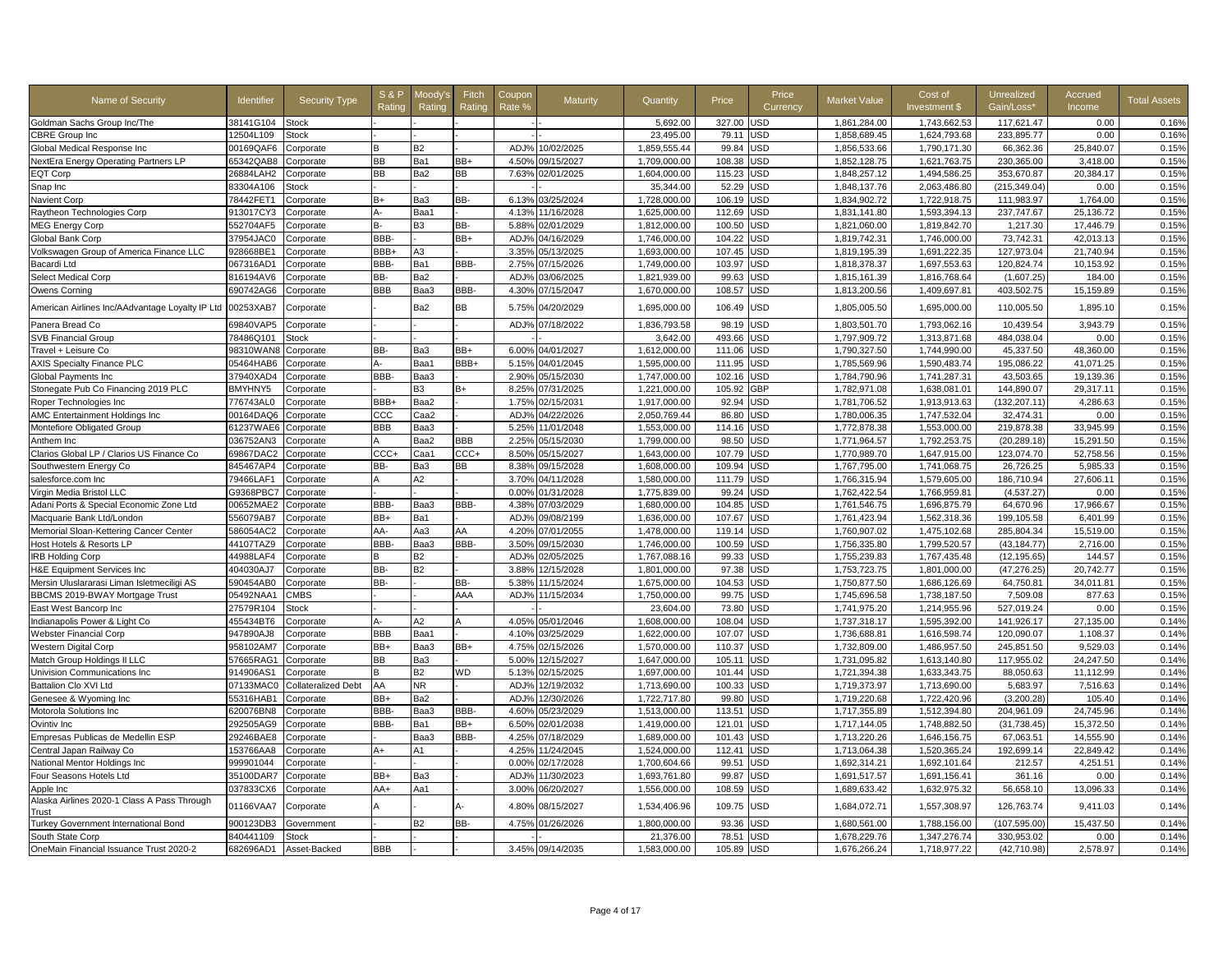| Name of Security                                    | Identifier | <b>Security Type</b> | <b>S&amp;P</b><br>Rating | Moodv':<br>Rating | Fitch<br>Rating | Coupor<br>Rate % | Maturity         | Quantity     | Price  | Price<br>Currency | <b>Market Value</b> | Cost of<br>Investment \$ | Unrealized<br>Gain/Loss' | Accrued<br>Income | <b>Total Assets</b> |
|-----------------------------------------------------|------------|----------------------|--------------------------|-------------------|-----------------|------------------|------------------|--------------|--------|-------------------|---------------------|--------------------------|--------------------------|-------------------|---------------------|
| Altice France SA/France                             | 02156LAA9  | Corporate            | B                        | B2                |                 |                  | 8.13% 02/01/2027 | 1.512.000.00 | 109.72 | JSD               | 1.659.034.44        | 1.618.980.00             | 40.054.44                | 20.475.00         | 0.14%               |
| Applebee's Funding LLC / IHOP Funding LLC           | 03789XAD0  | Asset-Backed         | <b>BBB</b>               |                   |                 | 4.19%            | 06/07/2049       | 1.606.925.00 | 103.14 | JSD               | 1.657.328.77        | 1.663.167.37             | (5.838.60)               | 4.867.38          | 0.14%               |
| Massachusetts School Building Authority             | 576000KV4  | Municipal            | AA+                      | Aa2               | AAA             | 5.72%            | 08/15/2039       | 1,220,000.00 | 135.80 | JSD               | 1,656,819.41        | 1,542,226.40             | 114,593.01               | 8,909.05          | 0.14%               |
| TC Ziraat Bankasi AS                                | 90014TAG6  | Corporate            |                          | <b>B2</b>         | $B+$            | 5.38%            | 03/02/2026       | 1,780,000.00 | 93.00  | <b>JSD</b>        | 1,655,334.14        | 1,787,800.35             | (132, 466.21)            | 15,680.07         | 0.14%               |
| UniCredit SpA                                       | 904678AF6  | Corporate            | BB+                      | Baa3              | <b>BB</b>       | ADJ%             | 06/19/2032       | 1,488,000.00 | 110.85 | JSD               | 1,649,510.66        | 1,676,856.96             | (27, 346.30)             | 24,709.98         | 0.14%               |
| Dallas Convention Center Hotel Development<br>Corp  | 235417AA0  | Municipal            |                          | Baa1              |                 | 7.09%            | 01/01/2042       | 1,210,000.00 | 136.04 | USD               | 1,646,122.72        | 1,586,020.90             | 60,101.82                | 21,441.20         | 0.14%               |
| <b>Tenet Healthcare Corp</b>                        | 88033GCN8  | Corporate            | CCC+                     | Caa1              | B               | 6.75%            | 06/15/2023       | 1.513.000.00 | 108.49 | USD               | 1.641.453.70        | 1,527,502.50             | 113.951.20               | 30.070.88         | 0.14%               |
| Micron Technology Inc                               | 595112BN2  | Corporate            | BBB-                     | Baa3              | BBB-            | 5.33%            | 02/06/2029       | 1,388,000.00 | 117.80 | USD               | 1,635,095.13        | 1,422,162.35             | 212,932.78               | 11,296.20         | 0.14%               |
| Trimble Inc                                         | 896239AA8  | Corporate            | BBB-                     | Ваа3              |                 | 4.75%            | 2/01/2024        | 1,455,000.00 | 112.00 | <b>JSD</b>        | 1,629,653.59        | 1,491,354.86             | 138,298.73               | 23,037.50         | 0.14%               |
| <b>Rite Aid Corp</b>                                | 767754CL6  | Corporate            | CCC-                     | Caa1              | BB-             | 8.00%            | 11/15/2026       | 1.549.000.00 | 105.13 | JSD               | 1,628,386.25        | 1.456.624.00             | 171,762.25               | 26.160.89         | 0.14%               |
| Mount Sinai Hospitals Group Inc                     | 623115AE2  | Corporate            | А-                       | A3                |                 | 3.74%            | 07/01/2049       | 1.566.000.00 | 103.89 | JSD               | 1.626.977.72        | 1.566.000.00             | 60.977.72                | 14.630.36         | 0.14%               |
| Novelis Corp                                        | 670001AE6  | Corporate            | BB-                      | <b>B1</b>         |                 | 4.75%            | 01/30/2030       | 1,571,000.00 | 103.26 | <b>JSD</b>        | 1,622,175.33        | 1,690,788.75             | (68, 613.42)             | 12,644.37         | 0.14%               |
| MMC Norilsk Nickel PJSC                             | BYSW6D0    | Stock                |                          |                   |                 |                  |                  | 52,008.00    | 31.18  | JSD               | 1,621,609.44        | 1,864,611.72             | (243,002.28)             | 0.00              | 0.14%               |
| Coty Inc                                            | 22207EBG8  | Corporate            | B                        | B3                |                 | ADJ'             | 04/05/2025       | 1,680,708.36 | 96.40  | JSD               | 1,620,135.63        | 1,630,252.53             | (10, 116.90)             | 759.66            | 0.14%               |
| Westlake Automobile Receivables Trust 2021-1        | 96043FAH6  | Asset-Backed         | B                        |                   |                 | 3.91%            | 09/15/2027       | 1,618,000.00 | 100.05 | USD               | 1,618,739.43        | 1,617,723.48             | 1,015.95                 | 2,460.26          | 0.14%               |
| Carrier Global Corp                                 | 14448CAL8  | Corporate            | <b>BBB</b>               | Baa3              | BBB-            | 2.70%            | 02/15/2031       | 1.608.000.00 | 100.14 | USD               | 1.610.288.57        | 1.663.929.55             | (53.640.98)              | 5.547.60          | 0.13%               |
| Legacy LifePoint Health LLC                         | 53219LAS8  | Corporate            | B                        | <b>B1</b>         |                 | 4.38%            | 02/15/2027       | 1,635,000.00 | 98.25  | JSD               | 1,606,387.50        | 1,436,235.00             | 170,152.50               | 9,140.10          | 0.13%               |
| Angolan Government International Bond               | 035198AE0  | Government           | CCC+                     | Caa1              | $_{\rm ccc}$    | 9.13%            | 11/26/2049       | 1,720,000.00 | 93.28  | JSD               | 1,604,373.00        | 1,681,270.90             | (76, 897.90)             | 54.496.53         | 0.13%               |
| Kohl's Corp                                         | 500255AV6  | Corporate            | BBB-                     | Baa2              | BBB-            | 5.55%            | 07/17/2045       | 1,411,000.00 | 113.61 | JSD               | 1,602,979.95        | 1,624,585.53             | (21,605.58)              | 16,097.16         | 0.13%               |
| Caesars Resort Collection LLC / CRC Finco Inc       | 12652AAA1  | Corporate            | CCC+                     | Caa1              |                 | 5.25%            | 10/15/2025       | 1,593,000.00 | 100.50 | USD               | 1,600,965.00        | 1,443,777.50             | 157,187.50               | 38,563.88         | 0.13%               |
| Centene Corp                                        | 15135BAR2  | Corporate            | BBB-                     | Ba1               | BB+             | 4.25%            | 12/15/2027       | 1.513.000.00 | 105.31 | USD               | 1.593.380.09        | 1.509.438.40             | 83.941.69                | 18.933.51         | 0.13%               |
| Edwards Lifesciences Corp                           | 28176EAD0  | Corporate            | <b>BBB</b>               | Baa2              |                 | 4.30%            | 06/15/2028       | 1,411,000.00 | 112.89 | USD               | 1,592,909.35        | 1,414,764.70             | 178,144.65               | 17,864.83         | 0.13%               |
| Kookmin Bank                                        | 50050GAM0  | Corporate            | A+                       | Aa3               |                 | 1.75%            | 05/04/2025       | 1,560,000.00 | 101.51 | JSD               | 1,583,484.99        | 1,550,952.00             | 32,532.99                | 11,147.50         | 0.13%               |
| Autodesk Inc                                        | 052769AE6  | Corporate            | <b>BBB</b>               | Baa2              |                 | 3.50%            | 06/15/2027       | 1,446,000.00 | 109.47 | JSD               | 1,582,911.99        | 1,432,124.04             | 150,787.95               | 14,901.83         | 0.13%               |
| Frontier Communications Corp                        | 35906ABF4  | Corporate            | $B+$                     | B3                |                 | 5.00%            | 05/01/2028       | 1,549,000.00 | 102.03 | JSD               | 1,580,375.00        | 1,549,000.00             | 31,375.00                | 27,107.50         | 0.13%               |
| Petco Health & Wellness                             | 999J44009  | Corporate            |                          |                   |                 | 0.00%            | 02/25/2028       | 1,581,911.00 | 99.77  | JSD               | 1,578,201.42        | 1,577,956.22             | 245.20                   | 3,515.36          | 0.13%               |
| <b>Grizzly Acquisitions Inc</b>                     | 999G37000  | Corporate            |                          |                   |                 | 0.00%            | 10/01/2025       | 1,592,160.00 | 98.79  | JSD               | 1,572,886.90        | 1,581,498.83             | (8,611.93)               | 0.00              | 0.13%               |
| Enel Finance International NV                       | 29278GAL2  | Corporate            | BBB+                     | Baa1              | А-              | 2.65%            | 09/10/2024       | 1.493.000.00 | 105.27 | JSD               | 1,571,738.70        | 1.491.193.47             | 80.545.23                | 2.307.93          | 0.13%               |
| Saudi Arabian Oil Co                                | 80414L2F1  | Corporate            |                          | A1                |                 | 4.38%            | 04/16/2049       | 1,441,000.00 | 108.65 | JSD               | 1,565,680.23        | 1,405,851.26             | 159,828.97               | 28,895.05         | 0.13%               |
| CDW LLC / CDW Finance Corp                          | 12513GBA6  | Corporate            | BB-                      | Ba2               |                 | 5.50%            | 12/01/2024       | 1,425,000.00 | 109.78 | USD               | 1,564,414.88        | 1,425,000.00             | 139,414.88               | 26,125.00         | 0.13%               |
| Crown Cork & Seal Co Inc                            | 228255AH8  | Corporate            | BB-                      | <b>B1</b>         | WD              | 7.38%            | 12/15/2026       | 1,295,000.00 | 120.73 | USD               | 1,563,466.45        | 1,273,626.93             | 289,839.52               | 28,121.28         | 0.13%               |
| Becle SAB de CV                                     | 47215TAA6  | Corporate            | <b>BBB</b>               |                   | BBB+            | 3.75%            | 05/13/2025       | 1,438,000.00 | 108.63 | USD               | 1,562,027.50        | 1,412,785.56             | 149,241.94               | 20,671.25         | 0.13%               |
| Alcon Finance Corp                                  | 01400EAD5  | Corporate            | <b>BBB</b>               | Baa2              |                 | 2.60%            | 05/27/2030       | 1,552,000.00 | 100.39 | JSD               | 1,558,129.34        | 1,549,563.36             | 8,565.98                 | 13,899.02         | 0.13%               |
| Northwestern Mutual Life Insurance Co/The           | 668138AA8  | Corporate            | AA-                      | Aa2               | AA              | 3.85%            | 09/30/2047       | 1,456,000.00 | 106.92 | JSD               | 1,556,742.84        | 1,452,898.72             | 103,844.12               | 155.71            | 0.13%               |
| McCormick & Co Inc/MD                               | 579780AP2  | Corporate            | <b>BBB</b>               | Baa2              |                 | 4.20%            | 08/15/2047       | 1,393,000.00 | 111.40 | JSD               | 1,551,820.72        | 1,345,052.77             | 206,767.95               | 7,475.77          | 0.13%               |
| Rede D'or Finance Sarl                              | 75735KAA7  | Corporate            | BB                       |                   | <b>BB</b>       | 4.95%            | 01/17/2028       | 1,512,000.00 | 102.48 | JSD               | 1,549,542.96        | 1,340,830.00             | 208,712.96               | 15,384.60         | 0.13%               |
| TerraForm Power Operating LLC                       | 88104LAG8  | Corporate            | BB-                      | Ba3               | BB              | 4.75%            | 01/15/2030       | 1,484,000.00 | 104.05 | <b>JSD</b>        | 1,544,131.68        | 1,486,928.75             | 57,202.93                | 14,881.22         | 0.13%               |
| New York City Industrial Development Agency         | 64943QAA6  | Municipal            | NR                       | Baa1              | BBB+            | 11.00%           | 03/01/2029       | 1,135,000.00 | 135.95 | JSD               | 1,543,017.40        | 1,628,869.35             | (85, 851.95)             | 10,404.17         | 0.13%               |
| Revlon Consumer Products Corp                       | 761520BF1  | Corporate            | <b>CCC</b>               |                   |                 | ADJ%             | 06/30/2025       | 2,109,909.47 | 73.00  | JSD               | 1,540,233.91        | 1,290,568.33             | 249,665.58               | 5,978.08          | 0.13%               |
| Prosus NV                                           | 74365PAA6  | Corporate            | BBB-                     | Baa3              |                 |                  | 3.68% 01/21/2030 | 1,486,000.00 | 103.36 | JSD               | 1,535,998.52        | 1,504,653.75             | 31,344.77                | 10,633.16         | 0.13%               |
| Quicken Loans LLC / Quicken Loans Co-Issuer<br>Inc. | 74841CAA9  | Corporate            | BB+                      | Ba1               |                 | 3.63%            | 03/01/2029       | 1,589,000.00 | 96.44  | USD               | 1,532,391.88        | 1,566,890.00             | (34, 498.12)             | 4,800.10          | 0.13%               |
| Planet Fitness Master Issuer LLC                    | 72703PAA1  | Asset-Backed         | BBB-                     |                   |                 | 4.26%            | 09/05/2048       | 1,516,125.00 | 100.47 | USD               | 1,523,319.32        | 1,516,125.00             | 7,194.32                 | 4,666.80          | 0.13%               |
| Astoria Energy LLC                                  | 999690019  | Corporate            |                          |                   |                 | 0.00%            | 12/03/2027       | 1,518,051.09 | 100.23 | JSD               | 1,521,572.97        | 1,508,443.35             | 13,129.62                | 19,666.40         | 0.13%               |
| Best Buy Co Inc                                     | 08652BAA7  | Corporate            | <b>BBB</b>               | A3                | <b>WD</b>       | 4.45%            | 10/01/2028       | 1,332,000.00 | 114.16 | JSD               | 1,520,568.63        | 1,326,778.56             | 193,790.07               | 29.637.00         | 0.13%               |
| Royal Caribbean Cruises Ltd                         | 780153BC5  | Corporate            | B+                       | B2                |                 | 9.13%            | 06/15/2023       | 1,374,000.00 | 110.32 | JSD               | 1,515,769.32        | 1,432,592.50             | 83,176.82                | 36,916.71         | 0.13%               |
| Kraft Heinz Foods Co                                | 50077LAM8  | Corporate            | BB+                      | Baa3              | <b>BB</b>       | 5.20%            | 07/15/2045       | 1,302,000.00 | 115.90 | JSD               | 1,509,078.75        | 1,512,370.00             | (3,291.25)               | 14,293.07         | 0.13%               |
| Ford Motor Co                                       | 345370CQ1  | Corporate            | BB+                      | Ba2               | BB+             | 4.75%            | 01/15/2043       | 1,487,000.00 | 100.87 | JSD               | 1,499,862.55        | 1,570,408.75             | (70, 546.20)             | 14,911.31         | 0.13%               |
| Cable One Inc                                       | 12685JAC9  | Corporate            | BB-                      | B2                |                 | 4.00%            | 11/15/2030       | 1,513,000.00 | 99.11  | JSD               | 1,499,496.48        | 1,530,161.25             | (30, 664.77)             | 23,871.78         | 0.13%               |
| HCA Inc                                             | 197677AG2  | Corporate            | BB-                      | Ba2               | BB              | 7.69%            | 06/15/2025       | 1,240,000.00 | 120.92 | JSD               | 1,499,401.80        | 1,343,955.00             | 155,446.80               | 28,077.04         | 0.13%               |
| <b>Starbucks Corp</b>                               | 855244AU3  | Corporate            | BBB+                     | Baa1              | <b>BBB</b>      | 4.45%            | 08/15/2049       | 1,287,000.00 | 116.22 | JSD               | 1,495,754.95        | 1,403,619.60             | 92,135.35                | 7,318.03          | 0.12%               |
| <b>Ball Corp</b>                                    | 058498AW6  | Corporate            | BB+                      | Ba1               |                 | 2.88%            | 08/15/2030       | 1,548,000.00 | 96.45  | JSD               | 1,493,046.00        | 1.548.000.00             | (54.954.00)              | 5,686.75          | 0.12%               |
| Credit Index Swap                                   | SP3W00GQ8  | Swaps                |                          |                   |                 | 1.00%            | 06/20/2026       |              | 95.83  |                   | 1,491,533.50        | 0.00                     | 198,979.91               | (9,932.23)        | 0.12%               |
| PetSmart Inc / PetSmart Finance Corp                | 71677KAA6  | Corporate            | BB-                      | <b>B1</b>         |                 | 4.75%            | 02/15/2028       | 1,455,000.00 | 102.40 | <b>JSD</b>        | 1,489,861.80        | 1,455,000.00             | 34,861.80                | 9,406.98          | 0.12%               |
| Transportadora de Gas Internacional SA ESP          | 89387YAC5  | Corporate            | <b>NR</b>                | Baa3              | <b>BBB</b>      | 5.55%            | 11/01/2028       | 1,306,000.00 | 113.75 | USD               | 1,485,535.82        | 1,314,461.70             | 171,074.12               | 30,201.25         | 0.12%               |
| Popular Inc                                         | 733174AK2  | Corporate            | BB-                      | B1                | <b>BB</b>       |                  | 6.13% 09/14/2023 | 1,370,000.00 | 108.36 | USD               | 1,484,593.65        | 1,370,081.35             | 114,512.30               | 3,962.53          | 0.12%               |
|                                                     |            |                      |                          |                   |                 |                  |                  |              |        |                   |                     |                          |                          |                   |                     |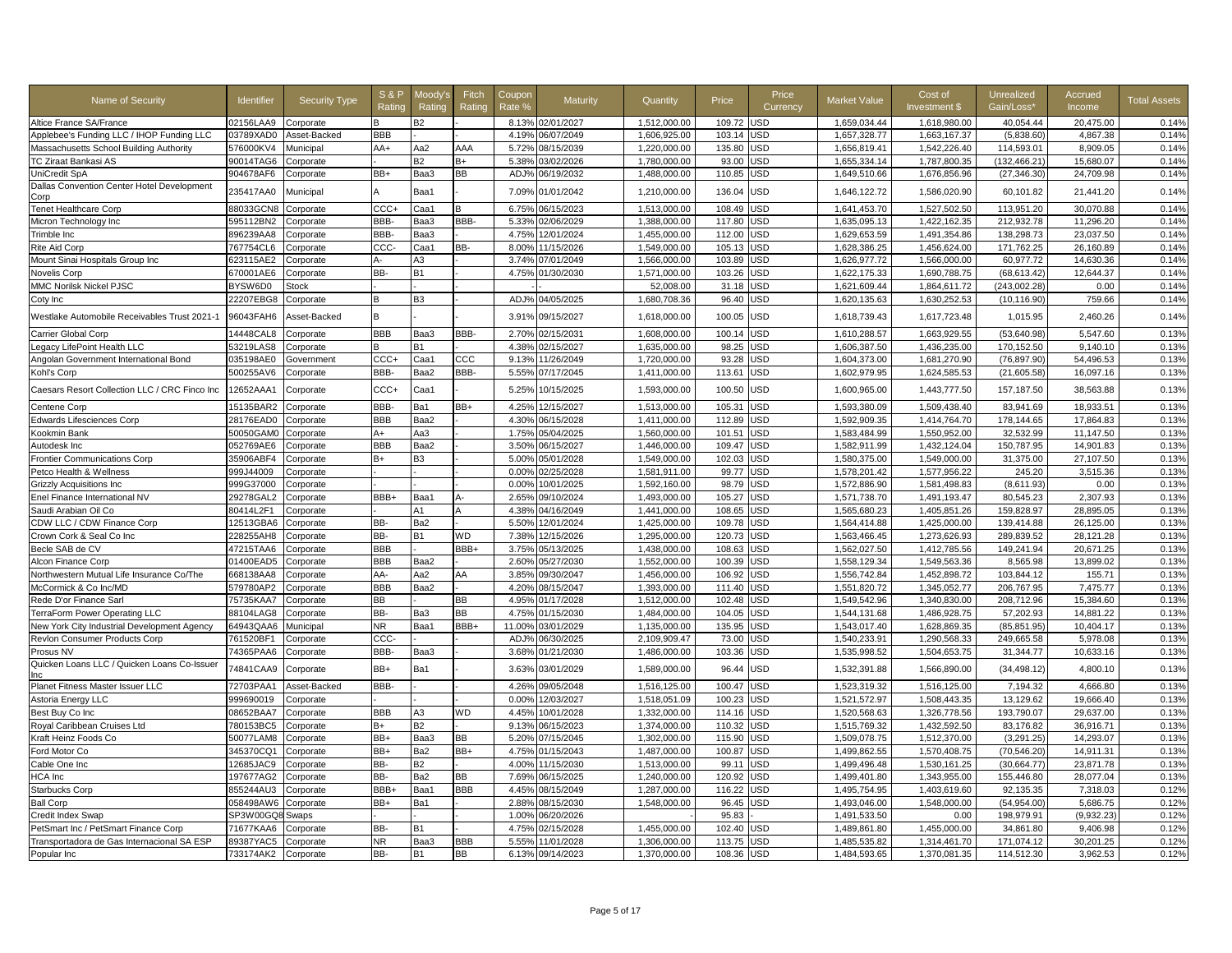| Name of Security                                        | Identifier | <b>Security Type</b> | <b>S&amp;P</b><br>Ratino | Moodv'<br>Rating | Fitch<br>Rating | Coupon<br>Rate % | Maturity   | Quantity     | Price  | Price<br>Currency | <b>Market Value</b> | Cost of<br>Investment \$ | <b>Unrealized</b><br>Gain/Loss' | Accrued<br>Income | <b>Total Assets</b> |
|---------------------------------------------------------|------------|----------------------|--------------------------|------------------|-----------------|------------------|------------|--------------|--------|-------------------|---------------------|--------------------------|---------------------------------|-------------------|---------------------|
| Radiate Holdco LLC / Radiate Finance Inc.               | 75026JAE0  | Corporate            | CCC+                     | Caa1             |                 | 6.50%            | 09/15/2028 | 1.399.000.00 | 105.78 | <b>JSD</b>        | 1.479.897.18        | 1.399.000.00             | 80.897.18                       | 4.041.56          | 0.12%               |
| <b>BBVA USA</b>                                         | 20453KAA3  | Corporate            | <b>BBB</b>               | Baa2             | BBB-            | 3.88%            | 04/10/2025 | 1.353.000.00 | 109.32 | <b>JSD</b>        | 1.479.094.36        | 1.334.050.33             | 145.044.03                      | 24.903.66         | 0.12%               |
| Calpine Corp                                            | 131347CP9  | Corporate            | $B+$                     | <b>B2</b>        | BB-             | 4.63%            | 02/01/2029 | 1,513,000.00 | 97.58  | <b>JSD</b>        | 1,476,370.27        | 1,550,063.75             | (73, 693.48)                    | 11,662.71         | 0.12%               |
| Scotts Miracle-Gro Co/The                               | 810186106  | Stock                |                          |                  |                 |                  |            | 6,024.00     | 244.97 | USD               | 1,475,699.28        | 1,445,085.34             | 30,613.94                       | 0.00              | 0.12%               |
| Brooklyn Union Gas Co/The                               | 114259AN4  | Corporate            | BBB+                     | Baa1             | А-              | 3.41%            | 03/10/2026 | 1,368,000.00 | 107.77 | USD               | 1,474,283.49        | 1.368.000.00             | 106.283.49                      | 2,718.79          | 0.12%               |
| PFP 2019-6 Ltd                                          | 69346WAA5  | <b>CMBS</b>          |                          | Aaa              |                 | ADJ <sub>9</sub> | 04/14/2037 | 1,468,373.55 | 100.25 | <b>JSD</b>        | 1,472,044.19        | 1,468,373.55             | 3,670.64                        | 802.61            | 0.12%               |
| Al Candelaria Spain SLU                                 | 001355AA4  | Corporate            | BB-                      |                  | BB+             | 7.50%            | 12/15/2028 | 1,300,000.00 | 113.01 | <b>JSD</b>        | 1,469,084.50        | 1,349,490.00             | 119,594.50                      | 28,708.33         | 0.12%               |
| DPL Inc                                                 | 233293AQ2  | Corporate            | BB+                      | Ba1              | ВB              | 4.35%            | 04/15/2029 | 1,363,000.00 | 107.54 | JSD               | 1,465,770.20        | 1,360,928.24             | 104,841.96                      | 27,339.51         | 0.12%               |
| Dollar General Corp                                     | 256677AG0  | Corporate            | BBB                      | Baa2             |                 | 3.50%            | 04/03/2030 | 1,350,000.00 | 107.98 | JSD               | 1,457,682.43        | 1,349,095.50             | 108,586.93                      | 23,362.50         | 0.12%               |
| Diamond Sports Group LLC / Diamond Sports<br>Finance Co | 25277LAA4  | Corporate            | CCC+                     | <b>B2</b>        |                 | 5.38%            | 08/15/2026 | 2,019,000.00 | 72.13  | USD               | 1,456,203.75        | 1,702,782.50             | (246, 578.75)                   | 13,866.60         | 0.12%               |
| Delta Topco Inc                                         | 24780DAC1  | Corporate            | B-                       | <b>B2</b>        |                 | ADJ%             | 12/01/2027 | 1,453,413.00 | 100.02 | <b>JSD</b>        | 1,453,674.61        | 1,446,145.94             | 7,528.67                        | 5,631.98          | 0.12%               |
| Cable Onda SA                                           | 12686LAA7  | Corporate            |                          | Ba1              | BBB-            | 4.50%            | 01/30/2030 | 1,365,000.00 | 106.47 | JSD               | 1,453,295.03        | 1,326,573.30             | 126,721.73                      | 10,408.13         | 0.12%               |
| Brown-Forman Corp                                       | 115637AP5  | Corporate            |                          | A <sub>1</sub>   | WD              | 4.50%            | 07/15/2045 | 1,192,000.00 | 121.63 | <b>JSD</b>        | 1,449,856.48        | 1,169,614.24             | 280,242.24                      | 11,324.00         | 0.12%               |
| Flex Ltd                                                | 33938XAB1  | Corporate            | BBB-                     | Baa3             | BBB-            | 4.88%            | 05/12/2030 | 1,277,000.00 | 113.43 | <b>JSD</b>        | 1,448,534.23        | 1,479,788.11             | (31, 253.88)                    | 24,036.86         | 0.12%               |
| Freeport-McMoRan Inc                                    | 35671DCE3  | Corporate            | <b>BB</b>                | Ba1              | BB+             | 4.13%            | 03/01/2028 | 1,375,000.00 | 105.31 | <b>JSD</b>        | 1,447,978.13        | 1,327,935.00             | 120,043.13                      | 4,726.56          | 0.12%               |
| GS Mortgage Securities Trust 2020-GSA2                  | 36264KAV2  | CMBS                 | AAA                      |                  | AAA             | 2.01%            | 12/12/2053 | 1,500,000.00 | 96.33  | USD               | 1,444,974.15        | 1,544,937.00             | (99, 962.85)                    | 2,515.00          | 0.12%               |
| Westinghouse Air Brake Technologies Corp                | 960386AL4  | Corporate            | BBB-                     | Ba1              | BBB-            | 3.45%            | 11/15/2026 | 1,338,000.00 | 107.88 | <b>JSD</b>        | 1,443,447.78        | 1,184,718.72             | 258,729.06                      | 17,438.60         | 0.12%               |
| Costco Wholesale Corp                                   | 22160KAQ8  | Corporate            | A+                       | Aa3              |                 | 1.75%            | 04/20/2032 | 1,511,000.00 | 95.20  | <b>JSD</b>        | 1,438,397.67        | 1,507,902.45             | (69, 504.78)                    | 11,825.67         | 0.12%               |
| Hadrian Merger Sub Inc                                  | 42239PAA7  | Corporate            | CCC-                     | Caa3             |                 | 8.50%            | 05/01/2026 | 1,379,000.00 | 104.11 | JSD               | 1,435,621.74        | 1,357,532.50             | 78,089.24                       | 48,839.58         | 0.12%               |
| Vertical US NewCo Inc                                   | 999146007  | Corporate            |                          |                  |                 | 0.00%            | 06/30/2027 | 1,429,833.94 | 100.37 | <b>JSD</b>        | 1,435,110.03        | 1,401,237.26             | 33,872.77                       | 11,026.13         | 0.12%               |
| Arizona Public Service Co                               | 040555CW2  | Corporate            | A-                       | A2               |                 | 2.95%            | 09/15/2027 | 1,333,000.00 | 107.60 | <b>JSD</b>        | 1,434,295.28        | 1,332,080.23             | 102,215.05                      | 1,747.71          | 0.12%               |
| State of California                                     | 13063A5G5  | Municipal            | AA-                      | Aa2              | AA              | 7.55%            | 04/01/2039 | 885,000.00   | 161.73 | <b>JSD</b>        | 1,431,342.09        | 1,293,455.55             | 137,886.54                      | 33,408.75         | 0.12%               |
| JPMorgan Chase & Co                                     | 46647PAF3  | Corporate            | $A -$                    | A2               | AA-             | ADJ%             | 05/01/2028 | 1,306,000.00 | 108.95 | USD               | 1,422,946.78        | 1,315,698.92             | 107,247.86                      | 19,263.50         | 0.12%               |
| Neuberger Berman Group LLC / Neuberger                  |            |                      |                          |                  |                 |                  |            |              |        |                   |                     |                          |                                 |                   |                     |
| Berman Finance Corp                                     | 64128XAE0  | Corporate            | BBB+                     | Baa2             |                 | 4.88%            | 04/15/2045 | 1,377,000.00 | 103.25 | <b>JSD</b>        | 1,421,759.56        | 1,370,362.86             | 51.396.70                       | 30.953.81         | 0.12%               |
| Activision Blizzard Inc                                 | 00507VAQ2  | Corporate            | д.                       | Baa1             |                 | 2.50%            | 09/15/2050 | 1,687,000.00 | 84.08  | JSD               | 1,418,500.50        | 1,682,360.75             | (263,860.25)                    | 1,874.44          | 0.12%               |
| Credit Suisse Group AG                                  | 225401AN8  | Corporate            | BB-                      | Ba1              | BB+             | ADJ <sub>9</sub> | 07/24/2199 | 1,464,000.00 | 96.65  | <b>JSD</b>        | 1,414,956.00        | 1,453,167.80             | (38, 211.80)                    | 13,895.80         | 0.12%               |
| Memphis-Shelby County Industrial Development            | 58611YAD6  | Municipal            |                          |                  |                 | 7.00%            | 07/01/2045 | 1,415,000.00 | 99.65  | <b>JSD</b>        | 1,410,028.26        | 1,485,651.00             | (75, 622.74)                    | 24,762.50         | 0.12%               |
| Board                                                   |            |                      |                          |                  |                 |                  |            |              |        |                   |                     |                          |                                 |                   |                     |
| Veritas US Inc / Veritas Bermuda Ltd                    | 92346LAA1  | Corporate            | CCC                      | Caa2             |                 | 10.50%           | 02/01/2024 | 1,372,000.00 | 102.63 | <b>JSD</b>        | 1,408,015.00        | 1,093,322.50             | 314,692.50                      | 24,010.00         | 0.12%               |
| Delta Air Lines Inc / SkyMiles IP Ltd                   | 830867AA5  | Corporate            |                          | Baa1             | BBB             | 4.50%            | 10/20/2025 | 1,317,000.00 | 106.80 | <b>JSD</b>        | 1,406,595.92        | 1,327,692.50             | 78,903.42                       | 11.688.38         | 0.12%               |
| Oceaneering International Inc                           | 675232AA0  | Corporate            | $B+$                     | B1               |                 | 4.65%            | 11/15/2024 | 1,454,000.00 | 96.70  | USD               | 1,406,025.27        | 1,384,670.00             | 21,355.27                       | 25,541.93         | 0.12%               |
| Greywolf CLO III Ltd                                    | 39809CAN4  | Collateralized Debt  | AAA                      | Aaa              |                 | ADJ%             | 04/15/2033 | 1,398,603.00 | 100.30 | USD               | 1,402,860.07        | 1,398,603.00             | 4,257.07                        | 4,054.17          | 0.12%               |
| Netflix Inc                                             | BKPTPY0    | Corporate            | BB+                      | Ba3              |                 | 3.63%            | 06/15/2030 | 1,020,000.00 | 117.27 | <b>EUR</b>        | 1,402,788.57        | 1,135,465.49             | 267,323.08                      | 12,767.32         | 0.12%               |
| Angolan Government International Bond                   | 035198AC4  | <b>Government</b>    |                          | Caa1             |                 | 9.38%            | 05/08/2048 | 1.483.000.00 | 94.54  | <b>JSD</b>        | 1.402.057.86        | 1,474,333.18             | (72, 275.32)                    | 40.936.98         | 0.12%               |
| RealPage Inc                                            | 999J39000  | Corporate            |                          |                  |                 | 0.00%            | 02/18/2028 | 1,404,258.00 | 99.67  | JSD               | 1,399,574.80        | 1,400,747.36             | (1, 172.56)                     | 0.00              | 0.12%               |
| Hunt Cos Inc                                            | 445587AE8  | Corporate            | BB-                      | B <sub>2</sub>   |                 | 5.25%            | 04/15/2029 | 1,398,000.00 | 100.00 | <b>JSD</b>        | 1,398,000.00        | 1,398,000.00             | 0.00                            | 0.00              | 0.12%               |
| One New York Plaza Trust 2020-1NYP                      | 68249DAG4  | CMBS                 | <b>NR</b>                |                  |                 | ADJ%             | 01/15/2026 | 1,380,000.00 | 101.30 | JSD               | 1,397,897.22        | 1,380,000.00             | 17,897.22                       | 1,502.74          | 0.12%               |
| AIA Group Ltd                                           | 00131LAJ4  | Corporate            | $A+$                     | A2               | A+              | 3.38%            | 04/07/2030 | 1,304,000.00 | 106.93 | <b>JSD</b>        | 1,394,331.47        | 1,316,500.69             | 77,830.78                       | 21,271.50         | 0.12%               |
| Freeport-McMoRan Inc                                    | 35671DCH6  | Corporate            | BB                       | Ba1              | BB+             | 4.63%            | 08/01/2030 | 1,277,000.00 | 109.00 | <b>JSD</b>        | 1,391,930.00        | 1,277,000.00             | 114,930.00                      | 9,843.54          | 0.12%               |
| Dover Corp                                              | 260003AP3  | Corporate            | BBB+                     | Baa1             |                 | 2.95%            | 11/04/2029 | 1,320,000.00 | 105.41 | JSD               | 1,391,370.64        | 1,319,289.30             | 72,081.34                       | 15,900.50         | 0.12%               |
| Transatlantic Holdings Inc                              | 893521AB0  | Corporate            | BBB+                     | Baa1             | ΝD              | 8.00%            | 11/30/2039 | 934,000.00   | 148.41 | <b>JSD</b>        | 1,386,191.34        | 1,253,932.36             | 132,258.98                      | 25,114.22         | 0.12%               |
| Hardee's Funding LLC                                    | 411707AD4  | Asset-Backed         | <b>BBB</b>               |                  |                 | 4.96%            | 06/20/2048 | 1,306,500.00 | 105.60 | JSD               | 1,379,641.79        | 1,306,500.00             | 73,141.79                       | 1,979.67          | 0.12%               |
| NYU Langone Hospitals                                   | 62952EAE7  | Corporate            | A                        | A3               | ΝD              | 4.37%            | 07/01/2047 | 1,191,000.00 | 115.72 | JSD               | 1,378,231.24        | 1,196,979.75             | 181,251.49                      | 13,005.72         | 0.12%               |
| Chicago Transit Authority Sales Tax Receipts<br>Fund    | 16772PAQ9  | Municipal            | AA                       | A3               |                 | 6.20%            | 12/01/2040 | 1,030,000.00 | 133.52 | JSD               | 1,375,223.45        | 1,252,492.70             | 122,730.75                      | 21,286.67         | 0.11%               |
| Ohio Power Co                                           | 677415CQ2  | Corporate            | A-                       | A3               |                 | 4.15%            | 04/01/2048 | 1,223,000.00 | 112.31 | <b>JSD</b>        | 1,373,498.00        | 1,214,047.64             | 159,450.36                      | 25,377.25         | 0.11%               |
| Uber Technologies Inc                                   | 90353TAC4  | Corporate            | B.                       | B3               |                 | 8.00%            | 11/01/2026 | 1,265,000.00 | 108.44 | JSD               | 1,371,734.38        | 1,322,650.00             | 49.084.38                       | 42,166.67         | 0.11%               |
| Chobani LLC / Chobani Finance Corp Inc                  | 17027NAA0  | Corporate            | ccc                      | Caa2             |                 | 7.50%            | 04/15/2025 | 1,312,000.00 | 104.28 | <b>JSD</b>        | 1,368,186.40        | 1,312,000.00             | 56,186.40                       | 45,373.33         | 0.11%               |
| Generac Holdings Inc                                    | 368736104  | <b>Stock</b>         |                          |                  |                 |                  |            | 4,174.00     | 327.45 | USD               | 1,366,776.30        | 1,089,115.13             | 277,661.17                      | 0.00              | 0.11%               |
| <b>Boston Scientific Corp</b>                           | 101137AE7  | Corporate            | BBB-                     | Baa2             | <b>BBB</b>      | 7.00%            | 11/15/2035 | 973,000.00   | 140.43 | JSD               | 1,366,348.77        | 1,239,948.97             | 126,399.80                      | 25,730.44         | 0.11%               |
| Development Bank of Mongolia LLC                        | 25161AAA7  | Government           | B                        |                  |                 | 7.25%            | 10/23/2023 | 1,254,000.00 | 108.60 | <b>JSD</b>        | 1,361,869.58        | 1,237,656.00             | 124,213.58                      | 39,901.58         | 0.11%               |
| Chemours Co/The                                         | 163851AF5  | Corporate            | B                        | <b>B1</b>        |                 | 5.75%            | 11/15/2028 | 1,291,000.00 | 105.48 | USD               | 1,361,733.89        | 1,291,000.00             | 70,733.89                       | 25,568.97         | 0.11%               |
| <b>Carnival Corp</b>                                    | 143658BJ0  | Corporate            | BB-                      | <b>B1</b>        |                 | 9.88%            | 08/01/2027 | 1,155,000.00 | 117.86 | <b>JSD</b>        | 1,361,329.20        | 1.151.120.00             | 210.209.20                      | 19.009.38         | 0.11%               |
| Selective Insurance Group Inc                           | 816300AH0  | Corporate            | <b>BBB</b>               | Baa2             | BBB+            | 5.38%            | 03/01/2049 | 1,169,000.00 | 116.38 | <b>JSD</b>        | 1,360,477.64        | 1,145,970.70             | 214.506.94                      | 5,236.15          | 0.11%               |
| El Paso Electric Co                                     | 283677AZ5  | Corporate            | N <sub>R</sub>           | Baa2             | BBB+            | 5.00%            | 12/01/2044 | 1,203,000.00 | 112.95 | <b>JSD</b>        | 1,358,765.84        | 1,247,216.39             | 111,549.45                      | 20,050.00         | 0.11%               |
| PartnerRe Finance B LLC                                 | 70213BAB7  | Corporate            | A-                       | A3               | BBB+            | 3.70%            | 07/02/2029 | 1,237,000.00 | 109.62 | JSD               | 1,355,952.18        | 1,234,315.71             | 121,636.47                      | 11,315.11         | 0.11%               |
| Motion Finco LLc                                        | 938BZQII0  | Corporate            |                          |                  |                 | 0.00%            | 10/17/2026 | 1,399,762.46 | 96.83  | USD               | 1,355,396.99        | 1,332,437.45             | 22,959.54                       | 134.24            | 0.11%               |
|                                                         |            |                      |                          |                  |                 |                  |            |              |        |                   |                     |                          |                                 |                   |                     |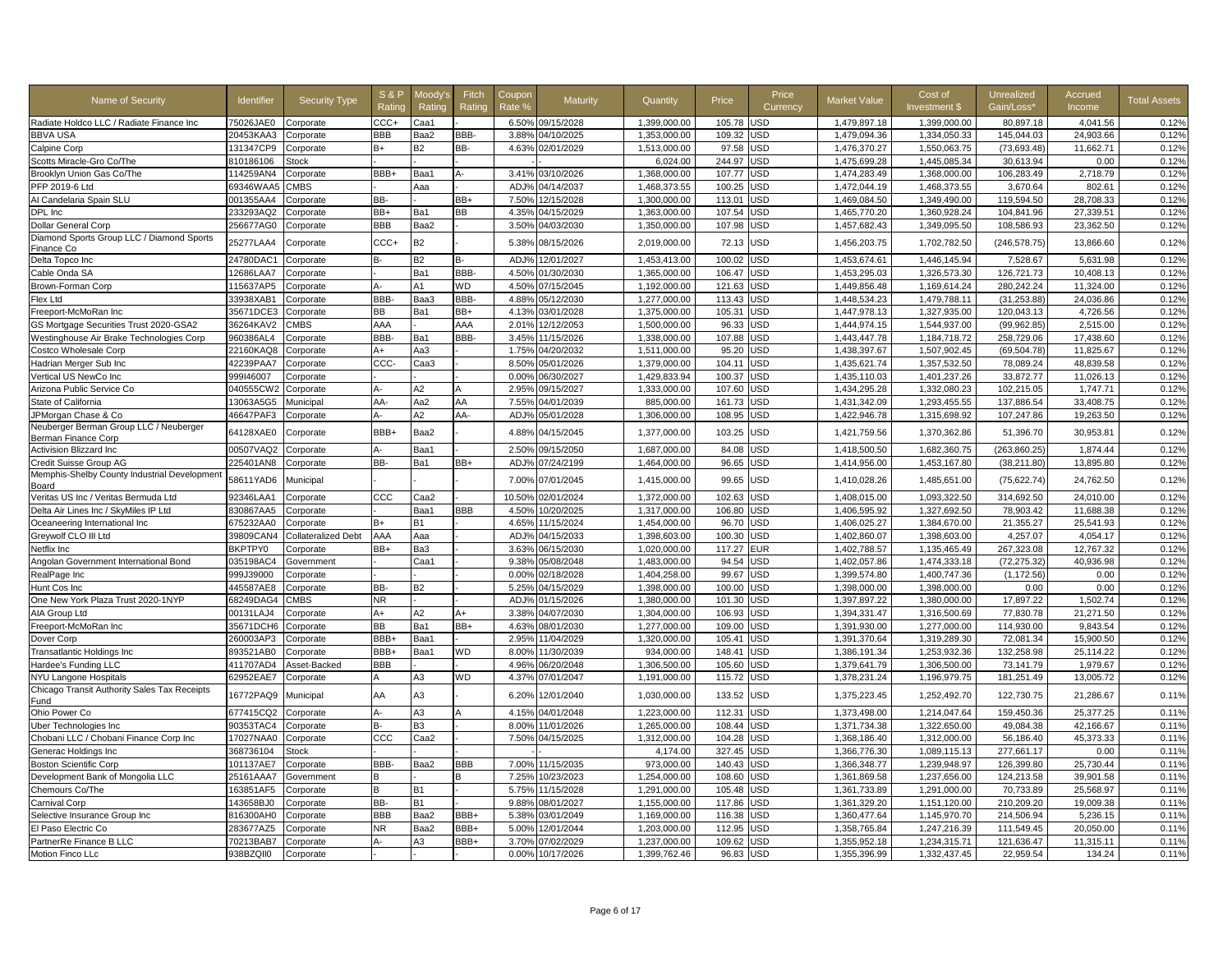| Name of Security                                                    | <b>Identifier</b> | Security Type              | <b>S&amp;P</b><br>Ratinc | Moodv':<br>Rating | Fitch<br>Rating | Coupor<br>Rate % | Maturity         | Quantity     | Price    | Price<br>Currency | <b>Market Value</b> | Cost of<br>Investment \$ | <b>Unrealized</b><br>Gain/Loss* | Accrued<br>Income | <b>Total Assets</b> |
|---------------------------------------------------------------------|-------------------|----------------------------|--------------------------|-------------------|-----------------|------------------|------------------|--------------|----------|-------------------|---------------------|--------------------------|---------------------------------|-------------------|---------------------|
| <b>AMC Networks Inc</b>                                             | 00164VAE3         | Corporate                  | ВB                       | Ba3               |                 |                  | 4.75% 08/01/2025 | 1.317.000.00 | 102.73   | <b>JSD</b>        | 1.352.993.61        | 1,291,920.75             | 61.072.86                       | 10.426.25         | 0.11%               |
| Ivory Coast Government International Bond                           | BHR40G9           | Government                 |                          | Ba3               | B+              | 5.88%            | 10/17/2031       | 1.090.000.00 | 105.84   | EUR               | 1.352.833.25        | 1.188.158.20             | 164.675.05                      | 34.111.00         | 0.11%               |
| Vulcan Materials Co                                                 | 929160AV1         | Corporate                  | BBB+                     | Baa2              | BBB             | 4.50%            | 06/15/2047       | 1,186,000.00 | 113.53   | JSD               | 1,346,411.21        | 1,183,516.40             | 162,894.81                      | 15,714.50         | 0.11%               |
| Melco Resorts Finance Ltd                                           | 58547DAE9         | Corporate                  | ВB                       | Ba2               |                 | 5.75%            | 07/21/2028       | 1,262,000.00 | 106.69   | <b>JSD</b>        | 1,346,396.25        | 1,262,000.00             | 84,396.25                       | 14,109.86         | 0.11%               |
| Carvana Auto Receivables Trust 2020-NP1                             | 14687PAJ4         | Asset-Backed               |                          | NR.               |                 | 5.20%            | 07/15/2027       | 1,250,000.00 | 107.63   | JSD               | 1,345,415.50        | 1,361,376.95             | (15,961.45)                     | 2,888.89          | 0.11%               |
| Pinnacle Bidco PLC                                                  | BNDPMD9           | Corporate                  |                          | B <sub>3</sub>    |                 | 5.50%            | 02/15/2025       | 1,129,000.00 | 101.59   | EUR               | 1,345,060.78        | 1,266,412.42             | 78.648.36                       | 27.104.87         | 0.11%               |
| Ausgrid Finance Pty Ltd                                             | 052113AB3         | Corporate                  | BBB                      | Baa1              |                 | 4.35%            | 08/01/2028       | 1,217,000.00 | 110.49   | <b>JSD</b>        | 1.344.660.59        | 1.215.868.19             | 128.792.40                      | 8.823.25          | 0.11%               |
| <b>CSC Holdings LLC</b>                                             | 126307BA4         | Corporate                  | B                        | B <sub>3</sub>    |                 | 5.75%            | 01/15/2030       | 1,274,000.00 | 105.45   | JSD               | 1,343,433.00        | 1,274,000.00             | 69,433.00                       | 15,464.94         | 0.11%               |
| Siemens Financieringsmaatschappij NV                                | 82620KAE3         | Corporate                  | A+                       | A1                |                 | 3.25%            | 05/27/2025       | 1,235,000.00 | 108.37   | USD               | 1,338,319.28        | 1,231,863.10             | 106,456.18                      | 13,825.14         | 0.11%               |
| Banco Latinoamericano de Comercio Exterior<br>SA                    | 05968CAC6         | Corporate                  | <b>BBB</b>               | Baa2              |                 | 2.389            | 09/14/2025       | 1,307,000.00 | 102.29   | USD               | 1,336,917.23        | 1,300,700.26             | 36,216.97                       | 1,465.84          | 0.11%               |
| <b>Tractor Supply Co</b>                                            | 892356106         | <b>Stock</b>               |                          |                   |                 |                  |                  | 7.532.00     | 177.08   | <b>JSD</b>        | 1.333.766.56        | 1.271.535.47             | 62.231.09                       | 0.00              | 0.11%               |
| <b>NCL Corp Ltd</b>                                                 | 62886HBA8         | Corporate                  | в-                       | Caa1              |                 | 5.88%            | 03/15/2026       | 1.318.000.00 | 101.15   | <b>JSD</b>        | 1,333,157.00        | 1.323.184.18             | 9.972.82                        | 3.441.44          | 0.11%               |
| Mountain View CLO X Ltd                                             | 62432CAU5         | <b>Collateralized Debt</b> | AA                       | NR.               |                 | ADJ <sub>9</sub> | 10/13/2027       | 1,336,000.00 | 99.74    | <b>JSD</b>        | 1,332,467.35        | 1,338,077.11             | (5,609.76)                      | 4,557.65          | 0.11%               |
| Newell Brands Inc                                                   | 651229AX4         | Corporate                  | BB+                      | Ba1               | ВB              | 5.88%            | 04/01/2036       | 1,082,000.00 | 123.00   | JSD               | 1,330,860.00        | 1,214,031.28             | 116,828.72                      | 31,783.75         | 0.11%               |
| City of San Antonio TX Electric & Gas Systems<br>Revenue            | 796253U91         | Municipal                  | AA-                      | Aa1               | AA-             | 5.72%            | 02/01/2041       | 980,000.00   | 135.75   | JSD               | 1,330,352.25        | 1,230,497.80             | 99,854.45                       | 9,339.40          | 0.11%               |
| Gap Inc/The                                                         | 364760AM0         | Corporate                  | ВB                       | Ba2               |                 | 8.63%            | 05/15/2025       | 1.186.000.00 | 112.13   | <b>JSD</b>        | 1,329,802.50        | 1.186.000.00             | 143,802.50                      | 38,643.83         | 0.11%               |
| Alexandria Real Estate Equities Inc                                 | 015271AK5         | Corporate                  | BBB+                     | Baa1              |                 | 3.95%            | 01/15/2028       | 1,194,000.00 | 111.28   | JSD               | 1,328,642.09        | 1,195,058.76             | 133,583.33                      | 9,956.63          | 0.11%               |
| BankUnited Inc                                                      | 06652KAA1         | Corporate                  |                          | Baa3              | BBB             | 4.88%            | 11/17/2025       | 1.178.000.00 | 112.71   | USD               | 1,327,782.51        | 1,166,650.03             | 161,132.48                      | 21,375.79         | 0.11%               |
| TransDigm Inc                                                       | 893647BB2         | Corporate                  | в-                       | B <sub>3</sub>    | WD              | 6.38%            | 06/15/2026       | 1,282,000.00 | 103.56   | JSD               | 1,327,671.25        | 1,333,527.50             | (5,856.25)                      | 24,064.21         | 0.11%               |
| <b>Tencent Holdings Ltd</b>                                         | 88032WAH9         | Corporate                  | A+                       | A1                | A+              | 3.93%            | 01/19/2038       | 1,245,000.00 | 106.54   | JSD               | 1,326,459.96        | 1,107,900.60             | 218,559.36                      | 9,773.25          | 0.11%               |
| Empresa de Transmision Electrica SA                                 | 29247QAA2         | Corporate                  |                          | Baa2              | BBB-            | 5.13%            | 05/02/2049       | 1,205,000.00 | 110.08   | JSD               | 1,326,403.75        | 1.245.420.00             | 80,983.75                       | 25.560.23         | 0.11%               |
| Viking Cruises Ltd                                                  | 92676XAE7         | Corporate                  | CCC+                     | <b>B2</b>         |                 | 13.00%           | 05/15/2025       | 1.125.000.00 | 117.75   | <b>JSD</b>        | 1.324.687.50        | 1.130.106.25             | 194.581.25                      | 55,250.00         | 0.11%               |
| Los Angeles Unified School District/CA                              | 544646XZ0         | Municipal                  | A+                       | Aa3               |                 | 5.75%            | 07/01/2034       | 1,000,000.00 | 132.36   | JSD               | 1,323,562.50        | 1,240,950.00             | 82,612.50                       | 14,375.00         | 0.11%               |
| GLP Capital LP / GLP Financing II Inc                               | 361841AQ2         | Corporate                  | BBB-                     | Ba1               | BBB-            | 4.00%            | 01/15/2031       | 1,278,000.00 | 103.54   | <b>JSD</b>        | 1,323,177.30        | 1,263,009.06             | 60,168.24                       | 10,792.00         | 0.11%               |
| Arch Capital Finance LLC                                            | 03939CAA1         | Corporate                  | А-                       | Baa1              | BBB+            | 4.01%            | 12/15/2026       | 1,172,000.00 | 112.82   | JSD               | 1,322,245.01        | 1,224,154.54             | 98,090.47                       | 13,841.52         | 0.11%               |
| Drive Chassis Holdco LLC                                            | 26208TAB7         | Corporate                  |                          |                   |                 | 0.00%            | 04/10/2026       | 1.300.000.00 | 101.68   | <b>JSD</b>        | 1.321.859.50        | 1.206.918.58             | 114.940.92                      | 23.589.54         | 0.11%               |
| <b>CSC Holdings LLC</b>                                             | 126307AQ0         | Corporate                  | BB                       | Ba3               | WD              | 5.50%            | 04/15/2027       | 1,257,000.00 | 105.14   | JSD               | 1,321,546.95        | 1,281,797.50             | 39,749.45                       | 31,878.92         | 0.11%               |
| Seven Generations Energy Ltd                                        | 81783QAC9         | Corporate                  | BB-                      | Ba3               |                 | 5.38%            | 09/30/2025       | 1,272,000.00 | 103.86   | <b>JSD</b>        | 1,321,067.40        | 1,039,156.50             | 281,910.90                      | 189.92            | 0.11%               |
| Brown & Brown Inc                                                   | 115236AC5         | Corporate                  | BBB-                     | Baa3              |                 | 2.38%            | 03/15/2031       | 1,370,000.00 | 96.35    | JSD               | 1,320,035.03        | 1,376,351.32             | (56, 316.29)                    | 1,446.11          | 0.11%               |
| Leidos Inc                                                          | 52532XAC9         | Corporate                  | <b>BBB</b>               | Baa3              |                 | 3.63%            | 05/15/2025       | 1,212,000.00 | 108.62   | <b>JSD</b>        | 1,316,532.60        | 1,227,854.01             | 88.678.59                       | 16,597.67         | 0.11%               |
| Anglo American Capital PLC                                          | 034863AW0         | Corporate                  | BBB                      | Baa2              | BBB             | 5.63%            | 04/01/2030       | 1,100,000.00 | 119.61   | JSD               | 1,315,753.35        | 1,204,029.14             | 111,724.21                      | 30,937.50         | 0.11%               |
| Wynn Las Vegas LLC / Wynn Las Vegas Capita<br>Corp                  | 983130AX3         | Corporate                  | BB-                      | <b>B1</b>         |                 | 5.25%            | 05/15/2027       | 1,255,000.00 | 104.84   | JSD               | 1,315,716.90        | 1,336,840.00             | (21, 123.10)                    | 24,890.83         | 0.11%               |
| Citigroup Inc                                                       | 172967KA8         | Corporate                  | BBB                      | Baa2              | BBB+            | 4.45%            | 09/29/2027       | 1.164.000.00 | 112.96   | JSD               | 1,314,796.93        | 1,217,858.28             | 96,938.65                       | 287.77            | 0.11%               |
| Hillman Group Inc/The                                               | 40423BAA8         | Corporate                  | ccc                      | Caa2              | ccc.            | 6.38%            | 07/15/2022       | 1,311,000.00 | 100.19   | JSD               | 1,313,458.13        | 1,276,342.50             | 37,115.63                       | 17,643.88         | 0.11%               |
| Cognex Corp                                                         | 192422103         | Stock                      |                          |                   |                 |                  |                  | 15,813.00    | 82.99    | JSD               | 1,312,320.87        | 1,505,504.92             | (193.184.05)                    | 0.00              | 0.11%               |
| Old Dominion Freight Line Inc.                                      | 679580100         | <b>Stock</b>               |                          |                   |                 |                  |                  | 5.447.00     | 240.41   | JSD               | 1.309.513.27        | 1.154.533.67             | 154.979.60                      | 0.00              | 0.11%               |
| AIB Group PLC                                                       | 00135TAB0         | Corporate                  | BBB-                     | Baa2              | BBB             | ADJ%             | 04/10/2025       | 1,203,000.00 | 108.78   | <b>JSD</b>        | 1,308,667.20        | 1,203,000.00             | 105,667.20                      | 24,359.85         | 0.11%               |
| Sealed Air Corp                                                     | 81211KAK6         | Corporate                  | BB+                      | Ba3               |                 | 6.88%            | 07/15/2033       | 1,060,000.00 | 123.37   | JSD               | 1,307,674.30        | 996,400.00               | 311,274.30                      | 15,384.72         | 0.11%               |
| Genting New York LLC / GENNY Capital Inc                            | 37255JAA0         | Corporate                  | BBB-                     |                   | BBB-            | 3.309            | 02/15/2026       | 1,306,000.00 | 100.05   | <b>JSD</b>        | 1,306,653.98        | 1,310,924.88             | (4,270.90)                      | 6,105.55          | 0.11%               |
| Trimble Inc                                                         | 896239100         | <b>Stock</b>               |                          |                   |                 |                  |                  | 16.795.00    | 77.79    | JSD               | 1.306.483.05        | 939.381.10               | 367.101.95                      | 0.00              | 0.11%               |
| Ahern Rentals Inc                                                   | 008674AH6         | Corporate                  | ccc                      | Caa2              |                 | 7.389            | 05/15/2023       | 1,440,000.00 | 90.31    | JSD               | 1,300,500.00        | 1,232,370.00             | 68,130.00                       | 40,120.00         | 0.11%               |
| <b>SVB Financial Group</b>                                          | 78486QAE1         | Corporate                  | BBB                      | АЗ                |                 | 3.13%            | 06/05/2030       | 1,247,000.00 | 104.07   | JSD               | 1,297,800.21        | 1,276,751.54             | 21,048.67                       | 12,556.60         | 0.11%               |
| Temasek Financial I Ltd                                             | 87973PAW4         | Corporate                  | AAA                      | Ааа               |                 | 2.50             | 10/06/2070       | 1,480,000.00 | 87.66    | JSD               | 1,297,322.00        | 1,469,521.60             | (172,199.60)                    | 17,986.1          | 0.11%               |
| AutoZone Inc                                                        | 053332102         | <b>Stock</b>               |                          |                   |                 |                  |                  | 921.00       | 1,404.30 | JSD               | 1,293,360.30        | 1,231,752.51             | 61,607.79                       | 0.00              | 0.11%               |
| Rite Aid Corp                                                       | 767754AJ3         | Corporate                  | ccc-                     | Caa3              | ccc             | 7.70%            | 02/15/2027       | 1,318,000.00 | 98.13    | JSD               | 1,293,287.50        | 1,279,581.25             | 13,706.25                       | 12,967.66         | 0.11%               |
| Zoetis Inc                                                          | 98978VAN3         | Corporate                  | BBB                      | Baa1              |                 | 3.90%            | 08/20/2028       | 1,159,000.00 | 111.34   | JSD               | 1,290,397.75        | 1,156,809.49             | 133,588.26                      | 5,147.89          | 0.11%               |
| <b>Black Hills Corp</b>                                             | 092113AQ2         | Corporate                  | BBB+                     | Baa2              | BBB+            | 4.35%            | 05/01/2033       | 1,155,000.00 | 111.66   | JSD               | 1,289,713.98        | 1,143,579.09             | 146,134.89                      | 20,934.38         | 0.11%               |
| Calpine Corp                                                        | 131347CR5         | Corporate                  | BB+                      | Ba2               | BB+             | 3.75%            | 03/01/2031       | 1,350,000.00 | 95.46    | <b>JSD</b>        | 1,288,710.00        | 1,350,000.00             | (61, 290.00)                    | 14.765.63         | 0.11%               |
| Carvana Co                                                          | 146869AB8         | Corporate                  | ccc-                     | Caa2              |                 | 5.63%            | 10/01/2025       | 1,252,000.00 | 102.71   | JSD               | 1,285,929.20        | 1,242,375.00             | 43,554.20                       | 35,016.88         | 0.11%               |
| NSG Holdings LLC / NSG Holdings Inc                                 | 62940QAA3         | Corporate                  | <b>BBB</b>               | Ba1               |                 | 7.75%            | 12/15/2025       | 1,204,452.83 | 106.75   | JSD               | 1,285,753.40        | 1,289,044.63             | (3, 291.23)                     | 27,484.94         | 0.11%               |
| Best Buy Co Inc                                                     | 08652BAB5         | Corporate                  | BBB                      | A <sub>3</sub>    |                 | 1.95%            | 10/01/2030       | 1,363,000.00 | 94.31    | JSD               | 1,285,477.02        | 1,357,711.56             | (72, 234.54)                    | 13,289.25         | 0.11%               |
| United States Steel Corp                                            | 912909AU2         | Corporate                  | B-                       | Caa2              | CCC+            | 6.88%            | 03/01/2029       | 1,255,000.00 | 102.38   | JSD               | 1,284,806.25        | 1,236,177.50             | 48,628.75                       | 11,983.51         | 0.11%               |
| Atlantic City Electric Co<br>FAGE International SA / FAGE USA Dairy | 048303CH2         | Corporate                  | A                        | A2                | Δ.              | 4.00%            | 10/15/2028       | 1,149,000.00 | 111.80   | JSD               | 1,284,552.48        | 1,147,873.98             | 136,678.50                      | 21,192.67         | 0.11%               |
| Industry Inc                                                        | 30257WAA4         | Corporate                  | B+                       | <b>B2</b>         |                 | 5.63%            | 08/15/2026       | 1,241,000.00 | 103.38   | <b>JSD</b>        | 1,282,883.75        | 1,078,451.75             | 204,432.00                      | 8,919.69          | 0.11%               |
| Farmers Insurance Exchange                                          | 309601AE2         | Corporate                  | BBB+                     | Baa2              |                 |                  | ADJ% 11/01/2057  | 1,230,000.00 | 104.27   | USD               | 1,282,566.99        | 1,230,000.00             | 52,566.99                       | 24,328.38         | 0.11%               |
|                                                                     |                   |                            |                          |                   |                 |                  |                  |              |          |                   |                     |                          |                                 |                   |                     |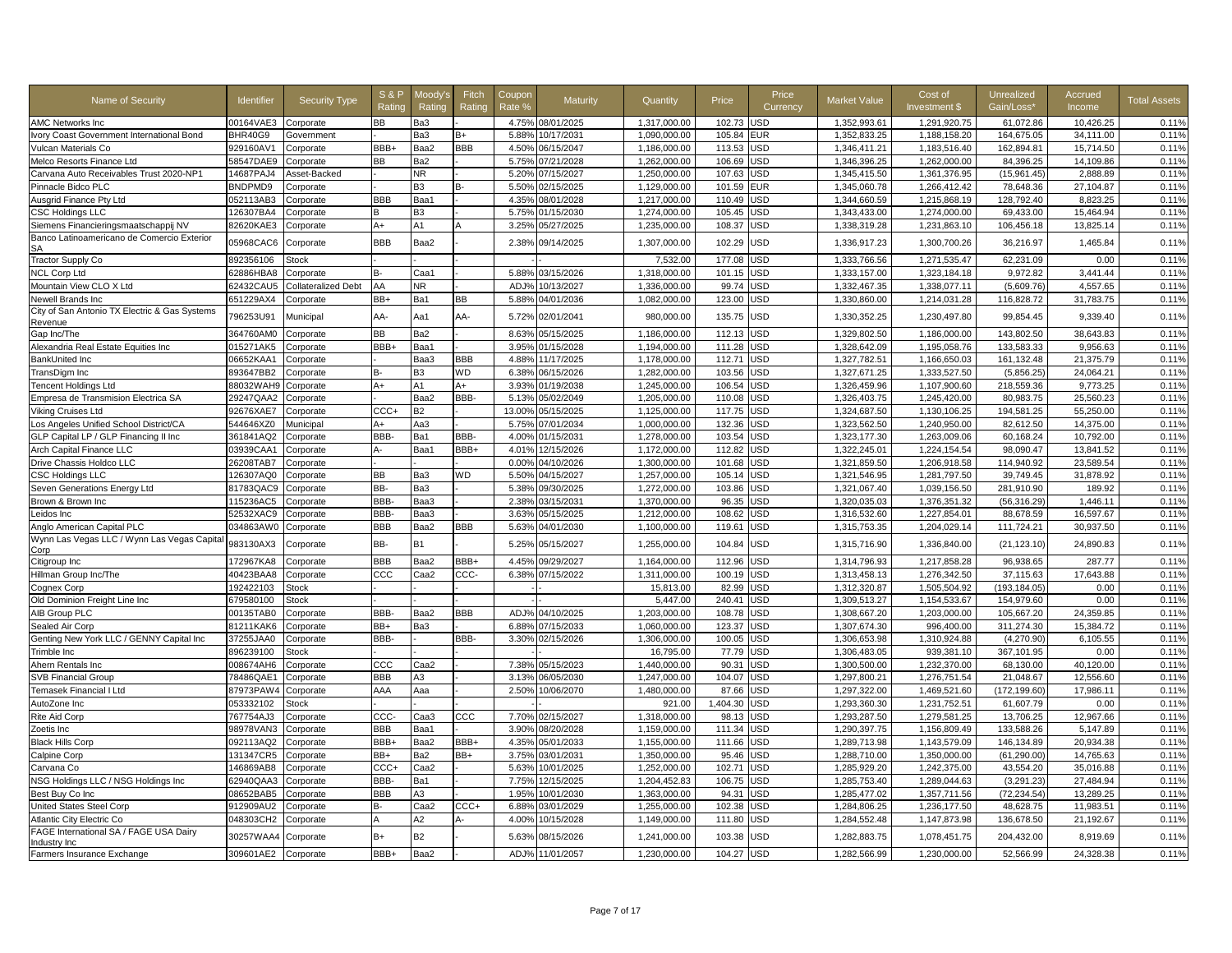| Name of Security                                                         | <b>Identifier</b>      | <b>Security Type</b>       | <b>S&amp;F</b><br>Rating | Moodv'<br>Rating | Fitch<br>Rating | Coupor<br>Rate º  | Maturity                 | Quantity                     | Price            | Price<br>Currency        | Market Value                 | Cost of<br>Investment \$     | Unrealized<br>Gain/Loss* | Accrued<br>Income     | <b>Total Assets</b> |
|--------------------------------------------------------------------------|------------------------|----------------------------|--------------------------|------------------|-----------------|-------------------|--------------------------|------------------------------|------------------|--------------------------|------------------------------|------------------------------|--------------------------|-----------------------|---------------------|
| Arcor SAIC                                                               | 03965PAC5              | Corporate                  |                          | Caa2             |                 | 6.00%             | 07/06/2023               | 1,342,000.00                 | 95.40            | JSD                      | 1,280,268.00                 | 1,315,133.45                 | (34, 865.45)             | 19,011.67             | 0.11%               |
| Trane Technologies PLC                                                   | 38994E103              | <b>Stock</b>               |                          |                  |                 |                   |                          | 7,728.00                     | 165.56           | JSD                      | 1,279,447.68                 | 925,866.64                   | 353,581.04               | 0.00                  | 0.11%               |
| Bank of America Corp                                                     | 06051GFU8              | Corporate                  | BBB+                     | Baa1             |                 | 4.45%             | 03/03/2026               | 1,137,000.00                 | 112.48           | <b>JSD</b>               | 1,278,861.82                 | 1,189,404.33                 | 89,457.49                | 3,935.28              | 0.11%               |
| Eastern Energy Gas Holdings LLC                                          | 257375AH8              | Corporate                  |                          | Baa1             | <b>WD</b>       | 3.60%             | 12/15/2024               | 1,175,000.00                 | 108.75           | <b>JSD</b>               | 1,277,868.61                 | 1,171,757.00                 | 106,111.61               | 12,455.00             | 0.11%               |
| Hilcorp Energy I LP / Hilcorp Finance Co                                 | 431318AS3              | Corporate                  | BB-                      | Ba3              |                 | 6.25%             | 11/01/2028               | 1,234,000.00                 | 103.19           | JSD                      | 1,273,333.75                 | 1,192,080.00                 | 81,253.75                | 32,135.42             | 0.11%               |
| Prologis LP                                                              | 74340XBL4              | Corporate                  |                          | A3               | <b>WD</b>       | 4.38%             | 02/01/2029               | 1,106,000.00                 | 115.04           | <b>JSD</b>               | 1,272,375.46                 | 1,105,010.13                 | 167,365.33               | 8.064.58              | 0.11%               |
| CyrusOne LP / CyrusOne Finance Corp                                      | 23283PAT1              | Corporate                  | BBB-                     | Ba1              | BBB-            | 2.15%             | 11/01/2030               | 1.373.000.00                 | 92.66            | <b>JSD</b>               | 1,272,221.80                 | 1.356.455.35                 | (84, 233.55)             | 15.579.74             | 0.11%               |
| Beazer Homes USA Inc                                                     | 07556QBT1              | Corporate                  | R-                       | B <sub>3</sub>   |                 | 7.25%             | 10/15/2029               | 1,164,000.00                 | 109.25           | <b>JSD</b>               | 1,271,670.00                 | 1,190,185.00                 | 81,485.00                | 38,913.17             | 0.11%               |
| Hawaiian Brand Intellectual Property Ltd /<br>HawaiianMiles Loyalty Ltd  | 41984LAA5              | Corporate                  |                          | Ba3              | B+              | 5.75%             | 01/20/2026               | 1,195,347.00                 | 106.39           | USD                      | 1,271,669.91                 | 1,188,760.64                 | 82,909.27                | 10,882.64             | 0.11%               |
| WW International Inc                                                     | 948626AA4              | Corporate                  | $B+$                     | <b>B2</b>        |                 | 8.639             | 12/01/2025               | 1,220,000.00                 | 104.23           | <b>JSD</b>               | 1,271,636.50                 | 1,217,340.00                 | 54,296.50                | 35,075.00             | 0.11%               |
| United Airlines 2020-1 Class A Pass Through<br>Trust                     | 90931GAA7              | Corporate                  |                          | A <sub>3</sub>   |                 | 5.889             | 10/15/2027               | 1,143,666.90                 | 111.09           | USD                      | 1,270,474.63                 | 1,149,385.23                 | 121,089.40               | 14,184.65             | 0.11%               |
| GrubHub Holdings Inc                                                     | 40010PAA6              | Corporate                  | BB-                      | <b>B1</b>        |                 | 5.50%             | 07/01/2027               | 1,218,000.00                 | 104.13           | JSD                      | 1,268,242.50                 | 1,208,742.23                 | 59,500.27                | 16,747.50             | 0.11%               |
| COMM 2014-UBS5 Mortgage Trust                                            | 12592KBE3              | <b>CMBS</b>                |                          | Aa1              |                 | ADJ'              | 09/10/2047               | 1,161,000.00                 | 108.91           | <b>JSD</b>               | 1,264,401.21                 | 1,209,752.93                 | 54,648.28                | 4,056.73              | 0.11%               |
| Roval Caribbean Cruises Ltd                                              | V7780T103              | Stock                      |                          |                  |                 |                   |                          | 14.761.00                    | 85.61            | <b>JSD</b>               | 1.263.689.21                 | 1,266,267.03                 | (2.577.82)               | 0.00                  | 0.11%               |
| Florida Gas Transmission Co LLC                                          | 340711AW0              | Corporate                  | BBB+                     | Baa2             |                 | 4.35%             | 07/15/2025               | 1,145,000.00                 | 110.31           | JSD                      | 1,263,058.41                 | 1,142,423.75                 | 120,634.66               | 10,514.92             | 0.11%               |
| Goodman US Finance Four LLC                                              | 38239KAA6              | Corporate                  | BBB+                     | Baa1             |                 | 4.50%             | 10/15/2037               | 1,137,000.00                 | 111.06           | JSD                      | 1,262,801.40                 | 1,137,865.25                 | 124,936.15               | 23,592.75             | 0.11%               |
| SK Hynix Inc                                                             | 78392BAC1              | Corporate                  | BBB-                     | Baa2             |                 | 2.38 <sup>o</sup> | 01/19/2031               | 1,331,000.00                 | 94.76            | JSD                      | 1,261,305.97                 | 1,291,936.06                 | (30,630.09)              | 6,322.25              | 0.11%               |
| Albertsons Cos Inc / Safeway Inc / New<br>Albertsons LP / Albertsons LLC | 013092AE1              | Corporate                  | BB-                      | B1               |                 | 4.88%             | 02/15/2030               | 1,224,000.00                 | 102.90           | USD                      | 1,259,496.00                 | 1,103,774.20                 | 155,721.80               | 7,624.50              | 0.11%               |
| Monongahela Power Co                                                     | 610202BR3              | Corporate                  | <b>BBB</b>               | A3               | BBB+            | 3.55%             | 05/15/2027               | 1,188,000.00                 | 105.99           | JSD                      | 1,259,216.51                 | 1,180,522.56                 | 78,693.95                | 15,932.40             | 0.11%               |
| MPT Operating Partnership LP / MPT Finance<br>Corp                       | 55342UAH7              | Corporate                  | BBB-                     | Ba1              |                 | 5.00%             | 10/15/2027               | 1,192,000.00                 | 105.38           | <b>JSD</b>               | 1,256,105.76                 | 1,144,332.22                 | 111,773.54               | 27.482.22             | 0.10%               |
| California Resources Corp                                                | 13057QAH0              | Corporate                  | B+                       | <b>B2</b>        |                 | 7.13%             | 02/01/2026               | 1.230.000.00                 | 101.90           | <b>JSD</b>               | 1.253.320.80                 | 1.272.435.00                 | (19.114.20)              | 17.284.06             | 0.10%               |
| Octagon Investment Partners 29 Ltd                                       | 67591JAL6              | <b>Collateralized Debt</b> | AAA                      | Aaa              |                 | ADJ <sub>9</sub>  | 01/24/2033               | 1,250,000.00                 | 100.24           | JSD                      | 1,252,979.88                 | 1,250,000.00                 | 2,979.88                 | 3,203.18              | 0.10%               |
| Sabal Trail Transmission LLC                                             | 78516FAA7              | Corporate                  |                          | Baa1             | BBB+            | 4.25%             | 05/01/2028               | 1,125,000.00                 | 111.17           | <b>JSD</b>               | 1,250,718.44                 | 1,125,501.79                 | 125,216.65               | 19,903.13             | 0.10%               |
| <b>Ohio University</b>                                                   | 677704A65              | Municipal                  | A+                       | Aa3              |                 | 5.59%             | 12/01/2114               | 1,000,000.00                 | 125.02           | <b>JSD</b>               | 1,250,241.40                 | 1,066,680.00                 | 183,561.40               | 18,633.33             | 0.10%               |
| <b>Surgery Center Holdings Inc</b>                                       | 86881WAD4              | Corporate                  | CCC                      | Caa2             |                 | 10.00%            | 04/15/2027               | 1,129,000.00                 | 110.44           | JSD                      | 1,246,839.38                 | 1,230,265.00                 | 16,574.38                | 52,059.44             | 0.10%               |
| <b>Comstock Resources Inc</b>                                            | 205768AS3              | Corporate                  | R                        | Caa1             | $B+$            | 6.75%             | 03/01/2029               | 1,213,000.00                 | 102.69           | <b>JSD</b>               | 1,245,599.38                 | 1,227,602.50                 | 17,996.88                | 6,140.81              | 0.10%               |
| Carnival Corp                                                            | 143658BN1              | Corporate                  | B+                       | <b>B2</b>        |                 | 5.75%             | 03/01/2027               | 1,212,000.00                 | 102.75           | <b>JSD</b>               | 1,245,330.00                 | 1,219,589.38                 | 25.740.62                | 8,711.25              | 0.10%               |
| Metropolitan Transportation Authority                                    | 59261AG76              | Municipal                  | BBB+                     | A3               |                 | 5.18%             | 11/15/2049               | 1,000,000.00                 | 124.47           | <b>JSD</b>               | 1,244,653.40                 | 1,291,173.95                 | (46, 520.55)             | 19,550.00             | 0.10%               |
| First Quantum Minerals Ltd                                               | 335934AT2              | Corporate                  | $_{\text{CCC+}}$         |                  |                 | 6.88%             | 10/15/2027               | 1,159,000.00                 | 107.38           | <b>JSD</b>               | 1,244,476.25                 | 1,153,205.00                 | 91,271.25                | 39,840.63             | 0.10%               |
| Scientific Games International Inc                                       | 80874YBE9              | Corporate                  | B-                       | Caa2             |                 | 7.25%             | 11/15/2029               | 1,145,000.00                 | 108.67           | <b>JSD</b>               | 1,244,260.05                 | 1,155,473.75                 | 88,786.30                | 31,360.28             | 0.10%               |
| <b>Sysco Corp</b>                                                        | 871829BK2              | Corporate                  | BBB-                     | Baa1             | <b>BBB</b>      | 2.40%             | 02/15/2030               | 1,250,000.00                 | 99.49            | <b>JSD</b>               | 1,243,632.61                 | 1,247,462.50                 | (3,829.89)               | 3,833.33              | 0.10%               |
| Murphy Oil USA Inc                                                       | 626738AE8              | Corporate                  | BB+                      | Ba2              |                 | 4.75%             | 09/15/2029               | 1,180,000.00                 | 105.23           | <b>JSD</b>               | 1,241,731.70                 | 1,194,625.00                 | 47,106.70                | 2,491.11              | 0.10%               |
| Celanese Corp                                                            | 150870103              | <b>Stock</b>               |                          |                  |                 |                   |                          | 8,276.00                     | 149.81           | USD                      | 1,239,827.56                 | 1,226,730.16                 | 13.097.40                | 0.00                  | 0.10%               |
| Huntington Bancshares Inc/OH                                             | 446150AL8              | Corporate                  | BB+                      | Baa3             | BB+             | ADJ <sub>9</sub>  | 12/31/2099               | 1,217,000.00                 | 101.75           | USD                      | 1,238,297.50                 | 1,217,000.00                 | 21,297.50                | 14,644.57             | 0.10%               |
| Autoridad del Canal de Panama                                            | 05330GAA2              | Corporate                  | А-                       | A <sub>2</sub>   |                 | 4.95%             | 07/29/2035               | 1,000,000.00                 | 123.55           | USD                      | 1,235,545.00                 | 1,023,214.00                 | 212,331.00               | 8,525.00              | 0.10%               |
| <b>SVB Financial Group</b>                                               | 78486QAG6              | Corporate                  | <b>BB</b>                | Baa2             |                 | AD.J <sub>9</sub> | 05/15/2199               | 1,230,000.00                 | 100.31           | JSD                      | 1,233,843.75                 | 1,242,350.38                 | (8,506.63)               | 8,264.92              | 0.10%               |
| Assurant Inc                                                             | 04621XAM0              | Corporate                  | BBB                      | Baa3             |                 | 3.70%             | 02/22/2030               | 1,158,000.00                 | 106.52           | JSD                      | 1,233,506.92                 | 1,157,594.70                 | 75,912.22                | 4,641.65              | 0.10%               |
| Morgan Stanley                                                           | 61761J3R8              | Corporate                  | BBB+                     | A1               |                 | 3.13%             | 07/27/2026               | 1,144,000.00                 | 107.68           | JSD                      | 1,231,869.37                 | 1,115,155.16                 | 116,714.21               | 6,355.56              | 0.10%               |
| Gap Inc/The                                                              | 364760AN8              | Corporate                  | ВB                       | Ba2              |                 | 8.88%             | 05/15/2027               | 1,054,000.00                 | 116.88           | <b>JSD</b>               | 1,231,862.50                 | 1,129,412.50                 | 102.450.00               | 35,338.28             | 0.10%               |
| <b>AMERCO</b>                                                            | 023586100              | Stock                      |                          |                  |                 |                   |                          | 2,008.00                     | 612.60           | JSD                      | 1,230,100.80                 | 752,202.12                   | 477,898.68               | 0.00                  | 0.10%               |
| Goldman Sachs Group Inc/The                                              | 38141GVR2              | Corporate                  | BBB-<br>R                | Baa2             | BBB+            | 4.25%             | 10/21/2025               | 1,100,000.00                 | 111.69           | JSD                      | 1,228,589.47                 | 1,060,775.07                 | 167,814.40               | 20.777.78             | 0.10%               |
| Mongolia Government International Bond                                   | 60937LAC9              | Government                 |                          | B <sub>3</sub>   |                 | 5.13%             | 04/07/2026               | 1,145,000.00                 | 107.24           | <b>JSD</b><br><b>USD</b> | 1,227,896.88                 | 1,163,215.85                 | 64,681.03                | 28,362.60             | 0.10%               |
| General Motors Co                                                        | 37045VAV2<br>87854XAE1 | Corporate                  | BBB<br>BB+               | Baa3             | BBB-            | 6.13%<br>6.509    | 10/01/2025               | 1,043,000.00                 | 117.71           | <b>JSD</b>               | 1,227,678.91                 | 1,071,612.98                 | 156,065.93               | 31,941.88             | 0.10%<br>0.10%      |
| <b>TechnipFMC PLC</b>                                                    | 03304BU4               | Corporate                  | R                        | Ba1              |                 | 4.75%             | 02/01/2026               | 1,172,000.00<br>1,201,000.00 | 104.70<br>102.11 | <b>JSD</b>               | 1,227,139.61<br>1,226,347.11 | 1,172,000.00<br>1,132,477.50 | 55,139.61<br>93,869.61   | 13,119.89             | 0.10%               |
| <b>Boyd Gaming Corp</b>                                                  | 444454AD4              | Corporate                  | BBB-                     | Caa1<br>Ba1      |                 | 5.25%             | 12/01/2027<br>08/01/2026 | 1,111,000.00                 | 110.36           | JSD                      | 1,226,116.27                 | 1,129,678.75                 | 96,437.52                | 19,015.83<br>9,721.25 | 0.10%               |
| Hughes Satellite Systems Corp<br>Lowe's Cos Inc                          | 548661107              | Corporate<br>Stock         |                          |                  |                 |                   |                          | 6,443.00                     | 190.18           | JSD                      | 1,225,329.74                 | 1,221,106.10                 | 4,223.64                 | 0.00                  | 0.10%               |
| Avis Budget Car Rental LLC / Avis Budget                                 |                        |                            |                          |                  |                 |                   |                          |                              |                  |                          |                              |                              |                          |                       |                     |
| Finance Inc                                                              | 053773BF3              | Corporate                  | В                        | B <sub>3</sub>   |                 | 5.38%             | 03/01/2029               | 1,181,000.00<br>1,084,000.00 | 103.63           | USD                      | 1,223,870.30                 | 1,181,000.00<br>1,096,225.00 | 42,870.30                | 5,289.90              | 0.10%               |
| <b>Toll Brothers Finance Corp</b>                                        | 88947EAS9              | Corporate                  | BB+                      | Ba1              | BBB-            | 4.88%             | 3/15/2027                |                              | 112.89           | JSD                      | 1,223,770.96                 |                              | 127,545.96               | 2,348.67              | 0.10%               |
| <b>Entergy Arkansas LLC</b>                                              | 29364DAT7              | Corporate                  |                          | A2               |                 | 4.95%             | 12/15/2044               | 1,109,000.00                 | 110.24           | JSD                      | 1,222,537.08                 | 1,115,972.73                 | 106,564.35               | 16,163.68             | 0.10%               |
| <b>Constellation Brands Inc</b>                                          | 21036P108              | Stock                      | BBB-                     |                  |                 |                   |                          | 5,362.00                     | 228.00<br>110.98 | <b>JSD</b><br><b>JSD</b> | 1,222,536.00                 | 1,217,269.84                 | 5,266.16                 | 0.00<br>17,661.11     | 0.10%               |
| ear Corp<br>NVR Inc                                                      | 521865BA2<br>62944T105 | Corporate                  |                          | Baa2             | BBB             | 4.25%             | 05/15/2029               | 1,100,000.00<br>259.00       | 4.710.93         | <b>JSD</b>               | 1,220,730.32<br>1,220,130.87 | 1,107,557.00<br>1,117,152.27 | 113,173.32<br>102,978.60 | 0.00                  | 0.10%<br>0.10%      |
| Regeneron Pharmaceuticals Inc                                            | 75886FAF4              | Stock<br>Corporate         | BBB+                     | Baa3             |                 |                   | 2.80% 09/15/2050         | 1,403,000.00                 | 86.83            | USD                      | 1,218,248.99                 | 1,399,001.45                 | (180, 752.46)            | 1,745.96              | 0.10%               |
|                                                                          |                        |                            |                          |                  |                 |                   |                          |                              |                  |                          |                              |                              |                          |                       |                     |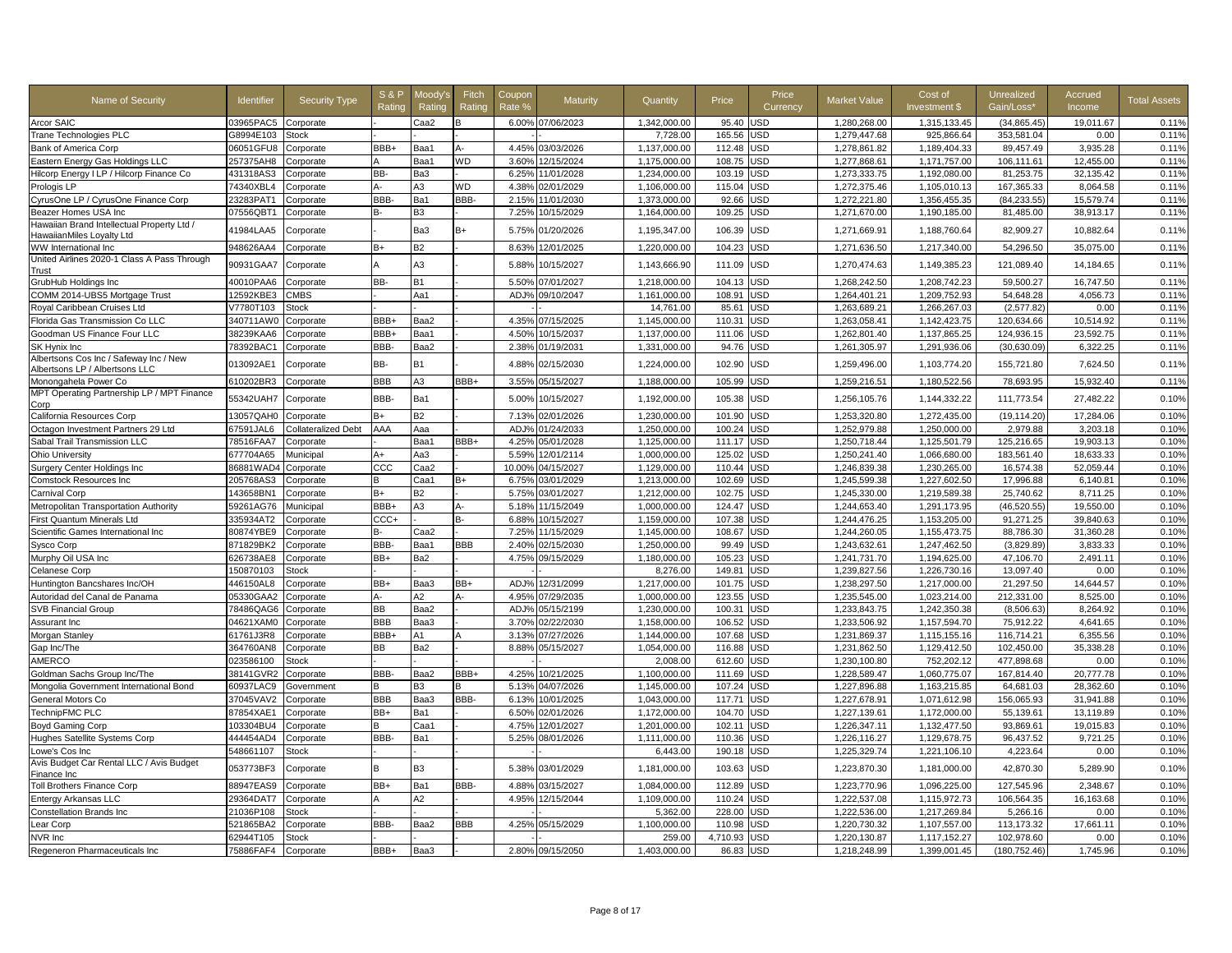| Name of Security                                                                    | ldentifier | <b>Security Type</b>       | <b>S&amp;P</b><br>Rating | Moody':<br>Rating | Fitch<br>Rating | Coupon<br>Rate % | Maturity         | Quantity     | Price  | Price<br>Currency | <b>Market Value</b> | Cost of<br>Investment \$ | Unrealized<br>Gain/Loss* | Accrued<br>Income | <b>Total Assets</b> |
|-------------------------------------------------------------------------------------|------------|----------------------------|--------------------------|-------------------|-----------------|------------------|------------------|--------------|--------|-------------------|---------------------|--------------------------|--------------------------|-------------------|---------------------|
| Signature Bank/New York NY                                                          | 82669G104  | <b>Stock</b>               |                          |                   |                 |                  |                  | 5,379.00     | 226.10 | JSD               | 1,216,191.90        | 1,151,957.58             | 64,234.32                | 0.00              | 0.10%               |
| Zayo Group Holdings Inc                                                             | 98919VAB1  | Corporate                  | $CCC +$                  | Caa1              |                 |                  | 6.13% 03/01/2028 | 1,183,000.00 | 102.80 | JSD               | 1,216,088.51        | 1,198,990.00             | 17,098.51                | 6,038.23          | 0.10%               |
| Scientific Games International Inc                                                  | 80874YBC3  | Corporate                  | в-                       | Caa2              |                 | 7.00%            | 05/15/2028       | 1,136,000.00 | 107.03 | <b>JSD</b>        | 1,215,860.80        | 1,168,986.50             | 46,874.30                | 30,040.89         | 0.10%               |
| Team Health Holdings Inc                                                            | 87817JAE8  | Corporate                  |                          | Caa1              |                 | ADJ <sub>9</sub> | 02/06/2024       | 1,302,663.65 | 93.28  | <b>JSD</b>        | 1,215,183.27        | 1,193,370.18             | 21,813.09                | 119.41            | 0.10%               |
| Mclaren Finance PLC                                                                 | BDT7X25    | Corporate                  | ccc                      | Caa3              |                 | 5.00%            | 08/01/2022       | 900,000.00   | 97.92  | <b>GBP</b>        | 1,214,949.75        | 780,949.78               | 433,999.97               | 10.339.55         | 0.10%               |
| Sri Lanka Government International Bond                                             | 85227SAK2  | Government                 | CCC+                     | Caa1              | $_{\rm ccc}$    | 5.88%            | 07/25/2022       | 1,539,000.00 | 78.75  | JSD               | 1,211,962.50        | 1,083,280.50             | 128,682.00               | 16,576.31         | 0.10%               |
| Baffinland Iron Mines Corp / Baffinland Iron<br>Mines LP                            | 056623AA9  | Corporate                  | B-                       | Caa1              |                 | 8.75%            | 07/15/2026       | 1,143,000.00 | 105.98 | JSD               | 1,211,368.55        | 1,136,324.18             | 75,044.37                | 21,113.75         | 0.10%               |
| Deckers Outdoor Corp                                                                | 243537107  | Stock                      |                          |                   |                 |                  |                  | 3,663.00     | 330.42 | JSD               | 1,210,328.46        | 1,238,280.01             | (27, 951.55)             | 0.00              | 0.10%               |
| Park Intermediate Holdings LLC / PK Domestic<br>Property LLC / PK Finance Co-Issuer | 70052LAB9  | Corporate                  | BB-                      | <b>B1</b>         |                 | 5.88%            | 10/01/2028       | 1,138,000.00 | 106.21 | <b>USD</b>        | 1,208,698.25        | 1,139,916.25             | 68,782.00                | 35,843.05         | 0.10%               |
| Charles Schwab Corp/The                                                             | 808513BD6  | Corporate                  | <b>BBB</b>               | Baa2              | BBB-            | ADJ%             | 09/01/2199       | 1,091,000.00 | 110.72 | JSD               | 1,207,922.47        | 1,091,000.00             | 116,922.47               | 4,886.77          | 0.10%               |
| TransDigm Inc                                                                       | 89364MBR4  | Corporate                  | R+                       | Ba3               |                 | ADJ%             | 12/09/2025       | 1,230,070.90 | 98.06  | JSD               | 1,206,238.28        | 1.214.695.01             | (8, 456.73)              | 0.00              | 0.10%               |
| Life 2021-BMR Mortgage Trust                                                        | 53218CAJ9  | <b>CMBS</b>                |                          |                   |                 | AD.J%            | 03/15/2038       | 1,200,000.00 | 100.39 | JSD               | 1,204,702.56        | 1,200,000.00             | 4,702.56                 | 123.73            | 0.10%               |
| American Tower Corp                                                                 | 03027XAV2  | Corporate                  | BBB-                     | Baa3              | BBB+            | 2.95%            | 01/15/2025       | 1.132.000.00 | 106.39 | JSD               | 1.204.340.99        | 1.122.808.16             | 81,532.83                | 7.049.84          | 0.10%               |
| Viper Energy Partners LP                                                            | 92763MAA3  | Corporate                  | BBB-                     | <b>B1</b>         | BB-             | 5.38%            | 11/01/2027       | 1,155,000.00 | 104.19 | <b>JSD</b>        | 1,203,365.63        | 1,215,350.00             | (11, 984.37)             | 25.867.19         | 0.10%               |
| Abu Dhabi Government International Bond                                             | 29134WAB3  | Government                 | AA                       |                   | AA              | 3.13%            | 05/03/2026       | 1,107,000.00 | 108.68 | <b>JSD</b>        | 1,203,125.24        | 1,049,958.85             | 153,166.39               | 14,221.88         | 0.10%               |
| CF Trust 2019-BOSS                                                                  | 15725PAA4  | <b>CMBS</b>                |                          |                   |                 | ADJ%             | 12/15/2021       | 1,340,000.00 | 89.76  | <b>JSD</b>        | 1,202,753.58        | 1,340,000.00             | (137, 246.42)            | 3,005.69          | 0.10%               |
| McDonald's Corp                                                                     | 580135101  | Stock                      |                          |                   |                 |                  |                  | 5,364.00     | 224.14 | <b>JSD</b>        | 1,202,286.96        | 1,204,661.46             | (2,374.50)               | 0.00              | 0.10%               |
| Urban One Inc                                                                       | 91705JAC9  | Corporate                  | R-                       | B <sub>3</sub>    |                 | 7.38%            | 02/01/2028       | 1,159,000.00 | 103.66 | JSD               | 1,201,396.22        | 1,186,405.00             | 14,991.22                | 15,670.65         | 0.10%               |
| <b>UKG</b> Inc                                                                      | 90385KAB7  | Corporate                  | R-                       | <b>B1</b>         |                 | ADJ%             | 05/03/2026       | 1,200,715.00 | 100.03 | JSD               | 1,201,129.25        | 1,199,861.97             | 1,267.28                 | 128.69            | 0.10%               |
| Marriott International Inc/MD                                                       | 571903BD4  | Corporate                  | BBB-                     | Baa3              | WD              | 5.75%            | 05/01/2025       | 1,046,000.00 | 114.81 | JSD               | 1,200,928.76        | 1,093,469.24             | 107,459.52               | 25,060.42         | 0.10%               |
| <b>OZLM Funding III Ltd</b>                                                         | 67108EAW9  | <b>Collateralized Debt</b> | AA                       | NR.               |                 | ADJ%             | 01/22/2029       | 1,200,000.00 | 100.07 | JSD               | 1,200,794.52        | 1,200,000.00             | 794.52                   | 4,996.47          | 0.10%               |
| Stars Group Holdings BV / Stars Group US Co-<br><b>Borrower LLC</b>                 | 85572NAA6  | Corporate                  | BB-                      | Ba2               | BB+             | 7.00%            | 07/15/2026       | 1,147,000.00 | 104.69 | USD               | 1,200,765.63        | 1,152,073.75             | 48,691.88                | 16,950.11         | 0.10%               |
| Arches Buyer Inc                                                                    | 039524AA1  | Corporate                  |                          | <b>B1</b>         |                 | 4.25%            | 06/01/2028       | 1,200,000.00 | 100.01 | <b>JSD</b>        | 1,200,090.00        | 1,225,122.50             | (25,032.50)              | 16,575.00         | 0.10%               |
| <b>Blackhawk Network Holdings Inc</b>                                               | 09238FAK7  | Corporate                  | в-                       | <b>B1</b>         |                 | ADJ%             | 06/15/2025       | 1,214,017.63 | 98.78  | JSD               | 1,199,164.12        | 1,199,479.84             | (315.72)                 | 0.00              | 0.10%               |
| Southwestern Energy Co                                                              | 845467AN9  | Corporate                  | BB-                      | Ba3               | <b>BB</b>       | 7.75%            | 10/01/2027       | 1,120,000.00 | 107.06 | <b>JSD</b>        | 1,199,100.00        | 935,894.68               | 263,205.32               | 43,400.00         | 0.10%               |
| <b>TGP Holdings III LLC</b>                                                         | 87251RAG8  | Corporate                  | в                        | <b>B2</b>         |                 | ADJ%             | 09/25/2024       | 1,196,369.50 | 100.22 | JSD               | 1,198,989.55        | 1,173,921.33             | 25,068.22                | 166.16            | 0.10%               |
| Adient Global Holdings Ltd                                                          | 00687YAA3  | Corporate                  |                          | B3                |                 | 4.88%            | 08/15/2026       | 1,158,000.00 | 103.48 | <b>JSD</b>        | 1,198,333.14        | 1,143,525.00             | 54,808.14                | 7,213.38          | 0.10%               |
| Cenovus Energy Inc                                                                  | 15135UAS8  | Corporate                  | BBB-                     | Baa3              | BB+             | 5.38%            | 07/15/2025       | 1,065,000.00 | 112.46 | JSD               | 1,197,738.86        | 1,065,000.00             | 132,738.86               | 12.084.79         | 0.10%               |
| Australia & New Zealand Banking Group                                               |            |                            |                          |                   |                 |                  |                  |              |        |                   |                     |                          |                          |                   |                     |
| Ltd/United Kingdom                                                                  | 05254HAA2  | Corporate                  | BBB-                     | Baa2              | <b>BBB</b>      | ADJ%             | 12/15/2199       | 1,026,000.00 | 116.74 | <b>JSD</b>        | 1,197,737.01        | 1,053,749.25             | 143,987.76               | 20,391.75         | 0.10%               |
| AG Issuer LLC                                                                       | 00119LAA9  | Corporate                  | R-                       | <b>B2</b>         | R               | 6.25%            | 03/01/2028       | 1.140.000.00 | 104.88 | JSD               | 1,195,575.00        | 1,150,727.50             | 44,847.50                | 5,937.50          | 0.10%               |
| T-Mobile USA Inc                                                                    | 87264ABE4  | Corporate                  | BBB-                     | Baa3              | BBB-            | 3.88%            | 04/15/2030       | 1,099,000.00 | 108.66 | JSD               | 1,194,184.39        | 1,091,065.22             | 103,119.17               | 19,636.99         | 0.10%               |
| Messer Industries USA                                                               | D6000EAB8  | Corporate                  |                          |                   |                 | 0.00%            | 09/28/2025       | 1.201.717.73 | 99.36  | JSD               | 1,194,062.79        | 1.198.452.00             | (4,389.21)               | 0.00              | 0.10%               |
| Nordstrom Inc                                                                       | 655664AW0  | Corporate                  | BB+                      | Baa3              | BBB-            | 4.25%            | 08/01/2031       | 1,191,000.00 | 100.13 | JSD               | 1,192,534.19        | 1,191,319.02             | 1,215.17                 | 0.00              | 0.10%               |
| <b>Heartland Dental LLC</b>                                                         | 42236WAH0  | Corporate                  | CCC+                     | B <sub>3</sub>    |                 | ADJ%             | 04/30/2025       | 1,207,897.41 | 98.57  | <b>JSD</b>        | 1,190,600.32        | 1,198,838.18             | (8,237.86)               | 0.00              | 0.10%               |
| United Rentals North America Inc                                                    | 911365BN3  | Corporate                  | <b>BB</b>                | Ba3               |                 | 4.00%            | 07/15/2030       | 1,168,000.00 | 101.90 | <b>JSD</b>        | 1,190,192.00        | 1,190,606.25             | (414.25)                 | 9.863.11          | 0.10%               |
| Southwestern Energy Co                                                              | 845467AL3  | Corporate                  | BB-                      | Ba3               | BB              |                  | 6.45% 01/23/2025 | 1,106,000.00 | 107.53 | JSD               | 1,189,281.80        | 988,642.50               | 200,639.30               | 13,474.77         | 0.10%               |
| Wynn Las Vegas LLC / Wynn Las Vegas Capita<br>Corp                                  | 983130AV7  | Corporate                  | BB-                      | <b>B1</b>         | <b>WD</b>       | 5.50%            | 03/01/2025       | 1.124.000.00 | 105.78 | USD               | 1,188,911.00        | 1,198,204.55             | (9, 293.55)              | 5.151.67          | 0.10%               |
| Exxon Mobil Corp                                                                    | 30231GAT9  | Corporate                  | AA-                      | Aa2               |                 | 3.04%            | 03/01/2026       | 1,101,000.00 | 107.98 | <b>JSD</b>        | 1,188,806.51        | 1,117,757.22             | 71,049.29                | 2,791.95          | 0.10%               |
| Cleveland-Cliffs Inc                                                                | 185899AL5  | Corporate                  |                          | B <sub>3</sub>    |                 | 4.88%            | 03/01/2031       | 1.190.000.00 | 99.88  | <b>JSD</b>        | 1,188,512.50        | 1.190.000.00             | (1.487.50)               | 7.090.42          | 0.10%               |
| Delta 2(Lux)Sarl                                                                    | 2465BAQ9   | Corporate                  |                          |                   |                 | 0.00%            | 02/01/2024       | 1,197,613.00 | 99.21  | <b>JSD</b>        | 1,188,163.83        | 1.190.127.92             | (1,964.09)               | 116.43            | 0.10%               |
| Home BancShares Inc/AR                                                              | 436893AA9  | Corporate                  |                          |                   |                 | ADJ%             | 04/15/2027       | 1,156,000.00 | 102.76 | JSD               | 1,187,924.35        | 1,155,965.32             | 31,959.03                | 29,983.75         | 0.10%               |
| VeriSign Inc                                                                        | 92343EAL6  | Corporate                  | BBB-                     | ВааЗ              |                 | 4.75%            | 07/15/2027       | 1,117,000.00 | 106.31 | JSD               | 1,187,510.63        | 1,131,740.00             | 55,770.63                | 11,201.03         | 0.10%               |
| Jamestown CLO VII Ltd                                                               | 47048BAP5  | Collateralized Debt        |                          | Aa1               | ΝR              | ADJ%             | 07/25/2027       | 1,202,000.00 | 98.76  | JSD               | 1,187,095.92        | 1,202,000.00             | (14,904.08)              | 4,115.90          | 0.10%               |
| <b>CVS Health Corp</b>                                                              | 126650DH0  | Corporate                  | BBB                      | Baa2              |                 | 3.63%            | 04/01/2027       | 1,079,000.00 | 109.90 | JSD               | 1,185,843.11        | 1,083,185.76             | 102,657.35               | 19,556.88         | 0.10%               |
| New York and Presbyterian Hospital/The                                              | 649322AD6  | Corporate                  |                          | Aa2               | AA              | 4.06%            | 08/01/2056       | 1,020,000.00 | 116.21 | JSD               | 1,185,354.43        | 971,645.34               | 213,709.09               | 6,907.10          | 0.10%               |
| Tengizchevroil Finance Co International Ltd                                         | 88034QAC1  | Corporate                  | BBB-                     | Baa2              |                 | 3.25%            | 08/15/2030       | 1,185,000.00 | 99.9'  | <b>JSD</b>        | 1,183,961.94        | 1,172,427.15             | 11,534.79                | 4,921.04          | 0.10%               |
| Suzano Austria GmbH                                                                 | 86964WAJ1  | Corporate                  | BBB-                     |                   | BBB-            | 3.75%            | 01/15/2031       | 1,147,000.00 | 103.06 | JSD               | 1,182,081.00        | 1,135,764.40             | 46,316.60                | 9,080.42          | 0.10%               |
| Providence St Joseph Health Obligated Group                                         | 743820AA0  | Corporate                  | AA-                      | Aa3               | AA-             | 2.53%            | 10/01/2029       | 1,160,000.00 | 101.89 | <b>JSD</b>        | 1,181,922.03        | 1,160,000.00             | 21,922.03                | 14,685.60         | 0.10%               |
| NXP BV / NXP Funding LLC / NXP USA Inc                                              | 62954HAD0  | Corporate                  | BBB                      | Baa3              | BBB-            | 3.40%            | 05/01/2030       | 1,117,000.00 | 105.76 | JSD               | 1,181,300.71        | 1,114,400.44             | 66,900.27                | 15,824.17         | 0.10%               |
| Lyft Inc                                                                            | 55087P104  | Stock                      |                          |                   |                 |                  |                  | 18.675.00    | 63.18  | <b>JSD</b>        | 1,179,886.50        | 1.158.042.35             | 21.844.15                | 0.00              | 0.10%               |
| CF Industries Inc                                                                   | 12527GAH6  | Corporate                  | BBB-                     | Baa2              | BBB-            | 4.50%            | 12/01/2026       | 1,047,000.00 | 112.67 | JSD               | 1,179,659.66        | 1,046,477.58             | 133,182.08               | 15,705.00         | 0.10%               |
| Diamondback Energy Inc                                                              | 25278X109  | Stock                      |                          |                   |                 |                  |                  | 16,043.00    | 73.49  | JSD               | 1,179,000.07        | 1,269,143.00             | (90, 142.93)             | 0.00              | 0.10%               |
| Penn National Gaming Inc                                                            | 707569AS8  |                            | B                        | B3                |                 |                  | 5.63% 01/15/2027 | 1,136,000.00 | 103.74 | <b>JSD</b>        | 1,178,463.68        | 1,093,783.75             | 84,679.93                | 13,490.00         | 0.10%               |
|                                                                                     |            | Corporate                  |                          |                   |                 |                  |                  |              |        |                   |                     |                          |                          |                   |                     |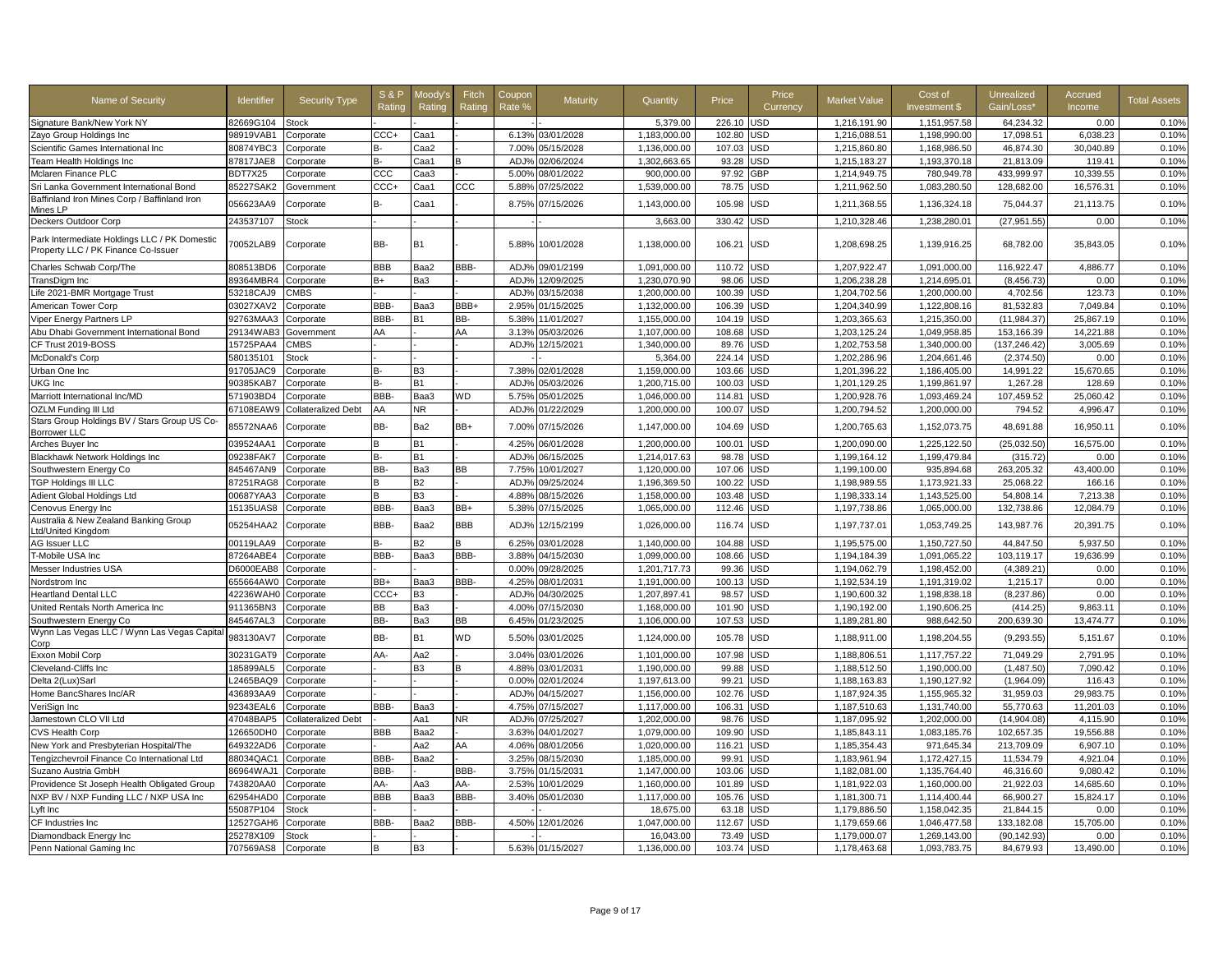| Name of Security                                  | <b>Identifier</b> | <b>Security Type</b> | <b>S&amp;P</b><br>Rating | /loody<br>Rating | Fitch<br>Ratino | Coupon<br>Rate % | Maturity         | Quantity     | Price  | Price<br>Currency | <b>Market Value</b> | Cost of<br>Investment \$ | Unrealized<br>Gain/Loss* | Accrued<br>Income | <b>Total Assets</b> |
|---------------------------------------------------|-------------------|----------------------|--------------------------|------------------|-----------------|------------------|------------------|--------------|--------|-------------------|---------------------|--------------------------|--------------------------|-------------------|---------------------|
| Endeavor Energy Resources LP / EER Finance<br>Inc | 29260FAE0         | Corporate            | BB-                      | Ba3              | BB+             |                  | 5.75% 01/30/2028 | 1,114,000.00 | 105.78 | <b>USD</b>        | 1,178,411.48        | 1,158,560.00             | 19,851.48                | 10,853.76         | 0.10%               |
| Nexstar Broadcasting Inc                          | 65343HAA9         | Corporate            |                          | B3               |                 | 5.63%            | 07/15/2027       | 1,122,000.00 | 104.97 | USD               | 1,177,746.57        | 1,144,594.35             | 33,152.22                | 13,323.75         | 0.10%               |
| Endeavor Energy Resources LP / EER Finance        | 29260FAD2         | Corporate            | BB-                      | Ba3              | BB+             | 5.50%            | 01/30/2026       | 1,131,000.00 | 104.03 | USD               | 1,176,579.30        | 1,138,167.50             | 38,411.80                | 10,540.29         | 0.10%               |
| US Renal Care Inc                                 | 90290PAN4         | Corporate            | B-                       | B2               |                 | ADJ <sub>9</sub> | 06/26/2026       | 1,180,960.23 | 99.55  | <b>JSD</b>        | 1,175,610.48        | 1,157,341.03             | 18,269.45                | 5,548.05          | 0.10%               |
| Diamond Sports Group LLC / Diamond Sports         | 25277LAC0         | Corporate            | ccc-                     | Caa2             |                 | 6.63%            | 08/15/2027       | 2,255,000.00 | 52.13  | USD               | 1,175,418.75        | 1,112,888.75             | 62,530.00                | 19,089.20         | 0.10%               |
| Finance Co                                        |                   |                      |                          |                  |                 |                  |                  |              |        |                   |                     |                          |                          |                   |                     |
| ServiceNow Inc                                    | 81762PAE2         | Corporate            | BBB+                     | Baa1             |                 | 1.40%            | 09/01/2030       | 1,297,000.00 | 90.51  | <b>JSD</b>        | 1,173,862.11        | 1,292,149.22             | (118, 287.11)            | 1,513.17          | 0.10%               |
| JPMorgan Chase & Co                               | 48126HAC4         | Corporate            | BBB-                     | Baa2             | BBB+            | ADJ <sub>9</sub> | 12/31/2099       | 1,088,000.00 | 107.88 | JSD               | 1,173,783.46        | 1,130,160.00             | 43,623.46                | 33,184.00         | 0.10%               |
| Waste Pro USA Inc                                 | 94107JAA1         | Corporate            |                          | Caa1             |                 | 5.50%            | 02/15/2026       | 1,143,000.00 | 102.67 | JSD               | 1,173,466.67        | 1,107,462.50             | 66,004.17                | 8,032.75          | 0.10%               |
| Florida Power & Light Co                          | 341081FZ5         | Corporate            | $A+$                     | Aa2              | AA-             | 2.85%            | 04/01/2025       | 1,098,000.00 | 106.83 | JSD               | 1,173,008.14        | 1,096,880.04             | 76,128.10                | 15,646.50         | 0.10%               |
| Smithfield Foods Inc                              | 832248BB3         | Corporate            | BBB-                     | Ba1              | <b>BBB</b>      | 5.20%            | 04/01/2029       | 1,021,000.00 | 114.85 | JSD               | 1,172,584.01        | 1,067,854.15             | 104,729.86               | 26,546.00         | 0.10%               |
| <b>Ingevity Corp</b>                              | 45688CAB3         | Corporate            |                          | Ba3              | <b>BB</b>       | 3.88%            | 11/01/2028       | 1,206,000.00 | 97.19  | <b>JSD</b>        | 1,172,081.25        | 1,209,887.02             | (37, 805.77)             | 19,861.31         | 0.10%               |
| <b>Ascension Health</b>                           | 04351LAB6         | Corporate            | AA+                      | Aa2              | AA+             | 3.95%            | 11/15/2046       | 1,017,000.00 | 115.02 | JSD               | 1,169,724.00        | 1,017,000.00             | 152,724.00               | 15,156.69         | 0.10%               |
| Murphy Oil Corp                                   | 626717AJ1         | Corporate            | <b>BB</b>                | Ba3              | BB+             | 5.75%            | 08/15/2025       | 1,165,000.00 | 100.24 | JSD               | 1,167,801.83        | 1,181,595.00             | (13, 793.17)             | 8,559.51          | 0.10%               |
| Port of Seattle WA                                | 735389ZE1         | Municipal            | $A+$                     | A1               | AA-             | 3.76%            | 05/01/2036       | 1,105,000.00 | 105.67 | JSD               | 1,167,623.67        | 1,108,412.65             | 59,211.02                | 17,288.65         | 0.10%               |
| Marriott Vacations Worldwide Corp                 | 57164Y107         | Stock                |                          |                  |                 |                  |                  | 6,701.00     | 174.18 | JSD               | 1,167,180.18        | 1,170,193.19             | (3,013.01)               | 0.00              | 0.10%               |
| Molina Healthcare Inc                             | 60855RAK6         | Corporate            | BB-                      | Ba3              |                 | 3.889            | 11/15/2030       | 1,131,000.00 | 103.13 | <b>JSD</b>        | 1,166,343.75        | 1,131,000.00             | 35,343.75                | 16,313.10         | 0.10%               |
| Carvana Co                                        | 146869AD4         | Corporate            | CCC+                     | Caa2             |                 | 5.88%            | 10/01/2028       | 1,134,000.00 | 102.63 | JSD               | 1,163,767.50        | 1,131,500.00             | 32.267.50                | 33.126.19         | 0.10%               |
| Ulta Beauty Inc                                   | 90384S303         | Stock                |                          |                  |                 |                  |                  | 3,763.00     | 309.17 | USD               | 1,163,406.71        | 1.298.143.00             | (134.736.29)             | 0.00              | 0.10%               |
| Petrobras Global Finance BV                       | 71647NBH1         | Corporate            | BB-                      | Ba2              | BB-             | 5.60%            | 01/03/2031       | 1,102,000.00 | 105.57 | JSD               | 1,163,359.36        | 1,201,767.75             | (38, 408.39)             | 15,085.16         | 0.10%               |
| ive Nation Entertainment Inc                      | 538034AX7         | Corporate            | B+                       | <b>B1</b>        |                 | 3.75%            | 01/15/2028       | 1,177,000.00 | 98.81  | JSD               | 1,163,023.13        | 1,185,847.15             | (22, 824.02)             | 10,666.56         | 0.10%               |
| Cleveland-Cliffs Inc                              | 185899AG6         | Corporate            | B                        | B2               | <b>BB</b>       | 6.75%            | 03/15/2026       | 1,065,000.00 | 108.88 | JSD               | 1,159,518.75        | 1,139,876.25             | 19,642.50                | 3,195.00          | 0.10%               |
| Georgetown University/The                         | 37310PAD3         | Corporate            | А-                       | A3               |                 | 2.94%            | 04/01/2050       | 1.246.000.00 | 92.93  | <b>JSD</b>        | 1.157.963.04        | 1.254.859.06             | (96.896.02)              | 18.334.89         | 0.10%               |
| <b>CSC Holdings LLC</b>                           | 126307AZ0         | Corporate            | <b>BB</b>                | Ba3              | <b>WD</b>       | 6.50%            | 02/01/2029       | 1.046.000.00 | 110.69 | JSD               | 1,157,791.25        | 1.070.345.00             | 87.446.25                | 11.331.67         | 0.10%               |
| Clear Channel Worldwide Holdings Inc              | 18453HAA4         | Corporate            |                          | <b>B1</b>        |                 | 5.13%            | 08/15/2027       | 1,148,000.00 | 100.70 | <b>JSD</b>        | 1,156,036.00        | 1,149,140.00             | 6,896.00                 | 7,517.81          | 0.10%               |
| PAREXEL International Corp                        | 69946EAT8         | Corporate            | в-                       | B2               |                 | ADJ%             | 09/27/2024       | 1,167,366.01 | 98.95  | <b>JSD</b>        | 1,155,085.32        | 1,133,600.77             | 21,484.55                | 92.69             | 0.10%               |
| Norbord Inc                                       | 65548PAE6         | Corporate            | BBB-                     | Ba1              |                 | 6.25%            | 04/15/2023       | 1,060,000.00 | 108.74 | JSD               | 1,152,638.70        | 1,105,000.00             | 47,638.70                | 30,548.61         | 0.10%               |
| ltron Inc                                         | 465740AA6         | Corporate            | BB-                      | B3               |                 | 5.00%            | 01/15/2026       | 1,123,000.00 | 102.64 | JSD               | 1,152,619.13        | 1,126,756.25             | 25,862.88                | 11,853.89         | 0.10%               |
| Murphy Oil Corp                                   | 626717AM4         | Corporate            | <b>BB</b>                | Ba3              | BB+             | 5.88%            | 2/01/2027        | 1,175,000.00 | 98.09  | <b>JSD</b>        | 1,152,604.50        | 1,137,611.50             | 14,993.00                | 23,010.42         | 0.10%               |
| Freeport-McMoRan Inc                              | 35671DCG8         | Corporate            | <b>BB</b>                | Ba1              | BB+             | 4.38%            | 08/01/2028       | 1,084,000.00 | 106.26 | JSD               | 1,151,885.50        | 1,088,510.00             | 63,375.50                | 7,904.17          | 0.10%               |
| Klabin Austria GmbH                               | 49836AAC8         | Corporate            | BB+                      |                  | BB+             | 3.20%            | 01/12/2031       | 1,209,000.00 | 95.23  | JSD               | 1,151,385.11        | 1,211,174.00             | (59, 788.89)             | 8,489.87          | 0.10%               |
| Presidio Holdings Inc                             | 74101XAE0         | Corporate            |                          | В1               |                 | 4.88%            | 02/01/2027       | 1,121,000.00 | 102.67 | JSD               | 1,150,975.54        | 1,064,306.25             | 86,669.29                | 9,108.13          | 0.10%               |
| Levi Strauss & Co                                 | 52736RBJ0         | Corporate            | BB+                      | Ba2              | <b>BB</b>       | 3.50%            | 03/01/2031       | 1,189,000.00 | 96.63  | <b>JSD</b>        | 1,148,871.25        | 1,205,817.50             | (56, 946.25)             | 4,855.08          | 0.10%               |
| ouisville Gas and Electric Co                     | 546676AX5         | Corporate            |                          | А1               |                 | 4.38%            | 10/01/2045       | 1,017,000.00 | 112.71 | JSD               | 1,146,226.36        | 1,036,398.48             | 109,827.88               | 22,246.88         | 0.10%               |
| CARLYLE US CLO 2019-4 LTD                         | 14317VAJ9         | Collateralized Debt  |                          |                  | <b>NR</b>       | ADJ <sup>9</sup> | 01/15/2033       | 1,140,510.00 | 100.50 | <b>JSD</b>        | 1,146,182.67        | 1,140,510.00             | 5,672.67                 | 7,081.78          | 0.10%               |
| <b>HUB International Ltd</b>                      | 44332EAP1         | Corporate            |                          | B2               |                 | ADJ%             | 04/25/2025       | 1,160,590.39 | 98.74  | JSD               | 1,145,943.74        | 1,154,203.91             | (8, 260.17)              | 6,294.32          | 0.10%               |
| Windstream Escrow LLC / Windstream Escrow         |                   |                      |                          |                  |                 |                  |                  |              |        |                   |                     |                          |                          |                   |                     |
| <b>Finance Corp</b>                               | 97382WAA1         | Corporate            | в                        | B3               |                 | 7.75%            | 08/15/2028       | 1,122,000.00 | 102.03 | USD               | 1,144,776.60        | 1,130,576.50             | 14,200.10                | 11,110.92         | 0.10%               |
| Triton Water Holdings In                          | 999J58000         | Corporate            |                          |                  |                 | 0.00%            | 03/16/2028       | 1,147,695.00 | 99.74  | <b>JSD</b>        | 1,144,733.95        | 1,141,956.53             | 2,777.42                 | 0.00              | 0.10%               |
| US Bancorp                                        | 91159HHW3         | Corporate            | A-                       | A1               |                 | 3.00%            | 07/30/2029       | 1,090,000.00 | 104.86 | JSD               | 1,143,010.54        | 1,089,901.90             | 53,108.64                | 5,540.83          | 0.10%               |
| Murphy Oil Corp                                   | 626717AN2         | Corporate            | <b>BB</b>                | Ba3              | BB+             | 6.38%            | 07/15/2028       | 1,140,000.00 | 100.26 | USD               | 1,142,964.00        | 1,139,855.00             | 3,109.00                 | 5,248.75          | 0.10%               |
| Honduras Government International Bond            | 438180AJ0         | Government           | BB-                      | <b>B1</b>        |                 | 5.63%            | 06/24/2030       | 1,087,000.00 | 105.00 | USD               | 1,141,350.00        | 1,107,785.75             | 33,564.25                | 16,474.84         | 0.10%               |
| Antofagasta PLC                                   | 03718NAA4         | Corporate            | <b>BBB</b>               |                  | BBB+            | 2.38%            | 10/14/2030       | 1,164,000.00 | 97.95  | <b>JSD</b>        | 1,140,190.38        | 1,167,152.94             | (26,962.56)              | 12,824.21         | 0.10%               |
| Global Payments Inc                               | 37940XAC6         | Corporate            | BBB-                     | Baa3             |                 | 4.15%            | 08/15/2049       | 1,042,000.00 | 109.30 | JSD               | 1,138,931.61        | 1,039,332.48             | 99,599.13                | 5,525.49          | 0.10%               |
| Warrior Met Coal Inc                              | 93627CAA9         | Corporate            | ВB                       | <b>B2</b>        |                 | 8.00%            | 1/01/2024        | 1,107,000.00 | 102.58 | <b>JSD</b>        | 1,135,538.46        | 1,146,273.75             | (10, 735.29)             | 36.900.00         | 0.09%               |
| Electricite de France SA                          | 268317AS3         | Corporate            | BBB+                     | A3               | А-              | 3.63%            | 10/13/2025       | 1,044,000.00 | 108.75 | JSD               | 1,135,398.20        | 1,107,684.00             | 27,714.20                | 17,661.00         | 0.09%               |
| Maxim Crane Works Holdings Capital LLC            | 18911YAA3         | Corporate            |                          | Caa1             |                 | 10.139           | 08/01/2024       | 1,080,000.00 | 104.89 | <b>JSD</b>        | 1,132,763.40        | 1,213,200.00             | (80, 436.60)             | 18,225.00         | 0.09%               |
| Hecla Mining Co                                   | 422704AH9         | Corporate            |                          | Caa1             |                 | 7.25%            | 02/15/2028       | 1,053,000.00 | 107.38 | JSD               | 1,130,658.75        | 919,341.32               | 211,317.43               | 9,754.88          | 0.09%               |
| Veritas US Inc / Veritas Bermuda Ltd              | 92346LAE3         | Corporate            | <b>B</b>                 | B2               |                 | 7.50%            | 09/01/2025       | 1,087,000.00 | 103.99 | JSD               | 1,130,371.30        | 1,092,737.50             | 37,633.80                | 6,793.75          | 0.09%               |
| Mueller Water Products Inc                        | 624758AE8         | Corporate            | <b>BB</b>                | Ba3              |                 | 5.50%            | 06/15/2026       | 1,089,000.00 | 103.70 | JSD               | 1,129,303.89        | 1,138,921.25             | (9,617.36)               | 17,635.75         | 0.09%               |
| New Jersey Transportation Trust Fund Authority    | 6461366S5         | Municipal            | <b>BBB</b>               | Baa1             | BBB+            | 4.13%            | 06/15/2042       | 1,075,000.00 | 104.91 | USD               | 1,127,749.71        | 1,204,888.00             | (77, 138.29)             | 13,075.76         | 0.09%               |
| <b>TIBCO Software Inc</b>                         | 88632NAP5         |                      |                          | B2               | $B+$            | AD.J%            | 07/03/2026       | 1.136.655.67 | 98.94  | <b>JSD</b>        | 1.124.578.70        | 1.133.994.91             | (9.416.21)               | 121.87            | 0.09%               |
| Anglo American Capital PLC                        | 034863AY6         | Corporate            | BBB                      | Baa2             | <b>BBB</b>      | 3.95%            | 09/10/2050       | 1,101,000.00 | 102.08 | JSD               | 1,123,937.12        | 1,085,178.63             | 38,758.49                | 2,536.89          | 0.09%               |
|                                                   |                   | Corporate            | BB                       |                  |                 | ADJ%             |                  |              | 99.56  |                   | 1,121,274.04        |                          |                          |                   | 0.09%               |
| Nexstar Broadcasting Inc                          | 65336RAU2         | Corporate            |                          | Ba3              |                 | ADJ%             | 01/17/2024       | 1,126,184.20 |        | JSD               |                     | 1,124,089.55             | (2,815.51)               | 0.00              |                     |
| Lummus Technology Holdings V LLC                  | 45232UAE8         | Corporate            | $B+$<br><b>NR</b>        | В1               |                 |                  | 06/30/2027       | 1,123,814.42 | 99.69  | JSD               | 1,120,302.50        | 1,104,667.46             | 15,635.04                | 112.65            | 0.09%               |
| BBCMS Mortgage Trust 2018-C2                      | 05491UBJ6         | <b>CMBS</b>          |                          |                  | A-              | ADJ%             | 12/15/2051       | 1,011,000.00 | 110.75 | <b>USD</b>        | 1,119,653.28        | 981,435.94               | 138,217.34               | 4,186.83          | 0.09%               |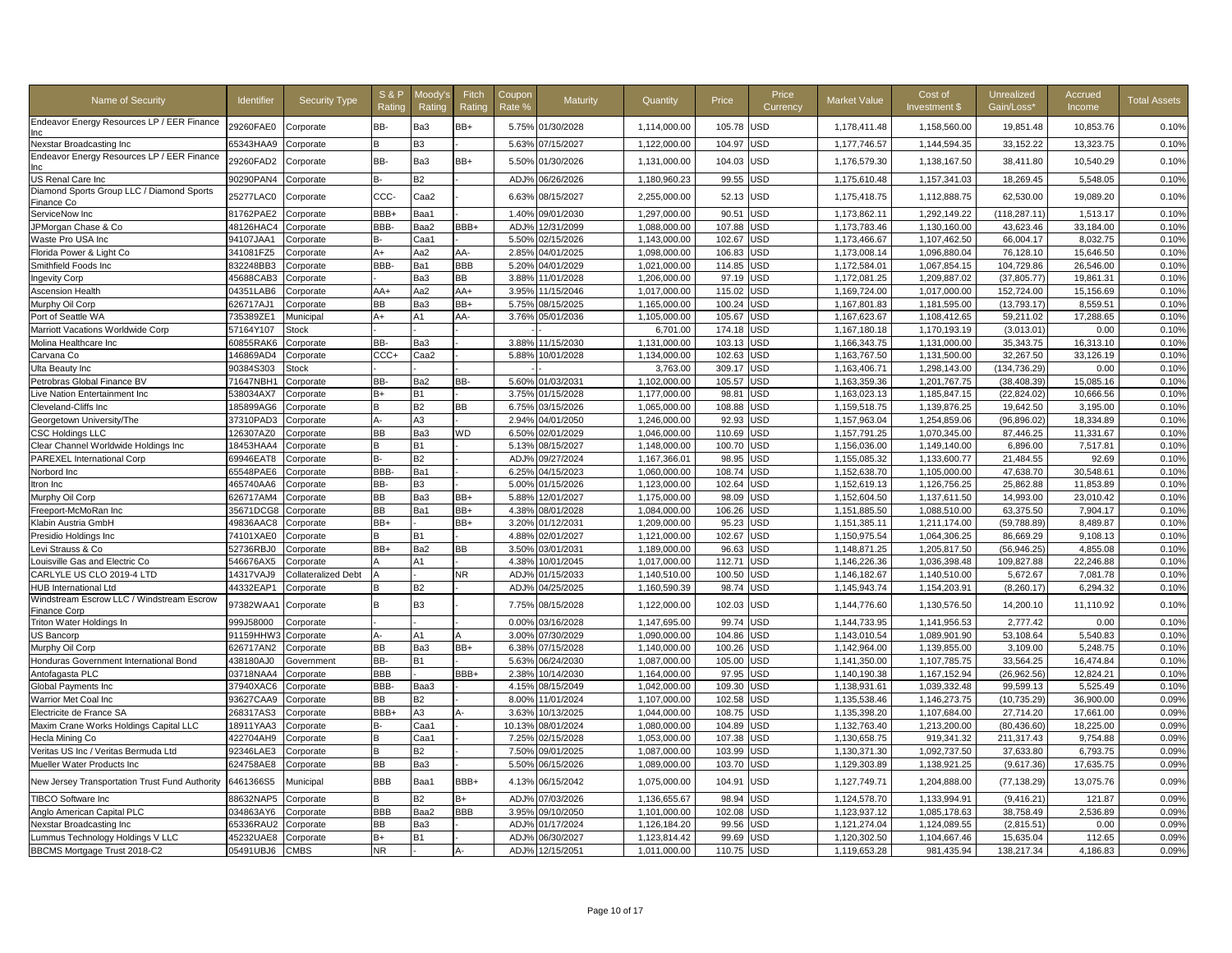| Name of Security                              | ldentifier | Security Type              | <b>S&amp;P</b><br>Ratino | Moodv'<br>Rating | Fitch<br>Ratinc | Coupor<br>Rate % | Maturity         | Quantity     | Price      | Price<br>Currency | Market Value | Cost of<br>Investment \$ | Unrealized<br>Gain/Loss' | Accrued<br>Income | <b>Total Assets</b> |
|-----------------------------------------------|------------|----------------------------|--------------------------|------------------|-----------------|------------------|------------------|--------------|------------|-------------------|--------------|--------------------------|--------------------------|-------------------|---------------------|
| <b>IDEX Corp</b>                              | 45167RAG9  | Corporate                  | BBB                      | Baa2             | BBB+            |                  | 3.00% 05/01/2030 | 1.082.000.00 | 103.11     | <b>JSD</b>        | 1,115,598.79 | 1.090.545.46             | 25.053.33                | 13.525.00         | 0.09%               |
| <b>ESH Hospitality Inc</b>                    | 26907YAB0  | Corporate                  | BB-                      | Ba3              |                 | 4.63%            | 10/01/2027       | 1.053.000.00 | 105.89     | <b>JSD</b>        | 1.115.011.17 | 1.016.610.00             | 98.401.17                | 24.350.63         | 0.09%               |
| FLIR Systems Inc                              | 302445AE1  | Corporate                  | BBB                      | Baa3             | BBB             | 2.50%            | 08/01/2030       | 1,137,000.00 | 98.02      | JSD               | 1,114,536.45 | 1,147,736.56             | (33, 200.11)             | 4,737.50          | 0.09%               |
| TransDigm Inc                                 | 893647BE6  | Corporate                  | B+                       | Ba3              | <b>WD</b>       | 6.25%            | 03/15/2026       | 1,048,000.00 | 106.15     | <b>JSD</b>        | 1,112,404.84 | 1,048,000.00             | 64,404.84                | 2,911.11          | 0.09%               |
| Dryden 61 Clo Ltd                             | 26251CAY0  | <b>Collateralized Debt</b> |                          | Baa3             |                 | ADJ%             | 01/17/2032       | 1,110,000.00 | 100.03     | JSD               | 1,110,306.47 | 1,110,000.00             | 306.47                   | 789.28            | 0.09%               |
| Gibson Brands, Inc                            | 999D64019  | Stock                      |                          |                  |                 |                  |                  | 9,449.00     | 117.50     | <b>JSD</b>        | 1,110,257.50 | 968.522.50               | 141,735.00               | 0.00              | 0.09%               |
| <b>FMC Corp</b>                               | 302491AU9  | Corporate                  | BBB-                     | Baa2             |                 | 3.45%            | 10/01/2029       | 1,050,000.00 | 105.65     | JSD               | 1,109,334.06 | 1,049,989.50             | 59,344.56                | 18,112.50         | 0.09%               |
| Universal Health Services Inc                 | 913903AV2  | Corporate                  | BBB-                     | Ba1              | BBB-            | 2.65%            | 10/15/2030       | 1,146,000.00 | 96.74      | JSD               | 1,108,628.94 | 1,142,768.28             | (34, 139.34)             | 16,028.08         | 0.09%               |
| JetBlue Airways Corp                          | 47714FAL8  | Corporate                  | B+                       | Ba2              | BB+             | ADJ%             | 06/17/2024       | 1,080,104.04 | 102.56     | JSD               | 1,107,781.71 | 1,059,984.88             | 47,796.83                | 2,812.77          | 0.09%               |
| Alterra Mountain Co                           | 46124CAB3  | Corporate                  |                          | <b>B2</b>        |                 | <b>ADJ</b>       | 07/31/2024       | 1,123,644.02 | 98.50      | JSD               | 1,106,794.98 | 1,119,264.28             | (12, 469.30)             | 89.22             | 0.09%               |
| Brink's Co/The                                | 109696AA2  | Corporate                  | BB-                      | Ba3              | WD              | 4.63%            | 10/15/2027       | 1,078,000.00 | 102.66     | JSD               | 1,106,620.90 | 1,053,415.94             | 53,204.96                | 22,989.85         | 0.09%               |
| Goldman Sachs Group Inc/The                   | 38145GAH3  | Corporate                  | BBB+                     | A2               |                 | 3.50%            | 11/16/2026       | 1,020,000.00 | 108.45     | JSD               | 1,106,239.60 | 1,019,490.00             | 86,749.60                | 13,387.50         | 0.09%               |
| EFS Cogen Holdings I LLC                      | 999B12020  | Corporate                  |                          |                  |                 | 0.00%            | 09/24/2027       | 1,107,496.99 | 99.78      | JSD               | 1,105,032.81 | 1,101,959.51             | 3,073.30                 | 138.44            | 0.09%               |
| Omnitracs, LLC                                | 999F02022  | Corporate                  |                          |                  |                 | 0.00%            | 03/23/2025       | 1,107,400.00 | 99.54      | JSD               | 1,102,322.57 | 1,102,145.93             | 176.64                   | 3,753.92          | 0.09%               |
| Texaco Capital Inc                            | 881685AX9  | Corporate                  | AA-                      | Aa2              | ΝD              | 8.63%            | 11/15/2031       | 722,000.00   | 152.60     | JSD               | 1,101,771.00 | 1,097,541.08             | 4,229.92                 | 23,525.17         | 0.09%               |
| <b>B2W Digital Lux Sarl</b>                   | 05609AAA9  | Corporate                  | ВB                       | Ba1              | BВ              | 4.38%            | 12/20/2030       | 1,125,000.00 | 97.86      | JSD               | 1,100,958.75 | 1,138,263.14             | (37, 304.39)             | 17,363.28         | 0.09%               |
| Mileage Plus Holdings LLC / Mileage Plus      |            |                            |                          |                  |                 |                  |                  |              |            |                   |              |                          |                          |                   |                     |
| Intellectual Property Assets Ltd              | 599191AA1  | Corporate                  |                          | Baa3             | BBB-            | 6.50%            | 06/20/2027       | 1,000,000.00 | 109.75     | <b>JSD</b>        | 1,097,500.00 | 987,500.00               | 110,000.00               | 1,805.56          | 0.09%               |
| United Rentals North America Inc              | 911365BG8  | Corporate                  | ВB                       | Ba3              |                 | 4.88%            | 01/15/2028       | 1.039.000.00 | 105.46     | <b>JSD</b>        | 1,095,750.18 | 1.001.980.00             | 93.770.18                | 10.693.04         | 0.09%               |
| Apple Inc                                     | 037833DM9  | Corporate                  | AA+                      | Aa1              |                 | 1.80%            | 09/11/2024       | 1,053,000.00 | 104.03     | JSD               | 1,095,454.55 | 1,050,599.16             | 44,855.39                | 1,053.00          | 0.09%               |
| PTC Inc                                       | 69370CAC4  | Corporate                  | ВB                       | Ba3              |                 | 4.00%            | 02/15/2028       | 1,077,000.00 | 101.69     | JSD               | 1,095,174.38 | 1,077,000.00             | 18,174.38                | 5,504.67          | 0.09%               |
| ennox International Inc.                      | 526107AF4  | Corporate                  | BBB                      | Baa3             |                 | 1.70%            | 08/01/2027       | 1,111,000.00 | 98.46      | JSD               | 1,093,875.67 | 1,115,921.96             | (22,046.29)              | 3,147.83          | 0.09%               |
| Tronox Inc                                    | 897051AC2  | Corporate                  |                          | B <sub>3</sub>   |                 | 4.63%            | 03/15/2029       | 1,090,000.00 | 100.25     | JSD               | 1,092,725.00 | 1,090,000.00             | 2,725.00                 | 2,240.56          | 0.09%               |
| Intuit Inc                                    | 46124HAD8  | Corporate                  | Δ.                       | A3               |                 | 1.65%            | 07/15/2030       | 1,150,000.00 | 95.0'      | JSD               | 1,092,586.76 | 1,147,240.00             | (54, 653.24)             | 4,005.83          | 0.09%               |
| Xylem Inc/NY                                  | 98419MAJ9  | Corporate                  | BBB                      | Baa2             | <b>BBB</b>      | 3.25%            | 11/01/2026       | 1,004,000.00 | 108.77     | JSD               | 1,092,039.08 | 990,456.04               | 101,583.04               | 13,595.83         | 0.09%               |
| CSMC 2020-AFC1 Trust                          | 12597MAA3  | CMO                        | AAA                      |                  |                 | ADJ <sub>9</sub> | 02/25/2050       | 1,073,910.86 | 101.61     | JSD               | 1,091,210.17 | 1,073,908.18             | 17,301.99                | 2,004.63          | 0.09%               |
| Switch Ltd                                    | 87105NAA8  | Corporate                  | ВB                       | <b>B1</b>        |                 | 3.75%            | 09/15/2028       | 1,106,000.00 | 98.66      | <b>JSD</b>        | 1,091,174.07 | 1,133,318.21             | (42, 144.14)             | 1,843.33          | 0.09%               |
| Leggett & Platt Inc                           | 524660AZ0  | Corporate                  | <b>BBB</b>               | Baa2             | BBB             | 4.40%            | 03/15/2029       | 974,000.00   | 111.82     | JSD               | 1,089,128.27 | 968,068.34               | 121,059.93               | 1,904.71          | 0.09%               |
| Starfruit US Holdco LLC                       | N8232NAB3  | Corporate                  |                          |                  |                 | 0.00%            | 09/20/2025       | 1.102.012.46 | 98.61      | JSD               | 1.086.744.08 | 1.102.012.46             | (15, 268.38)             | 1.138.23          | 0.09%               |
| City of Portland OR                           | 736679KX8  | Municipal                  | NR.                      | Aaa              |                 | 7.70%            | 06/01/2022       | 1,035,000.00 | 104.98     | JSD               | 1,086,592.37 | 1,150,009.20             | (63, 416.83)             | 26,568.45         | 0.09%               |
| RegionalCare Hospital Partners Holdings Inc / |            |                            |                          |                  |                 |                  |                  |              |            |                   |              |                          |                          |                   |                     |
| LifePoint Health Inc                          | 53219LAR0  | Corporate                  | $_{\text{CCC+}}$         | Caa1             |                 | 9.75%            | 12/01/2026       | 996,000.00   | 108.44     | JSD               | 1,080,037.50 | 992,137.50               | 87,900.00                | 32,370.00         | 0.09%               |
| Elmwood CLO VIII Ltd                          | 29003EAE5  | Collateralized Debt        |                          |                  | ٧R              | ADJ%             | 01/20/2034       | 1,080,000.00 | 100.00     | JSD               | 1,080,012.20 | 1,080,000.00             | 12.20                    | 1,363.54          | 0.09%               |
| Adani Renewable Energy RJ Ltd/Kodangal Sola   | 00654CAA0  |                            | BBB-                     | Ba1              | BBB-            | 4.63%            | 10/15/2039       | 1,045,037.50 | 103.35     | USD               | 1,079,994.00 | 998,497.38               | 81,496.62                | 22,286.88         | 0.09%               |
| Parks Pvt Ltd/Wardha Solar Maharash           |            | Corporate                  |                          |                  |                 |                  |                  |              |            |                   |              |                          |                          |                   |                     |
| Corp Nacional del Cobre de Chile              | 21987BBC1  | Corporate                  |                          | A3               |                 | 3.75%            | 01/15/2031       | 998,000.00   | 108.20     | JSD               | 1,079,876.77 | 1,076,703.68             | 3,173.09                 | 7,900.83          | 0.09%               |
| CoStar Group Inc                              | 22160NAA7  | Corporate                  | BB+                      | Baa3             | <b>BBB</b>      | 2.80%            | 07/15/2030       | 1,100,000.00 | 97.93      | JSD               | 1,077,210.92 | 1,109,287.85             | (32,076.93)              | 6,502.22          | 0.09%               |
| Calpine Corp                                  | 131347CQ7  | Corporate                  | B+                       | <b>B2</b>        | BB-             | 5.00%            | 02/01/2031       | 1,101,000.00 | 97.75      | <b>JSD</b>        | 1,076,227.50 | 1,101,000.00             | (24, 772.50)             | 9.175.00          | 0.09%               |
| Clorox Co/The                                 | 189054AX7  | Corporate                  | Д.                       | Baa1             |                 | 1.80%            | 05/15/2030       | 1,125,000.00 | 95.34      | JSD               | 1,072,548.45 | 1,124,237.85             | (51,689.40)              | 7,650.00          | 0.09%               |
| Netflix Inc                                   | BK4PGV3    | Corporate                  | BB+                      | Ba3              |                 | 3.889            | 11/15/2029       | 765,000.00   | 119.42     | EUR               | 1,071,335.52 | 853,470.78               | 217,864.74               | 10,235.88         | 0.09%               |
| Banff Merger Sub Inc                          | 05988LAA6  | Corporate                  | CCC+                     | Caa2             |                 | 9.75%            | 09/01/2026       | 1,003,000.00 | 106.64     | JSD               | 1,069,599.20 | 1,046,175.00             | 23,424.20                | 8,149.38          | 0.09%               |
| Regatta XVIII Funding Ltd                     | 75884EAE2  | Collateralized Debt        | BBB-                     |                  | NR              | ADJ%             | 01/15/2034       | 1,060,000.00 | 100.00     | <b>JSD</b>        | 1,060,030.85 | 1,060,000.00             | 30.85                    | 0.00              | 0.09%               |
| Regatta XVIII Funding Ltd                     | 75884EAC6  | <b>Collateralized Debt</b> | AA                       |                  | NR              | ADJ%             | 01/15/2034       | 1,060,000.00 | 100.00     | JSD               | 1,060,018.44 | 1,060,000.00             | 18.44                    | 0.00              | 0.09%               |
| Rain CII Carbon LLC / CII Carbon Corp         | 75079RAC2  | Corporate                  |                          | <b>B3</b>        |                 | 7.25%            | 04/01/2025       | 1,016,000.00 | 103.83     | JSD               | 1,054,938.20 | 1,016,662.64             | 38,275.56                | 36,830.00         | 0.09%               |
| McCormick & Co Inc/MD                         | 579780AQ0  | Corporate                  | BBB                      | Baa2             |                 | 2.50%            | 04/15/2030       | 1.046.000.00 | 100.17     | JSD               | 1.047.802.59 | 1.049.362.36             | (1,559.77)               | 12.058.06         | 0.09%               |
| Patterson-UTI Energy Inc                      | 703481AC5  | Corporate                  | BB+                      | Baa3             |                 | 5.15%            | 11/15/2029       | 1,051,000.00 | 99.54      | JSD               | 1,046,158.62 | 1,022,097.50             | 24,061.12                | 20.447.79         | 0.09%               |
| HPLY Trust 2019-HIT                           | 40443RAA9  | <b>CMBS</b>                |                          | Aaa              |                 | ADJ <sub>%</sub> | 11/15/2036       | 1,042,951.49 | 100.07     | <b>JSD</b>        | 1,043,634.73 | 1,027,573.65             | 16,061.08                | 544.71            | 0.09%               |
| Roper Technologies Inc                        | 776743AF3  | Corporate                  | BBB+                     | Baa2             |                 | 4.20%            | 09/15/2028       | 925,000.00   | 112.77     | JSD               | 1,043,150.19 | 924,001.00               | 119,149.19               | 1,726.67          | 0.09%               |
| Lam Research Corp                             | 512807AT5  | Corporate                  | А-                       | A3               |                 | 4.88%            | 03/15/2049       | 808,000.00   | 129.07     | JSD               | 1,042,859.95 | 807.604.08               | 235,255.87               | 1,750.67          | 0.09%               |
| Ghana Government International Bond           | 37443GAG6  | Government                 | в-                       | B <sub>3</sub>   |                 | 6.38%            | 02/11/2027       | 1,073,000.00 | 96.89      | JSD               | 1,039,639.36 | 1,090,042.50             | (50, 403.14)             | 9,500.52          | 0.09%               |
| BJ's Wholesale Club Inc                       | 09179FAU6  | Corporate                  | BB+                      | Ba3              |                 | ADJ%             | 02/03/2024       | 1,037,548.18 | 100.06     | <b>JSD</b>        | 1,038,196.65 | 970,277.52               | 67,919.13                | 971.21            | 0.09%               |
| Zayo Group Holdings Inc                       | 98919VAA3  | Corporate                  | R                        | B1               |                 | 4.00%            | 03/01/2027       | 1,051,000.00 | 98.38      | JSD               | 1,033,979.06 | 1,025,428.75             | 8.550.31                 | 3.503.33          | 0.09%               |
| Kaiser Foundation Hospitals                   | 48305QAD5  | Corporate                  | AA-                      |                  | AA-             | 4.15%            | 05/01/2047       | 873.000.00   | 118.39     | JSD               | 1.033.538.03 | 864.715.23               | 168.822.80               | 15.095.63         | 0.09%               |
| Commonwealth of Pennsylvania                  | 70914PMJ8  | Municipal                  | $A+$                     | Aa3              | AA-             | 5.45%            | 02/15/2030       | 836,000.00   | 123.17     | JSD               | 1,029,712.49 | 972,763.66               | 56,948.83                | 5,821.81          | 0.09%               |
| Endo Luxembourg Finance Co I Sarl / Endo US   |            |                            |                          |                  |                 |                  |                  |              |            |                   |              |                          |                          |                   |                     |
| Inc                                           | 29280BAA3  | Corporate                  | B+                       | <b>B2</b>        |                 | 6.13%            | 04/01/2029       | 1,015,000.00 | 101.00     | JSD               | 1,025,150.00 | 1,015,000.00             | 10,150.00                | 1,036.15          | 0.09%               |
| <b>Trans Union LLC</b>                        | 89334GAX2  | Corporate                  | <b>BBB</b>               | Ba2              |                 | ADJ <sup>o</sup> | 11/13/2026       | 1,029,617.10 | 99.42      | <b>JSD</b>        | 1,023,681.36 | 1,013,804.63             | 9,876.73                 | 53.15             | 0.09%               |
| County of Miami-Dade FL Aviation Revenue      | 59333P3W6  | Municipal                  | А-                       |                  |                 | 4.28%            | 10/01/2041       | 950,000.00   | 107.70     | JSD               | 1,023,191.90 | 950,000.00               | 73,191.90                | 20,330.00         | 0.09%               |
| Lear Corp                                     | 521865AY1  | Corporate                  | BBB-                     | Baa2             | <b>BBB</b>      |                  | 3.80% 09/15/2027 | 938,000.00   | 108.97 USD |                   | 1,022,137.23 | 959,770.98               | 62,366.25                | 1,584.18          | 0.09%               |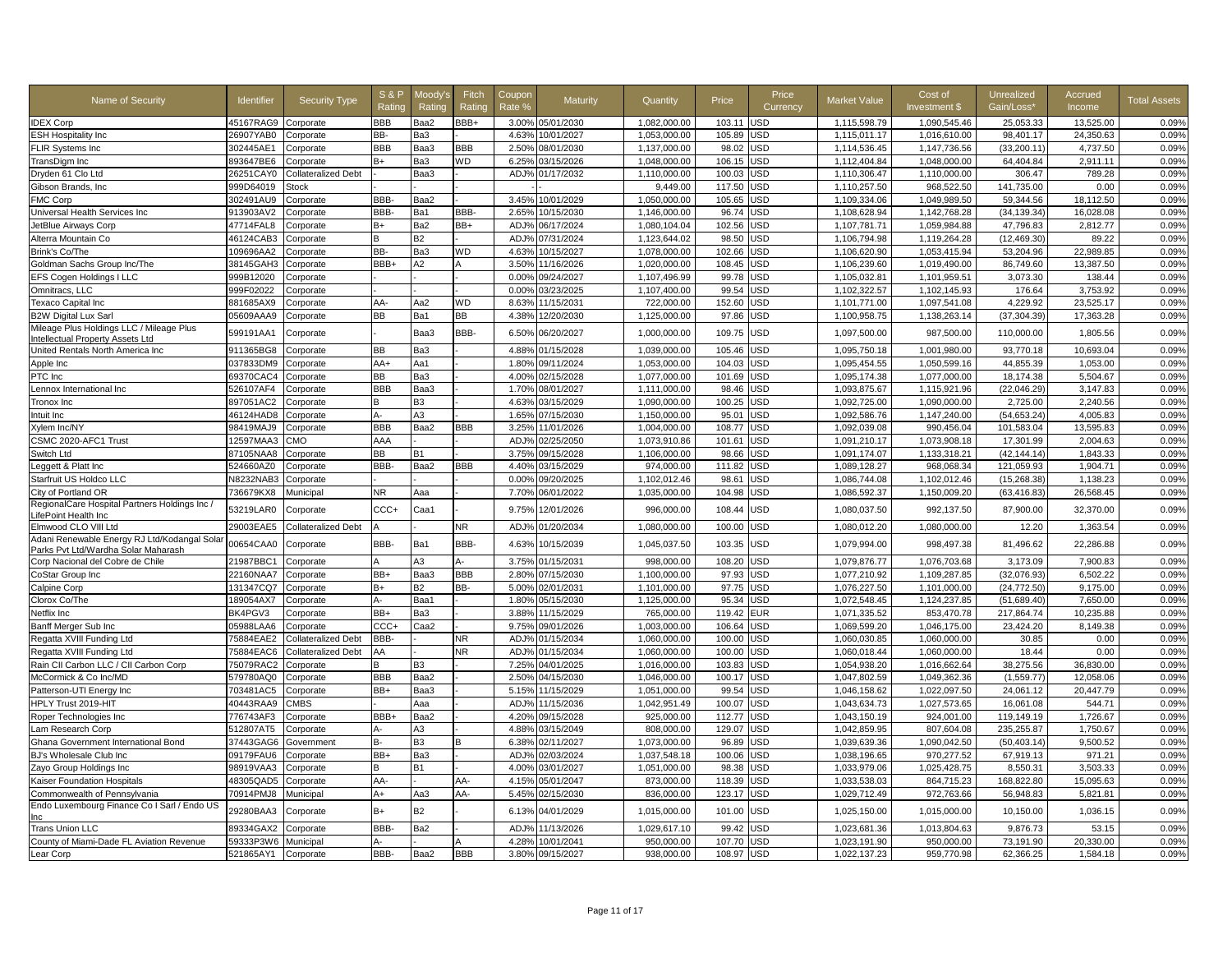| Name of Security                                                              | <b>Identifier</b> | Security Type              | <b>S&amp;P</b><br>Ratino | Moodv'<br>Rating | Fitch<br>Rating | Coupor<br>Rate % | Maturity         | Quantity     | Price  | Price<br>Currency | <b>Market Value</b> | Cost of<br><b>Investment \$</b> | Unrealized<br>Gain/Loss' | Accrued<br>Income | <b>Total Assets</b> |
|-------------------------------------------------------------------------------|-------------------|----------------------------|--------------------------|------------------|-----------------|------------------|------------------|--------------|--------|-------------------|---------------------|---------------------------------|--------------------------|-------------------|---------------------|
| Sabine Pass Liquefaction LLC                                                  | 785592AX4         | Corporate                  | BBB-                     | Baa3             | BBB-            |                  | 4.50% 05/15/2030 | 909,000.00   | 112.42 | JSD               | 1,021,912.65        | 906,672.96                      | 115,239.69               | 15,453.00         | 0.09%               |
| Wynn Macau Ltd                                                                | 98313RAE6         | Corporate                  | BB-                      | <b>B1</b>        |                 | 5.13%            | 12/15/2029       | 994.000.00   | 102.68 | <b>JSD</b>        | 1.020.614.35        | 1.000.717.50                    | 19.896.85                | 14.999.74         | 0.09%               |
| PetSmart Inc / PetSmart Finance Corp                                          | 71677KAB4         | Corporate                  | CCC-                     | Caa1             |                 | 7.75%            | 02/15/2029       | 939,000.00   | 108.37 | JSD               | 1,017,594.30        | 939,000.00                      | 78,594.30                | 9,905.15          | 0.08%               |
| District of Columbia                                                          | 25477GCY9         | Municipal                  | AAA                      | Aa1              | AA+             | 5.59%            | 12/01/2034       | 795.000.00   | 127.96 | JSD               | 1,017,284.46        | 974.336.10                      | 42.948.36                | 14.816.15         | 0.08%               |
| County of Miami-Dade FL Aviation Revenue                                      | 59333P2S6         | Municipal                  | А-                       |                  |                 | 3.98%            | 10/01/2041       | 970.000.00   | 104.86 | <b>JSD</b>        | 1.017.119.11        | 973.714.55                      | 43.404.56                | 19.312.70         | 0.08%               |
| Masonite International Corp                                                   | 575385AD1         | Corporate                  | BB+                      | Ba3              |                 | 5.38%            | 02/01/2028       | 952.000.00   | 106.29 | <b>JSD</b>        | 1.011.918.88        | 990.852.75                      | 21.066.13                | 8.528.33          | 0.08%               |
| RP Escrow Issuer LLC                                                          | 74969PAA6         | Corporate                  | В-                       | B <sub>3</sub>   |                 | 5.25%            | 12/15/2025       | 975,000.00   | 103.75 | JSD               | 1,011,562.50        | 975,000.00                      | 36,562.50                | 15,071.88         | 0.08%               |
| Weyerhaeuser Co                                                               | 962166BR4         | Corporate                  | BBB                      | Baa2             | WD              | 7.38%            | 03/15/2032       | 716,000.00   | 140.61 | <b>JSD</b>        | 1,006,785.09        | 1,029,041.71                    | (22, 256.62)             | 2,346.89          | 0.08%               |
| Teachers Insurance & Annuity Association of<br>America                        | 878091BF3         | Corporate                  | AA-                      | Aa3              | AA              | $4.27^{\circ}$   | 05/15/2047       | 889,000.00   | 112.77 | JSD               | 1,002,484.31        | 886,155.20                      | 116,329.11               | 14,340.56         | 0.08%               |
| J.P. Morgan Chase Commercial Mortgage<br>Securities Trust 2017-MARK           | 46648GAA3         | <b>CMBS</b>                | AAA                      |                  |                 | 3.39%            | 06/05/2032       | 1.000.000.00 | 100.06 | <b>USD</b>        | 1.000.646.00        | 1.016.718.75                    | (16.072.75)              | 2.827.00          | 0.08%               |
| General Electric Co                                                           | 369604BQ5         | Corporate                  | BBB-                     | Baa3             | BB+             | ADJ%             | 06/15/2199       | 1.054.000.00 | 94.63  | <b>JSD</b>        | 997,347.50          | 998.418.10                      | (1,070.60)               | 1,748.94          | 0.08%               |
| Cleveland-Cliffs Inc                                                          | 185899AK7         | Corporate                  |                          | B <sub>3</sub>   |                 | 4.63%            | 03/01/2029       | 997,000.00   | 99.96  | <b>JSD</b>        | 996,551.35          | 997,000.00                      | (448.65)                 | 5,635.82          | 0.08%               |
| University of North Carolina at Chapel Hill                                   | 914713K68         | Municipal                  | AAA                      | Aaa              | AAA             | 3.85%            | 12/01/2034       | 855,000.00   | 116.49 | <b>JSD</b>        | 995,987.70          | 894,937.05                      | 101,050.65               | 10,963.95         | 0.08%               |
| Go Daddy Operating Co LLC / GD Finance Co                                     | 38016LAA3         | Corporate                  | BB-                      | Ba3              |                 | 5.25%            | 12/01/2027       | 937,000.00   | 105.94 | JSD               | 992,634.38          | 937,000.00                      | 55,634.38                | 16,397.50         | 0.08%               |
| Entergy Arkansas LLC                                                          | 29364DAV2         | Corporate                  | Δ                        | A2               |                 | 4.00%            | 06/01/2028       | 889,000.00   | 111.52 | <b>JSD</b>        | 991.442.94          | 890.684.48                      | 100.758.46               | 11.853.33         | 0.08%               |
| Berkshire Hathaway Inc                                                        | 084670BS6         | Corporate                  | AA                       | Aa2              | A+              | 3.13%            | 03/15/2026       | 907,000.00   | 108.94 | JSD               | 988,074.09          | 906,147.42                      | 81,926.67                | 1,259.72          | 0.08%               |
| Hertz Corp/The                                                                | 428040CS6         | Corporate                  | <b>NR</b>                | <b>WR</b>        |                 | 5.50%            | 10/15/2024       | 987,000.00   | 99.81  | JSD               | 985,149.38          | 470,866.70                      | 514,282.68               | 0.00              | 0.08%               |
| American Homes 4 Rent LP                                                      | 02666TAB3         | Corporate                  | BBB-                     | Baa3             |                 | 4.90%            | 02/15/2029       | 859,000.00   | 114.37 | <b>JSD</b>        | 982,429.97          | 958,887.59                      | 23,542.38                | 5,378.29          | 0.08%               |
| Avis Budget Car Rental, LLC                                                   | 999774011         | Corporate                  |                          |                  |                 | 0.00%            | 08/06/2027       | 1,002,378.91 | 97.8'  | JSD               | 980,451.87          | 979,477.30                      | 974.57                   | 25.88             | 0.08%               |
| Greenko Solar Mauritius Ltd                                                   | 39530VAB4         | Corporate                  |                          | Ba1              | ВB              | 5.95%            | 07/29/2026       | 909.000.00   | 107.18 | <b>JSD</b>        | 974.220.75          | 922.590.00                      | 51.630.75                | 9.314.73          | 0.08%               |
| Pfizer Inc                                                                    | 717081EW9         | Corporate                  | A+                       | A <sub>2</sub>   |                 | 2.63%            | 04/01/2030       | 935,000.00   | 103.88 | JSD               | 971,323.13          | 931.727.50                      | 39.595.63                | 12.271.88         | 0.08%               |
| LifePoint Health Inc                                                          | 75915TAD4         | Corporate                  |                          | <b>B1</b>        |                 | ADJ%             | 11/16/2025       | 971,170.75   | 99.92  | JSD               | 970,345.25          | 961,459.04                      | 8,886.21                 | 3,440.33          | 0.08%               |
| CARLYLE US CLO 2021-1 LTD                                                     | 14316MAG6         | <b>Collateralized Debt</b> | <b>BBB</b>               |                  |                 | ADJ <sub>9</sub> | 04/15/2034       | 970,000.00   | 100.00 | JSD               | 969,994.08          | 970,000.00                      | (5.92)                   | 1,289.42          | 0.08%               |
| BlueMountain CLO XXVIII Ltd                                                   | 09630PAJ2         | <b>Collateralized Debt</b> | <b>BBB</b>               |                  |                 | ADJ <sub>%</sub> | 04/15/2034       | 970,000.00   | 100.00 | JSD               | 969,983.03          | 970.000.00                      | (16.97)                  | 1.948.19          | 0.08%               |
| Calpine Corp                                                                  | 131347CN4         | Corporate                  | B+                       | <b>B2</b>        | BB-             | 5.13%            | 03/15/2028       | 963.000.00   | 100.61 | JSD               | 968.840.60          | 939,173.75                      | 29.666.85                | 2.193.50          | 0.08%               |
| Amphenol Corp                                                                 | 032095AK7         | Corporate                  | BBB+                     | Baa1             |                 | 2.05%            | 03/01/2025       | 936.000.00   | 103.27 | <b>JSD</b>        | 966.578.71          | 934.399.44                      | 32.179.27                | 1.599.00          | 0.08%               |
| Allegion plc                                                                  | 01748TAB7         | Corporate                  | BBB                      | Baa3             | BBB-            | 3.50%            | 10/01/2029       | 918.000.00   | 105.16 | JSD               | 965,347.71          | 917,687.88                      | 47.659.83                | 16.065.00         | 0.08%               |
| Cornerstone OnDemand Inc                                                      | 999I36008         | Corporate                  |                          |                  |                 | 0.00%            | 04/22/2027       | 955.721.46   | 100.22 | <b>JSD</b>        | 957.814.49          | 928.951.48                      | 28.863.01                | 1.157.72          | 0.08%               |
| JetBlue 2019-1 Class A Pass Through Trust                                     | 477143AJ0         | Corporate                  |                          | Baa1             | BBB+            | 2.95%            | 05/15/2028       | 974,982.49   | 98.13  | JSD               | 956,775.08          | 974,982.49                      | (18, 207.41)             | 10,865.64         | 0.08%               |
| <b>SN Inova Ventures</b>                                                      | 12642KAB0         | Corporate                  |                          | R2               | BB-             | 6.75%            | 01/28/2028       | 901,000.00   | 106.09 | <b>JSD</b>        | 955,893.43          | 901,000.00                      | 54,893.43                | 10,643.06         | 0.08%               |
| Truck Hero Inc                                                                | 999J18004         | Corporate                  |                          |                  |                 | 0.00%            | 01/19/2028       | 956,549.00   | 99.91  | JSD               | 955,688.11          | 956,549.00                      | (860.89)                 | 119.57            | 0.08%               |
| VeriSign Inc                                                                  | 92343EAH5         | Corporate                  | BBB-                     | Baa3             |                 | 5.25%            | 04/01/2025       | 843,000.00   | 113.07 | JSD               | 953,159.03          | 917,936.15                      | 35,222.88                | 22,128.75         | 0.08%               |
| <b>AES Corp/The</b>                                                           | 00130HCF0         | Corporate                  | BBB-                     | Ba1              | BBB-            | 2.45%            | 01/15/2031       | 995.000.00   | 95.69  | JSD               | 952.119.87          | 964.781.14                      | (12.661.27)              | 7.922.69          | 0.08%               |
| Peraton Corp                                                                  | 999J43010         | Corporate                  |                          |                  |                 | 0.00%            | 02/22/2028       | 947.629.00   | 100.17 | <b>JSD</b>        | 949.211.54          | 942.890.86                      | 6.320.68                 | 0.00              | 0.08%               |
| Alexandria Real Estate Equities Inc                                           | 015271AW9         | Corporate                  | BBB+                     | Baa1             |                 | 2.00%            | 05/18/2032       | 1,019,000.00 | 92.99  | JSD               | 947,555.87          | 1,015,851.29                    | (68, 295.42)             | 2,434.28          | 0.08%               |
| Navient Corp                                                                  | 63938CAJ7         | Corporate                  | B+                       | Ba3              | BB-             | 6.75%            | 06/15/2026       | 872,000.00   | 108.59 | JSD               | 946,883.00          | 953,829.84                      | (6,946.84)               | 17,331.00         | 0.08%               |
| Union Electric Co                                                             | 906548CS9         | Corporate                  | А                        | A <sub>2</sub>   |                 | 2.63%            | 03/15/2051       | 1,064,000.00 | 88.72  | JSD               | 943,974.41          | 1,058,914.08                    | (114, 939.67)            | 1,241.33          | 0.08%               |
| Penn National Gaming, Inc.                                                    | 999F06015         | Corporate                  |                          |                  |                 | 0.00%            | 10/15/2025       | 944,278.20   | 99.76  | <b>JSD</b>        | 942.011.93          | 914,753.06                      | 27,258.87                | 78.69             | 0.08%               |
| Occidental Petroleum Corp                                                     | 674599ED3         | Corporate                  | BB-                      | Ba2              | BB              | 6.63%            | 09/01/2030       | 837,000.00   | 112.53 | JSD               | 941,876.10          | 964,642.50                      | (22, 766.40)             | 4.620.94          | 0.08%               |
| Dryden 61 Clo Ltd                                                             | 26251CAW4         | Collateralized Debt        |                          | A2               |                 | ADJ%             | 01/17/2032       | 940,000.00   | 100.02 | <b>JSD</b>        | 940,154.72          | 940,000.00                      | 154.72                   | 386.40            | 0.08%               |
| <b>Winterfell Financing Sar</b>                                               | 999J40008         | Corporate                  |                          |                  |                 | 0.00%            | 02/19/2028       | 806,036.00   | 99.46  | EUR               | 940,104.36          | 971,751.35                      | (31, 646.99)             | 0.00              | 0.08%               |
| MGM Growth Properties Operating Partnership<br>LP / MGP Finance Co-Issuer Inc | 55303XAK1         | Corporate                  | BB-                      | <b>B1</b>        | BB+             | 4.63%            | 06/15/2025       | 889,000.00   | 105.57 | JSD               | 938,517.30          | 889,000.00                      | 49,517.30                | 12,106.45         | 0.08%               |
| Seattle Children's Hospital                                                   | 81257VAB7         | Corporate                  |                          | Aa2              | AA              | 2.72%            | 10/01/2050       | 1,022,000.00 | 91.81  | <b>JSD</b>        | 938,299.54          | 1,022,000.00                    | (83,700.46)              | 3.859.47          | 0.08%               |
| <b>Frontier Communications Corp</b>                                           | 35906ABE7         | Corporate                  | $B+$                     | B <sub>3</sub>   |                 | 5.88%            | 10/15/2027       | 882,000.00   | 106.19 | JSD               | 936,573.75          | 882,000.00                      | 54,573.75                | 24,901.19         | 0.08%               |
| Quanta Services Inc                                                           | 74762EAF9         | Corporate                  | BBB-                     | Baa3             |                 | 2.90%            | 10/01/2030       | 914,000.00   | 101.56 | JSD               | 928,263.27          | 910,919.82                      | 17,343.45                | 13,915.65         | 0.08%               |
| Range Resources Corp                                                          | 75281ABA6         | Corporate                  | B+                       | <b>B2</b>        |                 | 5.00%            | 03/15/2023       | 911,000.00   | 101.81 | JSD               | 927,511.88          | 899,053.75                      | 28,458.13                | 2,024.44          | 0.08%               |
| Credit Suisse Mortgage Capital Certificates 201<br>ICE4                       | 12653VAG1         | CMBS                       |                          | Baa3             |                 | ADJ%             | 05/15/2036       | 924,000.00   | 100.20 | <b>JSD</b>        | 925,893.09          | 874,623.75                      | 51,269.34                | 744.38            | 0.08%               |
| Altice France Holding SA                                                      | 02156TAA2         | Corporate                  | CCC+                     | Caa1             |                 | 6.00%            | 02/15/2028       | 934,000.00   | 98.71  | JSD               | 921,993.43          | 934,000.00                      | (12,006.57)              | 7,160.67          | 0.08%               |
| Northern Natural Gas Co                                                       | 665501AL6         | Corporate                  |                          | 42               | WD              | 4.30%            | 01/15/2049       | 811,000.00   | 113.58 | JSD               | 921,169.27          | 810,862.13                      | 110,307.14               | 7,362.08          | 0.08%               |
| Ford Motor Credit Co LLC                                                      | 345397B36         | Corporate                  | BB+                      | Ba2              | BB+             | 4.00%            | 11/13/2030       | 927,000.00   | 99.32  | JSD               | 920,733.48          | 927,000.00                      | (6, 266.52)              | 14,214.00         | 0.08%               |
| CIFC Funding 2021-I Ltd                                                       | 12563EAG8         | Collateralized Debt        | BBB-                     |                  |                 | ADJ <sub>9</sub> | 04/25/2033       | 920,000.00   | 100.04 | JSD               | 920,407.28          | 920,000.00                      | 407.28                   | 2,208.05          | 0.08%               |
| Kraft Heinz Foods Co                                                          | 50076QAE6         | Corporate                  | BB+                      | Baa3             | ВB              | 5.00%            | 06/04/2042       | 813,000.00   | 112.69 | JSD               | 916,188.08          | 869,092.68                      | 47,095.40                | 13,211.25         | 0.08%               |
| Century Communities Inc                                                       | 156504AL6         | Corporate                  | B+                       | <b>B1</b>        |                 | 6.75%            | 06/01/2027       | 856,000.00   | 106.58 | <b>JSD</b>        | 912,363.32          | 872,693.75                      | 39,669.57                | 19,260.00         | 0.08%               |
| Quest Diagnostics Inc                                                         | 74834LBC3         | Corporate                  | BBB+                     | Baa2             | BBB             |                  | 2.80% 06/30/2031 | 896,000.00   | 101.77 | USD               | 911,903.31          | 894,691.84                      | 17,211.47                | 6,341.69          | 0.08%               |
|                                                                               |                   |                            |                          |                  |                 |                  |                  |              |        |                   |                     |                                 |                          |                   |                     |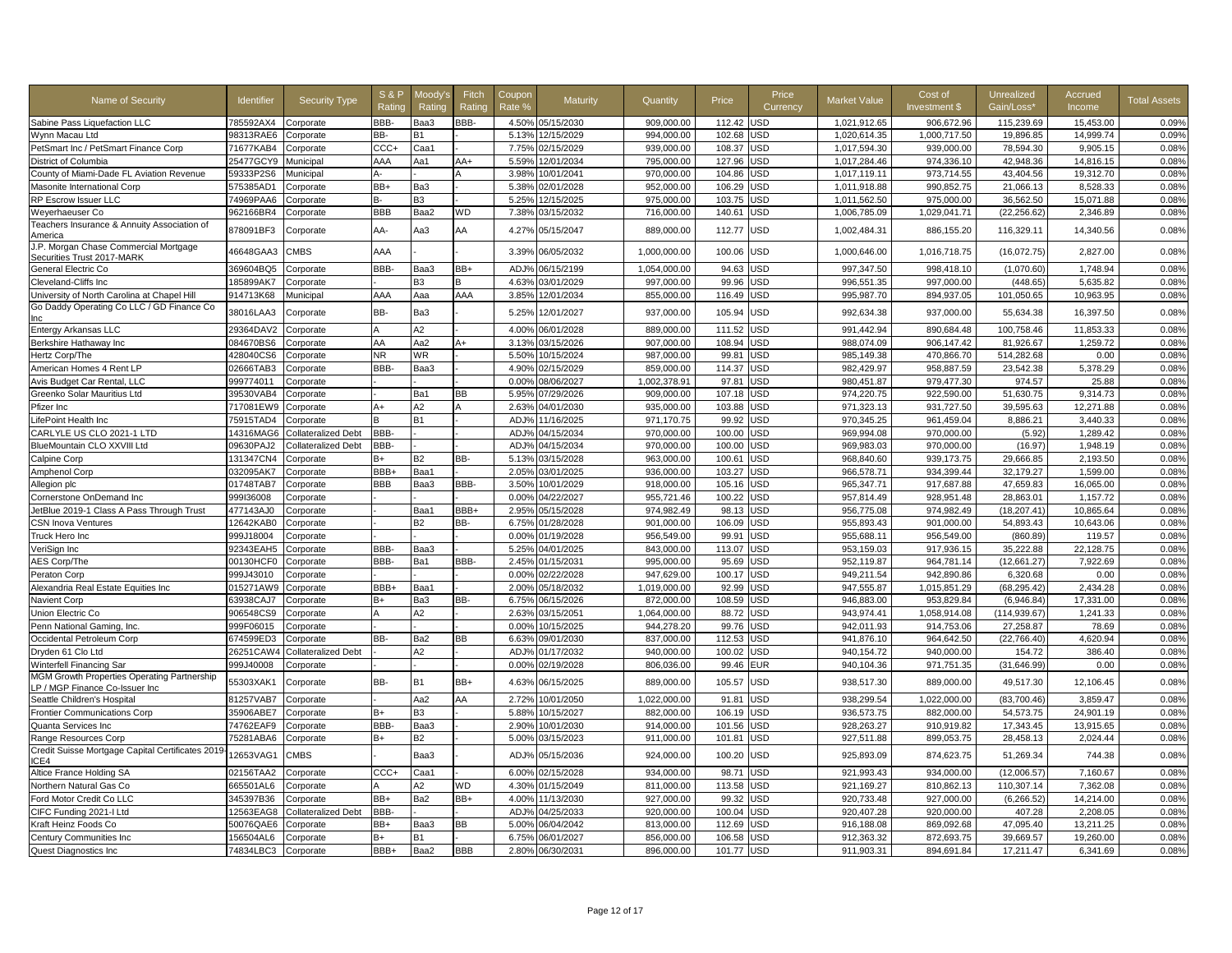| Name of Security                                                             | Identifier             | <b>Security Type</b>          | <b>S&amp;P</b><br>Ratino | Moodv'<br>Rating | Fitch<br>Rating  | Coupor<br>Rate % | Maturity        | Quantity     | Price  | Price<br>Currency        | Market Value | Cost of<br><b>Investment \$</b> | Unrealized<br>Gain/Loss' | Accrued<br>Income | <b>Total Assets</b> |
|------------------------------------------------------------------------------|------------------------|-------------------------------|--------------------------|------------------|------------------|------------------|-----------------|--------------|--------|--------------------------|--------------|---------------------------------|--------------------------|-------------------|---------------------|
| Harbor Freight Tools USA Inc                                                 | 41151PAN5              | Corporate                     | BB-                      | Ba3              |                  |                  | ADJ% 10/19/2027 | 911,033.71   | 100.02 | JSD                      | 911,238.69   | 901,923.37                      | 9,315.32                 | 94.90             | 0.08%               |
| Madison Park Funding XI Ltd                                                  | 55818KAX9              | Collateralized Debt           | AA                       |                  |                  | ADJ%             | 07/23/2029      | 910,000.00   | 100.00 | <b>JSD</b>               | 910,000.00   | 910,000.00                      | 0.00                     | 290.72            | 0.08%               |
| <b>IRB Holding Corp</b>                                                      | 44988MAC9              | Corporate                     |                          | B2               |                  | 7.00%            | 06/15/2025      | 843.000.00   | 107.82 | JSD                      | 908,943.68   | 843.000.00                      | 65,943.68                | 17,375.17         | 0.08%               |
| TCW CLO 2019-1 AMR Ltd                                                       | 87241EAJ4              | Collateralized Debt           |                          |                  | <b>NR</b>        | ADJ <sub>9</sub> | 02/15/2029      | 910,000.00   | 99.83  | <b>JSD</b>               | 908,418.69   | 910,182.00                      | (1,763.31)               | 2,320.93          | 0.08%               |
| Lennox International Inc                                                     | 526107AE7              | Corporate                     | <b>BBB</b>               | Baa3             |                  | 1.35%            | 08/01/2025      | 909,000.00   | 99.57  | JSD                      | 905,087.15   | 913,850.73                      | (8,763.58)               | 2,045.25          | 0.08%               |
| Regents of the University of California Medical<br>Center Pooled Revenue     | 913366EP1              | Municipal                     | AA-                      | Aa3              | AA-              | 6.55%            | 05/15/2048      | 600,000.00   | 150.85 | <b>JSD</b>               | 905,083.26   | 780,360.00                      | 124,723.26               | 14,842.13         | 0.08%               |
| Cleveland Clinic Foundation/The                                              | 18600TAA0              | Corporate                     | AA                       | Aa2              |                  | 4.86%            | 01/01/2114      | 700,000.00   | 129.13 | <b>JSD</b>               | 903,885.97   | 712,796.00                      | 191,089.97               | 8,501.50          | 0.08%               |
| Clear Channel Outdoor Holdings Inc                                           | 18453HAC0              | Corporate                     | CCC                      | Caa2             |                  | 7.75%            | 04/15/2028      | 903,000.00   | 99.09  | JSD                      | 894,760.13   | 903,000.00                      | (8,239.87)               | 8,553.42          | 0.07%               |
| Indigo Natural Resources LLC                                                 | 45569LAC5              | Corporate                     | BB-                      | B <sub>3</sub>   |                  | 5.38%            | 02/01/2029      | 904.000.00   | 98.71  | <b>JSD</b>               | 892.324.84   | 904.000.00                      | (11, 675.16)             | 7.963.36          | 0.07%               |
| Babson CLO Ltd 2016-I                                                        | 06759MAN1              | Collateralized Debt           |                          | Baa3             |                  | ADJ <sub>9</sub> | 07/23/2030      | 900,000.00   | 98.98  | JSD                      | 890,816.76   | 898,650.00                      | (7,833.24)               | 5,391.79          | 0.07%               |
| Nationstar Mortgage Holdings Inc                                             | 63861CAD1              | Corporate                     |                          | <b>B2</b>        |                  | 5.13%            | 12/15/2030      | 901,000.00   | 98.75  | JSD                      | 889,737.50   | 901,000.00                      | (11, 262.50)             | 15,007.28         | 0.07%               |
| Quicken Loans LLC / Quicken Loans Co-Issuer<br>Inc                           | 74841CAB7              | Corporate                     | BB+                      | Ba1              |                  | 3.88%            | 03/01/2031      | 921,000.00   | 96.50  | <b>JSD</b>               | 888,765.00   | 921,000.00                      | (32, 235.00)             | 2.974.06          | 0.07%               |
| Teachers Insurance & Annuity Association of<br>America                       | 878091BD8              | Corporate                     | AA-                      | Aa3              | AA               | 4.90%            | 09/15/2044      | 724,000.00   | 122.65 | <b>JSD</b>               | 887,992.82   | 753,922.92                      | 134,069.90               | 1,576.71          | 0.07%               |
| Macy's Retail Holdings LLC                                                   | 55617LAP7              | Corporate                     | B                        | <b>B1</b>        | BВ               | 5.88%            | 04/01/2029      | 864,000.00   | 102.73 | JSD                      | 887,613.12   | 868,731.75                      | 18,881.37                | 1,974.00          | 0.07%               |
| <b>ITR Concession Co LLC</b>                                                 | 450636AC9              | Corporate                     | <b>BBB</b>               |                  | BBB              | 5.18%            | 07/15/2035      | 785.000.00   | 112.68 | <b>JSD</b>               | 884.534.65   | 838.348.60                      | 46.186.05                | 8.589.38          | 0.07%               |
| Octagon Investment Partners XXI Ltd                                          | 67590QBP1              | Collateralized Debt           |                          | Baa3             | NR.              | ADJ%             | 02/14/2031      | 900.000.00   | 98.08  | <b>JSD</b>               | 882.694.62   | 900.000.00                      | (17.305.38)              | 2.649.38          | 0.07%               |
| Magna International Inc                                                      | 559222AV6              | Corporate                     |                          | A3               |                  | 2.45%            | 06/15/2030      | 875,000.00   | 100.74 | <b>JSD</b>               | 881,444.89   | 871,228.75                      | 10,216.14                | 6,312.15          | 0.07%               |
| Uber Technologies Inc                                                        | 90353TAG5              | Corporate                     | <b>B-</b>                | B <sub>3</sub>   |                  | 6.25%            | 01/15/2028      | 808,000.00   | 109.05 | JSD                      | 881,083.60   | 861,082.50                      | 20,001.10                | 27,354.17         | 0.07%               |
| Bermuda Government International Bond                                        | 085209AG9              | Government                    | A+                       | A2               |                  | 2.38%            | 08/20/2030      | 896,000.00   | 98.25  | <b>JSD</b>               | 880,320.00   | 894,969.60                      | (14,649.60)              | 2,423.56          | 0.07%               |
| <b>KLA Corp</b>                                                              | 482480AG5              | Corporate                     | BBB+                     | Baa1             | BBB+             | 4.10%            | 03/15/2029      | 776,000.00   | 112.54 | <b>JSD</b>               | 873,282.28   | 772,290.72                      | 100,991.56               | 1,414.04          | 0.07%               |
| Parsley Energy LLC / Parsley Finance Corp                                    | 701885AH8              | Corporate                     | BBB                      | <b>WR</b>        | BBB+             | 5.63%            | 10/15/2027      | 802,000.00   | 108.63 | <b>JSD</b>               | 871,172.50   | 817,952.50                      | 53,220.00                | 20,801.88         | 0.07%               |
| Alcoa Nederland Holding BV                                                   | 013822AG6              | Corporate                     | BB+                      | Ba1              | BB+              | 4.13%            | 03/31/2029      | 860,000.00   | 100.98 | <b>JSD</b>               | 868,419.40   | 860,000.00                      | 8,419.40                 | 689.79            | 0.07%               |
| JBS USA Lux S.A. (fka JBS USA, LLC)                                          | 999E71012              | Corporate                     |                          |                  |                  | 0.00%            | 05/01/2026      | 867,554.25   | 99.55  | JSD                      | 863,671.94   | 705,468.15                      | 158,203.79               | $50.8^{\circ}$    | 0.07%               |
| Brown-Forman Corp                                                            | 115637AS9              | Corporate                     | А                        | A1               | ΝD               | 3.50%            | 04/15/2025      | 797,000.00   | 108.35 | JSD                      | 863,555.26   | 793,437.41                      | 70,117.85                | 12,862.69         | 0.07%               |
| JPMCC Commercial Mortgage Securities Trust<br>2017-JP5                       | 46647TAZ1              | CMBS                          |                          | NR.              | А-               | ADJ%             | 03/15/2050      | 821,000.00   | 104.42 | <b>JSD</b>               | 857,263.08   | 755,687.04                      | 101,576.04               | 2,647.77          | 0.07%               |
| State of Wisconsin                                                           | 977100DR4              | Municipal                     | AA-                      | Aa2              | AA               | 3.29%            | 05/01/2037      | 790,000.00   | 108.45 | <b>JSD</b>               | 856,776.17   | 730,750.00                      | 126,026.17               | 10,842.75         | 0.07%               |
| Wex Inc                                                                      | 999B39023              | Corporate                     |                          |                  |                  | 0.00%            | 03/19/2028      | 857,930.00   | 99.81  | JSD                      | 856,321.38   | 853,640.35                      | 2,681.03                 | 0.00              | 0.07%               |
| SM Energy Co                                                                 | 78454LAK6              | Corporate                     | B                        | Caa1             | $_{\text{CCC+}}$ | 6.13%            | 11/15/2022      | 864,000.00   | 99.04  | JSD                      | 855,701.28   | 685,879.60                      | 169,821.68               | 19,992.00         | 0.07%               |
| HAT Holdings I LLC / HAT Holdings II LLC                                     | 418751AB9              |                               | BB+                      |                  | BB+              | 6.00%            | 04/15/2025      | 808,000.00   | 105.63 | JSD                      | 853,450.00   | 808,000.00                      | 45,450.00                | 22,354.67         | 0.07%               |
|                                                                              | 674599CY9              | Corporate                     | BB-                      | Ba2              | BВ               | 4.40%            | 08/15/2049      | 1,017,000.00 | 83.81  | <b>JSD</b>               | 852,393.47   | 919,320.00                      | (66, 926.53)             | 5,717.80          | 0.07%               |
| Occidental Petroleum Corp<br>Regents of the University of California Medical |                        | Corporate                     |                          |                  |                  |                  |                 |              |        |                          |              |                                 |                          |                   |                     |
| Center Pooled Revenue                                                        | 913366KB5              | Municipal                     | AA-                      | Aa3              | AA-              | 3.01%            | 05/15/2050      | 885,000.00   | 96.23  | <b>JSD</b>               | 851,668.07   | 885,000.00                      | (33, 331.93)             | 10,050.06         | 0.07%               |
| BX Commercial Mortgage Trust 2020-VIV4                                       | 05608MAA4              | <b>CMBS</b>                   |                          | Aaa              |                  | 2.84%            | 03/09/2044      | 829,000.00   | 101.73 | JSD                      | 843,364.25   | 863,800.51                      | (20, 436.26)             | 1,964.04          | 0.07%               |
| Playtika Holding Corp                                                        | 72815LAA5              | Corporate                     | R                        | <b>B2</b>        |                  | 4.25%            | 03/15/2029      | 852,000.00   | 98.71  | JSD                      | 840,987.90   | 852,000.00                      | (11, 012.10)             | 2,011.67          | 0.07%               |
| Vertical Holdco GmbH                                                         | <b>BMQ6685</b>         | Corporate                     | ccc                      | Caa1             | $_{\text{CCC+}}$ | 6.63%            | 07/15/2028      | 667,000.00   | 107.26 | EUR                      | 838,977.02   | 749,370.84                      | 89,606.18                | 10,939.85         | 0.07%               |
| Fontainebleau Miami Beach Trust 2019-FBLU                                    | 34461LAG9              | CMBS                          |                          | Aa3              |                  | 3.45%            | 12/10/2036      | 800,000.00   | 104.69 | <b>JSD</b>               | 837,538.24   | 837,937.50                      | (399.26                  | 2,298.00          | 0.07%               |
| Owens Corning                                                                | 690742AH4              | Corporate                     | BBB                      | Baa3             | BBB-             | 4.40%            | 01/30/2048      | 755,000.00   | 109.35 | JSD                      | 825,559.53   | 620,911.69                      | 204,647.84               | 5,628.94          | 0.07%               |
| Kennedy-Wilson Inc                                                           | 489399AM7              | Corporate                     | <b>BB</b>                | <b>B1</b>        |                  | 5.00%            | 03/01/2031      | 814,000.00   | 101.40 | <b>JSD</b>               | 825,396.00   | 814,000.00                      | 11,396.00                | 5,652.78          | 0.07%               |
| Kennedy-Wilson Inc                                                           | 489399AL9              | Corporate                     | <b>BB</b>                | <b>B1</b>        |                  | 4.75%            | 03/01/2029      | 814.000.00   | 101.38 | <b>JSD</b>               | 825,192.50   | 814.000.00                      | 11.192.50                | 5,370.14          | 0.07%               |
| Planet Fitness Master Issuer LLC                                             | 72703PAC7              | Asset-Backed                  | BBB-                     |                  |                  | 3.86%            | 12/05/2049      | 855,175.00   | 96.16  | <b>JSD</b>               | 822,329.44   | 855,175.00                      | (32, 845.56)             | 2.382.80          | 0.07%               |
| Fontainebleau Miami Beach Trust 2019-FBLU                                    | 34461LAA2              | <b>CMBS</b>                   |                          | Aaa              |                  | 3.14%            | 12/10/2036      | 780.000.00   | 105.29 | <b>JSD</b>               | 821.299.99   | 823.082.81                      | (1.782.82)               | 2.043.60          | 0.07%               |
| Crown Castle International Corp                                              | 22822VAQ4<br>345105JE1 | Corporate                     | BBB-                     | Baa3             | BBB+<br>BBB      | 4.15%            | 07/01/2050      | 762,000.00   | 107.75 | <b>JSD</b><br><b>JSD</b> | 821,081.81   | 767,868.21                      | 53,213.60                | 7,905.75          | 0.07%<br>0.07%      |
| Foothill-Eastern Transportation Corridor Agency                              |                        | Municipal                     | А-                       | Baa2             |                  | 4.09%            | 01/15/2049      | 787,000.00   | 104.27 |                          | 820,573.66   | 787,000.00                      | 33,573.66                | 6,801.95          |                     |
| Goodman US Finance Three LLC                                                 | 38239JAA9              | Corporate                     | BBB+                     | Baa1             |                  | 3.70%            | 03/15/2028      | 769.000.00   | 106.34 | <b>JSD</b>               | 817.759.57   | 766.162.39                      | 51.597.18                | 1.264.58          | 0.07%               |
| Matador Resources Co                                                         | 576485AE6              | Corporate                     |                          | <b>B3</b>        |                  | 5.88%            | 09/15/2026      | 838,000.00   | 97.50  | <b>JSD</b>               | 817,050.00   | 708,750.00                      | 108,300.00               | 2,188.11          | 0.07%               |
| Eaton Vance CLO 2013-1 Ltd                                                   | 27830BBU7              | Collateralized Debt           |                          | Baa3             |                  | ADJ%             | 01/15/2034      | 810.000.00   | 100.36 | <b>JSD</b>               | 812.897.78   | 810.000.00                      | 2,897.78                 | 4.005.12          | 0.07%               |
| OHA Credit Funding 8 Ltd                                                     | 67707GAJ8              | Collateralized Debt           |                          |                  | ΝR               | ADJ%             | 01/18/2034      | 810.000.00   | 100.02 | <b>JSD</b>               | 810,126.93   | 810.000.00                      | 126.93                   | 939.50            | 0.07%               |
| Elmwood CLO VIII Ltd                                                         | 29003EAG0              | Collateralized Debt           | BBB-                     |                  | NR               | ADJ%             | 01/20/2034      | 810,000.00   | 100.00 | <b>JSD</b>               | 810,007.05   | 810,000.00                      | 7.05                     | 1,542.41          | 0.07%               |
| <b>Carnival Corp</b>                                                         | 143658BL5              | Corporate                     | B+                       | <b>B2</b>        |                  | 7.63%            | 03/01/2026      | 748,000.00   | 107.56 | JSD                      | 804,511.40   | 748,000.00                      | 56,511.40                | 4.752.92          | 0.07%               |
| Sabre GLBL Inc                                                               | 78571YBE9              | Corporate                     | N <sub>R</sub>           | Ba3              |                  | ADJ%             | 12/17/2027      | 785,031.50   | 101.19 | <b>JSD</b>               | 794.357.67   | 785,298.77                      | 9.058.90                 | 103.58            | 0.07%               |
| <b>Colonial Enterprises Inc.</b>                                             | 9565CAA8               | Corporate                     |                          | ΑЗ               |                  | 3.25%            | 05/15/2030      | 748,000.00   | 105.93 | <b>JSD</b>               | 792,339.54   | 747,618.52                      | 44,721.02                | 9,183.78          | 0.07%               |
| AutoNation Inc                                                               | 05329WAQ5              | Corporate                     | BBB-                     | Baa3             | BBB-             | 4.75%            | 06/01/2030      | 684,000.00   | 115.43 | <b>JSD</b>               | 789,570.66   | 690,936.96                      | 98,633.70                | 10,830.00         | 0.07%               |
| Bermuda Government International Bond                                        | 085209AH7              | Government                    | A+                       | A2               |                  | 3.38%            | 08/20/2050      | 794,000.00   | 97.22  | JSD                      | 771,926.80   | 791,768.86                      | (19, 842.06)             | 3,051.94          | 0.06%               |
| Penske Automotive Group Inc                                                  | 70959WAJ2              | Corporate                     | $B+$                     | Ba3              |                  | 3.50%            | 09/01/2025      | 751,000.00   | 102.29 | JSD                      | 768,212.92   | 752,597.50                      | 15,615.42                | 3,358.64          | 0.06%               |
| Mountain View CLO 2017-1 LLC                                                 |                        | 62432HAL4 Collateralized Debt |                          | Aa1              | NR.              | ADJ%             | 10/16/2029      | 762,493.00   | 100.25 | <b>USD</b>               | 764,411.74   | 762,493.00                      | 1,918.74                 | 3,009.38          | 0.06%               |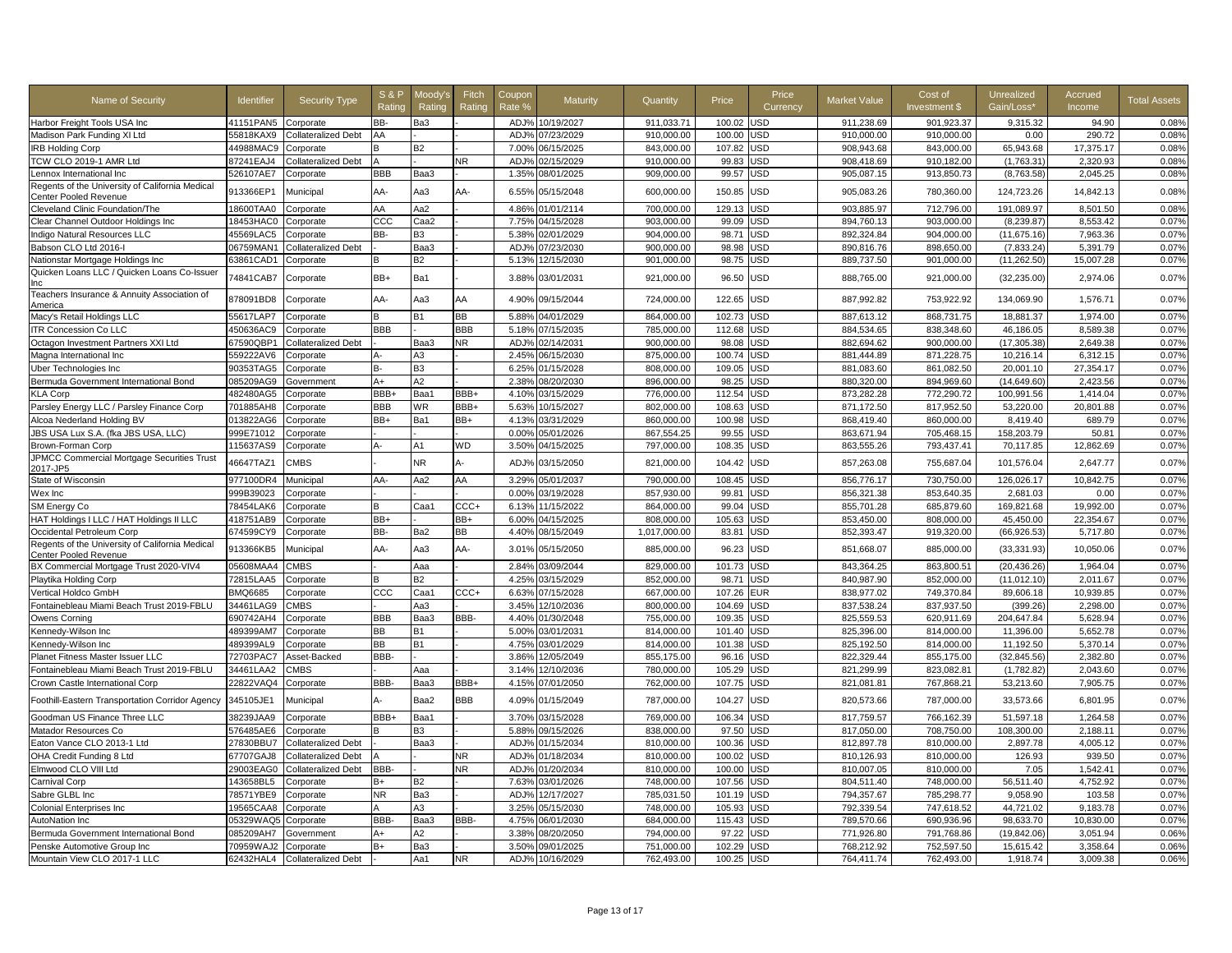| Name of Security                                                | Identifier          | <b>Security Type</b>       | <b>S&amp;P</b><br>Ratino | Moodv's<br>Rating | Fitch<br>Rating | Coupor<br>Rate % | Maturity         | Quantity     | Price  | Price<br>Currency | Market Value | Cost of<br><b>Investment \$</b> | Unrealized<br>Gain/Loss' | Accrued<br>Income | <b>Total Assets</b> |
|-----------------------------------------------------------------|---------------------|----------------------------|--------------------------|-------------------|-----------------|------------------|------------------|--------------|--------|-------------------|--------------|---------------------------------|--------------------------|-------------------|---------------------|
| Neuberger Berman Loan Advisers CLO 35 Ltd                       | 64133CAA7           | <b>Collateralized Debt</b> | AAA                      |                   | AAA             |                  | ADJ% 01/19/2033  | 750,000.00   | 100.52 | JSD               | 753,900.68   | 748,275.00                      | 5,625.68                 | 2,345.07          | 0.06%               |
| AHP Health Partners Inc                                         | 00150LAA9           | Corporate                  | CCC+                     | Caa2              |                 | 9.75%            | 07/15/2026       | 693,000.00   | 108.73 | <b>JSD</b>        | 753,505.83   | 694,734.68                      | 58,771.15                | 14,264.25         | 0.06%               |
| Macy's Retail Holdings LLC                                      | 55616XAM9           | Corporate                  | в                        | В1                | BВ              | 4.50%            | 12/15/2034       | 846.000.00   | 88.95  | JSD               | 752,517.00   | 740.023.00                      | 12.494.00                | 11,209.50         | 0.06%               |
| Park River Holdings Inc                                         | 999J19010           | Corporate                  |                          |                   |                 | 0.00%            | 12/28/2027       | 755,607.00   | 99.59  | <b>JSD</b>        | 752,478.79   | 751,828.97                      | 649.82                   | 4,953.42          | 0.06%               |
| CARLYLE US CLO 2021-1 LTD                                       | 14316MAE1           | Collateralized Debt        |                          |                   |                 | ADJ%             | 04/15/2034       | 750,000.00   | 100.00 | JSD               | 749,999.48   | 750,000.00                      | (0.52)                   | 663.64            | 0.06%               |
| NRG Energy Inc                                                  | 629377CH3           | Corporate                  | BB+                      | Ba2               |                 | 5.25%            | 06/15/2029       | 697,000.00   | 107.23 | JSD               | 747,403.56   | 703,500.00                      | 43,903.56                | 10,774.46         | 0.06%               |
| Boyd Gaming Corp                                                | 103304BQ3           | Corporate                  | в                        | Caa1              |                 | 6.00%            | 08/15/2026       | 715,000.00   | 104.37 | <b>JSD</b>        | 746,228.20   | 723,482.50                      | 22,745.70                | 5,481.67          | 0.06%               |
| DR Horton Inc                                                   | 23331ABN8           | Corporate                  | <b>BBB</b>               | Baa2              | BBB+            | 2.60%            | 10/15/2025       | 697,000.00   | 105.29 | JSD               | 733,872.27   | 698.310.12                      | 35,562.15                | 8,356.26          | 0.06%               |
| ONE Gas Inc                                                     | 68235PAG3           | Corporate                  | BBB+                     | A3                |                 | 4.50%            | 11/01/2048       | 649,000.00   | 112.36 | <b>JSD</b>        | 729,241.87   | 641,938.88                      | 87,302.99                | 12,168.75         | 0.06%               |
| <b>Dignity Health</b>                                           | 254010AD3           | Corporate                  | BBB+                     | Baa1              | BBB+            | 3.81%            | 11/01/2024       | 675,000.00   | 107.97 | <b>JSD</b>        | 728,827.45   | 688,462.50                      | 40,364.95                | 10,721.25         | 0.06%               |
| <b>Teck Resources Ltd</b>                                       | 878742BG9           | Corporate                  | BBB-                     | Baa3              | BBB-            | 3.90%            | 07/15/2030       | 691,000.00   | 104.59 | JSD               | 722.705.48   | 687,634.83                      | 35,070.65                | 5,689.23          | 0.06%               |
| Metropolitan Transportation Authority                           | 59259YBY4           | Municipal                  | BBB+                     | A3                | А-              | 6.67%            | 11/15/2039       | 525,000.00   | 137.02 | <b>JSD</b>        | 719,380.83   | 722,531.25                      | (3, 150.42)              | 13,224.87         | 0.06%               |
| Verus Securitization Trust 2020-1                               | 92536PAA2           | <b>CMC</b>                 | AAA                      |                   |                 | ADJ%             | 01/25/2060       | 701.757.83   | 101.20 | <b>JSD</b>        | 710.168.82   | 701.752.70                      | 8.416.12                 | 1.413.46          | 0.06%               |
| Churchill Downs Inc                                             | 171484AG3           | Corporate                  | $B+$                     | <b>B1</b>         |                 | 5.50%            | 04/01/2027       | 671,000.00   | 104.75 | <b>JSD</b>        | 702,882.57   | 712,098.75                      | (9, 216.18)              | 18,452.50         | 0.06%               |
| Ovintiv Inc                                                     | 292505AD6           | Corporate                  | BBB-                     | Ba1               | BB+             | 6.50%            | 08/15/2034       | 579,000.00   | 121.24 | JSD               | 701,959.93   | 719,313.75                      | (17, 353.82)             | 4,808.92          | 0.06%               |
| Churchill Downs Inc                                             | 171484AE8           | Corporate                  | B+                       | <b>B1</b>         |                 | 4.75%            | 01/15/2028       | 675,000.00   | 103.66 | JSD               | 699,671.25   | 696,668.75                      | 3,002.50                 | 6,768.75          | 0.06%               |
| Chicago Transit Authority Sales & Transfer Tax                  | 167725AF7           | Municipal                  | AA                       | A3                |                 | 6.90%            | 12/01/2040       | 500,000.00   | 139.85 | JSD               | 699,257.25   | 629,265.00                      | 69,992.25                | 11,498.33         | 0.06%               |
| Receipts Revenue                                                | 74409AAA7           |                            |                          |                   |                 |                  |                  |              |        |                   |              |                                 |                          |                   |                     |
| Province of Santa Fe                                            |                     | Government                 |                          | Сa                |                 | 6.90%            | 11/01/2027       | 1,003,000.00 | 69.00  | <b>JSD</b>        | 692,080.03   | 900,230.00                      | (208,149.97)             | 28,836.25         | 0.06%               |
| Signal Peak CLO 4 Ltd                                           | 56846GAG9           | Collateralized Debt        | BBB-                     |                   |                 | ADJ <sub>9</sub> | 10/26/2029       | 694.000.00   | 99.55  | <b>JSD</b>        | 690,851.04   | 690.877.00                      | (25.96)                  | 4.091.54          | 0.06%               |
| Pattern Energy Operations LP / Pattern Energy<br>Operations Inc | 70339PAA7           | Corporate                  | BB-                      | Ba3               |                 | 4.50%            | 08/15/2028       | 673,000.00   | 101.81 | JSD               | 685,198.13   | 673,000.00                      | 12,198.13                | 3,869.75          | 0.06%               |
| Zaxby's Operating Co LP                                         | 999J01000           | Corporate                  |                          |                   |                 | 0.00%            | 12/09/2027       | 683,505.00   | 100.08 | <b>JSD</b>        | 684,017.63   | 680,087.48                      | 3,930.15                 | 85.44             | 0.06%               |
| Clearway Energy Operating LLC                                   | 18539UAC9           | Corporate                  | <b>BB</b>                | Ba2               |                 | 4.75%            | 03/15/2028       | 656,000.00   | 104.13 | <b>JSD</b>        | 683,112.48   | 656,000,00                      | 27,112.48                | 1,384.89          | 0.06%               |
| Halcyon Loan Advisors Funding 2017-2 Ltd                        | 40490BAC2           | Collateralized Debt        | NR.                      | Aa2               |                 | ADJ%             | 01/17/2030       | 679.855.00   | 100.06 | <b>JSD</b>        | 680.261.42   | 671.356.81                      | 8.904.61                 | 2.615.24          | 0.06%               |
| Apidos CLO XXXV                                                 | 03768UAD1           | Collateralized Debt        | BBB-                     |                   |                 | ADJ <sub>9</sub> | 04/20/2034       | 680,000.00   | 100.00 | JSD               | 680,000.00   | 680,000.00                      | 0.00                     | 322.89            | 0.06%               |
| Nigeria Government International Bond                           | 65412JAC7           | <b>Government</b>          | в-                       | <b>B2</b>         |                 | 6.50%            | 11/28/2027       | 644,000.00   | 103.42 | JSD               | 666,024.80   | 680,585.00                      | (14, 560.20)             | 14,302.17         | 0.06%               |
| Deephaven Residential Mortgage Trust 2020-1                     | 24381RAA7           | <b>OMC</b>                 | AAA                      |                   |                 | ADJ <sub>9</sub> | 01/25/2060       | 653,313.97   | 101.27 | <b>JSD</b>        | 661,610.53   | 653,311.23                      | 8,299.30                 | 1,273.42          | 0.06%               |
| HCA Inc                                                         | 19767QAQ8           | Corporate                  | BB-                      | Ba2               | BВ              | 7.58%            | 09/15/2025       | 552,000.00   | 119.50 | <b>JSD</b>        | 659,640.00   | 597,642.50                      | 61,997.50                | 1,859.63          | 0.06%               |
| Lamb Weston Holdings Inc                                        | 513272AA2           | Corporate                  | BB+                      | Ba2               |                 | 4.63%            | 11/01/2024       | 633,000.00   | 104.02 | JSD               | 658,459.26   | 633,000.00                      | 25,459.26                | 12,198.44         | 0.05%               |
| Cedar Funding VI CLO Ltd                                        | 15032DAP6           | Collateralized Debt        | BBB-                     | <b>NR</b>         |                 | ADJ%             | 10/20/2028       | 657,000.00   | 100.02 | <b>JSD</b>        | 657,124.44   | 657,000.00                      | 124.44                   | 4,177.50          | 0.05%               |
| Caesars Resort Collection LLC / CRC Finco Inc                   | 12770RAA1           | Corporate                  | B+                       | <b>B1</b>         |                 | 5.75%            | 07/01/2025       | 619,000.00   | 105.66 | <b>JSD</b>        | 654,004.45   | 619,000.00                      | 35,004.45                | 8,898.13          | 0.05%               |
| Marble Point CLO XVII Ltd                                       | 56606CAC7           | Collateralized Debt        | AA                       | N <sub>R</sub>    | ΝR              | ADJ%             | 04/20/2033       | 651,646.00   | 100.30 | USD               | 653,582.69   | 651,646.00                      | 1,936.69                 | 2,562.67          | 0.05%               |
| GS Mortgage Securities Corp Trust 2021-RENT                     | 36260XAS5           | CMBS                       |                          |                   | ΝR              | ADJ%             | 11/21/2035       | 650,000.00   | 100.20 | JSD               | 651,279.79   | 650,000.00                      | 1,279.79                 | 568.23            | 0.05%               |
| Chobani                                                         | 999B66026           | Corporate                  |                          |                   |                 | 0.00%            | 10/20/2027       | 650,318.08   | 100.08 | <b>JSD</b>        | 650,805.82   | 645.440.69                      | 5,365.13                 | 81.29             | 0.05%               |
| Johns Hopkins University                                        | 478115AF5           | Corporate                  | AA                       | Aa2               | AA+             | 2.81%            | 01/01/2060       | 692.000.00   | 93.95  | <b>JSD</b>        | 650.144.93   | 692.000.00                      | (41, 855.07)             | 4.866.49          | 0.05%               |
| OHA Credit Funding 8 Ltd                                        | 67707GAL3           | Collateralized Debt        | BBB-                     |                   | ΝR              | ADJ%             | 01/18/2034       | 650,000.00   | 100.01 | <b>JSD</b>        | 650,054.60   | 650,000.00                      | 54.60                    | 1,096.98          | 0.05%               |
| Apache Corp                                                     | 037411BA2           | Corporate                  | BB+                      | Ba1               | BB+             | 4.75%            | 04/15/2043       | 698,000.00   | 92.90  | <b>JSD</b>        | 648,442.00   | 324,570.00                      | 323,872.00               | 15,288.14         | 0.05%               |
| Claire's Stores Inc                                             | 17958DAL1           | Corporate                  |                          |                   |                 | ADJ%             | 12/18/2026       | 678.584.13   | 95.25  | <b>JSD</b>        | 646,351.38   | 313.343.36                      | 333.008.02               | 124.57            | 0.05%               |
| Mclaren Finance PLC                                             | 65489DAA2           | Corporate                  | ccc                      | Caa3              |                 | 5.75%            | 08/01/2022       | 657,000.00   | 98.25  | <b>JSD</b>        | 645,502.50   | 467,392.50                      | 178,110.00               | 6,296.25          | 0.05%               |
| Doncasters US LLC                                               | 25769EAC1           | Corporate                  |                          | Caa3              |                 | ADJ <sub>9</sub> | 03/06/2024       | 656,227.59   | 98.17  | <b>JSD</b>        | 644,198.94   | 607,010.52                      | 37,188.42                | 9,606.44          | 0.05%               |
| Radiate Holdco LLC / Radiate Finance Inc                        | 75026JAC4           | Corporate                  | B                        | B1                |                 | 4.50%            | 09/15/2026       | 635,000.00   | 101.38 | JSD               | 643,731.25   | 635,000.00                      | 8,731.25                 | 1,270.00          | 0.05%               |
| American Airlines Inc                                           | 02376CAT2           | Corporate                  | <b>B-</b>                | Ba3               |                 | ADJ <sup>o</sup> | 04/28/2023       | 669,160.00   | 95.61  | JSD               | 639,780.53   | 590,532.10                      | 49,248.43                | 117.61            | 0.05%               |
| Starwood Mortgage Residential Trust 2020-1                      | 85573AAA3           | <b>OMC</b>                 | AAA                      |                   |                 | ADJ%             | 02/25/2050       | 627,252.70   | 101.97 | JSD               | 639,626.01   | 627,244.46                      | 12,381.55                | 1,189.17          | 0.05%               |
| Doncasters US Finance LLC (Doncasters US<br>LLC)                | G0300CAC7           | Corporate                  |                          |                   |                 | 0.00%            | 03/31/2025       | 1,028,035.39 | 62.00  | <b>JSD</b>        | 637,381.94   | 497,088.39                      | 140,293.55               | 24,909.40         | 0.05%               |
| British Airways 2020-1 Class A Pass Through<br>Trust            | 11044MAA4           | Corporate                  |                          |                   |                 | 4.25%            | 11/15/2032       | 597,751.07   | 105.15 | <b>USD</b>        | 628,550.67   | 597,751.07                      | 30,799.60                | 3,246.12          | 0.05%               |
| KKR Industrial Portfolio Trust 2021-KDIP                        | 48254CAS4           | <b>CMBS</b>                |                          | NR.               |                 | ADJ%             | 12/15/2037       | 626.000.00   | 100.29 | <b>JSD</b>        | 627.843.19   | 626,000,00                      | 1,843.19                 | 637.34            | 0.05%               |
| Pike Corp                                                       | 72108PAR5           | Corporate                  | B                        | Ba3               |                 | ADJ <sub>9</sub> | 01/21/2028       | 621,580.00   | 99.88  | <b>JSD</b>        | 620.803.03   | 620.803.03                      | 0.00                     | 540.43            | 0.05%               |
| Fifth Third Bancorp                                             | 316773CH1           | Corporate                  | <b>BBB</b>               | Baa1              | BBB+            | 8.25%            | 03/01/2038       | 377,000.00   | 161.61 | <b>JSD</b>        | 609,278.20   | 531,833.90                      | 77,444.30                | 2,591.88          | 0.05%               |
| Centene Corp                                                    | 15137TAA8           | Corporate                  | BBB-                     | Ba1               | BB+             | 5.38%            | 06/01/2026       | 581,000.00   | 104.70 | JSD               | 608,277.95   | 598,595.00                      | 9,682.95                 | 10,409.58         | 0.05%               |
| Cleveland-Cliffs Inc                                            | 185899AJ0           | Corporate                  | B                        | <b>B2</b>         | BВ              | 9.88%            | 10/17/2025       | 518,000.00   | 117.28 | <b>JSD</b>        | 607,510.40   | 596.397.50                      | 11,112.90                | 23.302.81         | 0.05%               |
| One New York Plaza Trust 2020-1NYP                              | 68249DAE9           | <b>CMBS</b>                | <b>NR</b>                |                   |                 | ADJ%             | 01/15/2026       | 600,000.00   | 101.19 | <b>JSD</b>        | 607,133.76   | 600,000.00                      | 7,133.76                 | 455.03            | 0.05%               |
| <b>USAA Capital Corp</b>                                        | 90327QD55           | Corporate                  | AA                       | Aa1               |                 | 2.13%            | 05/01/2030       | 609,000.00   | 98.26  | JSD               | 598,428.66   | 607,246.08                      | (8, 817.42)              | 5,392.19          | 0.05%               |
| ROBLOX Corp                                                     | 771049103           | <b>Stock</b>               |                          |                   |                 |                  |                  | 9,224.00     | 64.83  | JSD               | 597,991.92   | 610,281.98                      | (12, 290.06)             | 0.00              | 0.05%               |
| Hilcorp Energy I LP / Hilcorp Finance Co                        | 431318AV6           | Corporate                  | BB-                      | Ba3               |                 | 6.00%            | 02/01/2031       | 588,000.00   | 101.69 | JSD               | 597,922.50   | 592,192.50                      | 5,730.00                 | 6,762.00          | 0.05%               |
| <b>HUB International Ltd</b>                                    | 44332PAD3 Corporate |                            | CCC+                     | Caa2              |                 |                  | 7.00% 05/01/2026 | 573,000.00   | 103.94 | USD               | 595,584.80   | 573,000.00                      | 22,584.80                | 16,712.50         | 0.05%               |
|                                                                 |                     |                            |                          |                   |                 |                  |                  |              |        |                   |              |                                 |                          |                   |                     |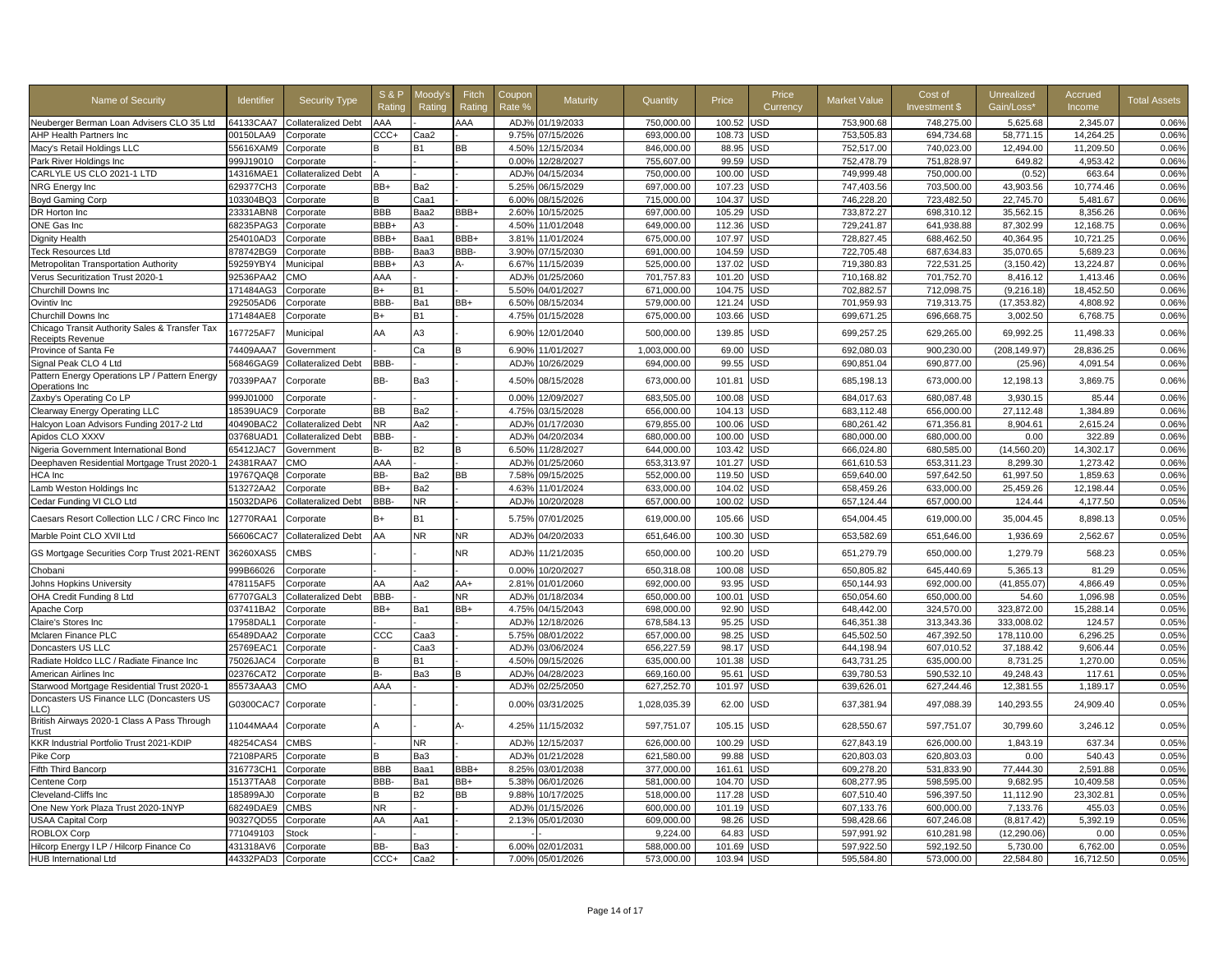| Name of Security                                                 | <b>Identifier</b>     | <b>Security Type</b>       | <b>S&amp;F</b><br>Rating | 1oodv'<br>Rating | Fitch<br>Rating | Coupor<br>Rate %  | Maturity         | Quantity   | Price           | Price<br>Currency | Market Value | Cost of<br>Investment \$ | Unrealized<br>Gain/Loss* | Accrued<br>Income | <b>Total Assets</b> |
|------------------------------------------------------------------|-----------------------|----------------------------|--------------------------|------------------|-----------------|-------------------|------------------|------------|-----------------|-------------------|--------------|--------------------------|--------------------------|-------------------|---------------------|
| <b>Cablevision Lightpath</b>                                     | 999166005             | Corporate                  |                          |                  |                 | 0.00%             | 09/15/2027       | 593.592.30 | 99.99           | <b>JSD</b>        | 593.529.97   | 590,624.34               | 2,905.63                 | 1,051.15          | 0.05%               |
| Occidental Petroleum Corp                                        | 674599CL7             | Corporate                  | BB-                      | Ba2              | ВB              | 4.10%             | 02/15/2047       | 735,000.00 | 80.3'           | JSD               | 590,311.58   | 638,751.75               | (48, 440.17)             | 3,850.58          | 0.05%               |
| CIFC Funding 2021-I Ltd                                          | 12563EAE3             | <b>Collateralized Debt</b> |                          |                  |                 | ADJ%              | 04/25/2033       | 590,000.00 | 99.98           | JSD               | 589,907.43   | 590,000.00               | (92.57)                  | 888.31            | 0.05%               |
| Citigroup Commercial Mortgage Trust 2016-P3                      | 29429CAM7             | <b>CMBS</b>                |                          | NR               | BB-             | ADJ%              | 04/15/2049       | 828,000.00 | 70.92           | JSD               | 587,257.84   | 716,739.22               | (129,481.38)             | 1,934.76          | 0.05%               |
| PTC Inc                                                          | 69370CAB6             | Corporate                  | BВ                       | Ba3              |                 | 3.63%             | 02/15/2025       | 570,000.00 | 102.81          | <b>JSD</b>        | 586,031.25   | 570.000.00               | 16,031.25                | 2,640.21          | 0.05%               |
| Avolon Holdings Funding Ltd                                      | 05401AAL5             | Corporate                  | BBB-                     | Baa3             | BBB-            | 4.25%             | 04/15/2026       | 559,000.00 | 104.83          | JSD               | 586,027.42   | 558,860.25               | 27,167.17                | 8,447.11          | 0.05%               |
| <b>Commercial Barge Line</b>                                     | 00085Q605             | <b>Stock</b>               |                          |                  |                 |                   |                  | 16,904.00  | 34.50           | JSD               | 583,188.00   | 422,600.00               | 160,588.00               | 0.00              | 0.05%               |
| Benefit Street Partners CLO XIX Ltd                              | 08182RAC7             | <b>Collateralized Debt</b> | AA                       | <b>NR</b>        |                 | ADJ <sub>9</sub>  | 01/15/2033       | 578,133.00 | 100.33          | JSD               | 580,039.91   | 578,133.00               | 1,906.91                 | 2,735.45          | 0.05%               |
| Wells Fargo Commercial Mortgage Trust 2020-<br><b>SDAL</b>       | 95002GAA0             | <b>CMBS</b>                |                          | Aaa              |                 | ADJ%              | 02/15/2037       | 582,000.00 | 99.40           | JSD               | 578,490.13   | 567,086.25               | 11,403.88                | 306.71            | 0.05%               |
| Diamondback Energy Inc                                           | 25278XAP4             | Corporate                  | BBB-                     | Ba1              | BBB             | 4.75%             | 05/31/2025       | 515,000.00 | 111.85          | JSD               | 576,040.09   | 519,242.08               | 56,798.01                | 8,222.12          | 0.05%               |
| JP Morgan Chase Commercial Mortgage<br>Securities Trust 2020-ACE | 46591PAA0             | <b>CMBS</b>                |                          | Aaa              |                 | 3.29%             | 01/10/2037       | 550,000.00 | 104.68          | USD               | 575,714.70   | 580,830.08               | (5, 115.38)              | 100.42            | 0.05%               |
| Intuit Inc                                                       | 46124HAB2             | Corporate                  |                          | AЗ               |                 | 0.95%             | 07/15/2025       | 575,000.00 | 99.33           | JSD               | 571,131.46   | 574,545.75               | (3,414.29)               | 1,153.19          | 0.05%               |
| KKR Industrial Portfolio Trust 2021-KDIP                         | 48254CAQ8             | CMBS                       |                          | NR.              |                 | ADJ%              | 12/15/2037       | 570,000.00 | 99.96           | JSD               | 569,781.80   | 570,000.00               | (218.20)                 | 445.74            | 0.05%               |
| City of Chicago II                                               | 167486SD2             | Municipal                  | BBB+                     | Ba1              | BBB-            | 6.319             | 01/01/2044       | 475,000.00 | 119.52          | JSD               | 567,734.11   | 578,619.75               | (10, 885.64)             | 7,497.88          | 0.05%               |
| NRG Energy Inc                                                   | 629377CL4             | Corporate                  | BBB-                     | Baa3             |                 | 4.45%             | 06/15/2029       | 518,000.00 | 109.17          | JSD               | 565,512.60   | 534,535.00               | 30,977.60                | 6,787.24          | 0.05%               |
| Mattel Inc                                                       | 577081BD3             | Corporate                  | ВB                       | Ba2              | ВB              | 5.88%             | 12/15/2027       | 512,000.00 | 109.97          | JSD               | 563,043.84   | 556,496.25               | 6,547.59                 | 8,856.89          | 0.05%               |
| Occidental Petroleum Corp                                        | 674599DD4             | Corporate                  | BB-                      | Ba2              | ВB              | 7.50%             | 05/01/2031       | 481,000.00 | 117.01          | JSD               | 562,818.10   | 560,817.50               | 2.000.60                 | 15,031.25         | 0.05%               |
| <b>Aviation Capital Group LLC</b>                                | 05369AAK7             | Corporate                  | BBB-                     | Baa2             |                 | 1.95%             | 01/30/2026       | 575,000.00 | 97.50           | JSD               | 560,607.78   | 569,503.00               | (8,895.22)               | 2,367.08          | 0.05%               |
| Hilton Orlando Trust 2018-ORL                                    | 432885AA9             | <b>CMBS</b>                |                          |                  | AAA             | ADJ%              | 12/15/2034       | 557,000.00 | 100.10          | <b>JSD</b>        | 557,537.51   | 544,032.34               | 13,505.17                | 269.87            | 0.05%               |
| <b>MSCI</b> Inc                                                  | 55354GAH3             | Corporate                  | BB+                      | Ba2              |                 | 4.00%             | 11/15/2029       | 541,000.00 | 103.02          | JSD               | 557,311.15   | 556.615.00               | 696.15                   | 8.175.11          | 0.05%               |
| County of Miami-Dade FL                                          | 59333NV67             | Municipal                  | A+                       |                  | A+              | 2.79%             | 10/01/2037       | 575,000.00 | 96.70           | <b>JSD</b>        | 556,021.15   | 579,034.00               | (23,012.85)              | 3,737.88          | 0.05%               |
| United Rentals North America Inc                                 | 911363AM1             | Corporate                  | ВB                       | Ba3              |                 | 3.88%             | 02/15/2031       | 552,000.00 | 100.69          | JSD               | 555,795.00   | 552,362.50               | 3,432.50                 | 2,733.17          | 0.05%               |
| <b>Frontier Communications Corp</b>                              | 35906ABG2             | Corporate                  | CCC+                     | Caa2             |                 | 6.75%             | 05/01/2029       | 523.000.00 | 105.66          | <b>JSD</b>        | 552,588.73   | 523.000.00               | 29.588.73                | 12.355.88         | 0.05%               |
| Stonegate Pub Co Financing 2019 PLC                              | <b>BLD5989</b>        | Corporate                  |                          | B <sub>3</sub>   | B+              | 8.00%             | 07/13/2025       | 383,000.00 | 104.65          | <b>GBP</b>        | 552,532.29   | 480,909.05               | 71,623.24                | 7,157.42          | 0.05%               |
| Silgan Holdings Inc                                              | 827048AX7             | Corporate                  | BBB-                     |                  | BBB-            | 1.40%             | 04/01/2026       | 562,000.00 | 98.00           | JSD               | 550,760.00   | 561,690.90               | (10,930.90)              | 1,114.63          | 0.05%               |
| Peraton Corp                                                     | 999J43002             | Corporate                  |                          |                  |                 | 0.00%             | 02/22/2028       | 538,454.00 | 100.17          | JSD               | 539,353.22   | 535,761.73               | 3,591.49                 | 1,480.75          | 0.05%               |
| City of Chicago IL                                               | 167486MM8             | Municipal                  | BBB+                     | Ba1              | BBB-            | 7.78%             | 01/01/2035       | 405,000.00 | 131.75          | JSD               | 533,588.15   | 545,322.60               | (11, 734.45)             | 7,878.26          | 0.04%               |
| Mountain View CLO 2016-1 LLC                                     | 62432FAR5             | Collateralized Debt        | BBB                      | NR.              |                 | ADJ%              | 04/14/2033       | 530,000.00 | 100.01          | JSD               | 530,077.38   | 531,987.50               | (1,910.12)               | 4.459.34          | 0.04%               |
| Wynn Macau Ltd                                                   | 98313RAH9             | Corporate                  | BB-                      | <b>B1</b>        |                 | 5.63%             | 08/26/2028       | 504,000.00 | 104.72          | JSD               | 527,776.20   | 519,120.00               | 8,656.20                 | 2,756.25          | 0.04%               |
| Apex Credit CLO 2017-II LLC                                      | 03753LAE6             | <b>Collateralized Debt</b> |                          | Aa2              | NR.             | ADJ%              | 09/20/2029       | 522,163.00 | 100.14          | JSD               | 522,872.05   | 513,025.15               | 9,846.90                 | 295.40            | 0.04%               |
| Palmer Square CLO 2021-1 Ltd                                     | 69701WAG <sup>*</sup> | <b>Collateralized Debt</b> |                          | Baa3             | NR              | ADJ <sub>9</sub>  | 04/20/2034       | 510,000.00 | 100.00          | JSD               | 510,000.00   | 510,000.00               | 0.00                     | 286.89            | 0.04%               |
| One New York Plaza Trust 2020-1NYP                               | 68249DAJ8             | <b>CMBS</b>                | ΝR                       |                  |                 | ADJ%              | 01/15/2026       | 500,000.00 | 101.32          | JSD               | 506,593.40   | 500,000.00               | 6,593.40                 | 674.33            | 0.04%               |
| JP Morgan Chase Commercial Mortgage<br>Securities Trust 2020-ACE | 46591PAE2             | CMBS                       |                          | Aa3              |                 | 3.64%             | 01/10/2037       | 490,000.00 | 102.98          | JSD               | 504,600.38   | 508,375.00               | (3,774.62)               | 99.09             | 0.04%               |
| CDW LLC / CDW Finance Corp                                       | 12513GBE8             | Corporate                  | BB-                      | Ba2              |                 | 4.13 <sup>o</sup> | 05/01/2025       | 483,000.00 | 104.1           | <b>JSD</b>        | 503,225.63   | 483,000.00               | 20,225.63                | 8,301.56          | 0.04%               |
| Citigroup Commercial Mortgage Trust 2016-<br>GC36                | 17324TAM1             | <b>CMBS</b>                |                          | NR.              |                 | ADJ%              | 02/10/2049       | 480,000.00 | 104.58          | <b>JSD</b>        | 501,962.83   | 504,600.00               | (2,637.17)               | 1,901.97          | 0.04%               |
| KKR CLO 9 Ltd                                                    | 48250LAN9             | Collateralized Debt        |                          | Aa2              | NR              | ADJ%              | 07/15/2030       | 500,000.00 | 100.13          | JSD               | 500,641.60   | 495,750.00               | 4,891.60                 | 2,101.88          | 0.04%               |
| OCP CLO 2019-16 Ltd                                              | 67570QAR2             | Collateralized Debt        | BBB-                     |                  |                 | ADJ%              | 04/10/2033       | 500,000.00 | 100.00          | JSD               | 500,000.00   | 500,000.00               | 0.00                     | 0.00              | 0.04%               |
| GCAT 2019-NQM2 Trust                                             | 36167FAA7             | CMO                        | AAA                      |                  |                 | ADJ%              | 01/25/2060       | 485,827.28 | 102.15          | JSD               | 496,254.88   | 485,819.21               | 10,435.67                | 909.71            | 0.04%               |
| COMM 2020-SBX Mortgage Trust                                     | 12598EAH5             | <b>CMBS</b>                | NR.                      |                  |                 | ADJ <sup>o</sup>  | 01/10/2038       | 500,000.00 | 99.1            | JSD               | 495,821.85   | 512,463.81               | (16,641.96)              | 967.13            | 0.04%               |
| TCI-Flatiron Clo 2018-1 Ltd                                      | 87232AAQ7             | <b>Collateralized Debt</b> |                          | A2               |                 | ADJ%              | 01/29/2032       | 500.000.00 | 98.96           | <b>JSD</b>        | 494.803.75   | 500.000.00               | (5, 196.25)              | 789.07            | 0.04%               |
| Eaton Vance CLO 2013-1 Ltd                                       | 27830BBS2             | <b>Collateralized Debt</b> |                          | A2               |                 | ADJ <sub>9</sub>  | 01/15/2034       | 490,000.00 | $100.6^{\circ}$ | <b>JSD</b>        | 493,009.83   | 490,000.00               | 3,009.83                 | 1,572.16          | 0.04%               |
| Rent-A-Center Inc                                                | 999J34001             | Corporate                  |                          |                  |                 | 0.00%             | 02/04/2028       | 473,123.00 | 100.71          | JSD               | 476,475.08   | 471,839.53               | 4,635.55                 | 746.01            | 0.04%               |
| Patterson-UTI Energy Inc                                         | 703481AB7             | Corporate                  | BB+                      | Baa3             |                 | 3.95%             | 02/01/2028       | 501,000.00 | 93.88           | JSD               | 470,343.22   | 473,445.00               | (3, 101.78)              | 3,298.25          | 0.04%               |
| HCA Inc                                                          | 197677AJ6             | Corporate                  | BB-                      | Ba2              | BВ              | 7.05%             | 12/01/2027       | 390.000.00 | 120.41          | JSD               | 469,585.35   | 401,850.00               | 67,735.35                | 9.165.00          | 0.04%               |
| Ford Motor Co                                                    | 345370BY5             | Corporate                  | BB+                      | Ba2              | BB+             | 6.63%             | 10/01/2028       | 400.000.00 | 115.01          | JSD               | 460.056.00   | 468.652.50               | (8.596.50)               | 13.250.00         | 0.04%               |
| Halcyon Loan Advisors Funding 2015-2 Ltd                         | 40538KAQ5             | <b>Collateralized Debt</b> |                          | A1               | NR              | ADJ%              | 07/25/2027       | 465,000.00 | 98.90           | JSD               | 459,904.58   | 465,000.00               | (5,095.42)               | 2,018.51          | 0.04%               |
| Angel Oak Mortgage Trust 2020-1                                  | 03464RAA1             | CMO                        | AAA                      |                  |                 | ADJ%              | 12/25/2059       | 455,264.04 | 100.76          | <b>JSD</b>        | 458,729.56   | 455,255.80               | 3,473.76                 | 935.57            | 0.04%               |
| West CLO 2014-2 Ltd                                              | 95168WAT4             | Collateralized Debt        |                          | Ааа              | NR              | ADJ <sup>9</sup>  | 01/16/2027       | 459,000.00 | 99.78           | JSD               | 457,968.54   | 459,000.00               | (1,031.46)               | 1,811.56          | 0.04%               |
| COMM 2020-SBX Mortgage Trust                                     | 12598EAA0             | CMBS                       | AAA                      |                  |                 | 1.67%             | 01/10/2038       | 450,000.00 | 100.36          | JSD               | 451,600.65   | 463,493.60               | (11, 892.95)             | 626.25            | 0.04%               |
| <b>UC Holdings</b>                                               | 999746019             | Stock                      |                          |                  |                 |                   |                  | 59,475.00  | 7.50            | <b>JSD</b>        | 446,062.50   | 1,347,001.70             | (900,939.20              | 0.00              | 0.04%               |
| Regional Transportation District Sales Tax<br>Revenue            | 759136VN1             | Municipal                  | AA+                      | Aa2              | AA              | 2.39%             | 11/01/2037       | 455,000.00 | 94.98           | JSD               | 432,178.79   | 455,000.00               | (22, 821.21)             | 603.38            | 0.04%               |
| New Residential Mortgage Loan Trust 2020-<br>NQM1                | 64830VAA1             | CMO                        |                          |                  | AAA             | ADJ%              | 01/26/2060       | 425,053.93 | 101.49          | USD               | 431,401.35   | 425,053.93               | 6,347.42                 | 872.82            | 0.04%               |
| Foundation Building Materials, LLC                               | 999E42013             | Corporate                  |                          |                  |                 | 0.00%             | 01/29/2028       | 432,356.50 | 99.21           | <b>JSD</b>        | 428,951.69   | 431,275.61               | (2,323.92)               | 1.486.23          | 0.04%               |
| GS Mortgage Securities Trust 2020-GSA2                           | 36264KAD2             | <b>CMBS</b>                | <b>NR</b>                |                  | BBB-            |                   | 2.25% 12/12/2053 | 550,000.00 | 76.80 USD       |                   | 422,410.34   | 425,113.70               | (2,703.36)               | 1.031.25          | 0.04%               |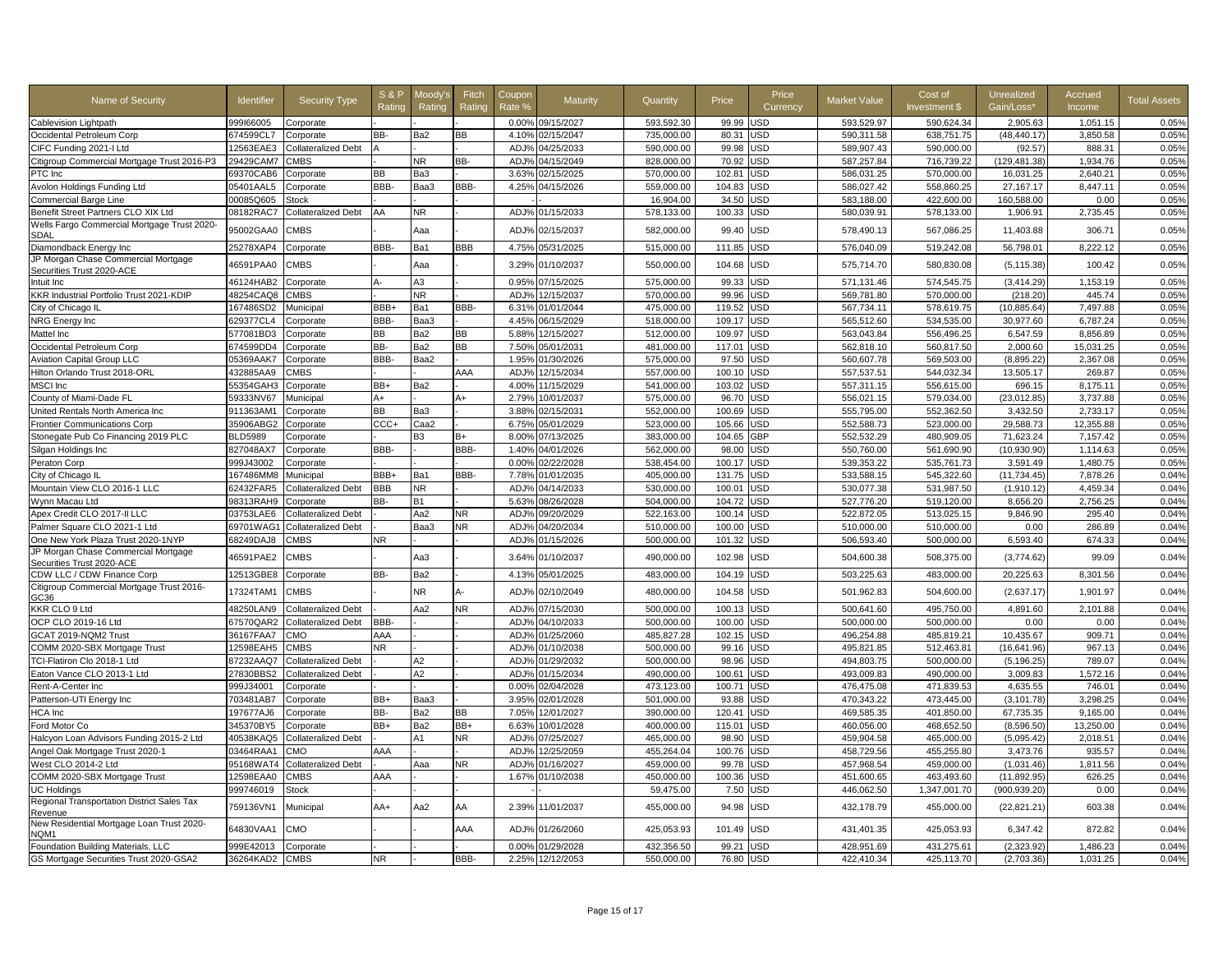| Name of Security                                                              | <b>Identifier</b>      | <b>Security Type</b>       | <b>S&amp;P</b><br>Ratino | Moodv':<br>Rating | Fitch<br>Rating | Coupon<br>Rate % | Maturity                 | Quantity                 | Price            | Price<br>Currency | Market Value             | Cost of<br><b>Investment \$</b> | Unrealized<br>Gain/Loss'   | Accrued<br>Income    | <b>Total Assets</b> |
|-------------------------------------------------------------------------------|------------------------|----------------------------|--------------------------|-------------------|-----------------|------------------|--------------------------|--------------------------|------------------|-------------------|--------------------------|---------------------------------|----------------------------|----------------------|---------------------|
| Hilcorp Energy I LP / Hilcorp Finance Co                                      | 431318AU8              | Corporate                  | BB-                      | Ba3               |                 |                  | 5.75% 02/01/2029         | 402,000.00               | 101.06           | JSD               | 406,271.25               | 402,000.00                      | 4,271.25                   | 4,430.38             | 0.03%               |
| OneMain Finance Corp                                                          | 85172FAR0              | Corporate                  | BB-                      | Ba3               |                 | 5.38%            | 11/15/2029               | 377,000.00               | 106.63           | JSD               | 401,976.25               | 402,982.50                      | (1,006.25)                 | 7,655.19             | 0.03%               |
| KAYNE CLO I Ltd                                                               | 48661AAQ9              | <b>Collateralized Debt</b> |                          | Baa3              |                 | ADJ%             | 07/15/2031               | 410.000.00               | 98.04            | <b>JSD</b>        | 401,969.04               | 410.000.00                      | (8.030.96)                 | 481.41               | 0.03%               |
| <b>BX 2021-MFM1</b>                                                           | 05608VAE6              | CMBS                       | AA-                      |                   |                 | ADJ <sub>9</sub> | 01/15/2034               | 400,000.00               | 100.07           | JSD               | 400,289.12               | 400,000.00                      | 289.12                     | 199.47               | 0.03%               |
| KKR CLO 18 Ltd                                                                | 48251JAJ2              | <b>Collateralized Debt</b> |                          | Baa3              | NR              | ADJ%             | 07/18/2030               | 390,000.00               | 99.55            | JSD               | 388,252.76               | 390,253.50                      | (2,000.74)                 | 2.983.99             | 0.03%               |
| VTR Comunicaciones SpA                                                        | 918367AA1              | Corporate                  | B+                       | Ba3               | BB+             | 5.13%            | 01/15/2028               | 368,000.00               | 104.67           | JSD               | 385,167.20               | 368,000.00                      | 17,167.20                  | 3,981.56             | 0.03%               |
| Merlin Entertainments Ltd                                                     | 59010QAB2              | Corporate                  | $CCC +$                  | <b>B2</b>         |                 | 5.75%            | 06/15/2026               | 360,000.00               | 106.11           | JSD               | 381,981.60               | 360,900.00                      | 21,081.60                  | 6,095.00             | 0.03%               |
| <b>Commercial Barge Line</b>                                                  | 00085Q407              | Stock                      |                          |                   |                 |                  |                          | 13,709.00                | 27.50            | <b>JSD</b>        | 376,997.50               | 342,725.00                      | 34,272.50                  | 0.00                 | 0.03%               |
| City & County Honolulu HI Wastewater System<br>Revenue                        | 438701Z56              | Municipal                  |                          | Aa2               | AA              | 1.62%            | 07/01/2031               | 390,000.00               | 96.66            | <b>JSD</b>        | 376,992.25               | 391,826.00                      | (14, 833.75)               | 1,617.59             | 0.03%               |
| GS Mortgage Securities Corp Trust 2021-RENT                                   | 36260XAU0              | <b>CMBS</b>                |                          |                   | NR.             | ADJ%             | 11/21/2035               | 373,000.00               | 100.26           | USD               | 373,976.14               | 373,000.00                      | 976.14                     | 428.65               | 0.03%               |
| Kayne CLO 10 Ltd                                                              | 48662LAE1              | <b>Collateralized Debt</b> |                          |                   | NR              | ADJ%             | 04/23/2034               | 370,000.00               | 100.00           | <b>JSD</b>        | 370,002.92               | 370,000.00                      | 2.92                       | 260.12               | 0.03%               |
| Kayne CLO 10 Ltd                                                              | 48662LAG6              | <b>Collateralized Debt</b> | BBB-                     |                   | NR.             | ADJ%             | 04/23/2034               | 370,000.00               | 100.00           | <b>JSD</b>        | 370,001.63               | 370,000.00                      | 1.63                       | 393.74               | 0.03%               |
| Palmer Square CLO 2021-1 Ltd                                                  | 69701WAE6              | <b>Collateralized Debt</b> |                          | А2                | NR              | ADJ%             | 04/20/2034               | 370,000.00               | 100.00           | JSD               | 370,000.00               | 370,000.00                      | 0.00                       | 136.19               | 0.03%               |
| AMMC CLO XII Ltd                                                              | 00176CAU5              | <b>Collateralized Debt</b> | BBB                      | NR.               |                 | ADJ%             | 11/10/2030               | 391,000.00               | 93.73            | <b>JSD</b>        | 366,502.68               | 391,000.00                      | (24, 497.32)               | 1,572.35             | 0.03%               |
| Hertz Corp/The                                                                | 428040CN7              | Corporate                  | NR                       | <b>WR</b>         |                 | 6.25%            | 10/15/2022               | 360,000.00               | 99.56            | JSD               | 358,425.00               | 166,700.00                      | 191,725.00                 | 0.00                 | 0.03%               |
| Uber Technologies Inc                                                         | 90353TAE0              | Corporate                  |                          | B <sub>3</sub>    |                 | 7.50%            | 09/15/2027               | 324,000.00               | 110.58           | JSD               | 358,289.15               | 349,380.00                      | 8,909.15                   | 1,080.00             | 0.03%               |
| KKR Industrial Portfolio Trust 2021-KDIP                                      | 48254CAN5              | <b>CMBS</b>                |                          | Baa3              |                 | ADJ%             | 12/15/2037               | 350.000.00               | 100.18           | <b>JSD</b>        | 350,635.11               | 350.000.00                      | 635.11                     | 224.12               | 0.03%               |
| COMM 2020-SBX Mortgage Trust                                                  | 12598EAF9              | <b>CMBS</b>                | <b>NR</b>                |                   |                 | ADJ%             | 01/10/2038               | 350,000.00               | 99.65            | JSD               | 348,783.26               | 360,495.03                      | (11, 711.77                | 599.67               | 0.03%               |
| KKR CLO 29 Ltd                                                                | 48254GAE6              | <b>Collateralized Debt</b> |                          | NR.               |                 |                  | ADJ% 01/15/2032          | 350,000.00               | 99.36            | <b>JSD</b>        | 347.744.39               | 350,000.00                      | (2,255.61)                 | 745.38               | 0.03%               |
| <b>UTEX Industries</b>                                                        | 999D04064              | <b>Stock</b>               |                          |                   |                 |                  |                          | 8,205.00                 | 42.00            | JSD               | 344,610.00               | 287,175.00                      | 57,435.00                  | 0.00                 | 0.03%               |
| Applebee's Funding LLC / IHOP Funding LLC                                     | 03789XAE8              | Asset-Backed               | BBB                      |                   |                 | 4.72%            | 06/07/2049               | 325,365.00               | 105.60           | JSD               | 343,569.86               | 332.700.64                      | 10.869.22                  | 1.109.84             | 0.03%               |
| Mattel Inc                                                                    | 577081BB7              | Corporate                  | BВ                       | Ba2               | ВB              | 6.75%            | 12/31/2025               | 322.000.00               | 105.25           | <b>JSD</b>        | 338,888,90               | 347,357.50                      | (8.468.60)                 | 5.494.13             | 0.03%               |
| New York State Dormitory Authority                                            | 64990FXE9              | Municipal                  |                          | Aa2               | AA+             | 3.19%            | 02/15/2043               | 310,000.00               | 102.25           | <b>JSD</b>        | 316,990.38               | 337,472.20                      | (20, 481.82)               | 1,263.59             | 0.03%               |
| Residential Mortgage Loan Trust 2020-1                                        | 76119CAA9              | CMO                        | AAA                      |                   |                 | ADJ%             | 02/25/2024               | 309,381.85               | 101.31           | JSD               | 313,444.78               | 309,380.96                      | 4,063.82                   | 612.58               | 0.03%               |
| HCA Inc                                                                       | 197677AC1              | Corporate                  | BB-                      | Ba2               | BB              | 8.36%            | 04/15/2024               | 261,000.00               | 117.25           | JSD               | 306,022.50               | 300,802.50                      | 5,220.00                   | 10,061.26            | 0.03%               |
| Clear Channel Worldwide Holdings Inc                                          | 18451QAP3              | Corporate                  | CCC                      | Caa2              |                 | 9.25%            | 02/15/2024               | 291,000.00               | 104.22           | JSD               | 303,272.93               | 289,545.00                      | 13,727.93                  | 3.439.46             | 0.03%               |
|                                                                               |                        |                            |                          |                   |                 |                  |                          |                          |                  |                   |                          |                                 |                            |                      |                     |
| New Jersey Transportation Trust Fund Authority<br>Ford Motor Co               | 6461366R7<br>345370CA6 | Municipal<br>Corporate     | BBB<br>BB+               | Baa1<br>Ba2       | BBB+<br>BB+     | 4.08%<br>7.45%   | 06/15/2039<br>07/16/2031 | 280,000.00<br>223,000.00 | 105.50<br>126.27 | <b>JSD</b><br>JSD | 295,409.58<br>281,583.22 | 313,700.80<br>288,088.75        | (18, 291.22)<br>(6,505.53) | 3,364.56<br>3,461.15 | 0.02%<br>0.02%      |
| KVK CLO 2013-1 Ltd                                                            | 482739AG4              | <b>Collateralized Debt</b> | AA                       |                   | NR              | ADJ%             | 01/14/2028               | 267,908.00               | 100.19           | JSD               | 268,423.83               | 263,487.52                      | 4,936.31                   | 964.83               | 0.02%               |
| Claire's Stores, Inc.                                                         | 999G36010              | Stock                      |                          |                   |                 |                  |                          | 1,067.00                 | 250.00           | <b>JSD</b>        | 266,750.00               | 1,133,753.40                    | (867,003.40                | 0.00                 | 0.02%               |
|                                                                               |                        |                            | BBB-                     | NR                |                 |                  |                          | 260,000.00               | 100.16           | JSD               | 260,414.96               |                                 |                            | 2,144.16             | 0.02%               |
| Bain Capital Credit CLO 2019-2<br>City & County Honolulu HI Wastewater System | 05682LAG2              | <b>Collateralized Debt</b> |                          |                   |                 |                  | ADJ% 10/17/2032          |                          |                  |                   |                          | 261,014.00                      | (599.04)                   |                      |                     |
| Revenue                                                                       | 4387012B9              | Municipal                  |                          | Aa2               | AA              | 2.57%            | 07/01/2041               | 260,000.00               | 97.65            | JSD               | 253,898.97               | 260,366.60                      | (6, 467.63)                | 1,710.28             | 0.02%               |
| BX 2021-MFM1                                                                  | 05608VAG1              | <b>CMBS</b>                |                          |                   |                 | ADJ%             | 01/15/2034               | 250.000.00               | 100.06           | <b>JSD</b>        | 250.154.53               | 250,000,00                      | 154.53                     | 154.18               | 0.02%               |
| Foundation Building Materials, LLC                                            | 999E42039              | Corporate                  |                          |                   |                 | 0.00%            | 01/29/2028               | 250,037.50               | 99.21            | JSD               | 248,068.45               | 250,037.50                      | (1,969.05)                 | 859.50               | 0.02%               |
| TCI-Flatiron Clo 2018-1 Ltd                                                   | 87232AAN4              | Collateralized Debt        |                          | Aa2               |                 | ADJ%             | 01/29/2032               | 250,000.00               | 99.20            | <b>JSD</b>        | 248,002.18               | 250,000.00                      | (1,997.82)                 | 321.62               | 0.02%               |
| Regatta VI Funding Ltd                                                        | 75887NAS8              | <b>Collateralized Debt</b> |                          | Baa1              | NR              | ADJ%             | 07/20/2028               | 250,000.00               | 98.95            | JSD               | 247,362.60               | 250,000.00                      | (2,637.40)                 | 1,418.35             | 0.02%               |
| TCI-Flatiron Clo 2018-1 Ltd                                                   | 87232AAS3              | Collateralized Debt        |                          | Baa3              |                 | ADJ%             | 01/29/2032               | 250,000.00               | 98.27            | <b>JSD</b>        | 245,675.78               | 250,000.00                      | (4,324.22)                 | 602.87               | 0.02%               |
| Ford Motor Co                                                                 | 345370CS7              | Corporate                  | BB+                      | Ba2               | BB+             | 5.29%            | 12/08/2046               | 186,000.00               | 105.31           | JSD               | 195,884.97               | 205,995.00                      | (10, 110.03)               | 3,089.06             | 0.02%               |
| Benchmark 2020-B22 Mortgage Trust                                             | 08163BBA8              | <b>CMBS</b>                |                          | Aaa               | AAA             | 1.97%            | 01/15/2054               | 200,000.00               | 96.38            | JSD               | 192,765.08               | 205,985.92                      | (13, 220.84)               | 328.83               | 0.02%               |
| National Mentor Holdings Inc                                                  | 999901069              | Corporate                  |                          |                   |                 | 0.00%            | 02/18/2028               | 187,066.51               | 99.51            | <b>JSD</b>        | 186,154.56               | 0.00                            | 186,154.56                 | 0.00                 | 0.02%               |
| Motion Finco LLc                                                              | 999H65017              | Corporate                  |                          |                   |                 | 0.00%            | 10/17/2026               | 185,287.33               | 96.83            | JSD               | 179,414.65               | 176,353.23                      | 3,061.42                   | 17.77                | 0.01%               |
| Frontera Generation Hold                                                      | 999878028              | Corporate                  |                          |                   |                 | 0.00%            | 11/05/2021               | 134,300.48               | 104.00           | JSD               | 139,672.50               | 134,300.48                      | 5,372.02                   | 813.26               | 0.01%               |
| City of Atlanta GA Water & Wastewater<br>Revenue                              | 047870SN1              | Municipal                  | AA-                      | Aa2               |                 | $2.26^{\circ}$   | 11/01/2035               | 120,000.00               | 99.90            | JSD               | 119,876.05               | 124,741.20                      | (4,865.15)                 | 1,143.55             | 0.01%               |
| GS Mortgage Securities Corp Trust 2021-RENT                                   | 36260XAW6              | <b>CMBS</b>                |                          |                   | NR.             | ADJ%             | 11/21/2035               | 100,000.00               | 100.48           | USD               | 100,484.80               | 100,000.00                      | 484.80                     | 177.56               | 0.01%               |
| Frontera Generation Holdings LLC                                              | 35905EAB7              | Corporate                  | NR.                      | <b>WR</b>         |                 | ADJ%             | 05/02/2025               | 1,385,993.99             | 7.25             | JSD               | 100,484.56               | 1,346,652.98                    | (1, 246, 168.42)           | 51,578.87            | 0.01%               |
| <b>UTEX Industries</b>                                                        | 999D04031              | Corporate                  |                          |                   |                 |                  | 11/01/2024               | 83,539.89                | 100.88           | JSD               | 84,270.86                | 74,613.47                       | 9,657.39                   | 19.72                | 0.01%               |
| Commercial Barge Line                                                         | 00085Q209              | Stock                      |                          |                   |                 |                  |                          | 3.684.00                 | 20.00            | <b>JSD</b>        | 73,680.00                | 111.993.60                      | (38.313.60)                | 0.00                 | 0.01%               |
| ACC Trust 2018-1                                                              | 00435QAC1              | Asset-Backed               |                          | Ba2               |                 | 6.81%            | 02/21/2023               | 71,365.99                | 100.36           | JSD               | 71,623.09                | 71,362.58                       | 260.51                     | 148.50               | 0.01%               |
| National Mentor Holdings Inc                                                  | 999901051              | Corporate                  |                          |                   |                 | 0.00%            | 02/18/2028               | 56,686.82                | 99.51            | JSD               | 56,410.47                | 56,403.39                       | 7.08                       | 141.72               | 0.00%               |
| <b>UTEX Industries</b>                                                        | 91759UAU9              | Corporate                  |                          |                   |                 |                  | 11/01/2024               | 52,908.08                | 97.75            | JSD               | 51,717.65                | 46,417.76                       | 5,299.89                   | 7.68                 | 0.00%               |
| Revlon, Inc. Class A                                                          | 999931074              | Right                      |                          |                   |                 |                  |                          | 148,511.75               | 0.24             | JSD               | 36,014.10                | 48,885.61                       | (12, 871.51)               | 0.00                 | 0.00%               |
| Signature Aviation US Holdings Inc                                            | 05545MAA0              | Corporate                  | BB.                      | Ba3               |                 | 5.38%            | 05/01/2026               | 27.000.00                | 102.25           | JSD               | 27,607.50                | 25,690.50                       | 1,917.00                   | 604.69               | 0.00%               |
| FGI Operating Co LLC                                                          | 30252KAF4              | Corporate                  |                          |                   |                 | ADJ%             | 05/15/2022               | 106,073.74               | 22.00            | JSD               | 23,336.22                | 105,645.63                      | (82, 309.41)               | 9,153.57             | 0.00%               |
| Adient US LLC                                                                 | 00688JAA5              | Corporate                  | BB-                      | Ba3               |                 |                  | 7.00% 05/15/2026         | 13,000.00                | 106.66 USD       |                   | 13,866.26                | 13,812.50                       | 53.76                      | 343.78               | 0.00%               |